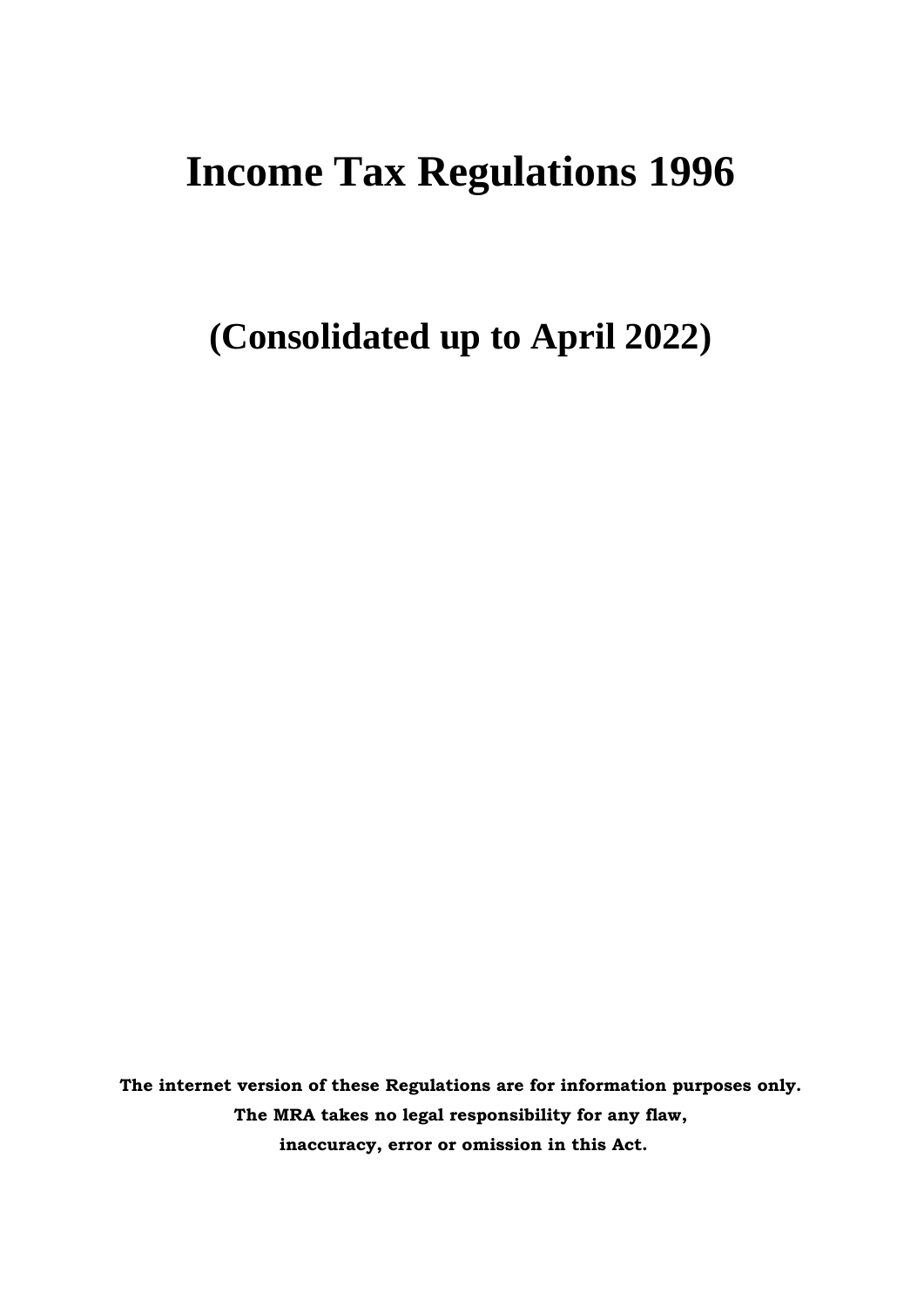# **The Income Tax Regulations 1996**

#### **GN 78 of 1996 - 1 July 1996**

## **Regulations made by the Minister under section 161 of the Income Tax Act 1995**

#### *Regulation*

- 1. Short title
- 2. Interpretation
- 3. Exempt income
- 3A. Fringe benefits**1\***
- 4. Valuation of trading stock
- 5. Approval of superannuation funds
- 6. Approval of medical schemes
- 7. Annual allowance
- 7A. *[Allowance for investment in company holding a regional development certificate] Revoked*
- 8. Unauthorised deductions
- 9. [*Prescribed funds and schemes] Revoked*
- 10. [*Approval of personal pension schemes] Revoked*
- 11. [*Approval of annuity contracts or schemes] Revoked*
- 12. [*Relief for premium on personal pension scheme] Revoked*
- 13. [*Relief for premium on retirement annuity] Revoked*
- 14. [*Relief for contribution to medical scheme] Revoked*
- 15. [*Approval of medical savings scheme] Revoked*
- 15A. [*Prescribed retirement savings schemes] Revoked*
- 15B. Prescribed retirement savings schemes
- 16. Companies in the freeport zone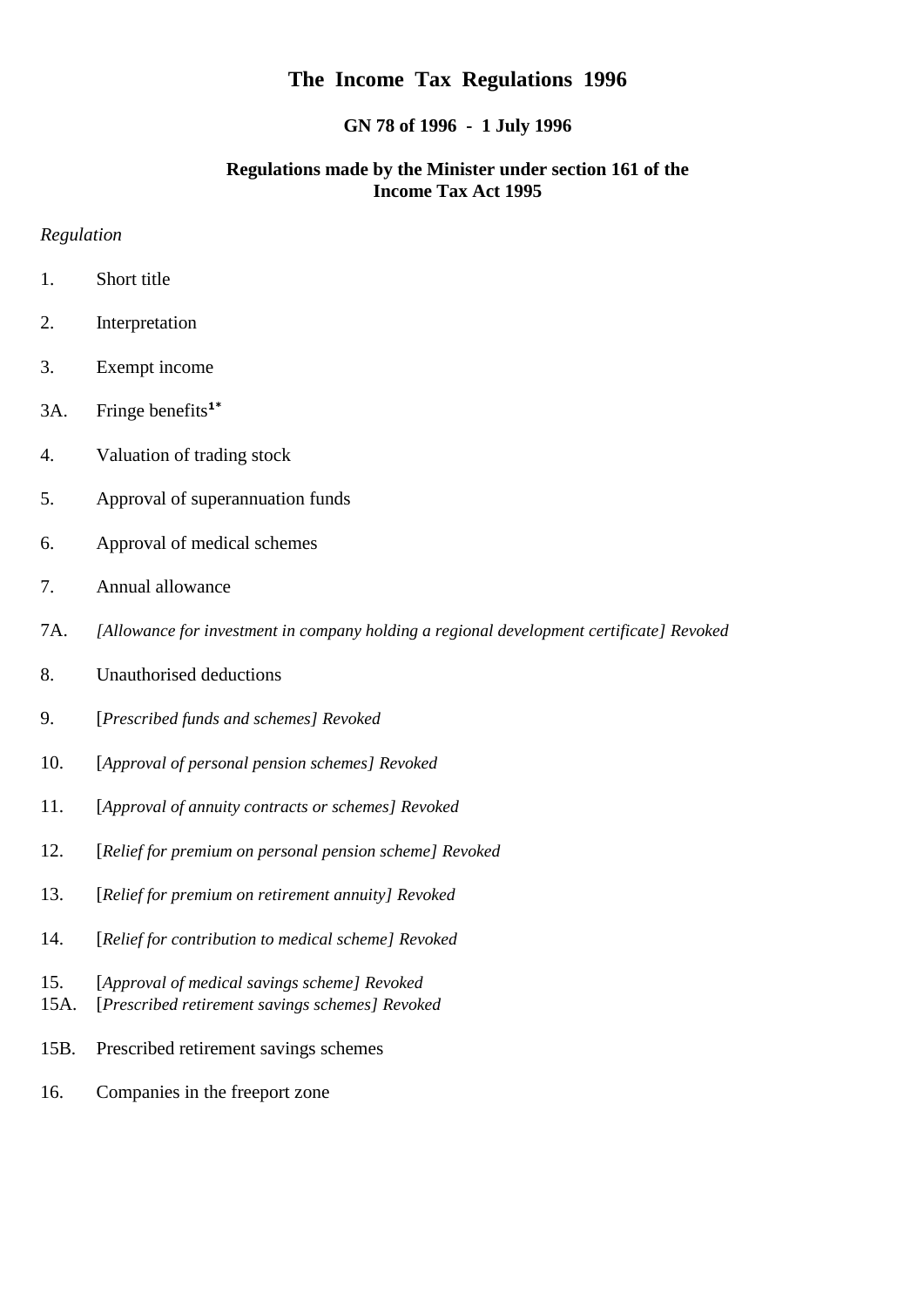- 16A. Companies engaged in banking activities
- 17. Ascertainment of the net income of an insurance company
- 18. Ascertainment of the net income of a shipping or aircraft company
- 19. Losses
- 20. Bad debts and irrecoverable sums
- 20A. Service fee for Tax Residence Certificate
- 21. [*Tax credit for exports*] Revoked
- 22. PAYE
	- (1) Statement of Emoluments and Tax Deduction
	- (2) Registration of employers
	- (3) Employee Declaration Form
	- (4) Ascertainment of chargeable income
	- (5) Payment of tax by employer and submission of monthly return
	- (6) [*Reconciliation statement*] Revoked
	- (7) Return of employees
- 22A [*Registration of payees*] Revoked
- 22AB. Return for income tax deducted
- 22B Statement to payee and to Director-General
- 22BA. Statement by company having annual turnover exceeding 100 million rupees
- 22C.**2\***Approved return date
- 23. Rulings
- 23A. [*Proceedings for temporary closing down of business*] Revoked
- 23B. Ascertainment of annual tax credit for companies engaged in the export of goods
- 23C. Penalty for non-compliance with request for information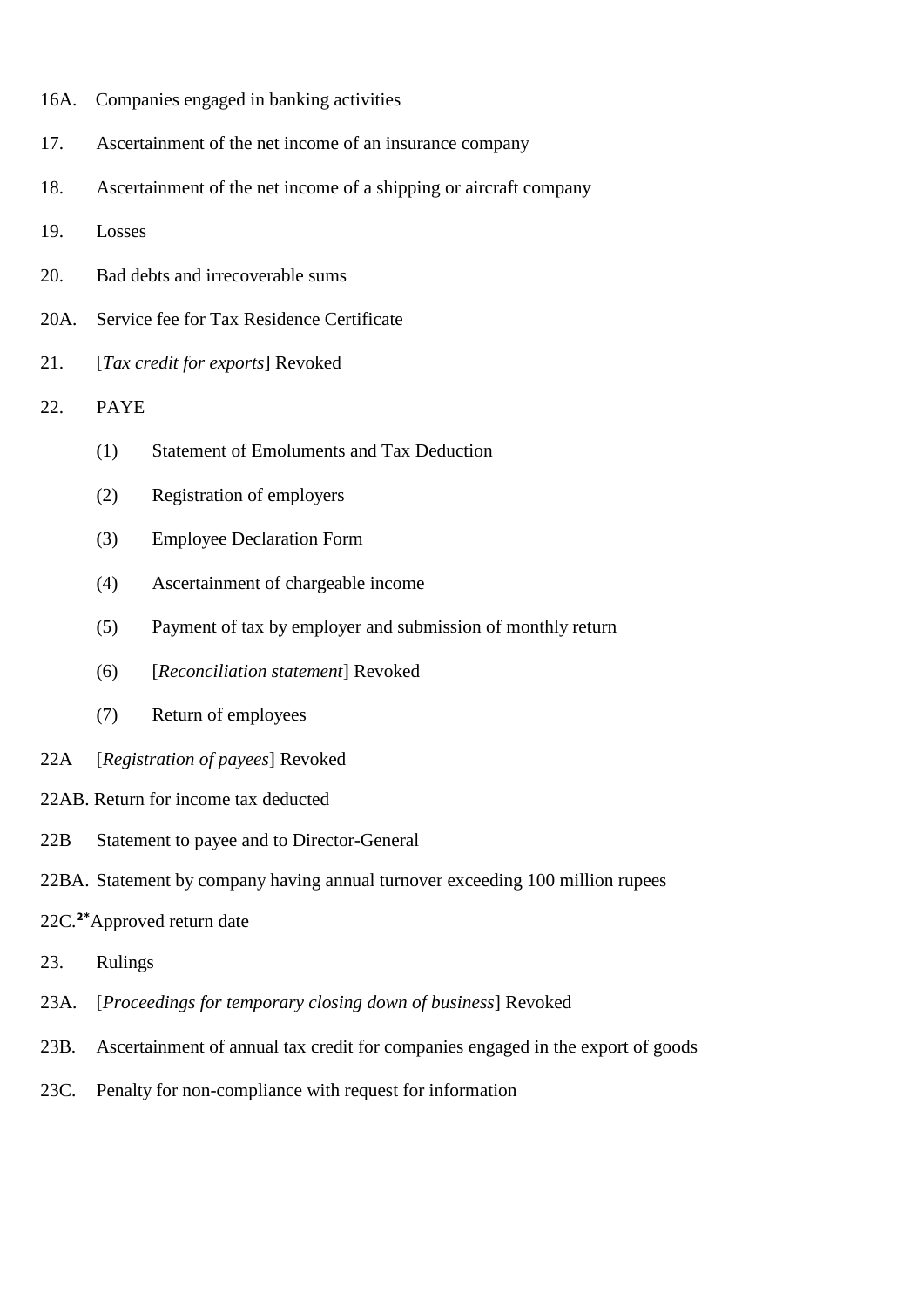- 23D. Conditions for eligibility to partial exemption
- 23E. Income from Innovation-driven activities
- 23F. Controlled foreign company rule
- 23G. Freeport operator or private Freeport developer engaged in manufacturing activities in a Freeport zone
- 23H. Admissibility of documents produce by computer
- 23I. Payment of allowance under the Wage Assistance Scheme
- 23J. Payment of allowance under the Self-Employed Assistance Scheme
- 23K. Payment of allowance under the Wage Assistance Scheme for the month of July 2020
- 23L. Payment of allowance under the Self-Employed Assistance Scheme for the month of July 2020
- 23M. Payment of allowance under Wage Assistance Scheme and Self-Employed Assistance Scheme for the month of August 2020 and other subsequent months up to 31 December 2020
- 23MA Payment of allowance under Wage Assistance Scheme for month of January 2021 and other subsequent month to employees in the tourism sector
- 23MB Payment of allowance under Self Employed Assistance Scheme for month of January 2021 and other subsequent month to self-employed individuals engaged in an activity in the tourism sector
- 23MC Payment of allowance under Wage Assistance Scheme for month of March 2021 and other subsequent month to employees other than in tourism sector
- 23MD Payment of allowance under Self Employed Assistance Scheme for month of March 2021 and other subsequent month to self-employed individuals engaged in an activity other than in tourism sector
- 23N. Computation of CSR Fund
- 23P. Expenditure incurred on specialised software and systems
- 24. Repeal and savings
- 25. Commencement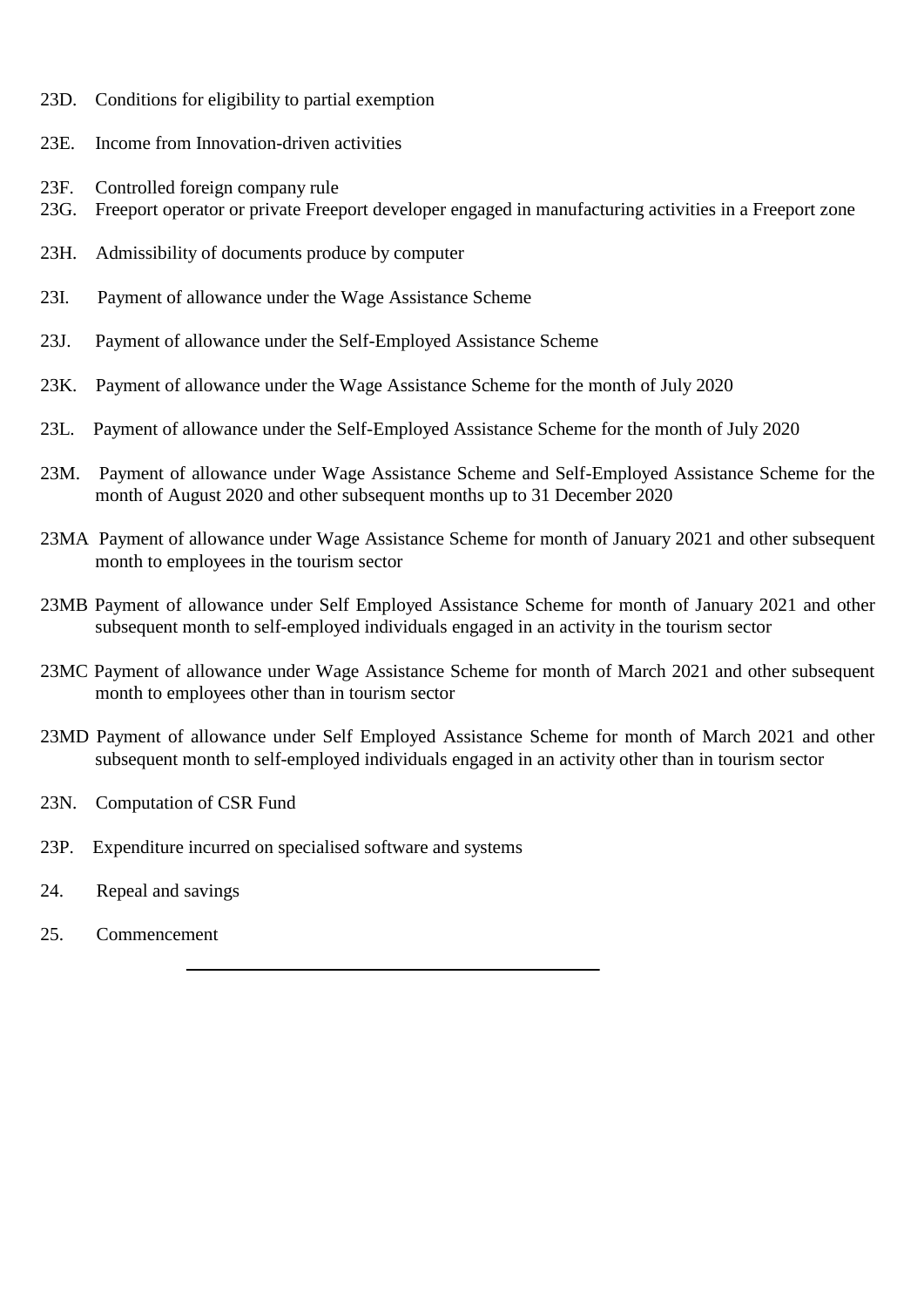## **1. Short title**

These regulations may be cited as the Income Tax Regulations 1996.

# **2. Interpretation**

In these regulations -

"Act" means the Income Tax Act 1995.

# **3. Exempt income 3\***

- (1) The exemption under item 6 of Sub-Part A of Part II of the Second Schedule to the Act shall
	- (a) subject to paragraph (b), apply to the aggregate amount of lump sum and allowances specified in that item and received in an income year and the 4 succeeding income years;
	- (b) in relation to a retiring allowance made under paragraph (c) of that item, not apply
		- (i) Revoked; **4\***
		- (ii) (A) to a relative of the employer;

(B) where the employer is a *société*, to an associate or a relative of an associate, or

(C) where the employer is a company, to a shareholder or a relative of a shareholder,

except to the extent that the Director-General determines that the payment would be reasonable if the taxpayer were not a person specified under the subparagraph;

- (iii) to a person-
	- (A) who has not attained the appropriate retiring age; or
	- (B) who retires after completing less than 10 years' employment.
- (2) For the purposes of this regulation, "employment" includes any employment of the taxpayer-
	- (a) with any company which in the opinion of the Director-General
		- (i) consisted wholly or substantially of the same shareholders; or
		- (ii) was under the control of the same persons, as the company from whose employment the taxpayer retired;
	- (b) with the same employer, whether or not the business of the employer was the same;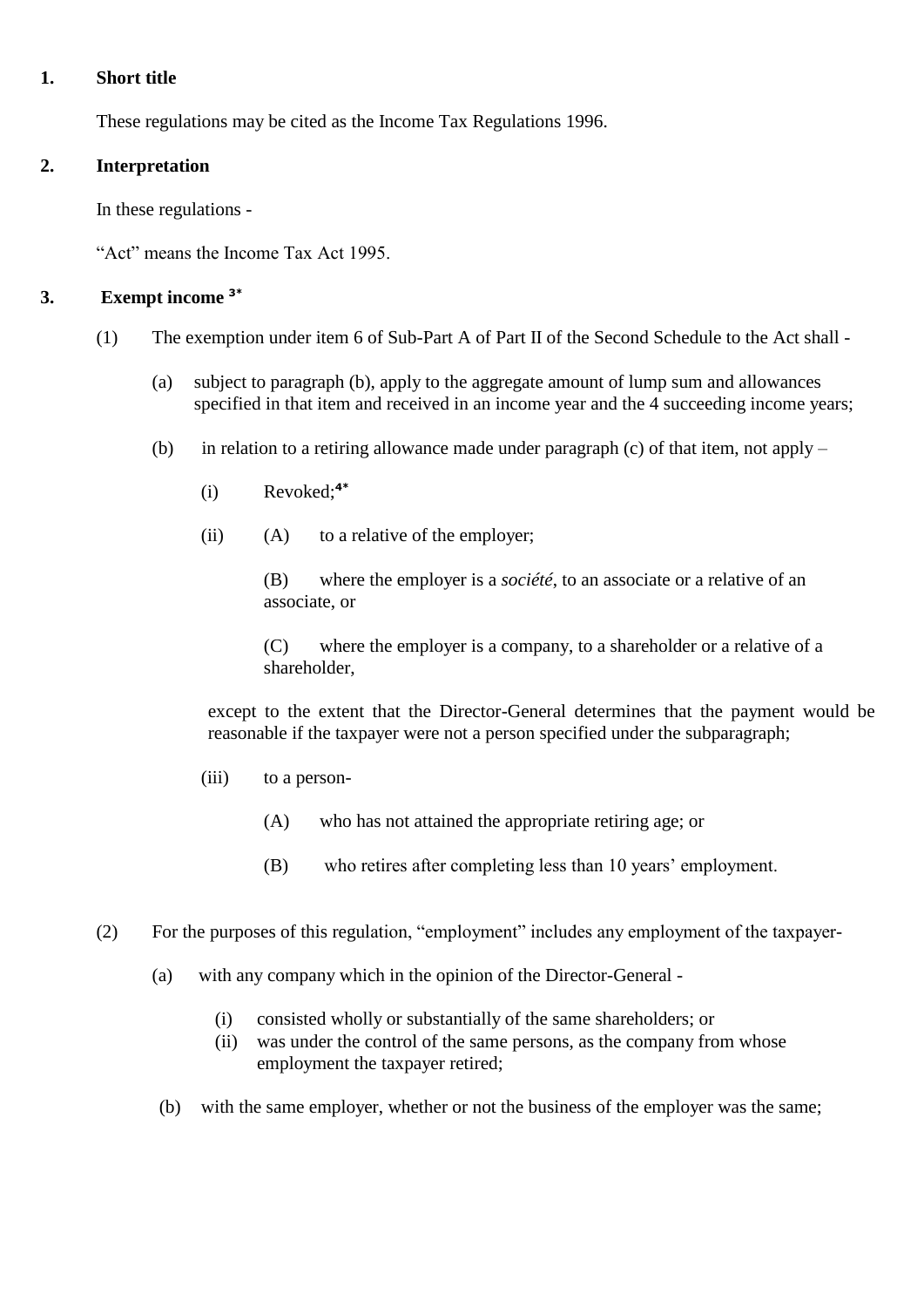- (c) in the same business, whether or not there had been a change of ownership of the business; or
- (d) which, in the opinion of the Director-General, was substantially the same employment as that from which the taxpayer retired.

# **3A. Fringe benefits 5\***

For the purposes of section  $10(2)(d)$  of the Act, the value of fringe benefits to be included in the gross income of an individual shall be as specified in the Second Schedule to these Regulations.

# **4. Valuation of trading stock**

- (1) For the purposes of section 13 of the Act, the value of trading stock to be taken into account shall, subject to paragraphs (2) and (3), be determined in accordance with the International Accounting Standard 2 (IAS2) on Inventories.<sup>6\*</sup>
- (2) The LIFO formula shall not be used to assign costs to stocks and work in progress.
- (3) (a) Subject to subparagraph (b), a taxpayer who derives income from livestock may, with the approval of the Director-General, adopt a standard value in respect of that livestock or in respect of any class of that livestock.
	- (b) A taxpayer may, with the approval of the Director-General, adopt, or the Director-General may require the adoption of a different standard value instead of the standard value adopted in accordance with subparagraph (a).
	- (c) Any adoption of a standard value and any alteration in a standard value, shall first take effect at the end of the income year or other period to which any return of income relates.
- (4) In this regulation -

"**LIFO formula**" has the same meaning as in the International Accounting Standard 2 (IAS2) on Inventories; **7\***

#### "**standard value**" means -

- (a) in respect of cattle, the market value less 40 per cent thereof; and
- (b) in respect of other livestock, the market value less 25 per cent thereof.

# **5. Approval of superannuation funds**

- (1) For the purposes of section 22(1)(a) of the Act an application for the approval of a fund or scheme shall-
	- (a) be made in writing to the Director-General by an employer at least 3 months before the end of the first year for which approval is required;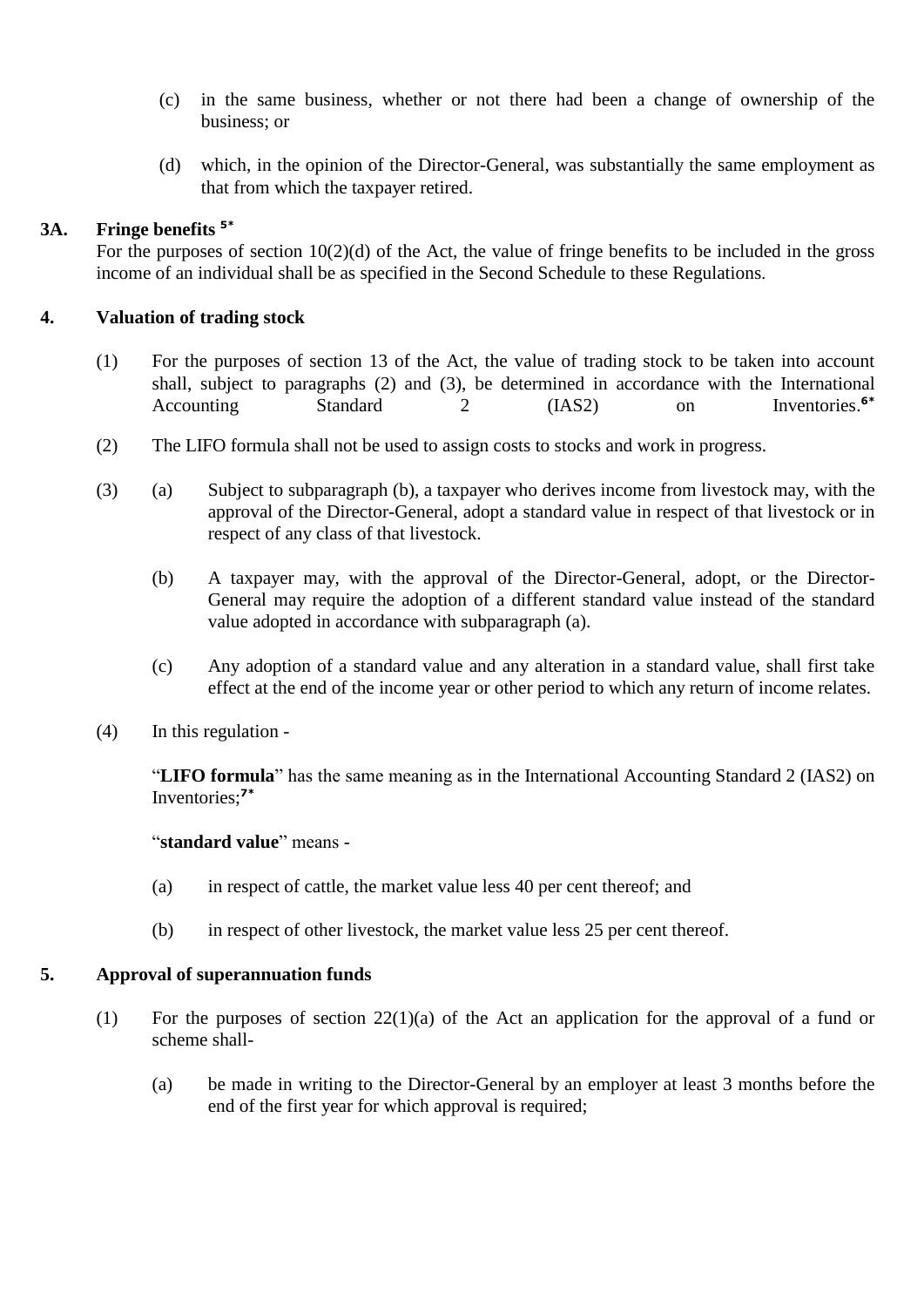- (b) be supported by-
	- (i) a copy of the instrument establishing the fund or scheme and a copy of the rules of the fund or scheme, duly certified; and
	- (ii) in the case of a fund or scheme registered under the Employees Superannuation Fund Act, a certified copy of the certificate of registration.**8\***
- (2) No fund or scheme shall be approved by the Director-General as a superannuation fund unless
	- (a) the fund or scheme has been established by a person resident in Mauritius or by a nonresident carrying on business in Mauritius;
	- (b) the contributions made to the fund or scheme are, subject to paragraph  $(2)(c)(xvi)$  and  $(2)(c)(xviii)$ , <sup>9\*</sup> irrevocably credited to that fund or scheme; and
	- (c) he is satisfied that-
		- (i) the fund or scheme is a bona fide fund or scheme which has for its sole purpose the provision of pensions and lump sum payments on retirement or on cessation of business, benefits on permanent disablement and death benefits-
			- (A) for employees having completed at least 10 years' service at the time of their retirement being not earlier than the appropriate retiring age,
			- (B) for the surviving spouse, children, dependants or personal representative of an employee or former employee, on his death; or**10\***
			- (C) for employees falling under subparagraphs (xvii) and (xviii);**11\***
			- (ii) the fund or scheme is recognised by the employees to whom it relates and every employee who is, or has a right to be, a member of the fund or scheme has been given written particulars of all essential features of the scheme;
			- (iii) the employer is a contributor to the fund or scheme and his contribution is proper and necessary;
			- (iv) any contribution by an employee is reasonable;
			- (v) the nature of the benefits afforded by the fund or scheme is the same in relation to all the persons to whom the fund or scheme relates;
			- (vi) the annual pension provided for an employee is a pension on retirement at appropriate retiring age and does not exceed two-thirds of his final pensionable emoluments without taking into account any pension payable under the National Pensions Fund;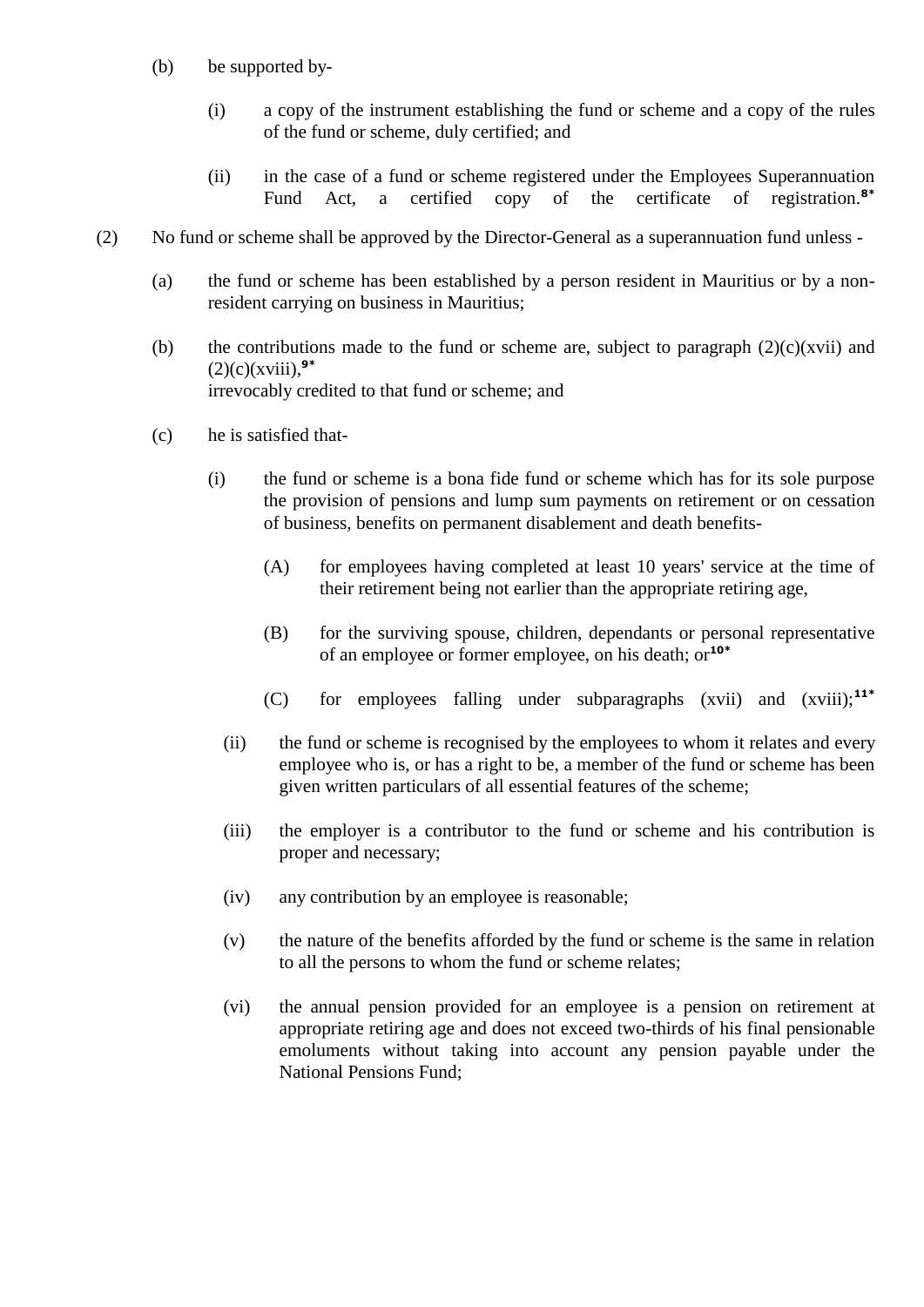- (vii) a lump sum payment shall not be made except on commutation of a portion not exceeding one-fourth of the annual pension payable under sub-paragraph  $(c)(vi)$ and shall not exceed twelve and half times the portion of the annual pension so commuted;
- (viii) the permanent disablement and death benefits in respect of each employee do not exceed twice his final pensionable emoluments;
- (ix) the annual pension provided for the surviving spouse and children and other dependants of an employee does not exceed-
	- (A) in the case of a surviving spouse, one-third;
	- (B) in the case of the children and other dependants, jointly-
		- (I) where a pension is also provided for the surviving spouse, onesixth;
		- (II) in any other case, one-third,

of the pension which would be payable to the employee under subparagraph  $(c)(vi)$ ;

- (x) a director of a company is admitted to the fund or scheme only if he is in fulltime employment in the business of the employer;
- (xi) the rights of an employee and of the surviving spouse, children and dependants to receive the pension and lump sum payment on retirement or benefit on permanent disablement or death benefit have been fully secured;
- (xii) the eligibility and withdrawal provisions are reasonable;
- (xiii) no employee is admitted to the fund or scheme, where at the appropriate retiring age, he will not have completed ten years' service in terms of the fund or scheme;
- (xiv) the powers of investment of the money in the fund or scheme are reasonable;
- (xv) any provision for variation of the terms of the instrument establishing the fund or scheme is reasonable and any variation of the rules of the fund or scheme is subject to the prior approval of the Director-General; and
- (xvi) where the pension determined in accordance with subparagraph (c)(vi) or  $(c)(ix)$  is subsequently increased, the increase -
	- (A) does not exceed an amount which an employee earning a basic wage or salary equal to that pension would have been entitled to by way of additional remuneration under the Additional Remuneration Act 1985, or any Additional Remuneration Act enacted thereafter;[*or*] **12\***
	- (B) does not exceed **13\*** 3 per cent ofthe annual pension of an immediately preceding year; or**14\***
	- (C) does not exceed an amount which is arrived at by multiplying the annual pension of an immediately preceding year by the inflation rate for that preceding year;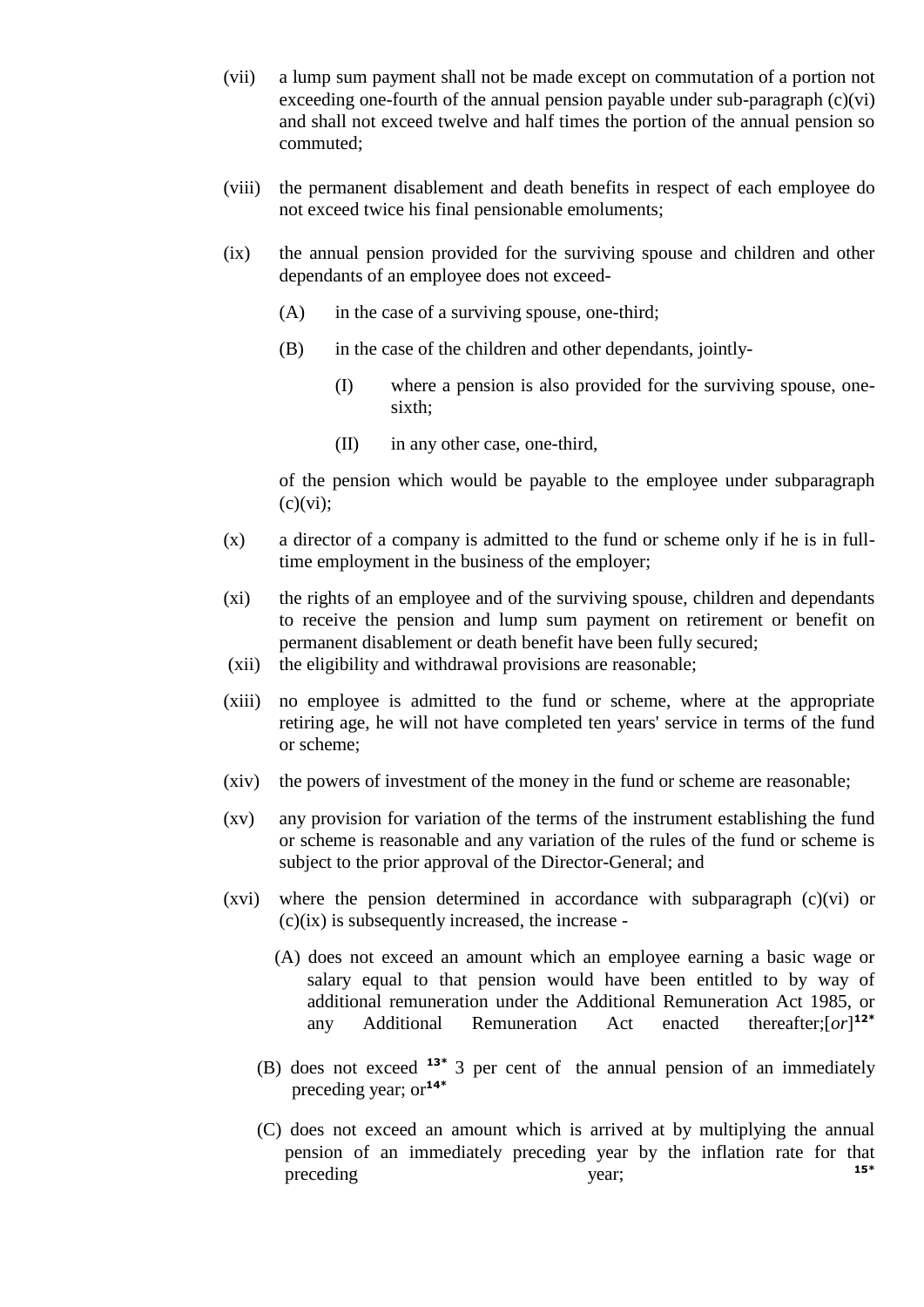- (xvii) **16\*** where an employee leaves the service of his employer before reaching the appropriate retiring age but after having completed at least 2 years' service, the actuarial value of the accrued retirement benefits of the employee shall, at the option of the employee
	- (i) be transferred to the superannuation fund established by his new employer; or
	- (ii) be retained in the superannuation fund of the employer for the payment of a pension to him upon reaching the appropriate retiring age; or
	- (iii) be transferred to a personal pension scheme approved by the Director-General;
- (xviii) **17\*** where an employee leaves the service of his employer before completing 2 years' service, he shall be entitled to a refund of his accumulated contributions, provided that the related actuarial value of the accrued retirement benefits of the employee from a previous employment has not been transferred to the superannuation fund established by his new employer.**18\***
- (3) Where a fund or scheme has been approved by the Director-General, no variation of the terms of the instrument establishing the fund or scheme or the rules of the fund or scheme, shall have effect for the purposes of this regulation-
	- (a) until the variation has been approved by the Director-General;
	- (b) on a date preceding the day on which it is approved by the Director-General.
- (4) An application for the approval of a variation under paragraph (3) shall be in writing and be supported by a certified copy of the proposed variation.
- (5) For the purposes of approving a fund or scheme, or a variation under paragraph (3), the Director-General may require such other information or written undertaking which he considers necessary.
- (6) Where a fund or scheme, or a variation under paragraph (3), is approved by the Director-General, the approval shall be communicated in writing to the employer.
- (7) The approval of a fund or scheme shall have effect from its commencement date or on a later date as may be determined by the Director-General and shall continue to have effect until the approval is revoked.
- (8) In this regulation-

"**accrued retirement benefits**" means the deferred benefits calculated on the fund's formula based on the actual years and months of service; **19\***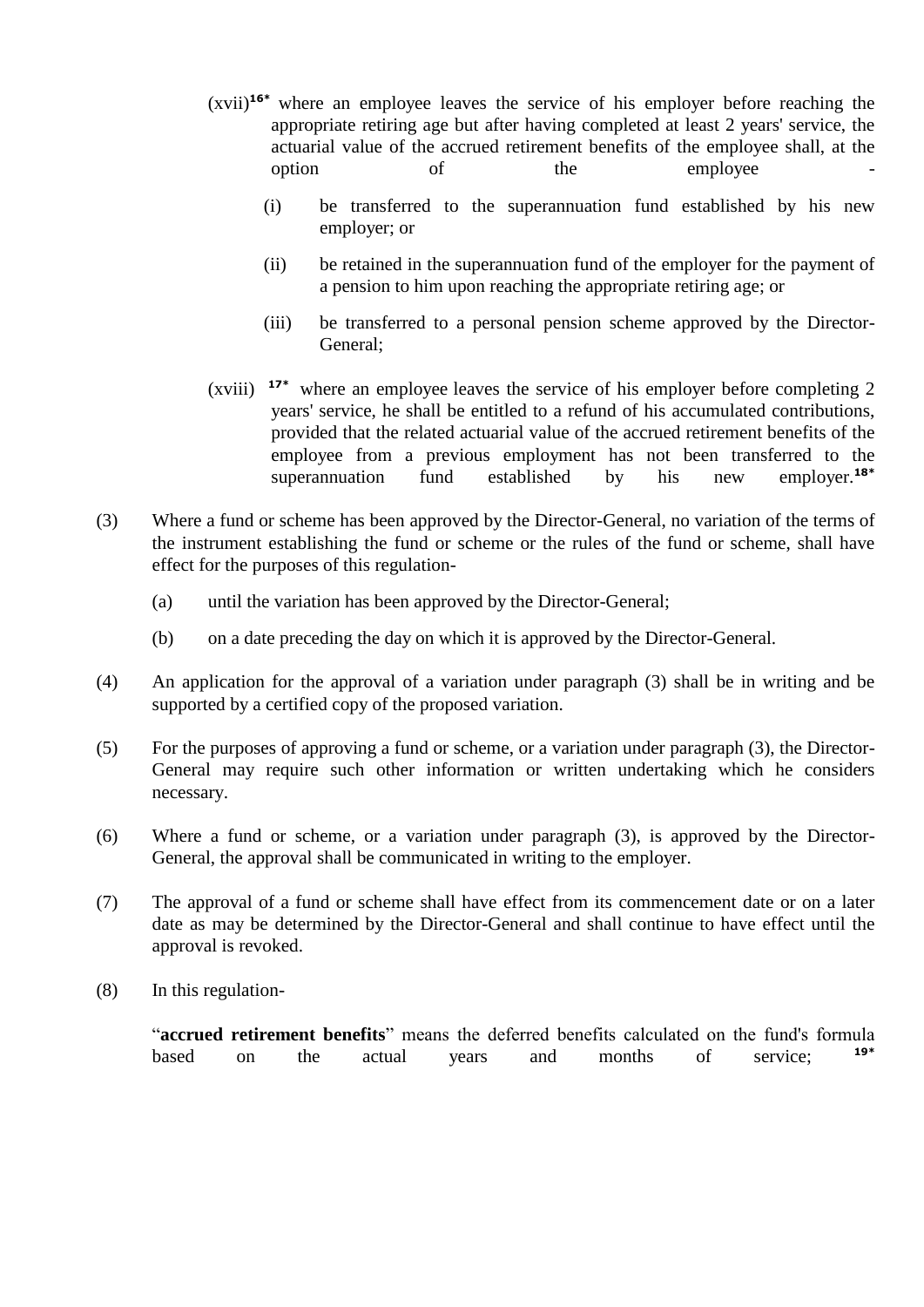"**accumulated contributions**" means the contributions made by the employee together with any interest or return on investments accrued thereon;

"**final pensionable remuneration**" means the annual pensionable remuneration payable to an employee at the date of his retirement;

"**National Pensions Fund**" means the National Pensions Fund established under the National Pensions Act;

"**pension**" includes annuity.

#### **6. Approval of medical schemes**

- (1) For the purposes of sections 22(1) (b) of the Act, an application for the approval of a medical scheme shall -**20\***
	- (a) be made in writing to the Director-General at least 3 months before the end of the first year for which approval is required;
	- (b) be supported by a copy of the instrument establishing the scheme and a copy of the rules of the scheme, duly certified.
- (2) No scheme shall be approved by the Director-General unless
	- (a) the scheme has been established by a person resident in Mauritius;
	- (b) he is satisfied that
		- (i) the scheme is a bona fide scheme which has as its main object the provision of medical expenses for employees and their dependents;
		- (ii) every employee who is, or has a right to be, a member of the scheme has been given written particulars of the essential features of the scheme;
		- (iii) the nature of the benefits afforded by the scheme is the same in relation to all the persons to whom the scheme relates;
		- (iv) a director of a company is admitted to the scheme only if he is in full-time employment in the business of the employer;
		- (v) the eligibility and withdrawal provisions are reasonable;
		- (vi) the powers of investment of the money of the scheme are reasonable;
		- (vii) any provision for variation of the terms of the instrument establishing the scheme is reasonable and any variation of the rules of the scheme is subject to the prior approval of the Director-General.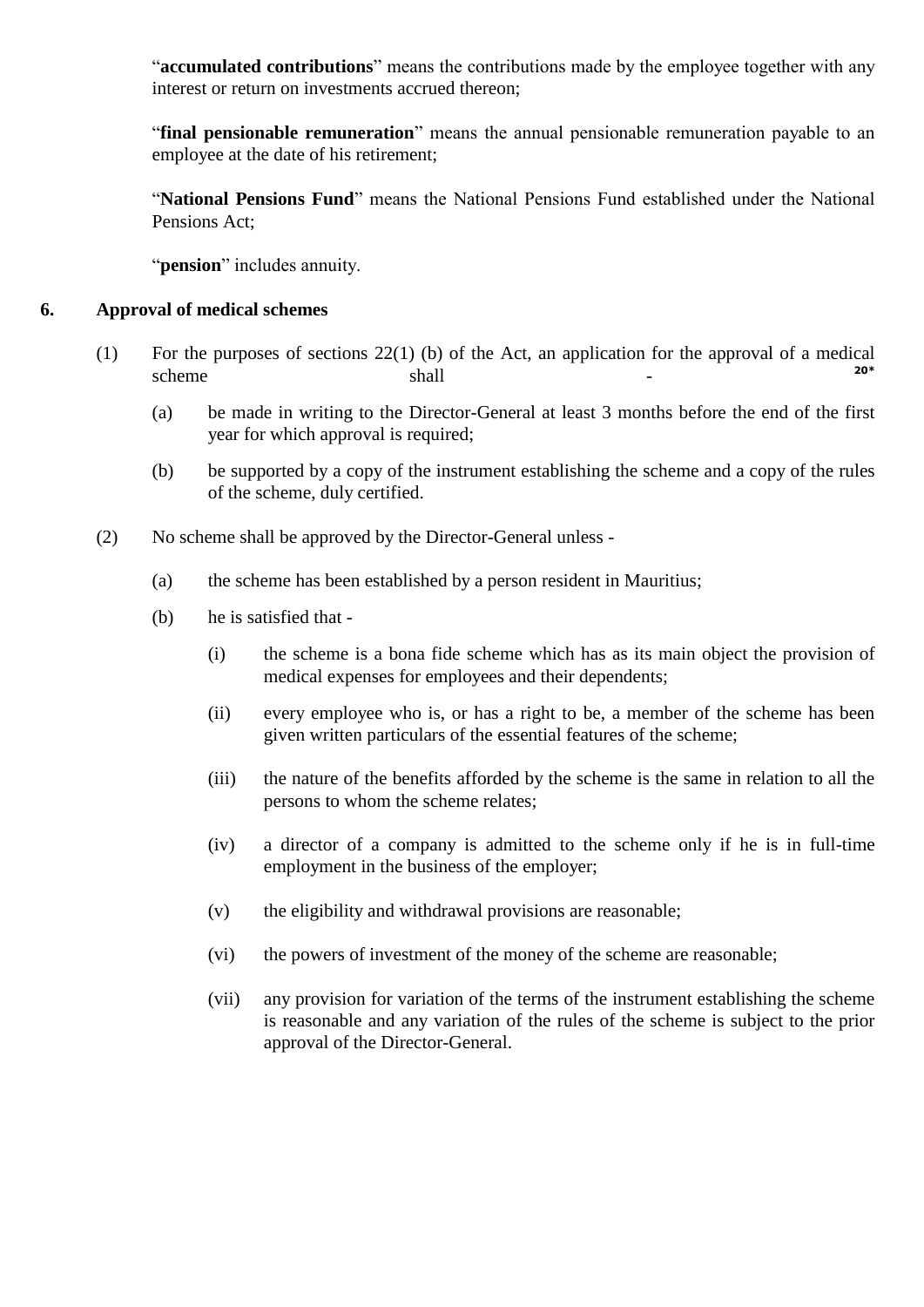- (3) Where a scheme has been approved by the Director-General, no variation of the terms of the instrument establishing the scheme or the rules of the scheme, shall have effect for the purposes of this regulation -
	- (a) until the variation has been approved by the Director-General;
	- (b) on a date preceding the day on which it is approved by the Director-General.
- (4) An application for the approval of a variation under paragraph (3) shall be in writing and be supported by a certified copy of the proposed variation.
- (5) For the purposes of approving a scheme, or a variation under paragraph (3), the Director-General may require such other information or written undertaking which he considers necessary.
- (6) Where a scheme, or a variation under paragraph (3), is approved by the Director-General, the approval shall be communicated in writing to the applicant.
- (7) The approval of a scheme shall have effect from its commencement date or on a later date as may be determined by the Director-General and shall continue to have effect until the approval is revoked.
- (8) In this regulation, "dependents" means the spouse and dependent children of the employee.

# **7. Annual allowance**

- (1) For the purposes of section 24 of the Act
	- (a) a person shall include a hirer; and
	- (b) the rate of annual allowance shall, in respect of each of the items specified in Column 1 of the Fourth Schedule to these Regulations, not exceed the rate corresponding to that item specified in Column 2 of that Schedule.
- (2) Section 24(5) **21\*** of the Actshall not apply where the cost of the plant or machinery does not exceed 60,000 rupees.**<sup>22</sup>\***
- (3) In this regulation -

"**agricultural improvement**" means the clearance or improvement of land used or intended to be used for agriculture and includes the construction on agricultural land of any road, bridge, irrigation work or building used for an agricultural purpose but does not include the construction of a dwelling house;

"**capital expenditure on scientific research**" means any capital expenditure incurred -

- (a) in connection with scientific research directly related to the business carried on by the taxpayer except so far as the expenditure relates to an asset in respect of which a deduction is allowable under section 24(1)(a) and (b) of the Act; or
- (b) on research for the purpose of establishing a new industry, or expanding an existing industry, in Mauritius;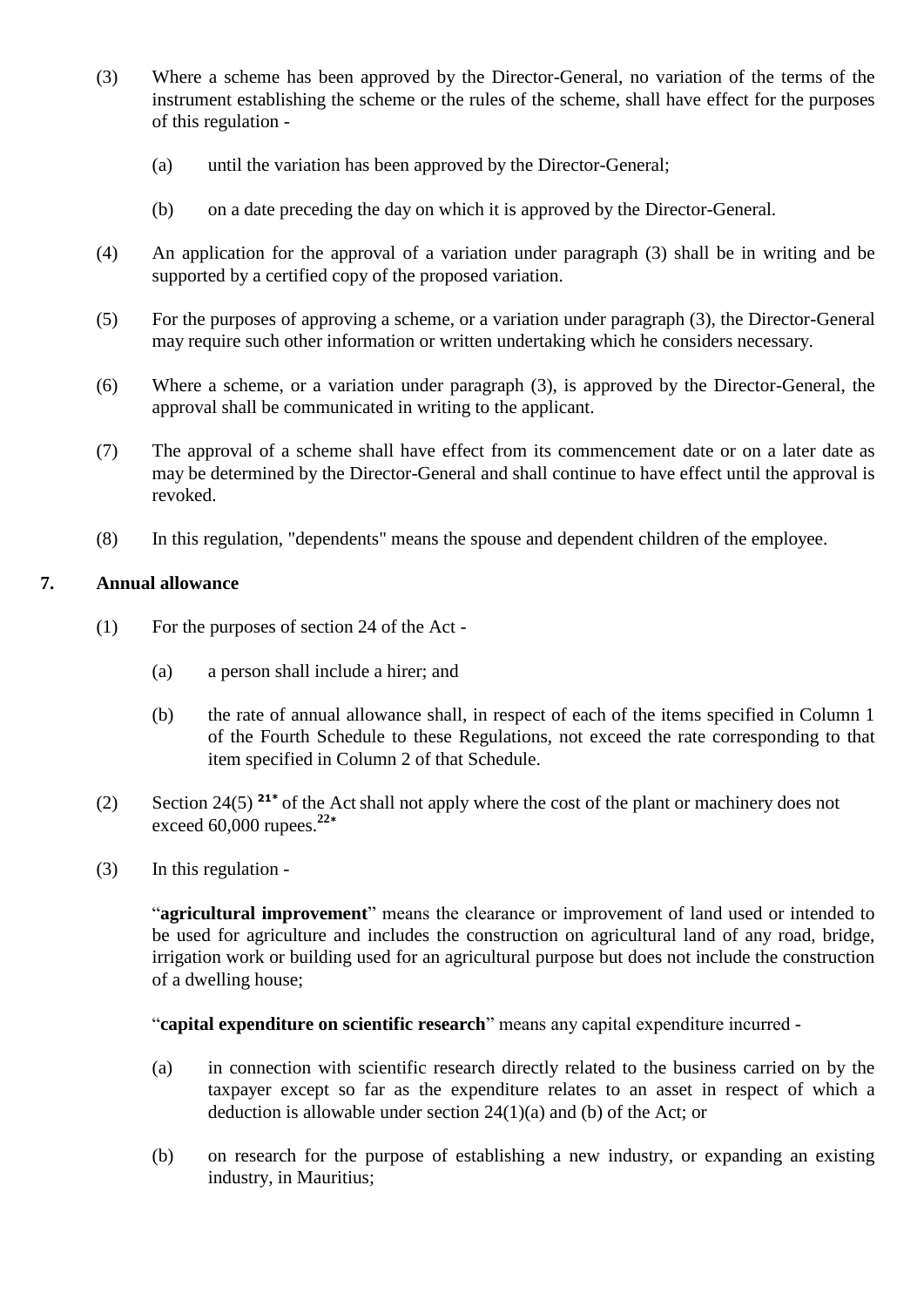"**cost**" means -

- (a) the amount of the capital expenditure incurred after deduction of any subsidy, grant, or contribution from Government or any other person; or
- (b) in relation to a lease, the amount for which the hirer is responsible under the agreement for the hire of the plant or machinery;

# "**green technology equipment**" – **23\***

- (a) means the following equipment
	- (i) renewable energy equipment;
	- (ii) energy-efficient equipment or noise control device;
	- (iii) water-efficient plant and machinery and rainwater harvesting equipment and system;
	- (iv) pollution control equipment or device, including wastewater recycling equipment;
	- (v) effective chemical hazard control device;
	- (vi) desalination plant;
	- (vii) composting equipment;
	- (viii) equipment for shredding, sorting and compacting plastic and paper for recycling; or
	- (ix) equipment and machinery used for eliminating, reducing or transforming industrial wastes; but
- (b) excludes a passenger car;

"**hirer**" means a person who hires plant or machinery under an agreement which provides that he bears the cost of any depreciation in value of the plant or machinery during the period of hire.

# **7A. [***Allowance for investment in company holding a regional development certificate***] Revoked <sup>24</sup>\***

#### **8. Unauthorised deductions 25\***

(1) The amount of expenditure or loss, for the purposes of section 26(3) of the Act, attributable to the production of exempt income shall be determined in accordance with the following formula -

Exempt Income

X Expenditure or loss

Total gross income (including exempt income)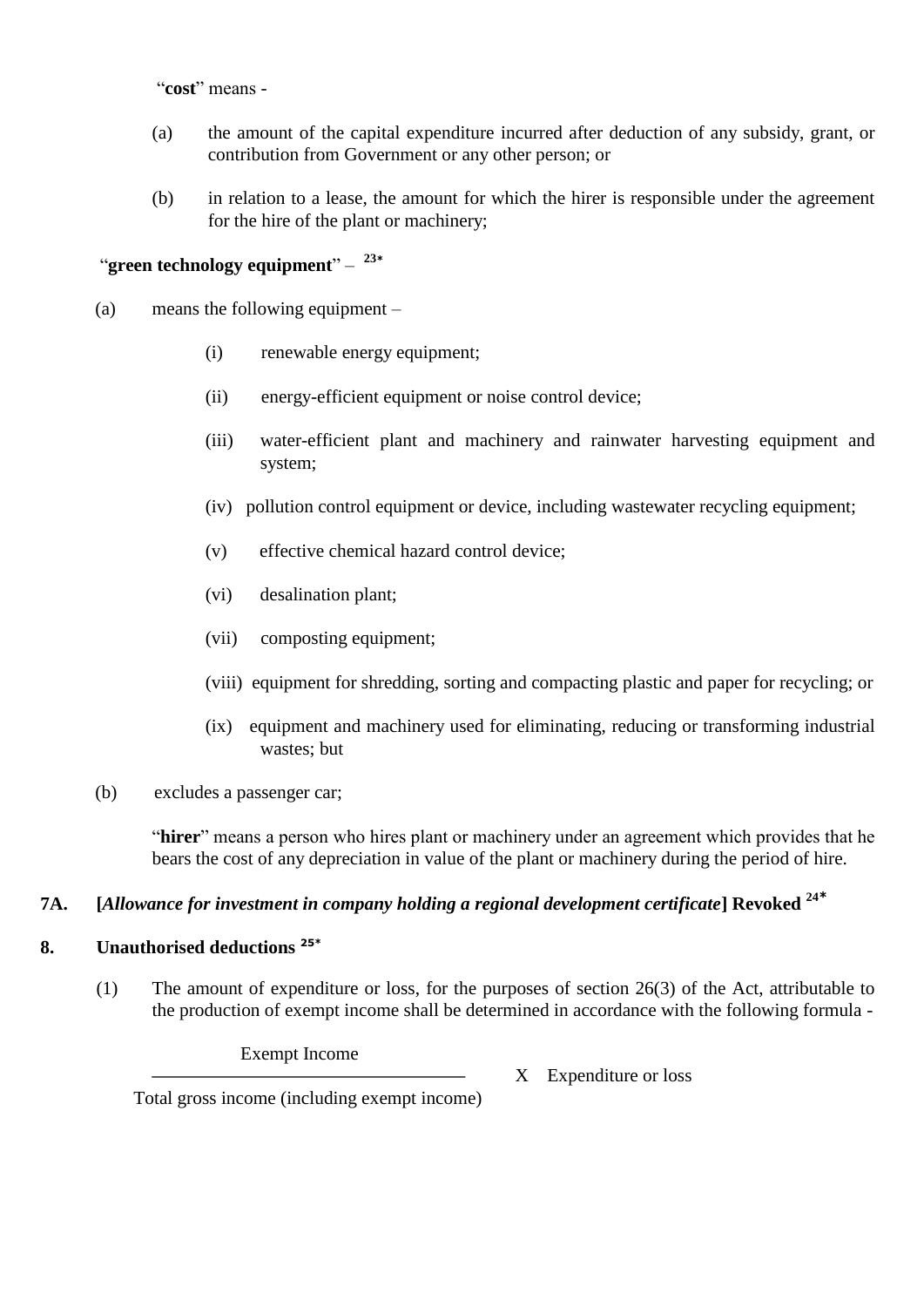- (2) Where the proportion of exempt income to total gross income under paragraph (1) is 10 per cent or less, no part of the expenditure or loss determined under paragraph (1) and attributable to the production of the exempt income shall be disallowed.
- **9. [***Prescribed funds and schemes]* **Revoked <sup>26</sup>\***
- **10. [***Approval of personal pension schemes]* **Revoked <sup>27</sup>\***
- **11. [***Approval of annuity contracts or schemes]* **Revoked<sup>28</sup>\***
- **12. [***Relief for premium on personal pension scheme]* **Revoked<sup>29</sup>\***
- **13. [***Relief for premium on retirement annuity]* **Revoked<sup>30</sup>\***
- **14. [***Relief for contribution to medical scheme]* **Revoked<sup>31</sup>\***
- **15. [***Approval of medical savings scheme]* **Revoked<sup>32</sup>\***
- **15A. [***Prescribed retirement savings schemes***] Revoked<sup>33</sup>**\*

# **15B. Declaration of non-residence by trusts<sup>34</sup>**\*

For the purposes of section 46(3) of the Act, a declaration of non-residence by a trust shall be made in the form specified in Sixth Schedule.

# **16. Companies in the freeport zone<sup>35</sup>**\*

- (1) For the purposes of computing the chargeable income of a private freeport developer or freeport operator under section  $161A(13)$  <sup>36\*</sup> of the Act, any expenditure or loss attributable to the production of exempt income by the private freeport developer or freeport operator shall be disallowed.
- (2) For the purposes of determining the amount of expenditure or loss attributable to the production of exempt income under paragraph (1), the formula under regulation 8 shall apply.

# **16A. Companies engaged in banking activities<sup>37</sup>\***

- (1) For the purpose of sections  $44C(2)(c)$  and  $44C(3)(c)$  of the Act, the rate of tax specified in item (c) of Sub-part B of Part III and in Sub-part C of Part III of the First Schedule to the Act shall be applicable for the years of assessment 2020-2021 and 2021-2022, provided the bank grants at least 5 per cent of its new credit facilities to any of the following categories of business –
	- (a) small and medium enterprises in Mauritius;
	- (b) enterprises engaged in agriculture, manufacturing or production of renewable energy in Mauritius; or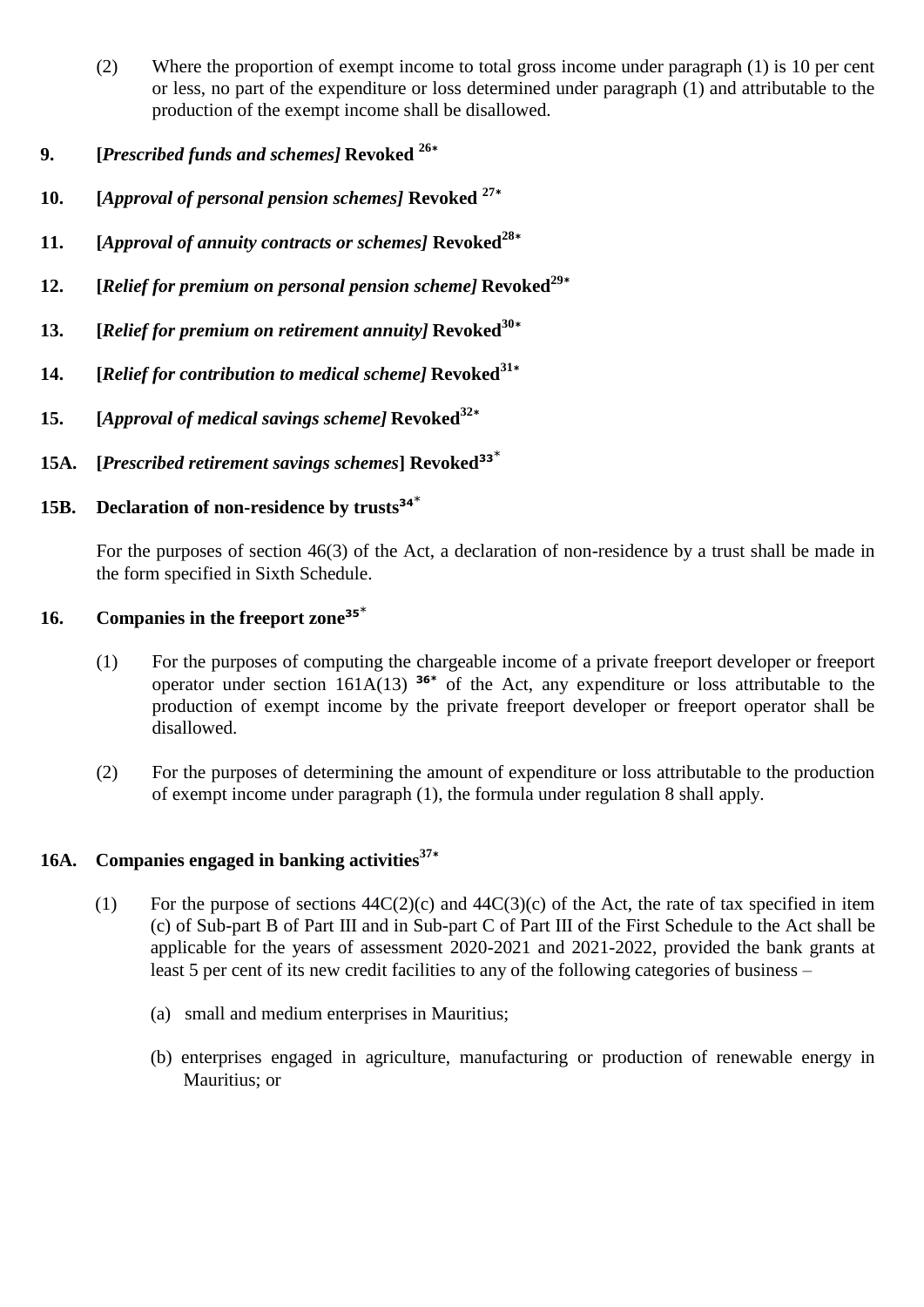- (c) operators in African or Asian countries.
- (2) In this regulation  $-$

# "**credit facilities**" means –

- (a) any facility, whether fund based or non-fund based, made available to a person and containing an obligation to disburse a sum of money in exchange for a right to repayment of the amount disbursed and outstanding and to payment of interest or other charges on such amount including loans, overdrafts and leasing facilities; or
- (b) any extension of the due date of a debt, any guarantee issued, and any commitment to acquire a debt security or other right to payment of a sum of money;

"**new credit facilities**" means the credit facilities granted by the bank during an income year.

# **17. Ascertainment of the net income of an insurance company**

- (1) Where a company specified under section 50 (1) of the Act carries on life insurance business in conjunction with insurance business of any other class, the life insurance business shall, for the purposes of the Act, be treated as a separate business from any other class of business carried on by the company.
- (2) The net income of an insurance company conducting any insurance business, other than that relating to life insurance, in any income year, shall be calculated by -
	- (a) taking the gross premiums and interest and other income derived by the company from that business in that income year less any such premium -
		- (i) returned to an insured; and
		- (ii) paid on re-insurance;
	- (b) deducting from the amount obtained under sub-paragraph (a) a reserve for unexpired risks outstanding at the end of that income year in respect of that business;
	- (c) adding to the amount obtained under sub-paragraph (b) a reserve for unexpired risks outstanding at the commencement of that income year; and
	- (d) deducting from the amount calculated under sub-paragraph (c)
		- (i) the actual losses of the company less any amount recovered under re-insurance in respect of loss; and
		- (ii) all allowable deductions.
- (3) The reserve specified in paragraphs (2) (b) and (c) shall be calculated at the percentage adopted by the insurance company in relation to its operation as a whole, and that percentage shall be the same whether the unexpired risks for which the reserve is created are outstanding at the commencement or at the end of an income year.
- (4) Where the insurance company is a non-resident company it shall be entitled to claim -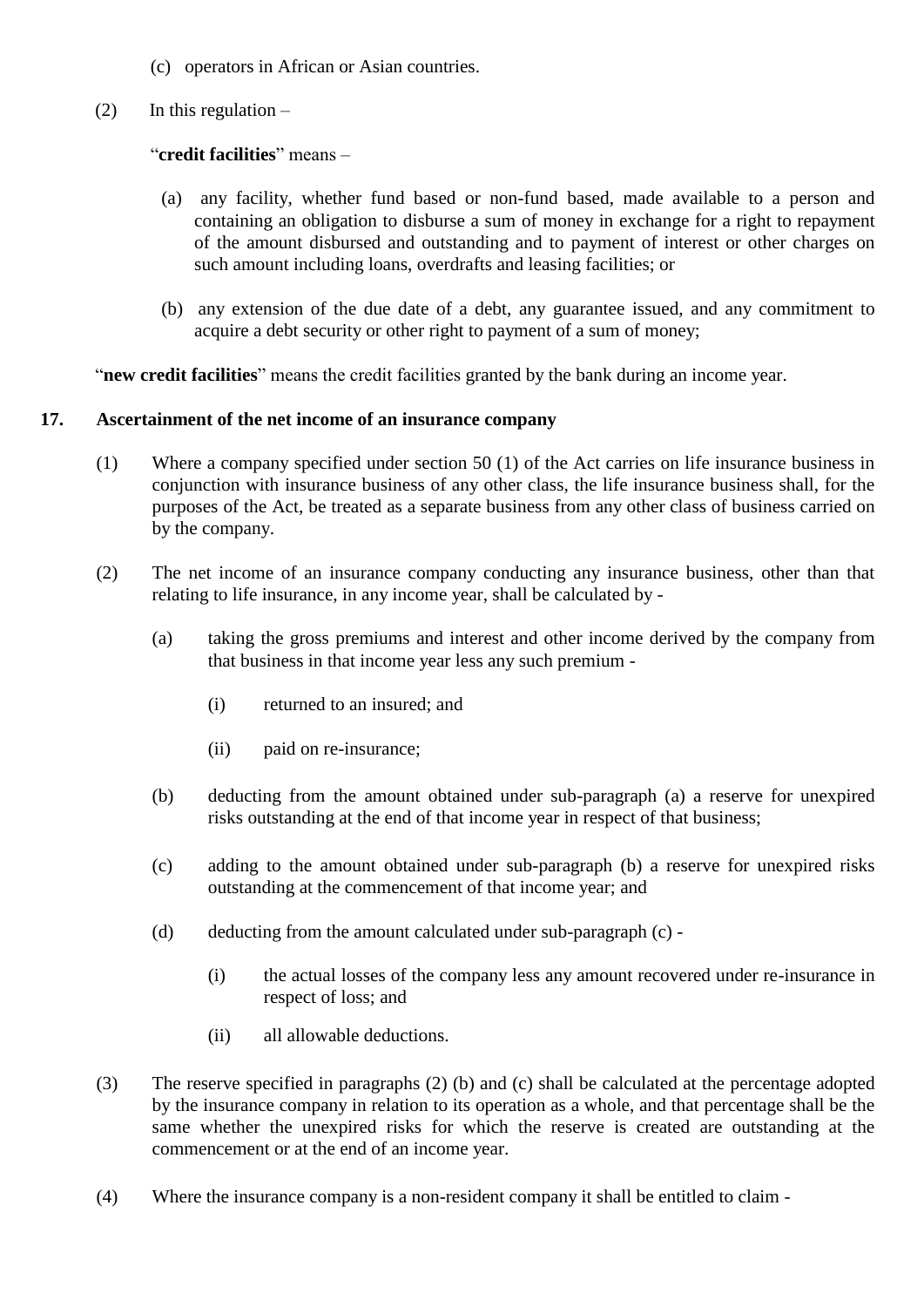- (a) any agency fees incurred in Mauritius; and
- (b) a fair proportion of the expenses of the head office of the company.
- (5) Subject to regulation 23N, the net income of an insurance company which carries on life insurance business in any income year shall be the difference between - **38\***
	- (a) the income from investment held by the company in connection with its life insurance business but excluding that attributable to the general annuity business and pension business in that income year; and
	- (b) the sum of
		- (i) all management expenses incurred and all commissions paid by the company; and
		- (ii) all allowable deductions.
- (6) Where an insurance company which carries on life insurance business receives premiums outside Mauritius, the net income of the company shall be the difference between -
	- (a) that part of the total investment income of the company which bears the same proportion to the total investment income as the premiums received in Mauritius bear to the total premiums received by the company; and
	- (b) in the case of a resident company, the sum of
		- (i) all management expenses incurred and all commissions paid by the company; and
		- (ii) all allowable deductions;
	- (c) in the case of a non-resident company, the sum of
		- (i) all management expenses and commissions paid in Mauritius;
		- (ii) all allowable deductions;
		- (iii) any agency expenses incurred in Mauritius;
		- (iv) a fair proportion of the expenses of the head office of the company.
- (7) Where a life insurance company carries on general annuity business and pension business in conjunction with ordinary life insurance business, the net income of the company derived from the general annuity business and pension business shall, with respect to each class, be computed separately and shall be calculated -
	- (a) by taking the liability of the company under its general annuity contracts or pension contracts, as the case may be, at the beginning of the income year, as assessed by an actuarial valuation;
	- (b) by adding to the amount obtained under paragraph (a) the following items in respect of the general annuity business or pension business, as the case may be, for the income year-
		- (i) the premiums and considerations received;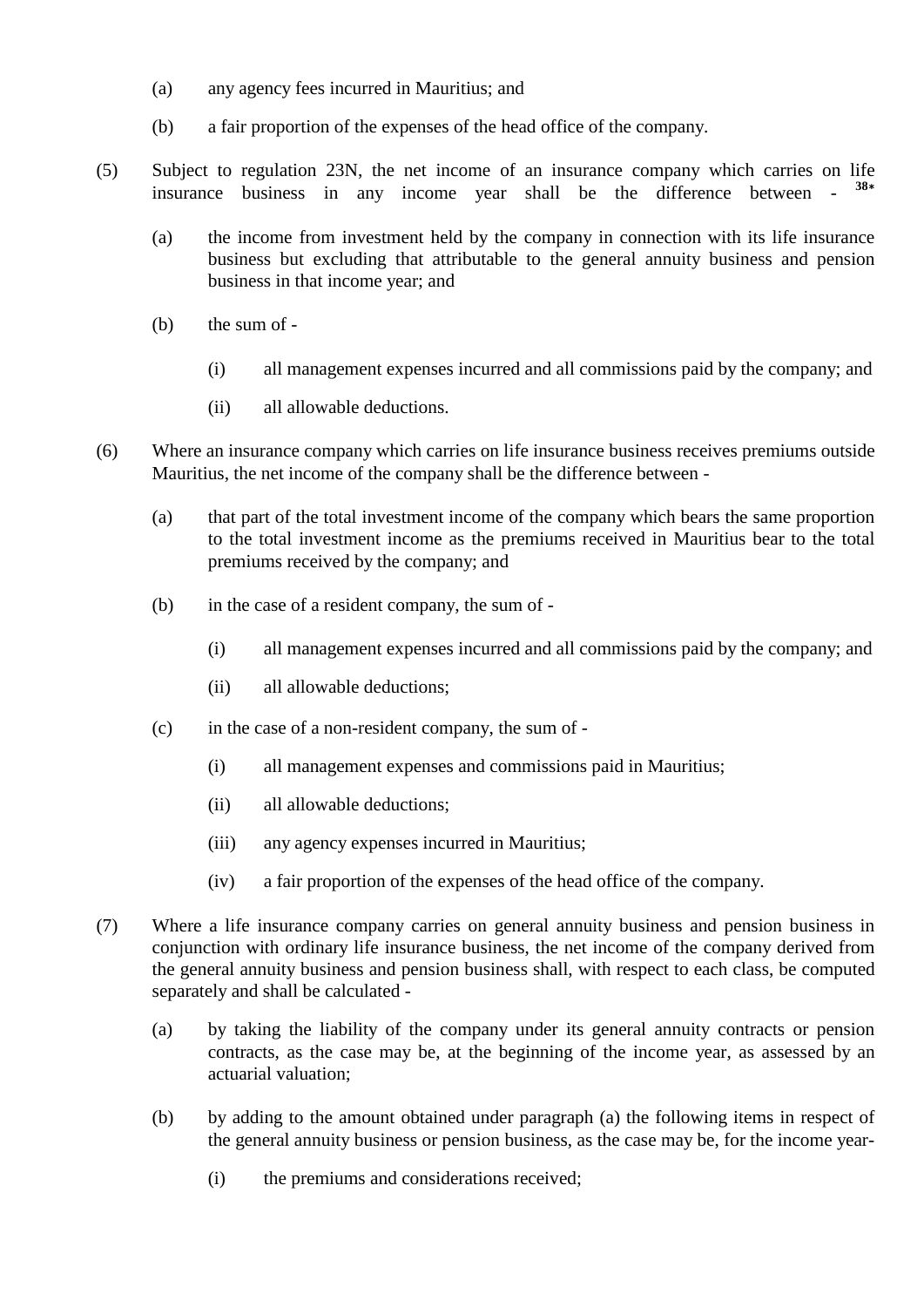- (ii) the investment income; and
- (c) by deducting from the amount arrived at under paragraph (b) such amounts as represent for the income year -
	- (i) annuities or pensions paid, as the case may be;
	- (ii) surrendered policies;
	- (iii) the liability of the company at the end of the income year as assessed by an actuarial valuation.
- (8) In this regulation-

"**insurance**" in relation to a business, means insurance or guarantee against loss, damage or risk of any kind;

"**general annuity business**" means annuity business other than pension business;

"**pension business**" means all business transacted in connection with pension, life insurance and for the benefit of a surviving spouse and children, as approved by the Director-General.

# **18. Ascertainment of the net income of a shipping or aircraft company**

- (1) For the purposes of section 50 (1) of the Act, the net income of a company carrying on shipping or aircraft business shall be -
	- (a) where the company is resident in Mauritius, the difference between the gross income derived by the company from Mauritius or elsewhere and the allowable deductions;
	- (b) where the company is not resident in Mauritius, determined in accordance with the following formula
		- a  $- x p$ g

where -

- a = amount payable in respect of carriage of passenger, cargo or mail embarked or shipped in Mauritius and any other gross income derived from Mauritius;
- $g =$  total gross income as certified by the authority of the country in which the effective management of the business is situated;
- $p =$  total gains or profits of the company.

# **19. Losses**

(1) Any relief under section 20(1)(b) or 59(b) of the Act shall be given so far as possible from the first succeeding year, and so far as it cannot then be given, shall be given from the next succeeding year, and so on.**39\***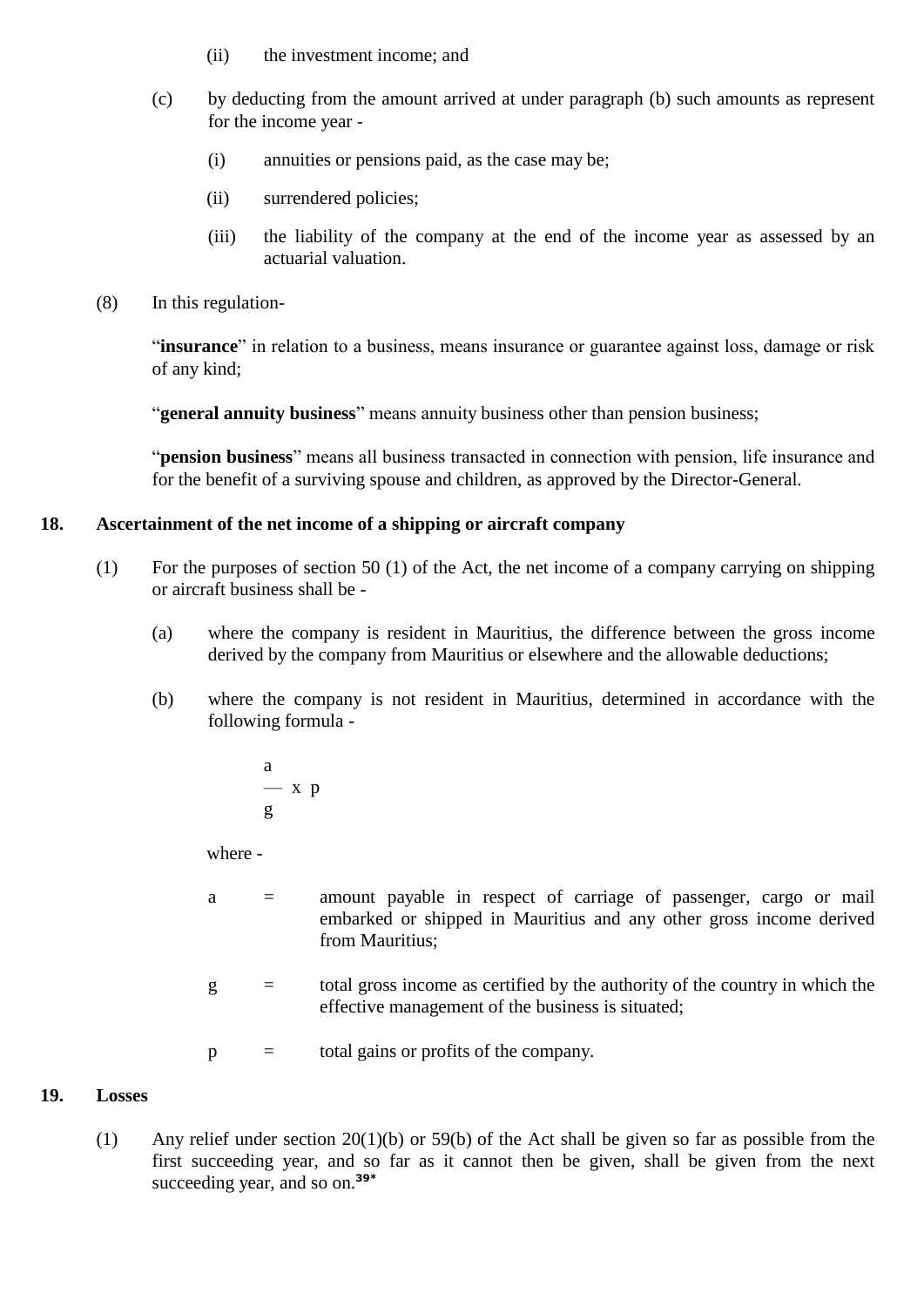- (2) Subject to section 20(2) or 59(c) of the Act, any loss unrelieved within 5 income years after the income year in which it was incurred, shall be deemed to have lapsed.**40\***
- (3) For the purposes of this regulation, the amount of loss available for the carry forward as at 30 June 2006 shall be deemed to have been incurred in the income year ended 30 June 2006 and that amount shall be available for set off against the net income derived by the person in the following 5 income years.
- (4) Any amount of loss unrelieved under paragraph (3) shall lapse.
- (5) For the purposes of section 59(b) of the Act, where a company claims to carry forward to an income year any loss incurred by it in any former income year, the claim shall not be allowed unless the Director-General is satisfied that - **41\***
	- (a) at the end of each of those income years not less than 50 per cent in nominal value of the allotted shares in the company was held by or on behalf of the same persons; and
	- (b) where the company has paid-up capital at the end of each of those income years, not less than 50 per cent of the paid-up capital at the end of each of those income years was held by or on behalf of the same persons.
- (6) For the purposes of this regulation
	- (a) shares in one company held by or on behalf of another company shall be deemed to be held by the shareholders in the last-mentioned company;
	- (b) shares held by or on behalf of the estate of a deceased shareholder, or by or on behalf of the person entitled to those shares as beneficiary under the will or intestacy of a deceased shareholder, shall be deemed to be held by that deceased shareholder;
	- (c) where a company claims to carry forward a loss incurred by it in any former income year to any other income year, and the Director-General is of the opinion that, at any time during the period commencing on the first day of the former income year and ending with the end of the other income year -
		- (i) any shares in that company, being shares held by or on behalf of the same person at the end of both of those income years, have been subject to any transaction, or series of related or connected transactions; or
		- (ii) any shares so held have had any rights attaching to them extinguished or altered, directly or indirectly, by any means in either case for the purpose, or for purposes including the purpose, of enabling the company to meet the requirements of subparagraph (a) or (b),

the Director-General may deem those shares not to be held by or on behalf of the same person at the end of each of those income years.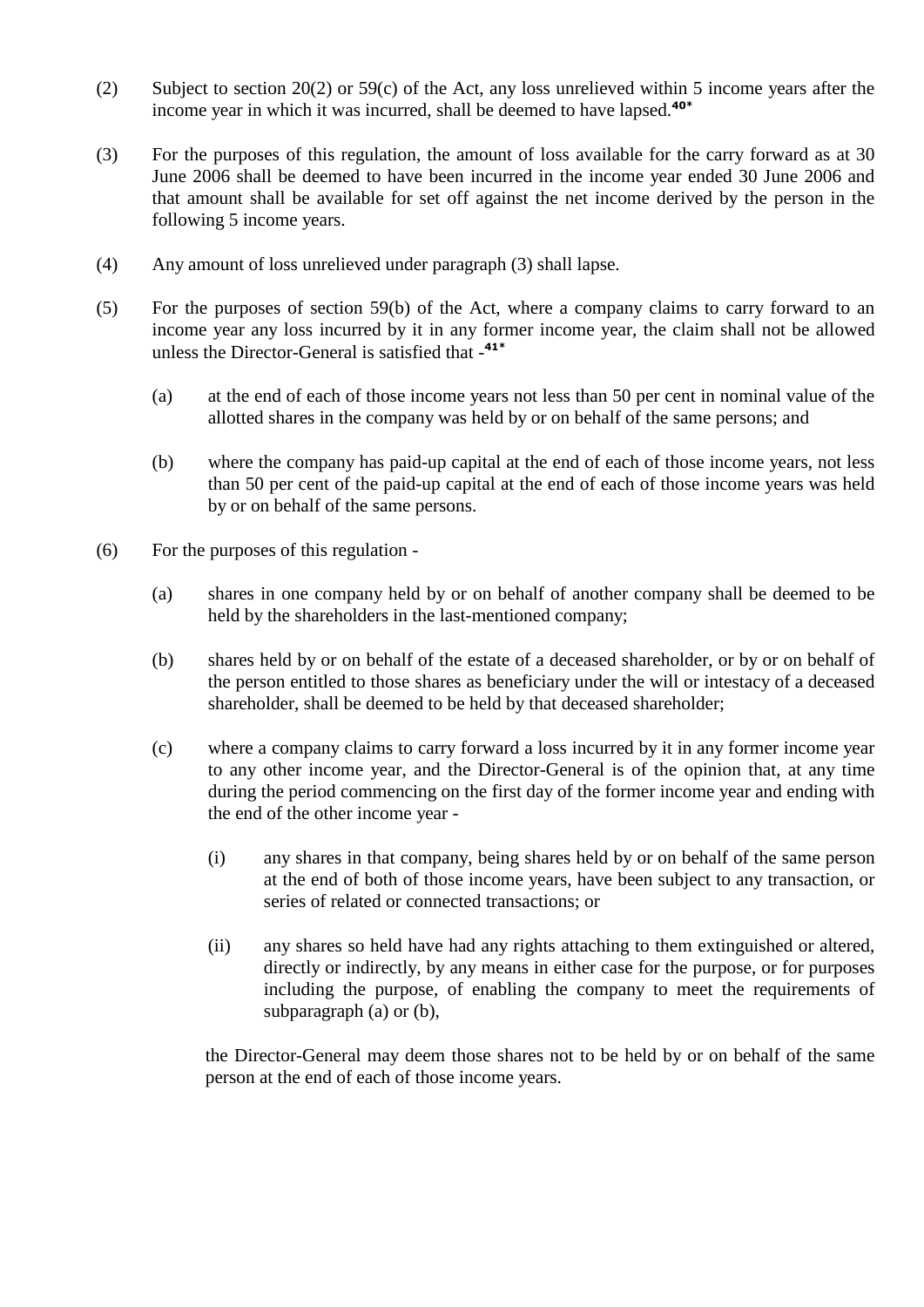# **20. Bad debts and irrecoverable sums<sup>42</sup>\***

For the purposes of section 60(1)(b), a company in liquidation shall include a company in receivership.

# **20A. Service fee for Tax Residence Certificate<sup>43</sup>\***

- (1) For the purpose of section 73(3) of the Act, the service fee payable by an applicant for the issue of a Tax Residence Certificate shall -
	- (a) in the case where the applicant is a collective investment scheme, be of an amount of USD 1,000;
	- (b) in the case where the applicant is an individual, be of an amount of 1,000 rupees;
	- (c) in any other case, be of an amount of USD 200.
- (2) Subparagraph (b) shall not apply to an applicant who is an artist.

# **21.** *[Tax credit for exports]* **Revoked 44\***

## **22. PAYE**

#### (1) *Statement of Emoluments and Tax Deduction*

(a) For the purposes of section 93(3) of the Act and subject to subparagraph (b), every employer shall, not later than 15 August**45\*** in every year, give to each employee employed by him during the preceding income year, a Statement of Emoluments and Tax Deduction, in the form specified in the Seventh Schedule to these Regulations.**<sup>46</sup>\***

#### (aa) **Revoked47\***

- (b) Where a person ceases to be an employer, he shall, within 7 days, give to each employee a Statement of Emoluments and Tax Deduction**<sup>48</sup>**\* for such period/s as appropriate.
- (c) Every employee provided with a statement under this paragraph shall forward the original of the statement to the Director-General whenever required by him**<sup>49</sup>\*** .

#### (2) *Registration of employers*

- (a) For the purposes of section 94 of the Act, every person who becomes an employer shall, within 14 days of his becoming an employer, register with the Director-General as an employer, by submitting an Employer Registration Form duly filled in by him.
- (b) The Employer Registration Form shall be in a form approved by the Director-General.
- (c) Where, after the registration of an employer under the Act, there is a change in any of the particulars provided by him in the Employer Registration Form other than a change in the number of employees, he shall, within 14 days of the occurrence of the change, notify the Director-General in writing of the change.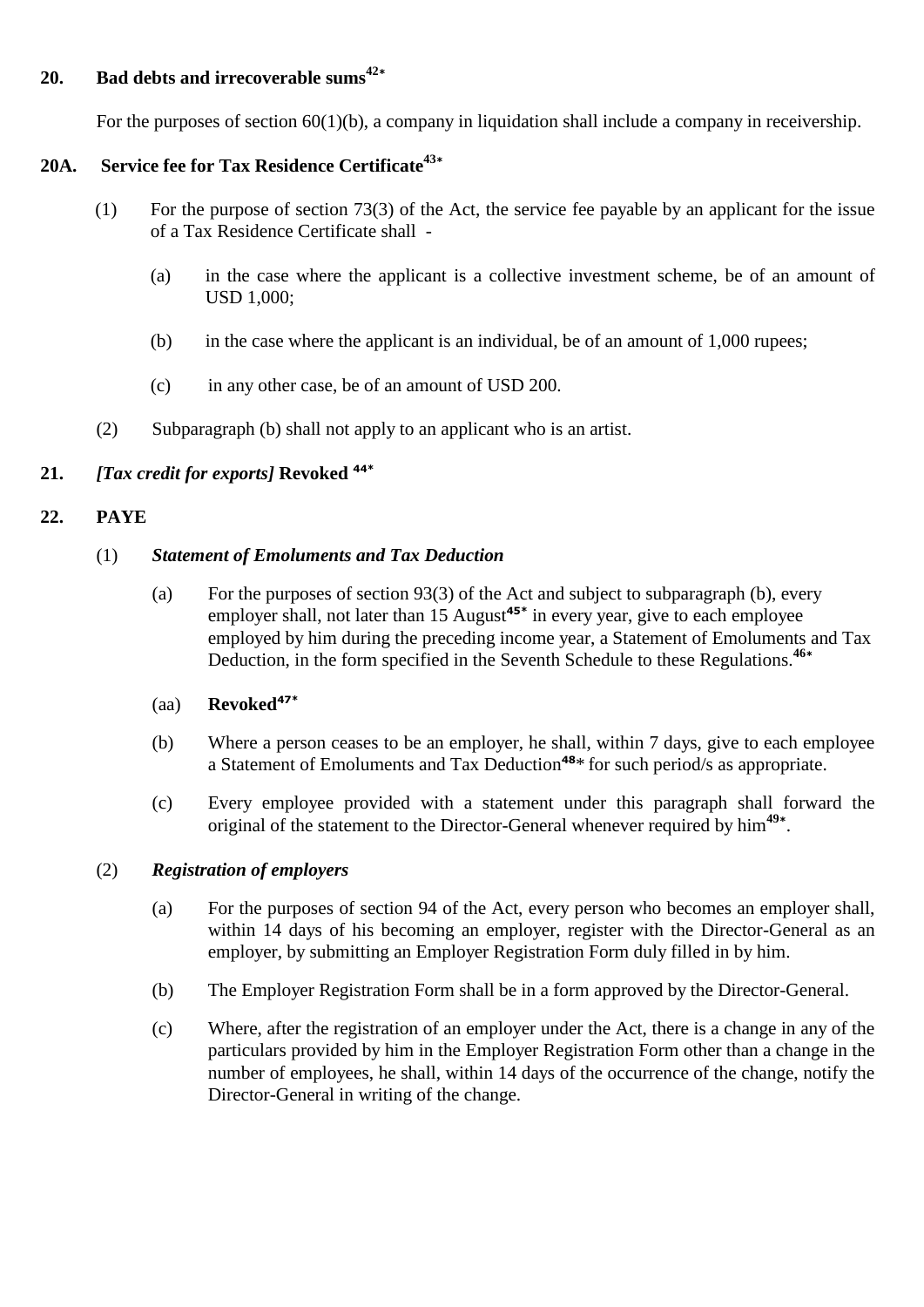- (d) Where a person ceases to be an employer, he shall, within 7 days, give written notice to that effect to the Director-General.
- (e)**50\*** Notwithstanding subparagraphs (a) and (b), where a person is registered under the Business Registration Act and qualifies as an employer, the person shall be deemed to have been registered with the Director-General as an employer under this regulation.

# (3) *Employee Declaration Form*

- (a) For the purposes of section 95 of the Act, the Employee Declaration Form shall be -
	- (i) in a form approved by the Director-General; and
	- (ii) submitted by the employee to his employer in respect of every income year after it has been duly filled in.
- (b) Where in any income year, an employee is entitled to another Category of income exemption threshold or reliefs and allowances for that income year, he may furnish to his employer a fresh Employee Declaration Form claiming therein the new Category of income exemption threshold or reliefs and allowances to which he is entitled. **51\***
- (c) Where an employee leaves his employment and takes up another employment, he shall furnish an Employee Declaration Form to his new employer.
- (d) Where an employee has more than one employer at any one time, he shall furnish an Employee Declaration Form to only one of his employers.

# (4) *Calculation of tax to be withheld* **52\***

- (a) Subject to the other provisions of this paragraph, where an employee submits an Employee Declaration Form in respect of an income year, the employer shall, for the purposes of calculating the monthly amount of the income exemption threshold or reliefs and allowances to be allowed, divide the amount of the income exemption threshold or reliefs and allowances claimed in the Employee Declaration Form by 13.
- (b) Where an employee who takes up his first employment in an income year submits his Employee Declaration Form to his employer at any time during the course of that income year, the employer shall, for the purposes of calculating the monthly amount of income exemption threshold or reliefs and allowances to be allowed, divide the amount of the income exemption threshold or reliefs and allowances claimed in the Employee Declaration Form by the number of months remaining in that income year.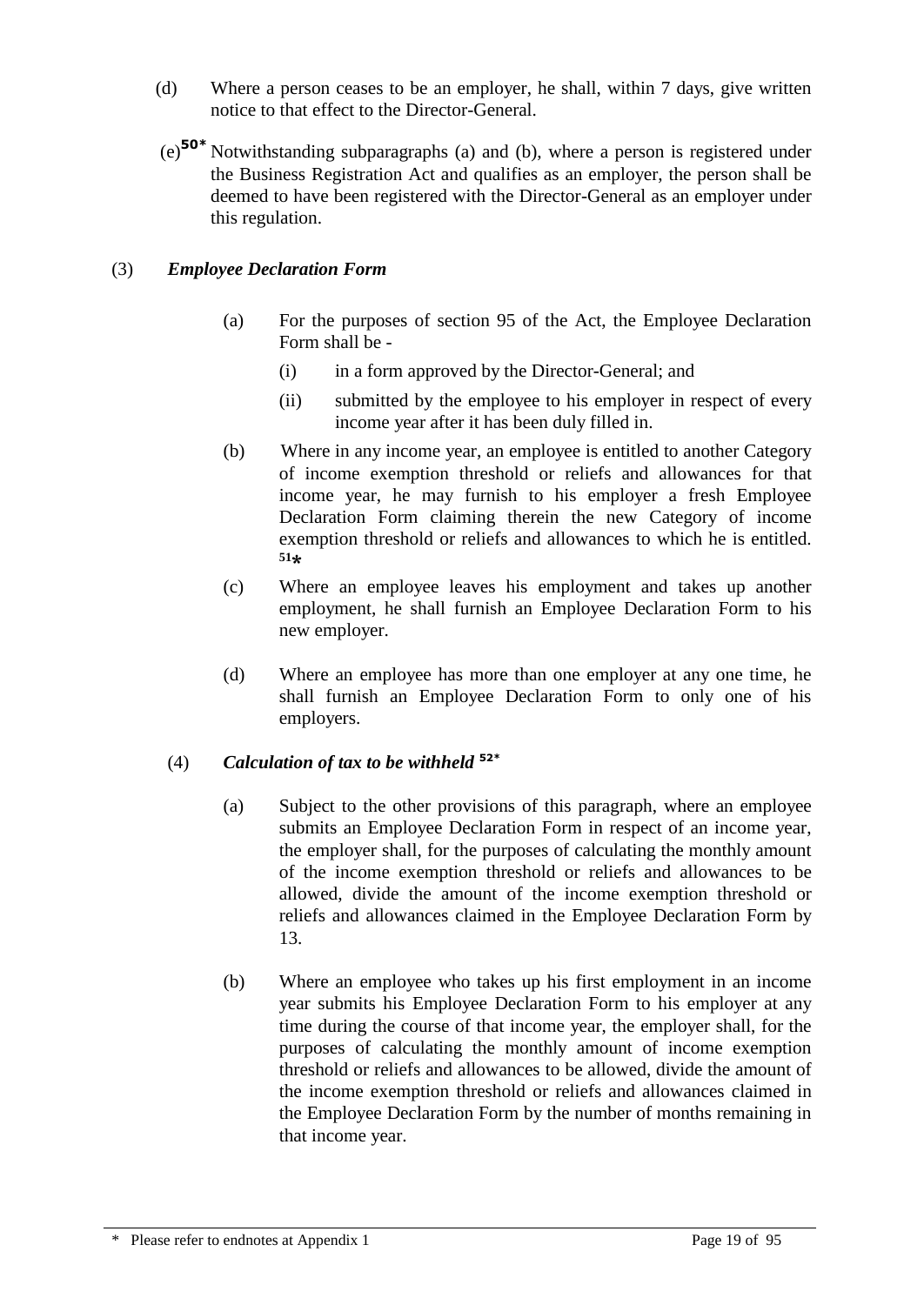- (c) Where an employee who leaves his employment to take up another employment in an income year submits an Employee Declaration Form to his new employer at any time during the course of that income year under paragraph  $(3)(c)$ , the employer shall, for the purposes of calculating the monthly amount of income exemption threshold or reliefs and allowances to be allowed, divide the amount of the income exemption threshold or reliefs and allowances claimed in the Employee Declaration Form by 13.
- (d) Where an employee submits in an income year a fresh Employee Declaration Form showing a variance between the amount of the income exemption threshold or reliefs and allowances to which he has become entitled under section 27 of the Act and the amount already claimed as income exemption threshold or reliefs and allowances under that section, the employer shall, for the purposes of calculating the amount of income exemption threshold or reliefs and allowances to be allowed for each of the months remaining in the income year, adjust the monthly amount of income exemption threshold or reliefs and allowances already claimed by an amount equivalent to the amount of the variance divided by the number of such remaining months. (e) For the purposes of section 96(1) of the Act, the amount of income tax to be withheld from the emoluments of an employee in respect of a month shall, subject to paragraph (f), be calculated by applying the following formula **<sup>53</sup>\***  $\sim$

TR (EM - ET) -TX

where: TR refers to **<sup>54</sup>\*** –

- (a) the rate of tax specified in Part I(a) of the First Schedule to the Act where the ACMS of the employee in a month –
	- (i) does not exceed 50,000 rupees;
	- (ii) is between 50,001 rupees and 53,846 rupees and the basic salary, including salary compensation, for the month of July of the same year, does not exceed 50,000 rupees;
	- (iii) in any other case, the rate of tax specified in Part I(b) of the First Schedule to the Act.
	- $(EM ET)$  is the chargeable income where:
	- EM is the sum of the amount of emoluments for the month in respect of which tax is calculated and the amount of all emoluments taken into account for the previous months in the income year; and
	- ET is the sum of the amount of income exemption threshold or reliefs and allowances allowable for the month in respect of which tax is calculated and the amount of income exemption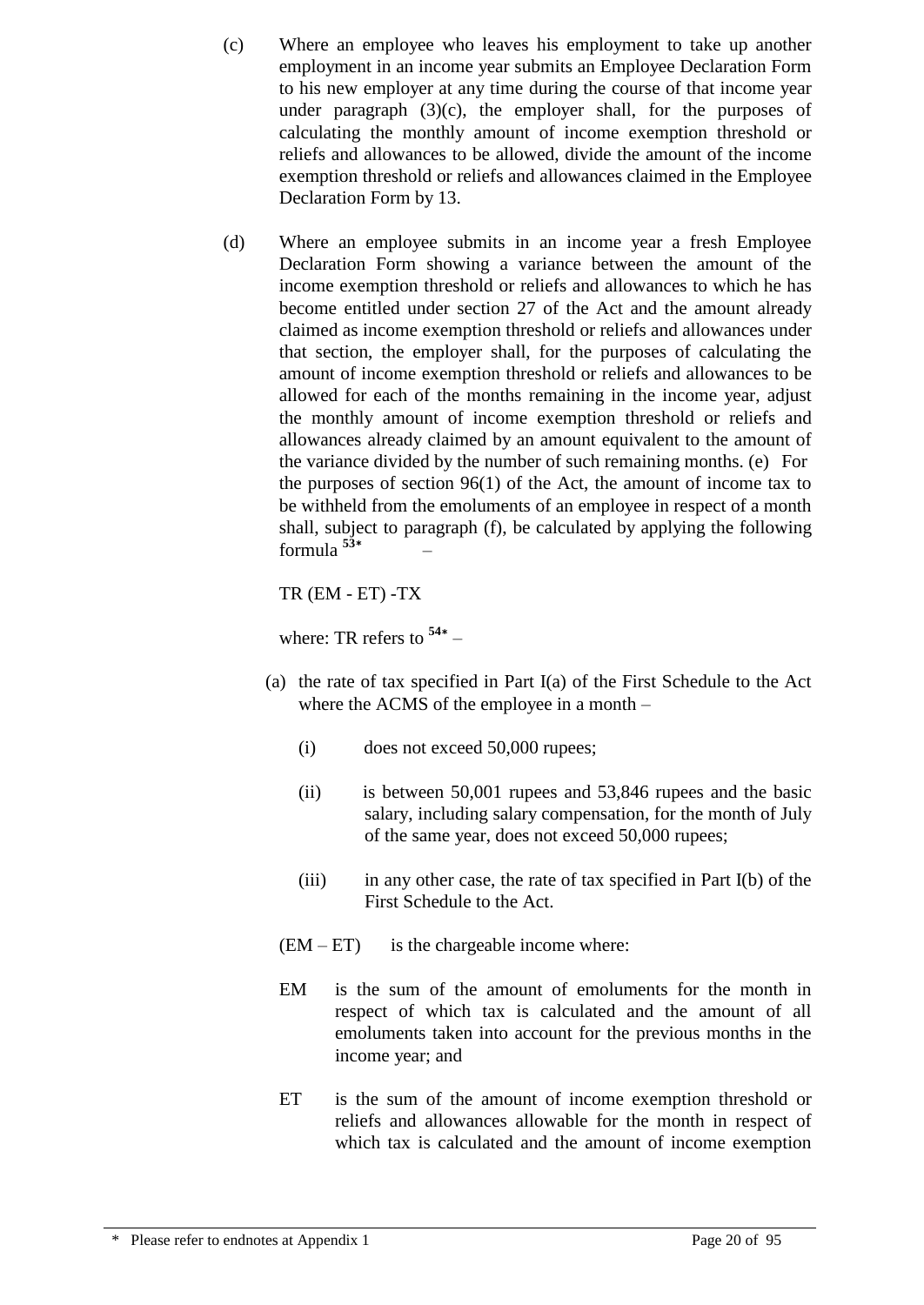threshold or reliefs and allowances allowed for the previous months in the income year;

- TX refers to the amount of tax already withheld from the emoluments of the previous months in the income year.
- ACMS refers to the Average Cumulative Monthly Salary of an employee with respect to a month and shall be calculated by applying the following formula – **55\***

 $EM \div the number of months from July of an income year to the$ month in which tax is calculated.

- (ea) Where, in a month, the tax to be withheld under subparagraph (e) exceeds 15 per cent of the emoluments, exclusive of fringe benefits, the amount of tax to be withheld shall be limited to 15 per cent of the emoluments, excluding the fringe benefits.**<sup>56</sup>\***
- (f)**57\*** (i)Subject to subparagraph (ii), every employer shall, for the purposes of withholding income tax in accordance with section 96 of the Act for the months of July and August in an income year, take into account the amount of income exemption threshold or reliefs and allowances claimed by the employee in his Employee Declaration Form in respect of the income year preceding that income year.
	- (ii) Where in any of the months of July and August in an income year, an Employee Declaration Form in respect of that income year is submitted in due time by an employee to his employer, the employer shall, subject to subparagraph (iii), take into account the amount of income exemption threshold or reliefs and allowances claimed in that Employee Declaration Form.
	- (iii) Where an Employee Declaration Form in respect of an income year is submitted under sub-paragraph (ii), the employer shall, for the purposes of calculating the amount of income exemption threshold or reliefs and allowances to be taken into account for each of the remaining months of that income year, apply the following formula-

p…-...r  $13......n$ ..

where,

- p is the amount of income exemption threshold or reliefs and allowances claimed in the Employee Declaration Form for that income year;
- r is the aggregate amount of income exemption threshold or reliefs and allowances allowed for the months of July and August in that income year;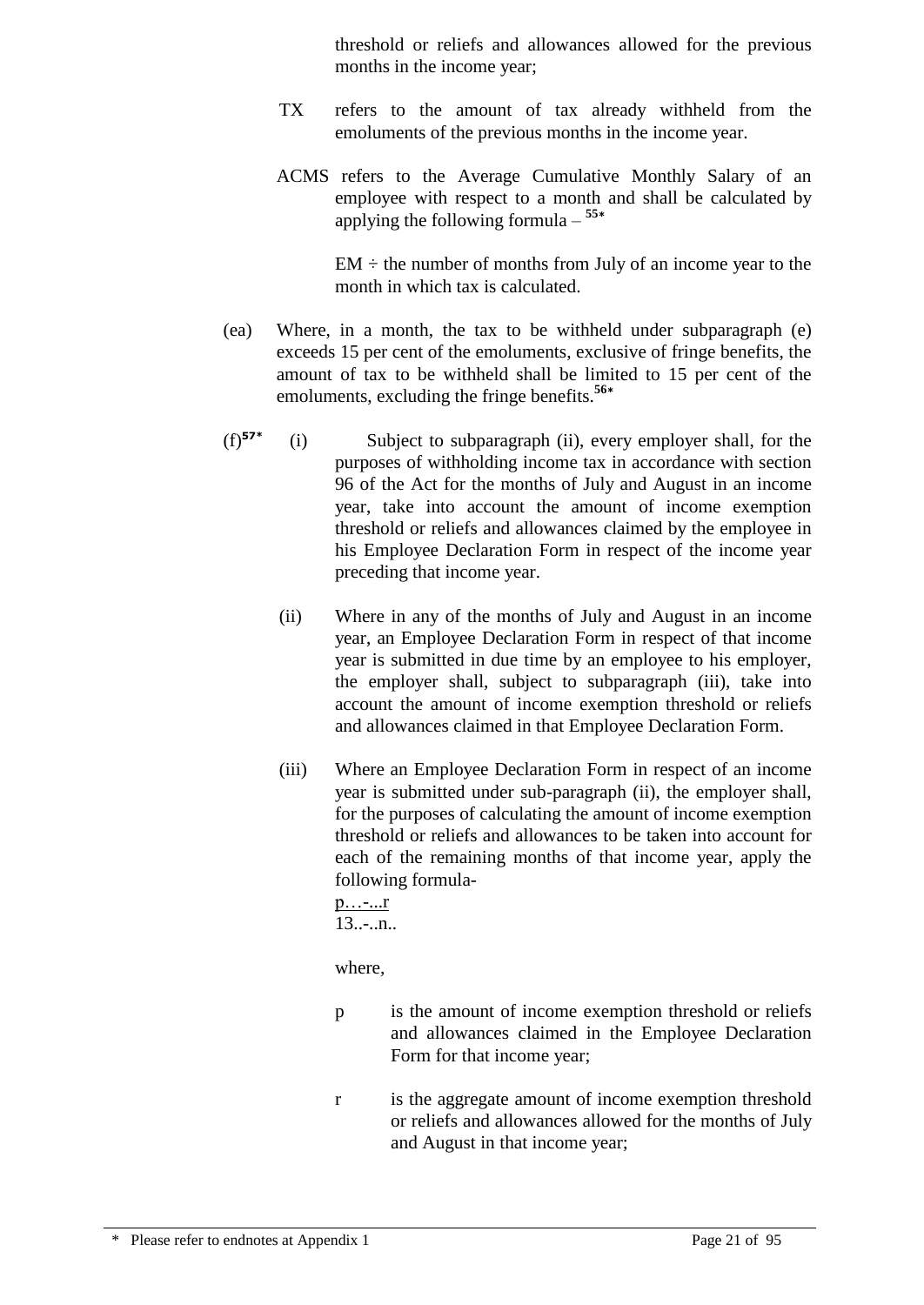n is 1 (one) where the amount of income exemption threshold or reliefs and allowances allowed is for the month of July only; or is 2 (two) where the amount of income exemption threshold or reliefs and allowances allowed is for the months of July and August.

# *(4A) Calculation of tax to be withheld from end-of-year bonus*

- (a) Where an end-of-year bonus prescribed by an enactment is paid to an employee, the bonus shall be treated separately from the other emoluments of the employee as the emoluments of a month for the purposes of calculating the amount of income tax to be withheld from that bonus.
- (b) The amount of income tax to be withheld under subparagraph (a) shall be calculated on a cumulative basis by reference to the chargeable income attributable to the bonus.
- (c) The chargeable income under subparagraph (b) shall be calculated by deducting from the bonus the amount of monthly income exemption threshold or reliefs and allowances. **58\***

# *(4B) Calculation of tax to be withheld for the income year ending on 31 December 2009* **59\***

- (a) Notwithstanding the provisions of paragraphs 4(a) and (c), an employer shall, for the purposes of calculating the monthly amount of income exemption threshold or reliefs and allowances to be allowed in respect of the income year ending on 31 December 2009, divide the amount of income exemption threshold or reliefs and allowances claimed in the Employee Declaration Form by 7.
- (b) Notwithstanding the other provisions of paragraph 4, the formula to be applied for the calculation of income exemption threshold or reliefs and allowances under paragraph 4(f)(iii) in respect of the income year ending on 31 December 2009 shall be as follows:

 $p - r$  $7 - n$ 

where

- p is the amount of income exemption threshold or reliefs and allowances claimed in the Employee Declaration Form for that income year;
- r is the aggregate amount of income exemption threshold or reliefs and allowances allowed for the months of July and August 2009;
- n is 1 (one) where the amount of income exemption threshold or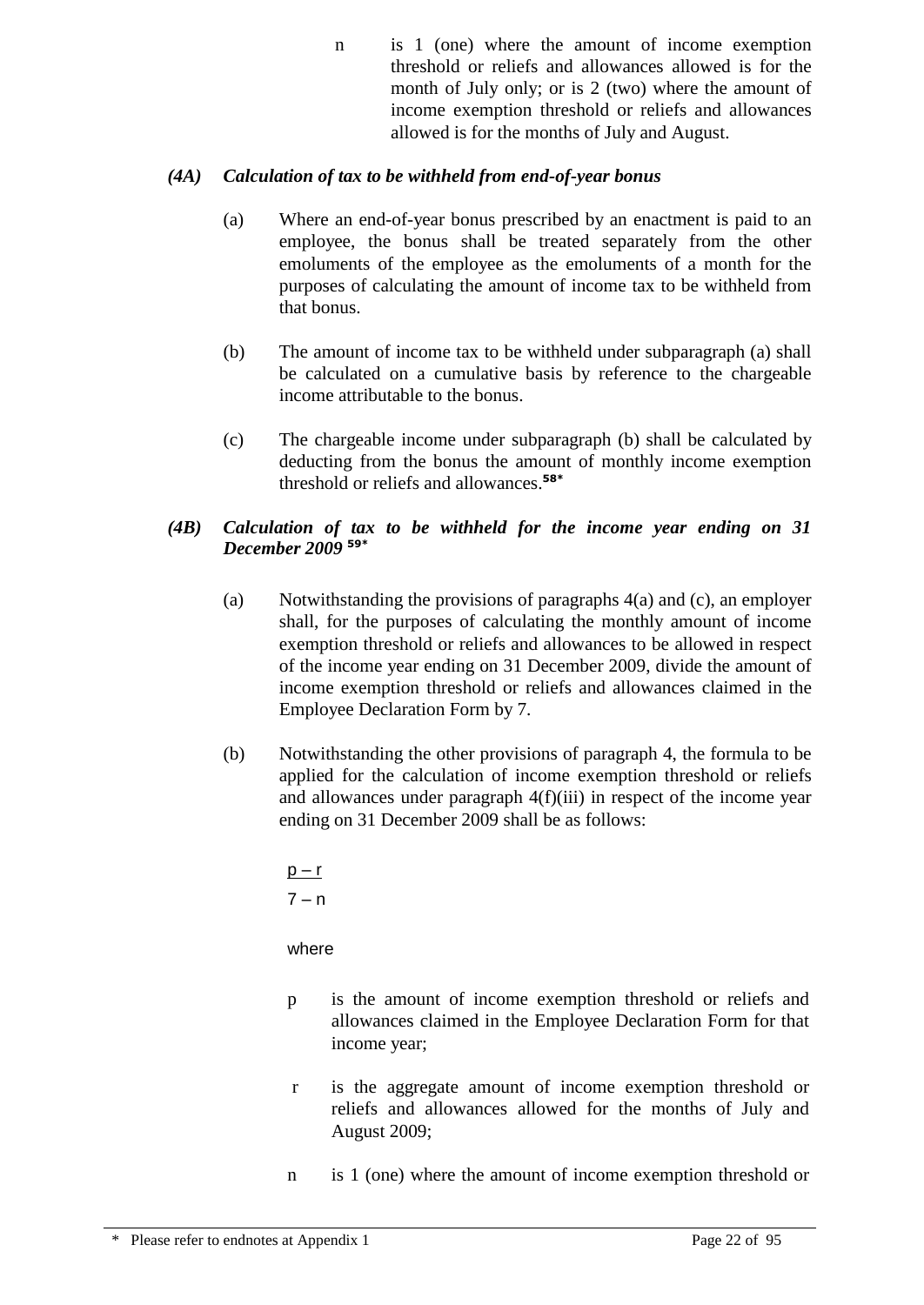reliefs and allowances allowed is for the month of July 2009 only; or

is 2 (two) where the amount of income exemption threshold or reliefs and allowances allowed is for the months of July and August 2009.

# **(4C) Solidarity Levy <sup>60</sup>\***

(a) Subject to subparagraph (b), for the purpose of section 16C and 96(1) of the Act, where an employee has submitted an EDF, the amount of solidarity levy to be withheld from the emoluments of that employee in respect of a month shall be calculated by applying the following formula –

 $SLR$   $[(EM - ET) - SLET] - SL$ 

where:

SLR refers to the rate of tax specified in section  $16C(2)$  of the Act;

 $[(EM - ET) - SLET]$  is the taxable leviable income where –

- EM is the sum of the amount of emoluments for the month and the amount of all emoluments taken into account for the previous months in the income year but excludes any lump sum payable by way of commutation of pension or of death gratuity by virtue of any enactment or from a Superannuation Fund as provided in section 16B(d) of the Act;
- ET is the sum of the amount of income exemption threshold allowable for the month in respect of which PAYE is calculated and the amount of income exemption threshold allowed for the previous months in the income year;
- SLET is the sum of the amount of solidarity levy exemption threshold allowable for the month in respect of which solidarity levy is calculated and the amount of solidarity levy exemption threshold allowed for the previous months in the income year;
- SL refers to the amount of solidarity levy already withheld from the emoluments of the previous months in the income year.
- (b) The solidarity levy calculated on the taxable leviable income in a month shall not exceed 10 per cent of the sum of –
	- (i) the amount of emoluments for the month excluding any lump sum specified in the definition of "leviable income" as provided in section 16B(d) of the Act; and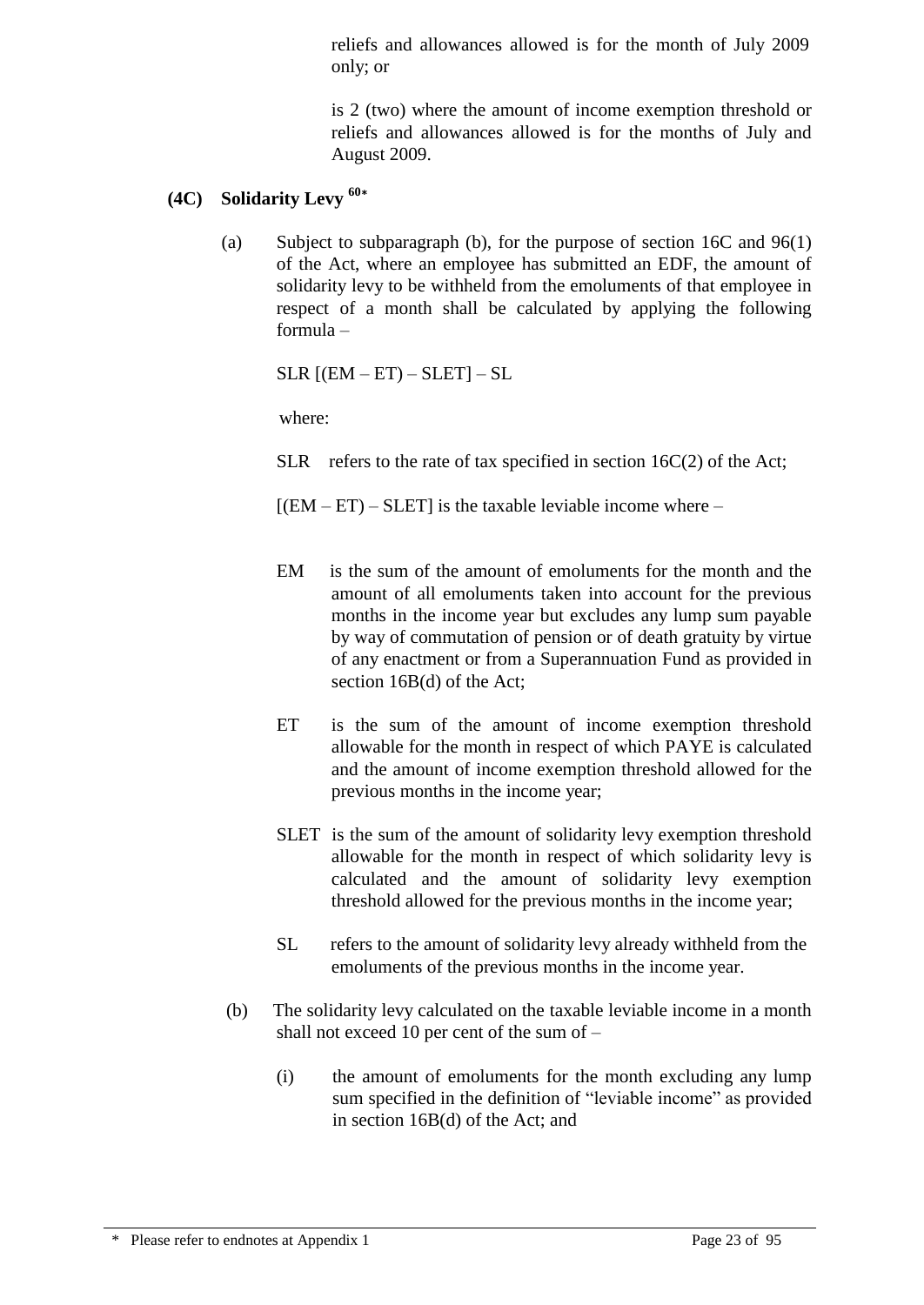- (ii) the amount of all emoluments taken into account for the previous months in the income year excluding any lump sum specified in the definition of "leviable income" as provided in section 16B(d) of the Act.
- (c) The amount of solidarity levy to be withheld in a month shall not exceed 15 per cent of the emoluments payable in that month, excluding any lump sum specified in the definition of "leviable income" as provided in section 16B(d) of the Act.
- (d) For calculating the taxable leviable income, an employee shall be allowed a monthly solidarity levy exemption threshold (SLET) of one thirteenth of 3 million rupees per month.
- (e) Where an end-of-year bonus prescribed by an enactment is paid to an employee, the bonus shall be treated separately as emoluments for an additional pay period and the other provisions of this paragraph shall apply for calculating the amount of solidarity levy to be withheld from that bonus.
- (f) Where an employee is chargeable to solidarity levy for the first time in the course of an income year, the employer shall, for the purpose of calculating the monthly solidarity levy exemption threshold to be allowed, allow the employee, for the first month, a cumulated solidarity levy exemption threshold of one thirteenth of 3 million rupees for that month and for every preceding month in the income year.
- (g) Where, in an income year, an employee chargeable to solidarity levy leaves his employment to take up another employment, the new employer shall, for the purposes of calculating the monthly solidarity levy, allow the employee, for every pay periods remaining in the income year, a monthly solidarity levy exemption threshold of one thirteenth of 3 million rupees.

# **(5)** *Payment of tax by employer and submission of monthly return* **61\***

- (a) Every employer shall-
	- (i) remit the tax required to be withheld under Sub-part A of Part VIII, and any penalty under section 101, of the Act-
		- (A) electronically, through such computer system as the Director-General may approve under section 128A of the Act;
		- (B) by direct debit;
		- (C) **[Deleted]<sup>62</sup>\***
		- (D) through such other means as the Director-General may approve; and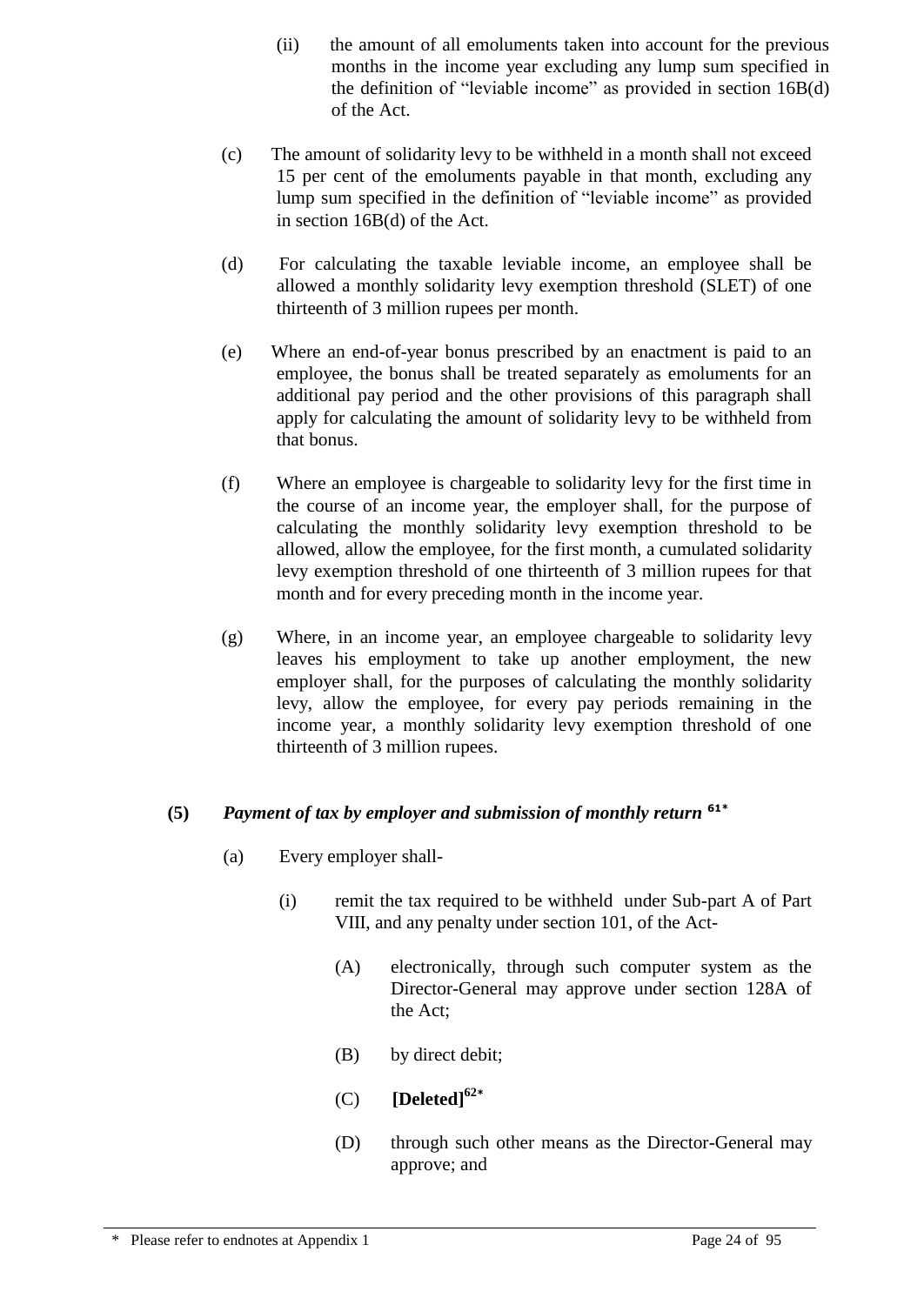- (ii) at the same time, submit a return, electronically, through such computer system as the Director-General may approve under section 128A of the Act in respect of each employee on account of whom tax has been withheld, giving-
	- (A) the full name;
	- (B) the NIC number where the employee is a citizen of Mauritius or the identification number where the employee is not a citizen of Mauritius;
	- (C) the Tax Account Number (TAN); and
	- (D) the amount of tax withheld.
- (b) Where an employer remits tax withheld electronically, he shall instruct his banker to credit, on or before the last day on which the tax is payable, the account held by the Director-General with the Bank of Mauritius or any commercial bank. **63\***
- (c) Where, in respect of an employee, a person ceases to be an employer, he shall remit any tax withheld in respect of that employee within 7 days of his ceasing to be an employer.
- (d) In this paragraph -

"identification number" means an identification number allocated by the immigration officer under section 9D of the Immigration Act;

"NIC number" has the same meaning as in the- Civil Status Act.

# **(6)** *[Reconciliation statement] Revoked* **64\***

# **(7) Return of employees 65\***

- (a) Every employer shall, not later than 15 August in every year, submit the return under section 93(4) of the Act to the Director-General, electronically through such computer system as the Director-General may approve under section 128A of the Act, in respect of the preceding income year, specifying in respect of the employer, his business registration number and, in respect of every employee - 66**\***
	- (i) the full name;
	- (ii) the NIC number where the employee is a citizen of Mauritius or the identification number where the employee is not a citizen of Mauritius or any other identification number allocated by the Director-General; **67\***
	- (iii) Revoked; **68\***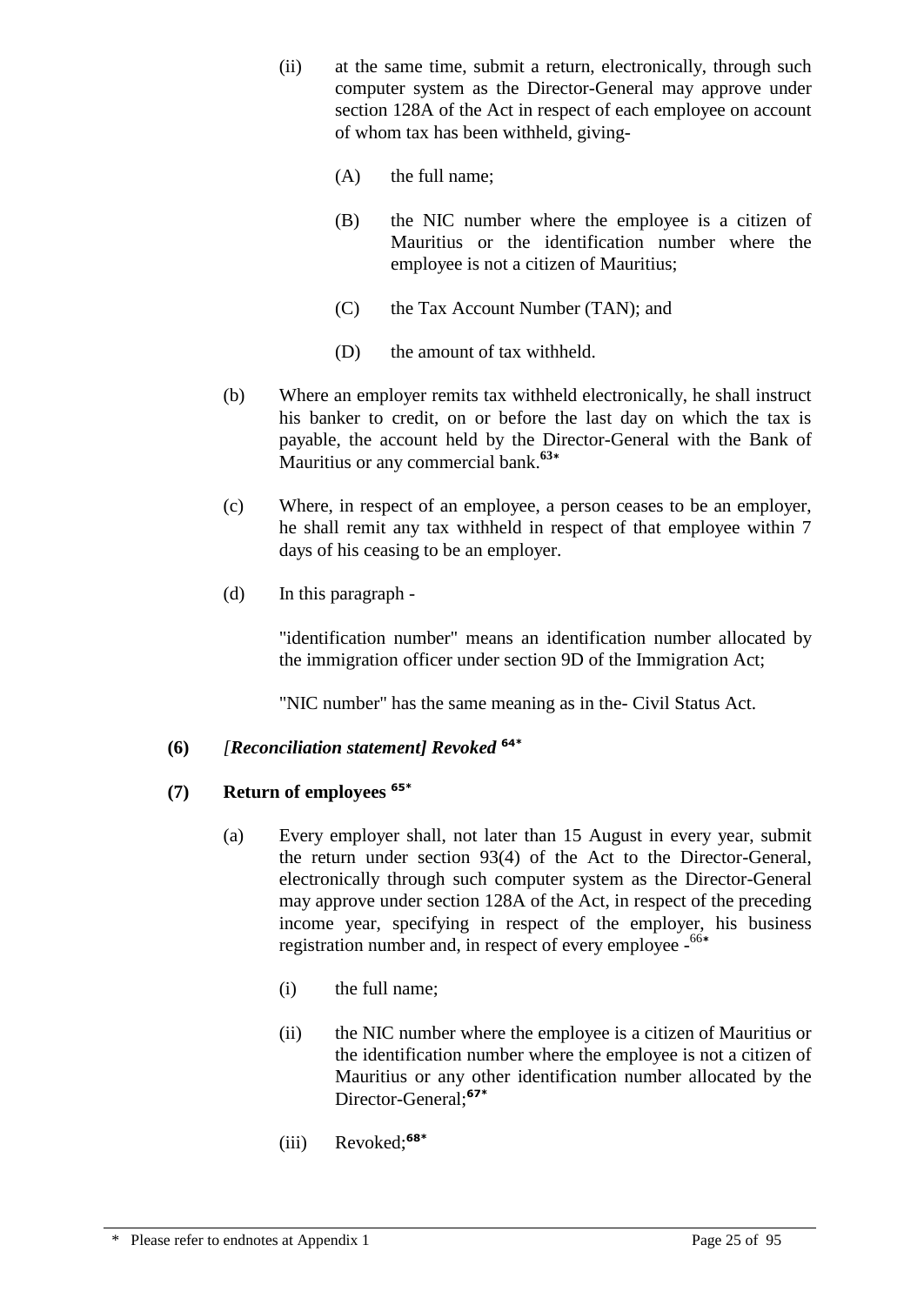- (iv) the particulars of the emoluments and income exempted in accordance with the Third Schedule to the Act;
- (v) the amount of income exemption threshold or reliefs and allowances claimed in his Employee Declaration Form;**<sup>69</sup>\***
- (vi) the total amount of tax withheld and remitted to the Mauritius Revenue Authority, if any; and
- (vii) the total amount of solidarity levy withheld and remitted to the Director-General, if any.
- (b) Where a person ceases to be an employer, he shall submit, within 7 days of his ceasing to be an employer, the return referred to in subparagraph (a), which shall cover the period 1 July to the date the person ceases to be an employer.**70\***
- (c) In this paragraph -

"business registration number" has the same meaning as in the Business Registration Act;

"identification number" means an identification number allocated by the immigration office under section 9D of the Immigration Act;

"NIC number" has the same meaning as in the Civil Status Act.

# **22A. [***Registration of payees] Revoked <sup>71</sup>\**

# **22AB. Return for income tax deducted 72\***

- (1) For the purpose of section 111D of the Act, a return shall be submitted electronically through such computer system as the Director-General may approve under section 128A of the Act, in respect of each payee on account of whom tax has been deducted, giving -
	- (a) the full name;
	- (b) the business registration number (BRN), NIC number, identification number or any other identification number allocated by the Director-General as appropriate;**73\***
	- (c) Revoked; **74\*** and
	- (d) the amount of tax deducted.
- (2) In this regulation -

"business registration number" has the same meaning as in the Business Registration Act;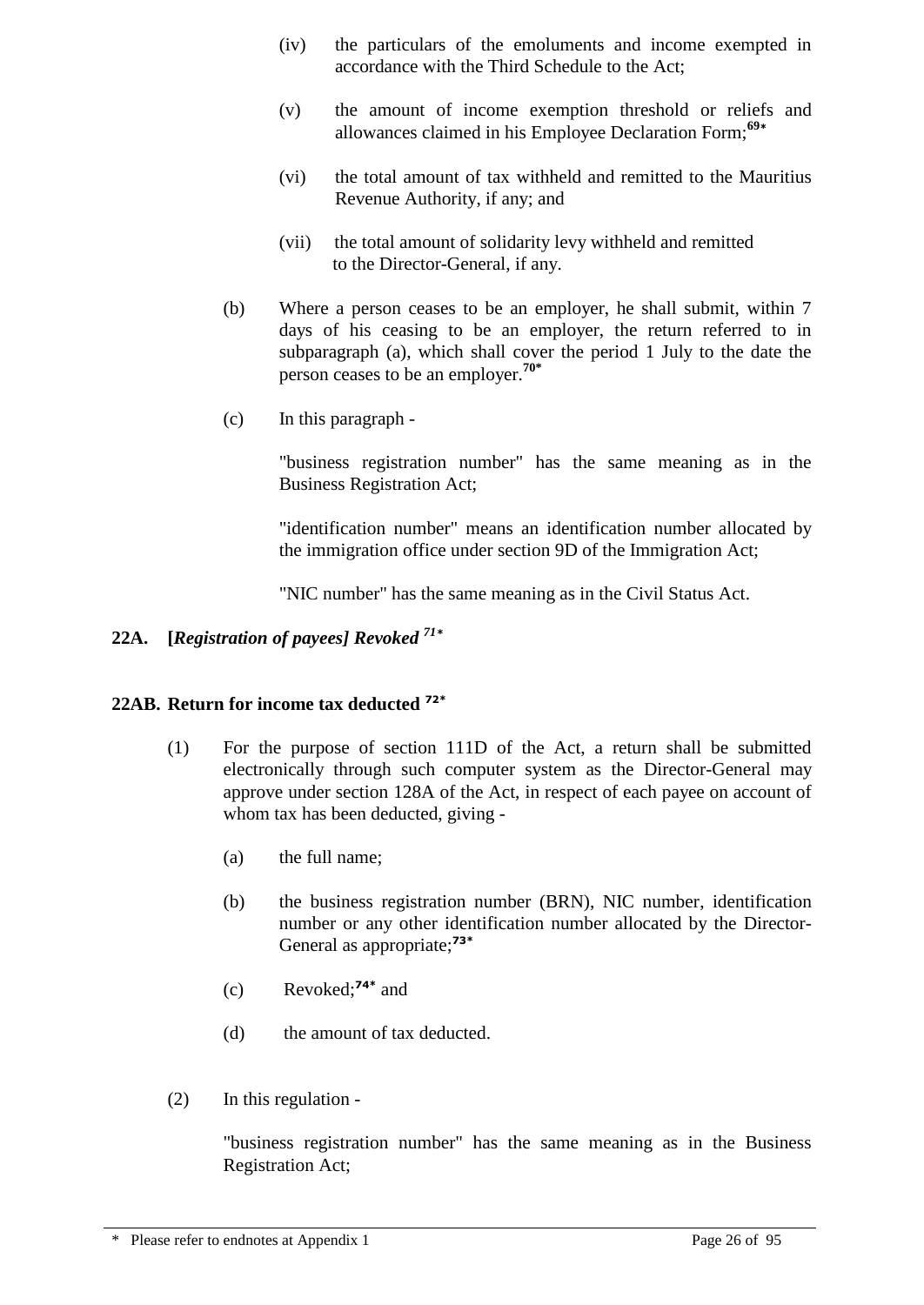"identification number" means an identification number allocated by the immigration officer under section 9D of the Immigration Act;

"NIC number" has the same meaning as in the Civil Status Act.

# **22B. Statement to payee and to Director-General75\***

- (1) For the purposes of section 111K (1) (a), the statement of any amount or sum made available by a payer to a payee shall be in the form specified in the Eighth Schedule to these regulations.**76\***
- (2) For the purposes of section 111K(1)(b), every payer shall submit to the Director-General, electronically unless otherwise authorised by the Director-General, a statement in the form specified in the Ninth Schedule to these regulations.

# **22BA. Statement by company having annual turnover exceeding 100 million rupees 77\***

- (1) For the purpose of section 123B of the Act, every company referred to in that section shall, not later than 31 August in every year, submit to the Director-General, a statement in respect of the purchases of goods and services made during the preceding year, giving the following details -
	- (a) the name of the supplier;
	- (b) the Business Registration Number of the supplier;
	- (c) a brief description of goods and services;
	- (d) the amount payable; and
	- (e) such other particulars as the Director-General may specify in a Statement of Practice.
- (2) The statement under paragraph (1) shall be submitted electronically unless otherwise authorised by the Director-General.

#### **22C. Approved return date 78\***

- (1) For the purposes of section 118(4) of the Act, where the period commencing with the old return date and ending with the new return date forms part of the basis period of a year of assessment which already has a basis period ending with the old return date, the accounts of the business shall be closed on the new return date falling in the year of assessment immediately following the year of assessment having the basis period with the old return date.
- (2) Where the period commencing with the old return date and ending with the new return date –
	- (a) is a period exceeding 12 months, that period shall be deemed to be the basis period for the year of assessment in respect of which the change in return date is approved;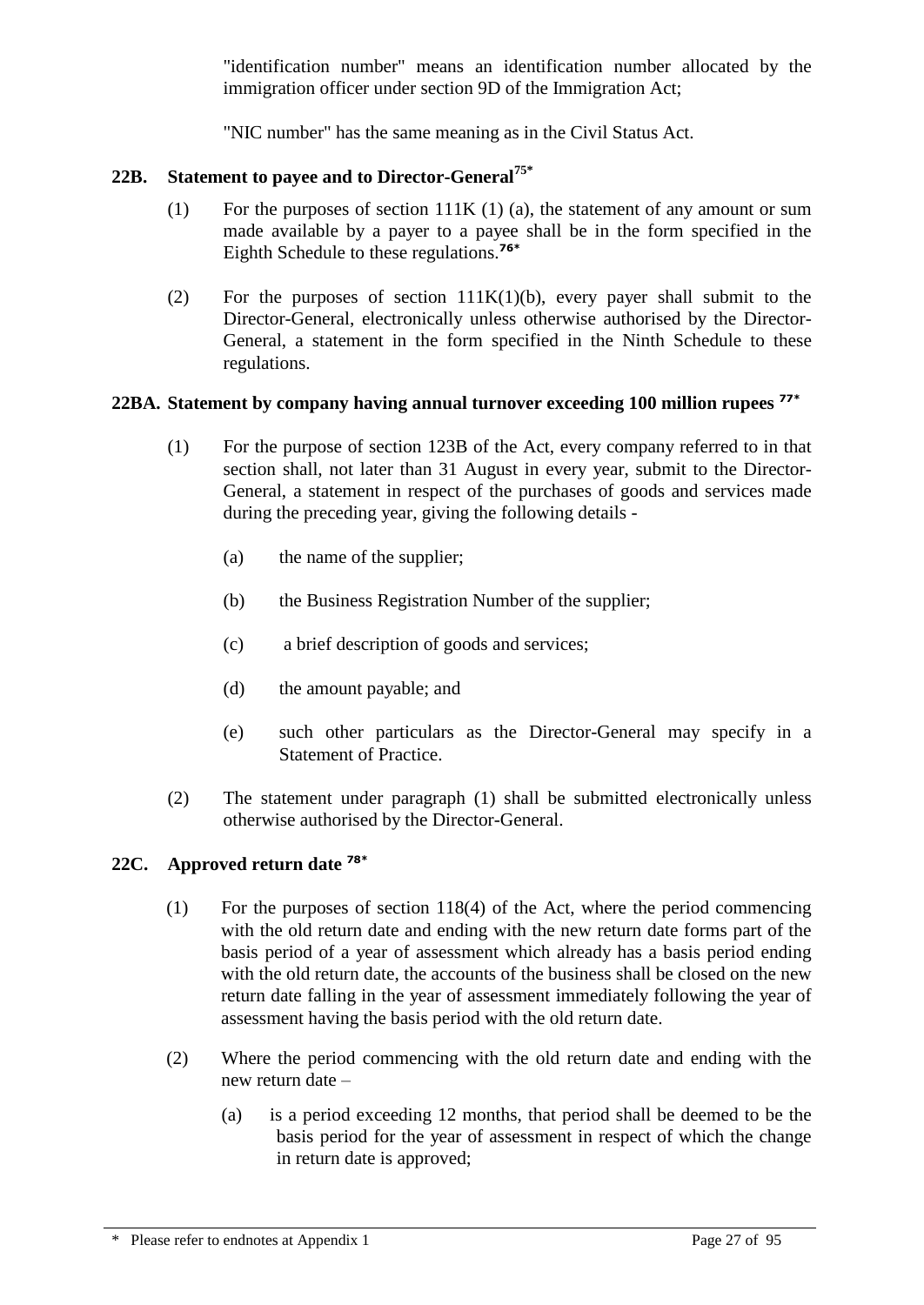- (b) is a period not exceeding 12 months, the basis period for the year of assessment in respect of which the change in return date is approved shall be an aggregate period of 12 months ending with the new return date.
- (3) Relief in respect of any overlap profit shall be allowed as a deduction from the net income derived in the 3 income years following the income year in which the return date is changed.
- (4) Any overlap profit remaining unrelieved after the 3 income years under paragraph (3) shall be deemed to have lapsed.
- (5) No account shall be taken of any overlap loss for the purpose of calculating the profit or loss attributable to the basis period referred to in paragraph (2)(b).
- (6) For the purposes of this regulation, any overlap profit or loss shall be calculated on the basis of the number of months forming part of the overlap period to the total number of months in the basis period, but before taking into account any annual allowance and investment allowance for the relevant year of assessment.
- $(7)$  In this regulation
	- (a) "**old return date**" means the return date applicable prior to the approval of the change in return date under section 118;
	- (b) "**new return date**" means the return date approved under section 118(3);
	- (c) "**basis period**" means the period which forms the basis of a year of assessment;
	- (d) "**overlap profit**" means an amount of profit which is included in the computation for 2 successive years of assessment;
	- (e) "**overlap loss**" means an amount of loss which pertains to any part of a period used as basis period for 2 successive years of assessment;
	- (f) "**overlap period**" in relation to an overlap profit, means the number of months in the period in which the overlap profit arises.

# **23. Rulings79\***

The fee payable under section 159 of the Act for a ruling shall be:-

- (a) in relation to an individual, an amount of 2,000 rupees; and
- (b) in relation to any other person, an amount of 10,000 rupees.

# **23A. [***Proceedings for temporary closing down of business***] Revoked 80\***

**23B. Ascertainment of annual tax credit for companies engaged in the export of goods 81\***

For the purpose of section 161A(50A)(ab) of the Act, the tax credit allowable shall be -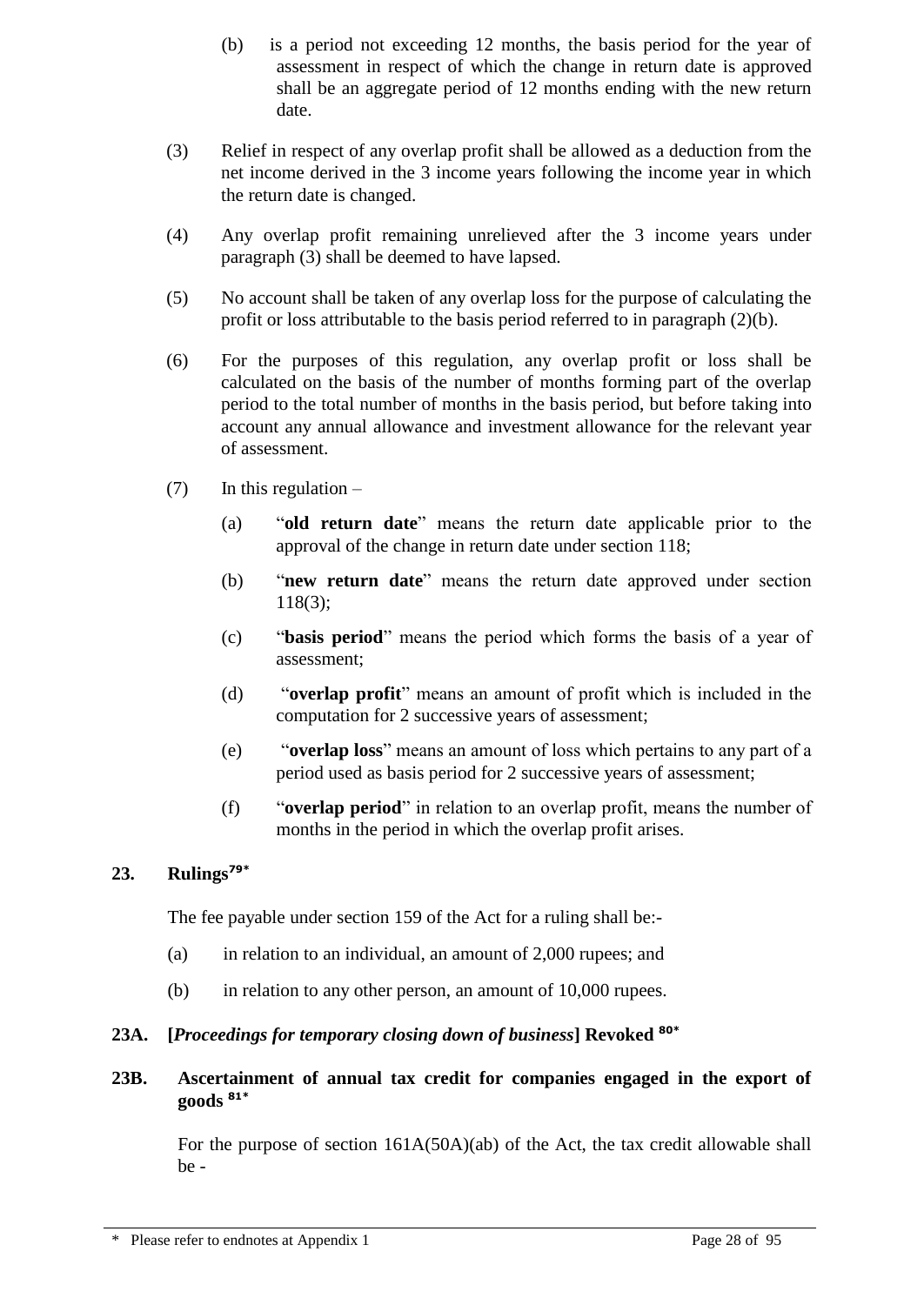- (a) one-fifth of the tax credit referred to in section  $161A(50A)(a)$  where a company derives gross income exclusively from the export of goods;
- (b) computed in accordance with the following formula where a company derives gross income from export of goods and other activities -

$$
\left[\frac{1}{5} \times C \times \frac{a}{b}\right] + \left[C \times \left(\underline{b} - \underline{a}\right)\right]
$$

where -

- a is the gross income derived from the export of goods in that income year;
- b is the gross income derived from all the activities of the company in that income year;
- c is the tax credit referred to in section  $161A(50A)(a)$ .

# **23C. Penalty for non-compliance with request for information 82\***

- (1) Where a person fails to comply with a request for information, under section 124(1)(b) of the Act, he shall be liable to a penalty of 5,000 rupees.
- (2) (a) Where a penalty is imposed under paragraph (1) and the failure to comply continues after a claim has been made, the person shall be liable to a further penalty of 10,000 rupees per month or part of the month during which the failure continues.
	- (b) The total penalty under subparagraph (a) shall not, in the aggregate, exceed 120,000 rupees.
- (3) (a) Where a penalty is imposed under paragraph (1) or (2), the Director-General shall make a claim, by registered post, to the person specifying the amount of penalty payable and the reasons for making the claim.
	- (b) Where a claim is made under subparagraph (a), the person shall pay the amount of penalty within 28 days from the date of the claim.
- (4) The penalties under paragraphs (1) and (2) shall not apply where the person satisfies the Director-General that there is reasonable ground for not complying with the request for information of the Director-General under section 124 of the Act.
- (5) For the purpose of paragraph (4), reasonable ground shall not include failure to carry out an act due to insufficiency of funds or reliance upon another person.
- (6) A claim under paragraph (3) in respect of a penalty under paragraph (1) or (2) shall be made within a period of 12 months from the date on which the person became liable to the penalty.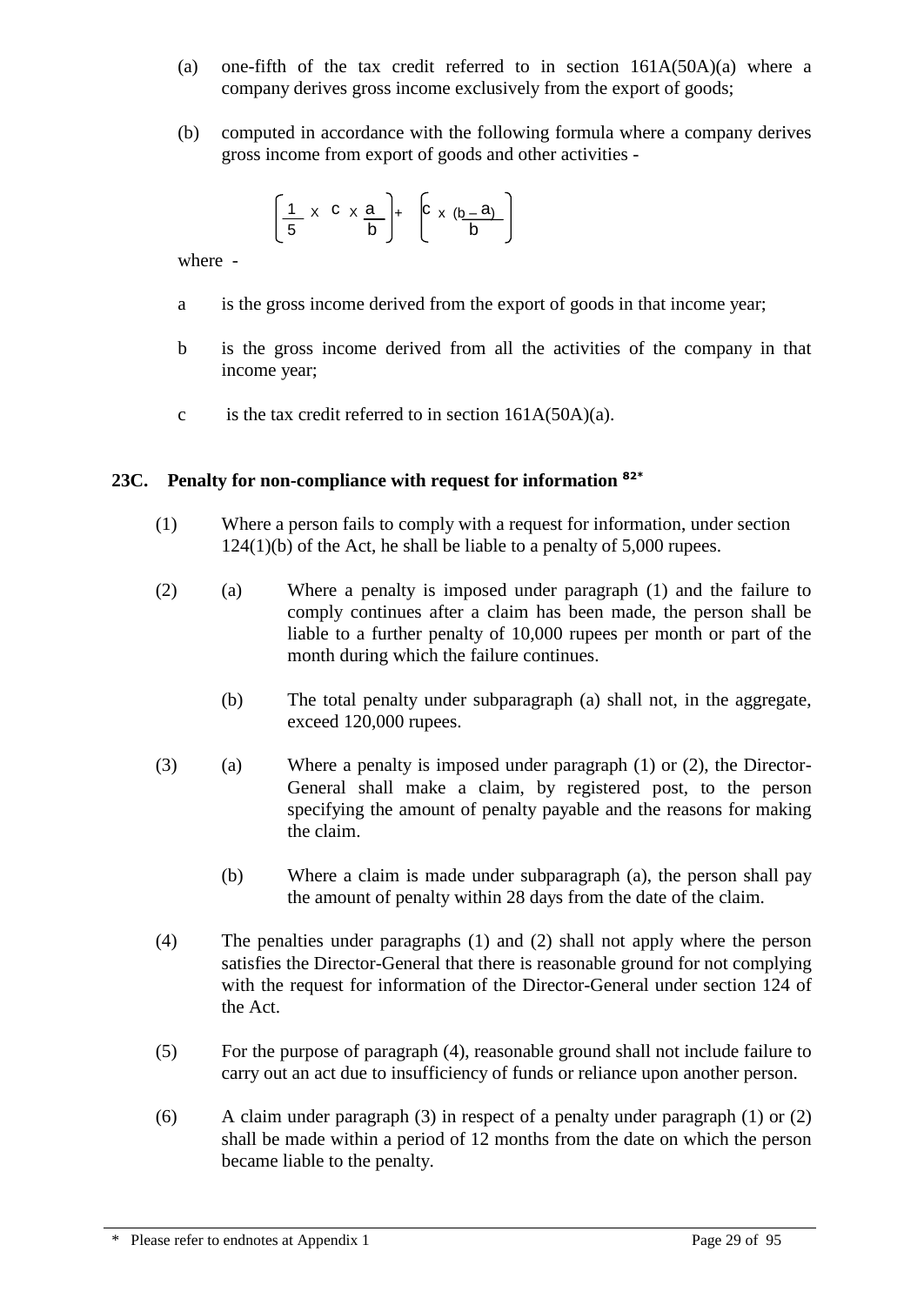(7) Where a person who has been issued with a claim under paragraph (3) is dissatisfied with the claim, he may, within 28 days of the date of the claim, object to the claim and lodge written representations with the Clerk to the Assessment Review Committee in the manner specified in section 131AA of the Act.

# **23D. Conditions for eligibility to exemption<sup>83</sup>\***

- (1) For the purpose of item 6(b)(ii) of Sub-part B of Part II of the Second Schedule to the Act, the exemption shall be granted provided that the company –
	- (a) complies with its filing obligations under the Companies Act or the Financial Services Act; and
	- (b) has adequate resources for holding and managing share participations.
- (2) (a) The exemption shall, for the purpose of item 7(b) of Sub-part B of Part II of the Second Schedule to the Act, items  $41(b)$ ,  $42(b)$ ,  $46(b)$ ,  $47(b)$ ,  $48(b)$  and  $49(a)(ii)$ of Sub-part C of Part II of the Second Schedule to the Act, be granted provided the company – **84\***
	- (i) carries out its core income generating activities in Mauritius;
	- (ii) employs, directly or indirectly, an adequate number of suitably qualified persons to conduct its core income generating activities; and
	- (iii) incurs a minimum expenditure proportionate to its level of activities.
	- (b)**<sup>85</sup>\*** In paragraph  $(a)$  –

**"**core income generating activities" includes, for the purpose of –

- (i) item 7(b) of Sub-part B of Part II of the Second Schedule to the Act, agreeing funding terms, setting the terms and duration of any financing, monitoring and revising any agreements, and managing any risks;
- $(ii)^{86*}$ item 41(b) of Sub-part C of Part II of the Second Schedule to the Act, the following as set out in the second column corresponding to the relevant type of licence as specified in the first column of the hereunder table –

| <b>Type of licence</b>             | Core income generating activities                                                                                                                                                             |
|------------------------------------|-----------------------------------------------------------------------------------------------------------------------------------------------------------------------------------------------|
| Collective<br>Investment<br>Scheme | Investment of funds in portfolios of securities, or other<br>financial assets, real property or non-financial assets;<br>diversification of risks; redemption on the request of the<br>holder |
| Closed-end Fund                    | Investment of funds collected from sophisticated investors,<br>in portfolios of securities, or in other financial or non-<br>financial assets, or real property                               |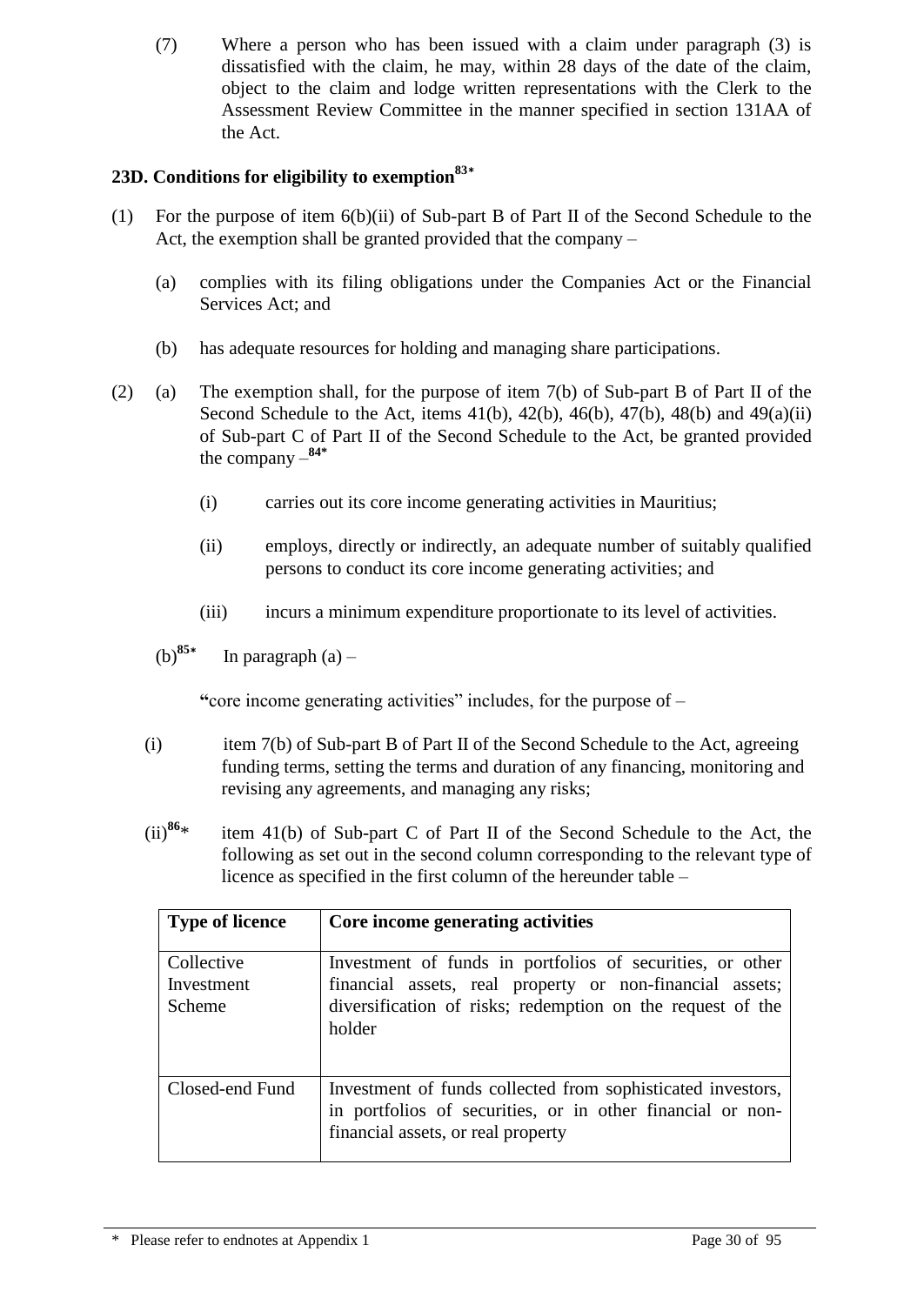| <b>CIS Manager</b>                        | Management of a Collective Investment Scheme; taking<br>decisions on the holding and selling of investments;<br>calculating risks and reserves; taking decisions on currency<br>or interest fluctuations and hedging positions; and preparing<br>relevant regulatory or other reports for Government<br>authorities and investors                                                                                                                              |
|-------------------------------------------|----------------------------------------------------------------------------------------------------------------------------------------------------------------------------------------------------------------------------------------------------------------------------------------------------------------------------------------------------------------------------------------------------------------------------------------------------------------|
| <b>CIS</b> Administrator                  | Providing services with respect to the operations and<br>administrative affairs of a Collective Investment Scheme<br>including accounting, valuation or reporting services                                                                                                                                                                                                                                                                                     |
| Investment<br>Adviser or Asset<br>Manager | Advising, guiding or recommending other persons, or<br>holding himself out to advise, guide or recommend other<br>persons, whether personally or through printed materials or<br>by other means, to enter into securities transactions;<br>managing or holding himself out to manage, under a<br>mandate, whether discretionary or not, portfolios of<br>securities; giving advice on corporate finance advisory<br>matters concerning securities transactions |
| Investment dealer                         | Acting as an intermediary in the execution of securities<br>transactions on behalf of other persons; trading in securities<br>as principal for own account with the intention of reselling<br>these securities to the public; underwriting or distributing<br>securities on behalf of an issuer or a holder of securities                                                                                                                                      |

- (iii) item 42(b) of Sub-part C of Part II of the Second Schedule to the Act, agreeing on funding terms, identifying and acquiring assets to be leased, setting out the terms and duration of any leasing, monitoring and revising any agreements, and managing any risks;
- $(iv)^{87*}$ **<sup>87</sup>**\* item 46(b) of Sub-part C of Part II of the Second Schedule to the Act, predicting and calculating risk, reinsuring against risks, administrating clients' cell, providing related services, preparing regulatory reports, and providing clients technical advice in respect of reinsurance of liabilities;
- $(v)^{88*}$ item 47(b) of Sub-part C of Part II of the Second Schedule to the Act, agreeing funding terms, identifying and acquiring capacity to be leased or otherwise provided, setting out the terms and duration of any leasing or right of use contracts, monitoring and revising any agreements, and managing any risks;
- (vi**)89\*** item 48(b) of Sub-part C of Part II of the Second Schedule to the Act, negotiating the terms of purchase and sale of aircraft and its spare parts, arranging for sale and leasing of aircraft, agreeing funding terms and providing advisory services in aviation related services;
- $(vii)^{90*}$ item 49 of Sub-part C of Part II of the Second Schedule to the Act, hosting and maintaining an electronic platform, selling e-commerce subscriptions and advertisements packages and any other services related thereto.
- (3) A company may, for the purpose of this regulation, outsource any relevant activities to third party service providers, provided that –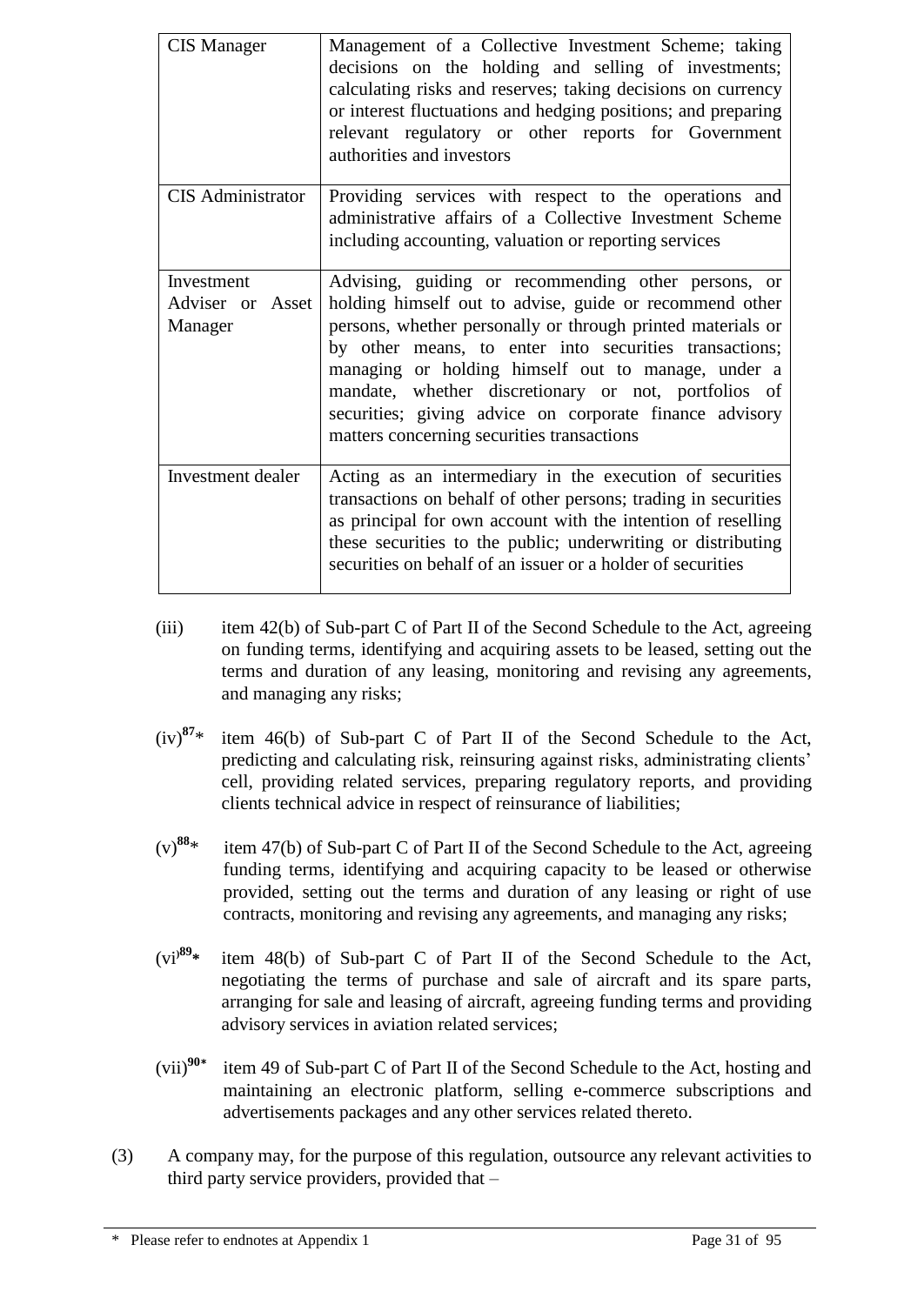- (a) the company is able to demonstrate adequate monitoring of the outsourced activities;
- (b) the outsourced activities are conducted in Mauritius; and
- (c) the economic substance of service providers is not counted multiple times by multiple companies when evidencing their own substance in Mauritius.

# **23E. Income from Innovation-driven activities<sup>91</sup>\***

- (1) For the purpose of item 34 of Sub-part C of Part II of the Second Schedule to the Act
	- (a) the exemption shall be available only to a company which carries out the research and development leading to the creation of the patent, copyrighted software or, only in relation to smaller companies, other intellectual property that is similar to an invention which could be patented;
	- (b) income qualifying for the exemption shall be computed in accordance with the following formula —

$$
\frac{QE + UE}{OE} X OI
$$

where –

QE is the qualifying expenditure on the qualifying asset or family of products or assets

UE is the uplift expenditure

OE is the overall expenditure on the qualifying asset or family of products or assets, and

OI is the overall income from the qualifying asset or family of products or assets

- (c) no exemption shall be granted unless the Director-General is satisfied that the company has maintained records to show —
	- $(i)$  that each of the following has been tracked
		- (A) overall income from the qualifying asset or family of products or assets;
		- (B) qualifying expenditure on the qualifying asset or family of products or assets; and
		- (C) overall expenditure on the qualifying asset or family of products or assets;
	- (ii) how expenditures and income are linked to the qualifying asset or family of products or assets.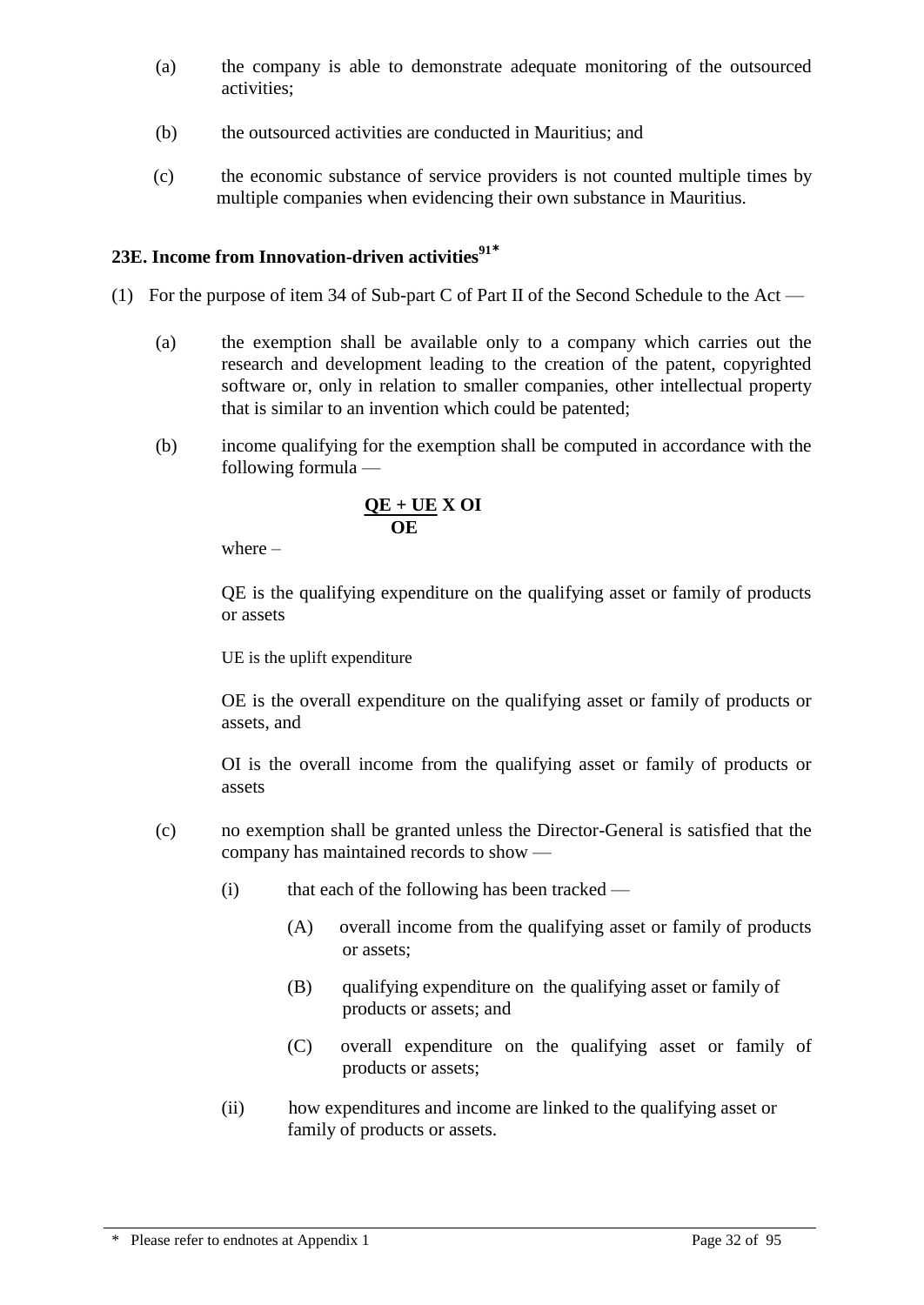- (2) Notwithstanding section 26(1)(b) of the Act, where a company satisfies the Director-General that it has, in an income year, incurred a loss from the qualifying asset or family of products or assets, that loss —
	- (a) shall not be deducted from or set-off against its net income other than those arising from the qualifying asset or family of products or assets for that income year; but
	- (b) may be set off against its net income arising from the qualifying asset or family of products or assets derived in that income year, and any excess loss shall be carried forward for set-off against income derived from the qualifying asset or family of products or assets in subsequent income years.
- (3) In this regulation —

**"acquisition costs"** means the amount incurred on buying intellectual property or where the transaction is between related parties, it is the market value of that intellectual property;

**"family of products or assets"** means the smallest group of qualifying assets, as a common source of income, for which the qualifying expenditure and the overall expenditure can be reasonably identified and tracked;

**"other intellectual property"** means intellectual property in the nature of assets that are certified by the Mauritius Research Council as being novel, non- obvious and useful;

**"overall expenditure on the qualifying asset or family of products or assets"** means the total qualifying expenditure, acquisition costs and outsourcing costs relating to that qualifying asset or family of products or assets, incurred in any accounting period;

**"overall income from the qualifying asset or family of products or assets"** means any royalty, any licence fee for the use of the qualifying asset or family of products or assets or any amount of insurance or compensation relating to that asset or family of products or assets, where those amounts are taxable as profits of the trade;

# **"qualifying asset" —**

- (a) means any patent, copyrighted software and, only in relation to smaller companies, other intellectual property that is similar to an invention which could be patented, which is the result of research and development activities; but
- (b) does not include trademarks, logos and comparable assets produced by the company;

# **"qualifying expenditure" —**

(a) means expenditure incurred by a company, in any accounting period, wholly and exclusively in the carrying on, by it, of research and development activities in Mauritius where those activities lead to the development, improvement or creation of the qualifying asset or family of products or assets; but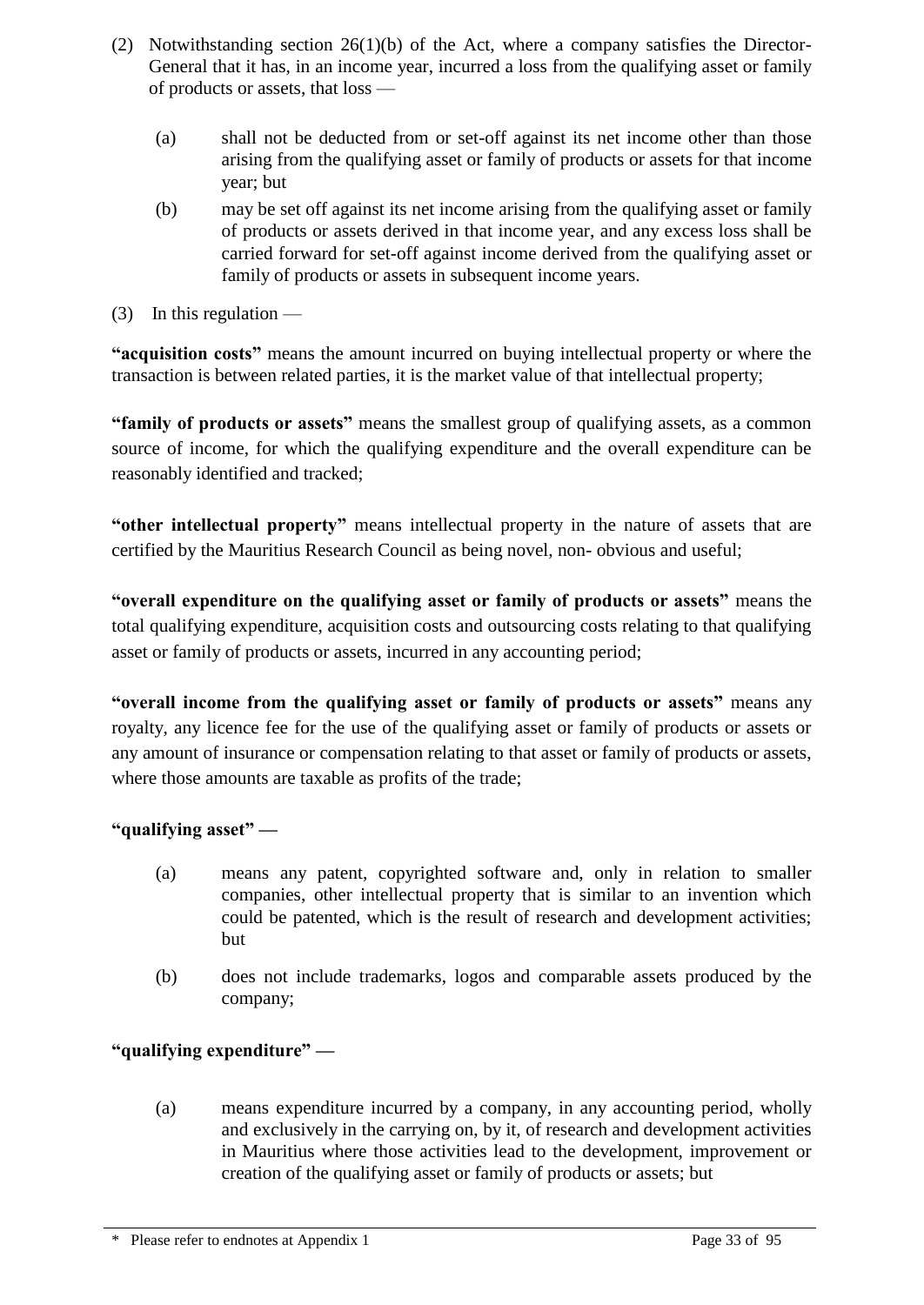- (b) does not include
	- (i) acquisition costs;
	- (ii) interest and financing costs; and
	- (iii) amounts paid to group members to carry on research and development activities outside Mauritius;

**"smaller companies"** means companies that have not more than EUR 50 million in global group-wide turnover and that do not themselves earn more than EUR 7.5 million per year in gross revenues from all intellectual property assets, using a five-year average for both calculations;

**"uplift expenditure"**, for each qualifying asset or family of products or assets, means an increase of up to 30 per cent of the qualifying expenditure provided that the amount increased by the qualifying expenditure does not exceed the overall expenditure.

# **23F. Controlled foreign company rule<sup>92</sup>\***

- (1) (a) The income to be included in the chargeable income of the company shall, for the purpose of section 90A(1) of the Act, be limited to amounts generated through assets and risks which are linked to significant people functions carried out by the controlling company.
	- (b) The attribution of controlled foreign company income shall be calculated in accordance with the arm's length principle.
- (2) The net income of a controlled foreign company in respect of a foreign tax year shall be –
	- (a) an amount equal to the taxable income of that company determined in accordance with the Act as if the controlled foreign company had been a taxpayer, and as if that controlled foreign company had been a resident for the purpose of the definition of "gross income" under section 10 of the Act;
	- (b) determined in the currency used in the controlled foreign company for the purpose of financial reporting and shall, for the purpose of determining the amount to be included in the income of the company during any year of assessment, be converted into Mauritius currency by applying the average exchange rate between Mauritius currency and the other currency for that year of assessment.
- (3) The income to be included in the chargeable income of the company shall be calculated in proportion to the company's participation in the controlled foreign company referred to in section 90A of the Act.
- (4) The income shall be included in the tax return of the company in respect of the income year in which the tax year of the controlled foreign company ends.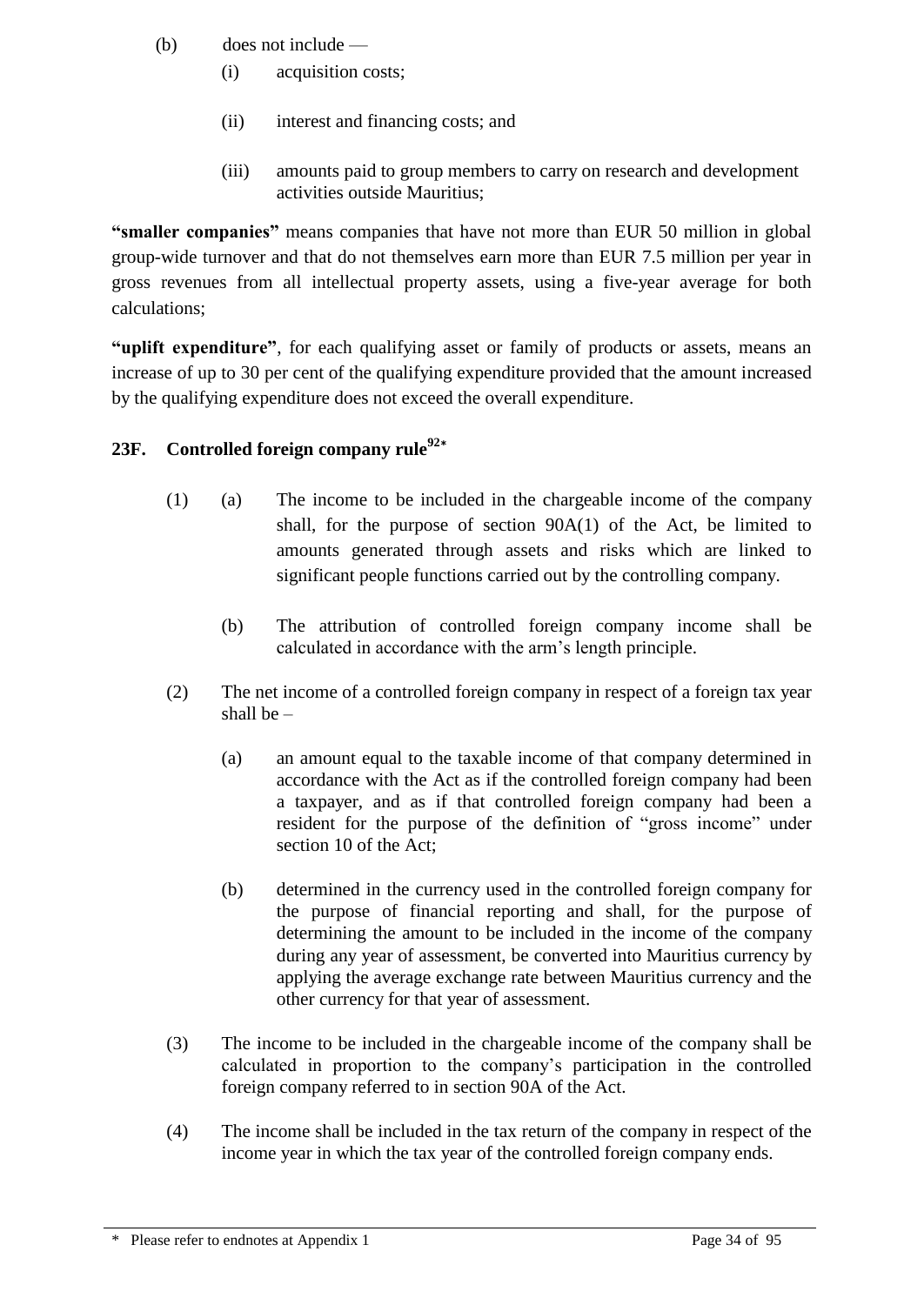- (5) Where the controlled foreign company distributes profits to the company, and those distributed profits are included in the chargeable income of the company, the amount of income previously included in the chargeable income of the company in accordance with section 90A(1) of the Act shall be deducted from the chargeable income when calculating the amount of tax due on the distributed profits.
- (6) A credit of the tax paid by the controlled foreign company shall be allowed against the tax liability of the company in accordance with section 77 of the Act.

# **23G. Freeport operator or private freeport developer engaged in manufacturing activities in a freeport zone<sup>93</sup>**\*

The rate of income tax specified in Part II of the First Schedule shall, for the purpose of section 44B(3) of the Act, be applicable on the chargeable income provided that the freeport operator or private freeport developer –

- (a) employs a minimum of 5 staff; and
- (b) incurs an annual expenditure exceeding 3.5 million rupees.

# **23H. Admissibility of documents produced by computer<sup>94</sup>\***

- (1) Where a computer system has been approved by the Director-General under section 128A of the Act, the following conditions shall be satisfied for section 155A of the Act to apply –
	- (a) the statement contained in the document has been processed by the computer during a period over which the computer had been used to process and store information;
	- (b) the computer has been operating properly during that period or, if it had not been operating properly or had been out of operation during that period or part of that period, the processing or storing of the statement contained in the document or the accuracy of its contents had not been thereby affected;
	- (c) information shall be taken to be supplied to a computer where it is supplied thereto in any appropriate form and whether it is so supplied directly, or by means of any appropriate equipment, with or without human intervention; and
	- (d) the document shall be taken to be generated by a computer whether it had been generated by it directly, or by means of any appropriate equipment, with or without human intervention.
- (2) In any proceedings, where a document containing a statement is generated by virtue of section 155A of the Act, a certificate –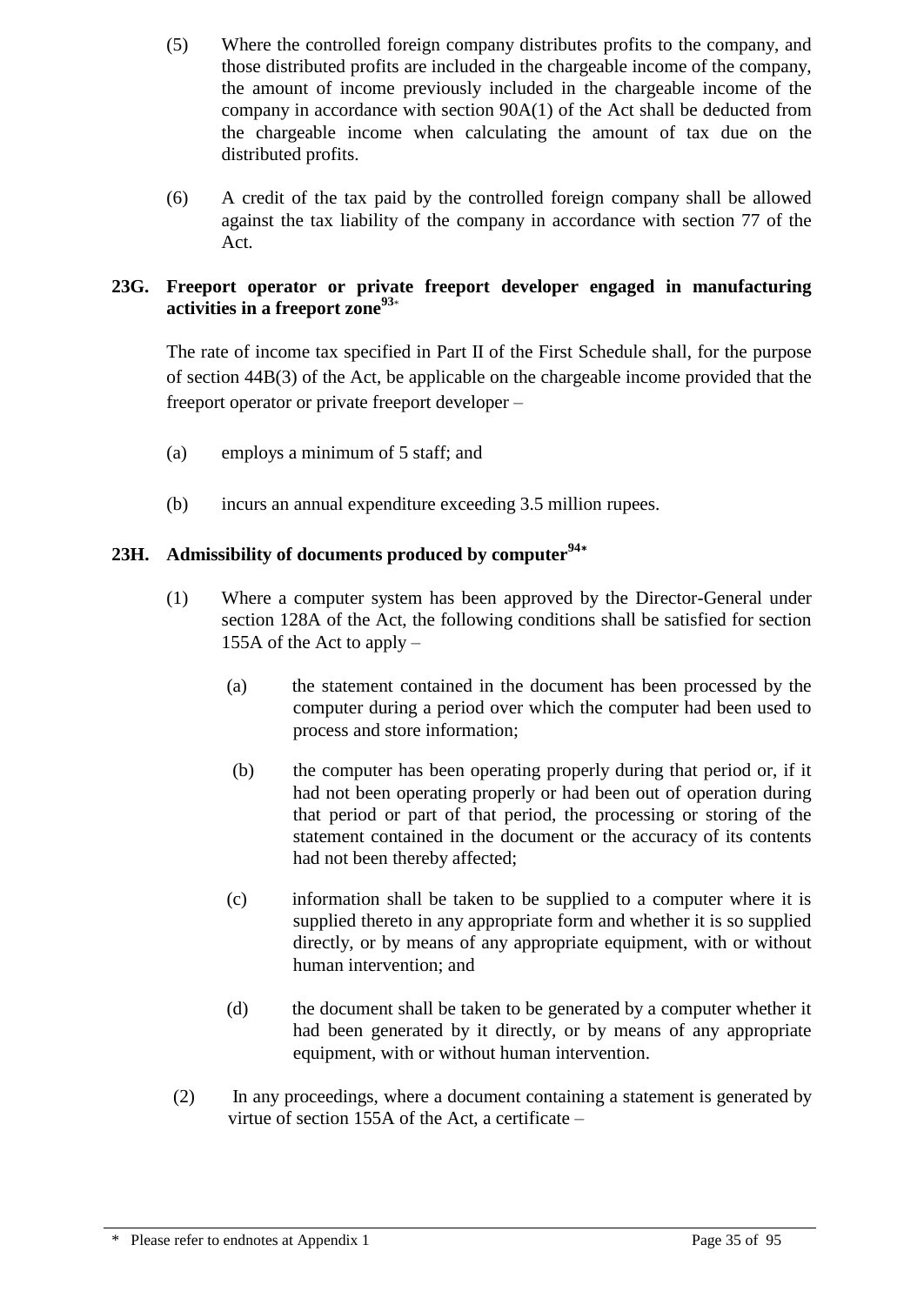- (a) identifying the document containing the statement and describing the manner in which it had been produced;
- (b) giving such particulars of any device involved in the production of that document as may be appropriate for the purpose of showing that the document had been generated by a computer; and
- (c) dealing with any of the matters to which the conditions specified in paragraph  $(1)(a)$  and  $(b)$  relate,

and purporting to be signed by a person responsible for the operation of the relevant device or the management of the relevant activities, as the case may be, shall be evidence of any matter stated in the certificate.

# **23I. Payment of allowance under the Wage Assistance Scheme for the month of June 2020 <sup>95</sup>\***

(1) In this regulation -

"eligible employee" means an employee employed on a part-time or full-time basis by an employer -

- (a) engaged in an activity in the tourism sector specified in Sub-Part A of Part I of the Twelfth Schedule; or **<sup>96</sup>\***
- (b) engaged in an activity specified in Part II of the Twelfth Schedule and whose premises have remained closed or who was not allowed to carry out his activities in accordance with regulation 4(a) and (b) of the COVID-19 (Closing Down of Premises and Restriction of Activities and Movement in Public Places) Regulations 2020.
- (2) For the purpose of section 150B(2)(e) of the Act, the Director-General shall, in respect of every eligible employee, pay to his employer, for the month of June 2020, an allowance equivalent to the basic salary or wage of that employee for the month of June 2020 where the basic salary or wage of the employee for the month of June 2020 does not exceed 50,000 rupees.
- (3) The maximum allowance payable under paragraph (2) in respect of every eligible employee shall, for the month of June 2020, be 25,000 rupees.
- (4) The provisions of section 150B(4), (5) and (9) to (13) of the Act shall, in respect of paragraph (2), apply to the payment of allowance for the month of June 2020.

# **23J. Payment of allowance under the Self-Employed Assistance Scheme for the month of June 2020.<sup>97</sup>\***

(1) For the purpose of section 150C(2)(d) of the Act, the Director- General shall, subject to the provisions of section 150C of the Act, pay to every selfemployed, engaged in an activity specified in –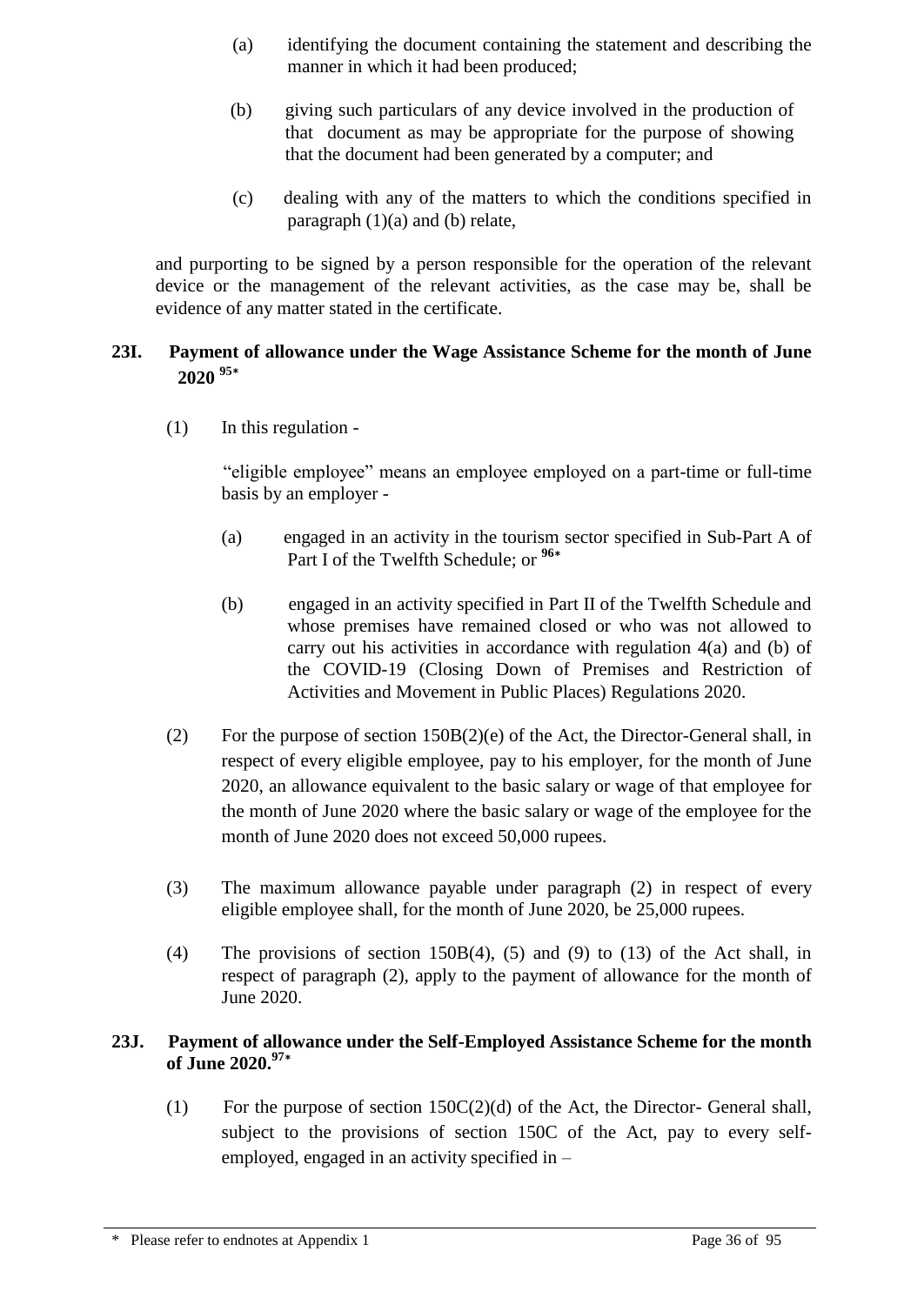- (a) items 1 to 4 of Sub-Part A of Part I of the Twelfth Schedule;**<sup>98</sup>\***
- (b) Part II of the Twelfth Schedule; and
- (c) Part I of the Thirteenth Schedule,**<sup>99</sup>\***

an allowance of 5,100 rupees for the month of June 2020.

(2) The provisions of section 150C(1) and (3) to (10) of the Act shall, in respect of paragraph (1), apply to the payment of allowance for the month of June 2020.

### **23K. Payment of allowance under the Wage Assistance Scheme for the month of July 2020 <sup>100</sup>\***

 $(1)$  In this regulation —

"eligible employee" means an employee employed on a part-time or full-time basis by an employer engaged in an activity in the tourism sector specified in Sub-Part B of Part I of the Twelfth Schedule.

- **(**2) For the purpose of section 150B (2)(e) of the Act, the Director-General shall, in respect of every eligible employee, pay to his employer, for the month of July 2020, an allowance equivalent to the basic salary or wage of that employee for the month of July 2020 where the basic salary or wage of the employee for the month of July 2020 does not exceed 50,000 rupees.
- (3) The maximum allowance payable under paragraph (2) in respect of every eligible employee shall, for the month of July 2020, be 25,000 rupees.
- (4) The provisions of section 150B(4), (5)(a) and (9) to (13) of the Act shall, in respect of paragraph (2), apply to the payment of allowance for the month of July 2020.

## **23L. Payment of allowance under the Self-Employed Assistance Scheme for the month of July 2020<sup>101</sup>\***

- (1) For the purpose of section 150C (2)(d) of the Act, the Director-General shall, subject to other provisions of that section, pay to every self-employed, engaged in an activity specified in —
	- (a) items 1 to 4 and 6 to 13 of Sub-Part B of Part l of the Twelfth Schedule; or
	- (b) Part II of the Thirteenth Schedule,

an allowance of 5,100 rupees for the month of July 2020.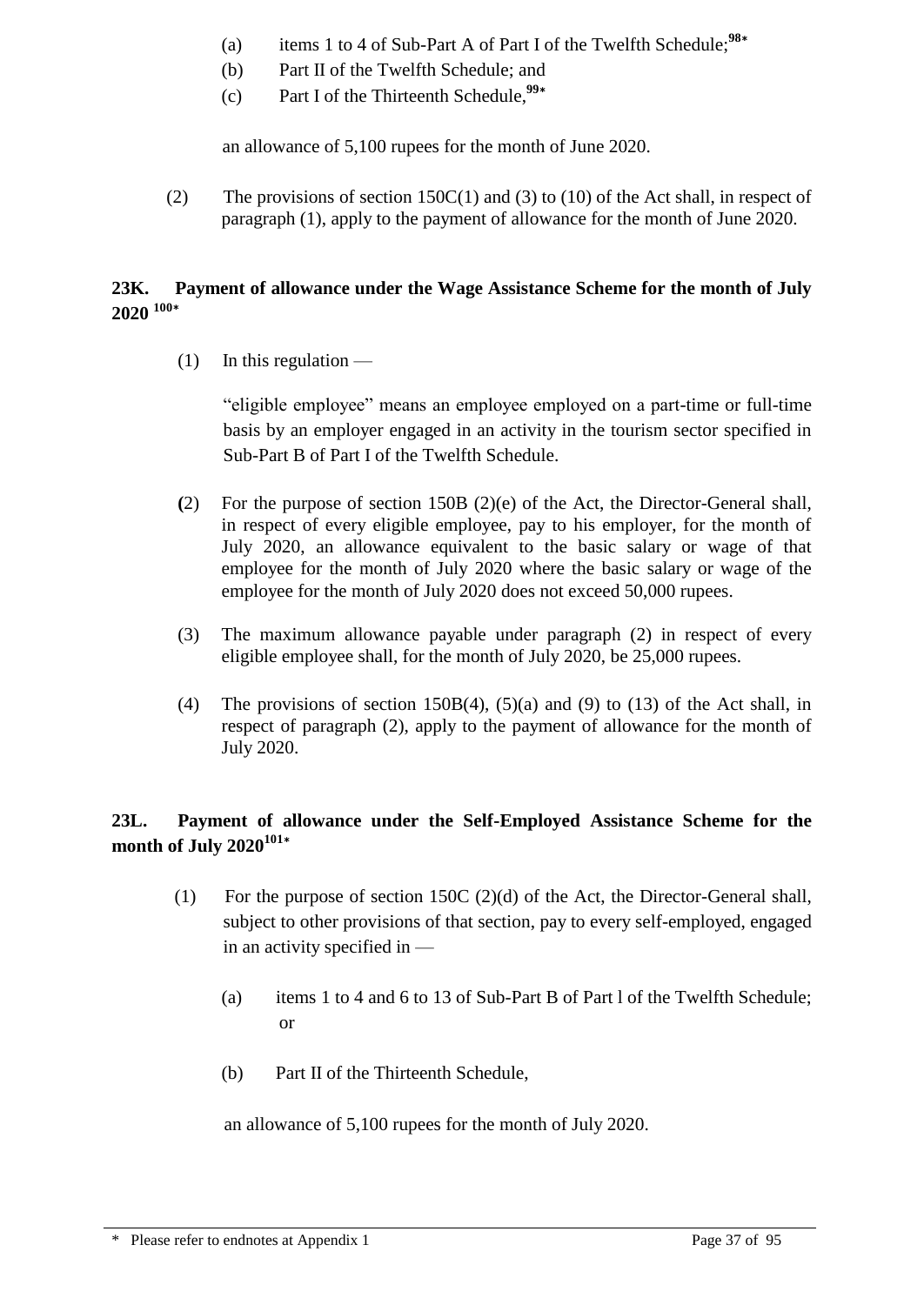(2) The provisions of section 150C(1), (3), (4), (5)(a) and (6) to (10) of the Act shall, in respect of paragraph (1), apply to the payment of allowance for the month of July 2020.

# **23M. Payment of allowance under Wage Assistance Scheme and Self-Employed Assistance Scheme for the month of August 2020 and other subsequent months up to December 2020<sup>102</sup>\***

Regulations 23K and 23L shall apply with such modifications and adaptations as may be necessary to enable the Director-General to pay the allowance under the Wage Assistance Scheme and the Self-Employed Assistance Scheme for the month of August 2020 and such other subsequent month as the Minister may determine up to December 2020.<sup>103\*</sup>

# **23MA.<sup>104</sup>\*Payment of a1lowance under Wage Assistance Scheme for month of January 2021 and other subsequent month to employees in the tourism sector**

(1) In this regulation  $-$ 

"eligible employee" means an employee employed on a part-time or full-time basis by an employer engaged in an activity in the tourism sector specified in Sub-part B of Part I of the Twelfth Schedule.

- (2) For the purpose of section 150B(2)(e) of the Act, the Director-Generalshall, in respect of every eligible employee, pay to his employer, for the month of January 2021 and such other subsequent month as the Minister may determine, an allowance equivalent to the basic salary or wage of that employee in that month where the basic salary or wage of' the employee for that month does not exceed 50,375 rupees.
- (3) The maximum allowance payable in a month under paragraph (2) in respect of every eligible employee shall be 25,375 rupees.
- (4) The provisions of section 150B(4), (5)(a) and (9) to (13) of the Act shall in respect of paragraph (2), apply to the payment of allowance for the month of January 2021 and such other subsequent month as the Minister may determine.

# **23MB<sup>105</sup>\* Payment of a1lowance under Self Employed Assistance Scheme for month of January 2021 and other subsequent month to self-employed individuals engaged in an activity in the tourism sector**

- (1) For the purpose of section  $150C(2)(d)$  of the Act, the Director-General shall, in respect of every self-employed engaged in any activity specified in –
	- (a) items 1 to 4 and 6 to 13 of Sub-part B of Part I of the Twelfth Schedule; or
	- (b) Part II of the Thirteenth Schedule,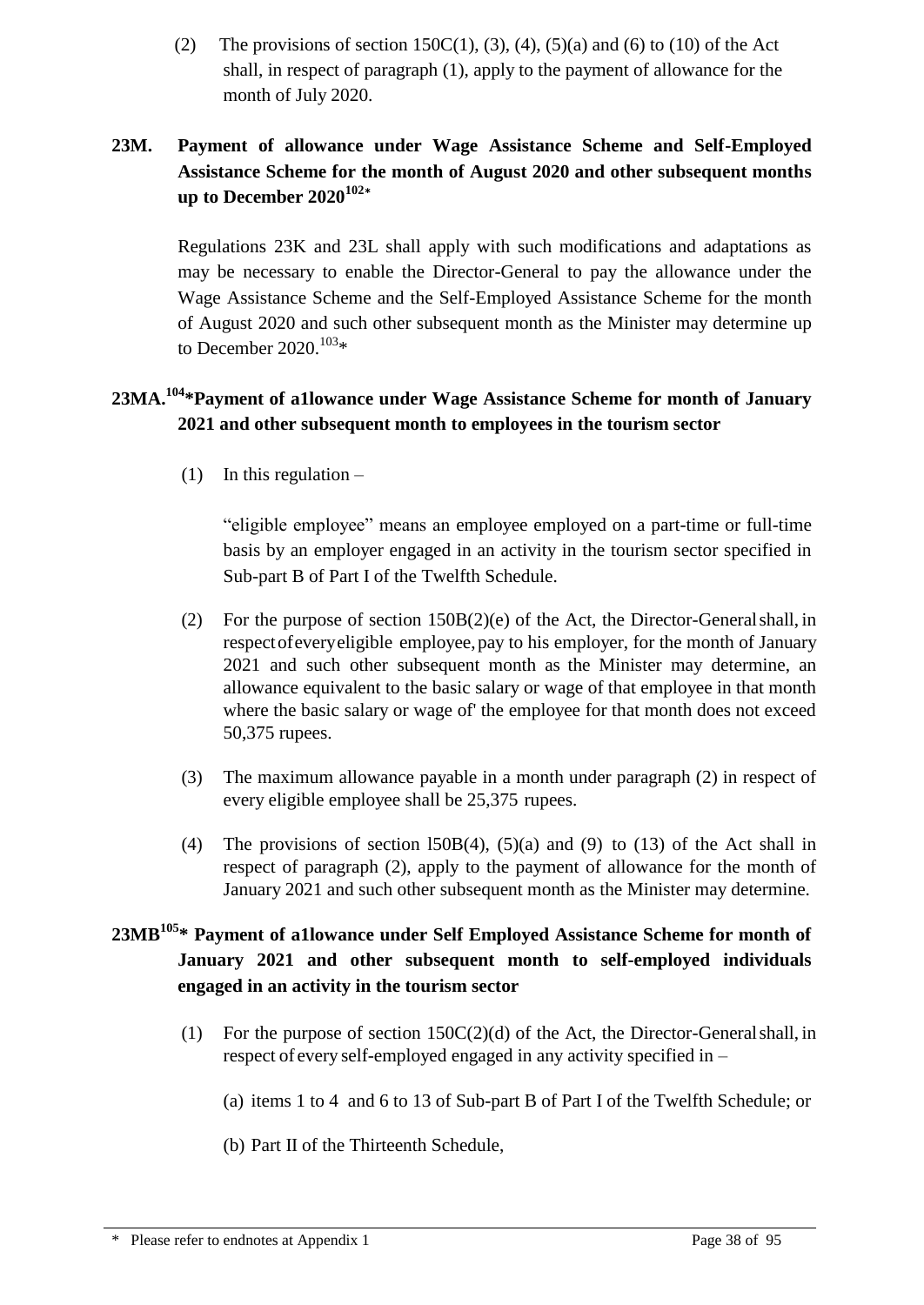an allowance of Rs 5,287 for the month of January 2021 and such other subsequent month as the Minister may determine.

(2) The provisions of section 150 $C(1)$ , (3), (4), (5)(a) and (6) to (10) of the Act shall in respect of paragraph (1), apply to the payment of allowance for the month of January 2021 and such other subsequent month as the Minister may determine.

## **23MC.<sup>106</sup>\* Payment of allowance under Wage Assistance Scheme for month of March 2021 and any other subsequent month to employees other than in tourism sector**

(1) In this regulation  $-$ 

"additional remuneration 2021" means the additional remuneration payable under the Workers' Rights (Additional Remuneration) (2021)

"eligible employee" –

- (a) means an employee employed on a part-time or full-time basis
	- (i) (A) by an employer deriving gross income from business;
		- (B) by a charitable institution approved by the Director-General or registered under the Registration of Associations Act, charitable trust or charitable foundation; or
		- (C) by such other category of employer as the Minister may determine; and
	- (ii) whose basic salary or wage, inclusive of additional remuneration 2021, for the month of March 2021 or such other month as the Minister may determine, does not exceed 50,375 rupees; but
- (b) does not include
	- (i) an employee employed by a Ministry, a Government department, a local authority, a statutory body or the Rodrigues Regional Assembly;
	- (ii) an employee employed on a part-time or full-time basis by an employer engaged in an activity in the tourism sector specified in Sub-part B of Part I of the Twelfth Schedule;
	- (iii) an employee employed by such category of employer as the Minister may determine; or
	- (iv) such category of employees as the Minister may determine;

"export enterprise" has the same meaning as in the Export Enterprises (Remuneration) Regulations 2019;

"SME" means a small or medium enterprise –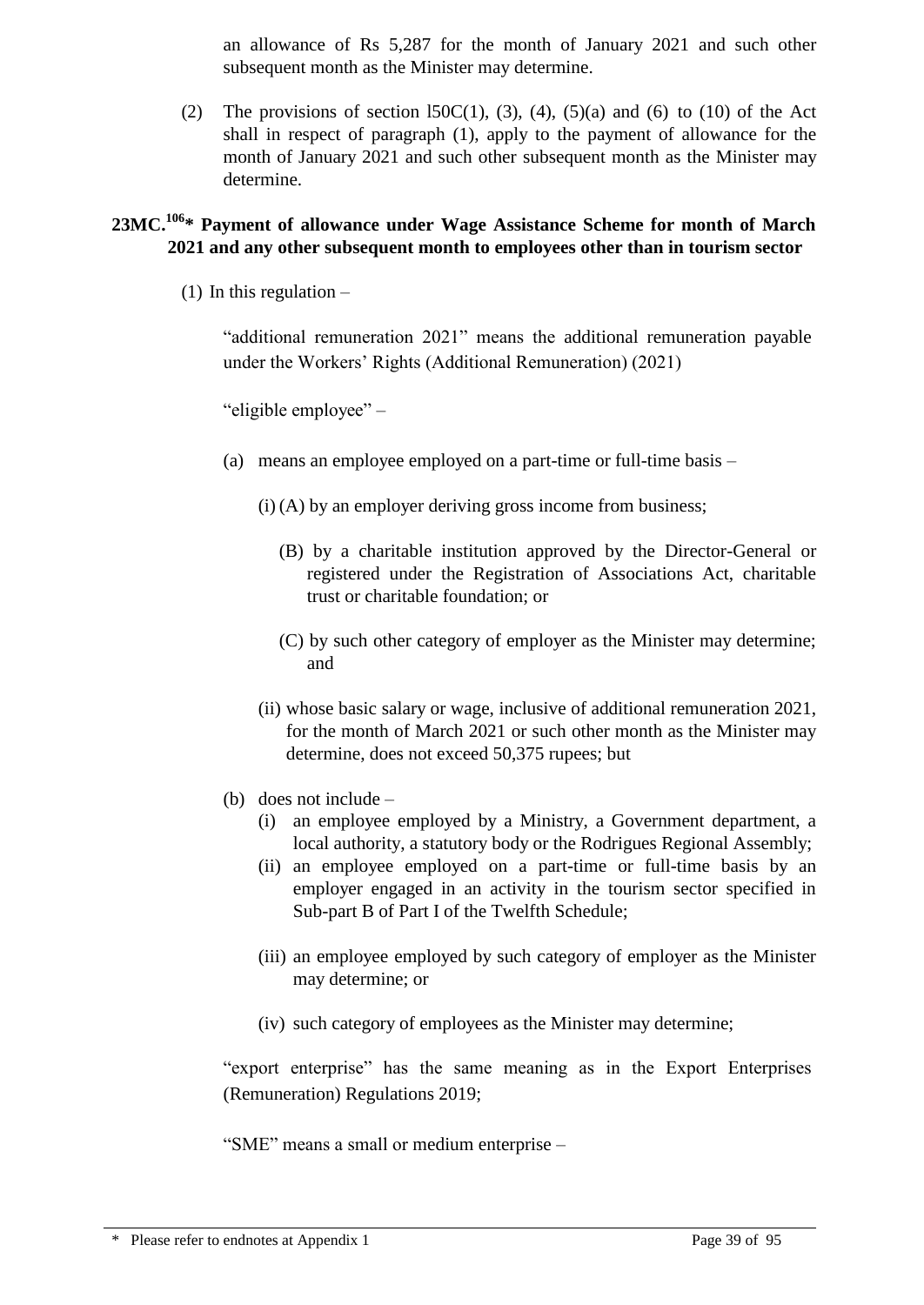- (a) whose turnover, in the case of a company, for the accounting year ended in the year 2020; or
- (b) whose turnover, in any other case, for the year ended 30 June 2020, did not exceed 50 million rupees.
- (2) For the purpose of section 150B(2)(e) of the Act, the Director-General shall, in respect of every eligible employee, pay to his employer –
	- (a) for the month of March 2021, an allowance equivalent to 50 per cent of the basic salary or wage of an employee, inclusive of additional remuneration 2021;
	- (b) in addition to the amount payable under subparagraph (a), where the employee is employed on a full time-basis, an additional amount of –
		- (i) 187 rupees per eligible employee of an SME which is not an export enterprise;
		- (ii) 117 rupees per eligible employee of an SME which is an export enterprise;
	- (c) such other allowance, and for such other month, and for such categories of employers or employees, as the Minister may determine.
- (3) The amount referred to in paragraph (2)(b)(i) and (ii) represent the amount that would have otherwise been refunded to an SME under the financial support granted by the Government to pay additional remuneration 2021.
- (4) The maximum allowance payable under paragraph (2) in respect of every eligible employee shall, for the month of March 2021, be –
	- (a) 12,688 rupees, where that employee is an employee other than an employee referred to in subparagraphs (b), (c) and (d);
	- (b) 12,618 rupees, where that employee is an employee of an export enterprise;
	- (c) 12,875 rupees, where that employee is an employee of an SME which is not an export enterprise;
	- (d) 12,735 rupees, where that employee is an employee of an export enterprise which is an SME.
- (5) Where an eligible employee  $-$ 
	- (a) is a citizen of Mauritius;
	- (b) is employed in an export enterprise;
	- (c) is employed on a full-time basis; and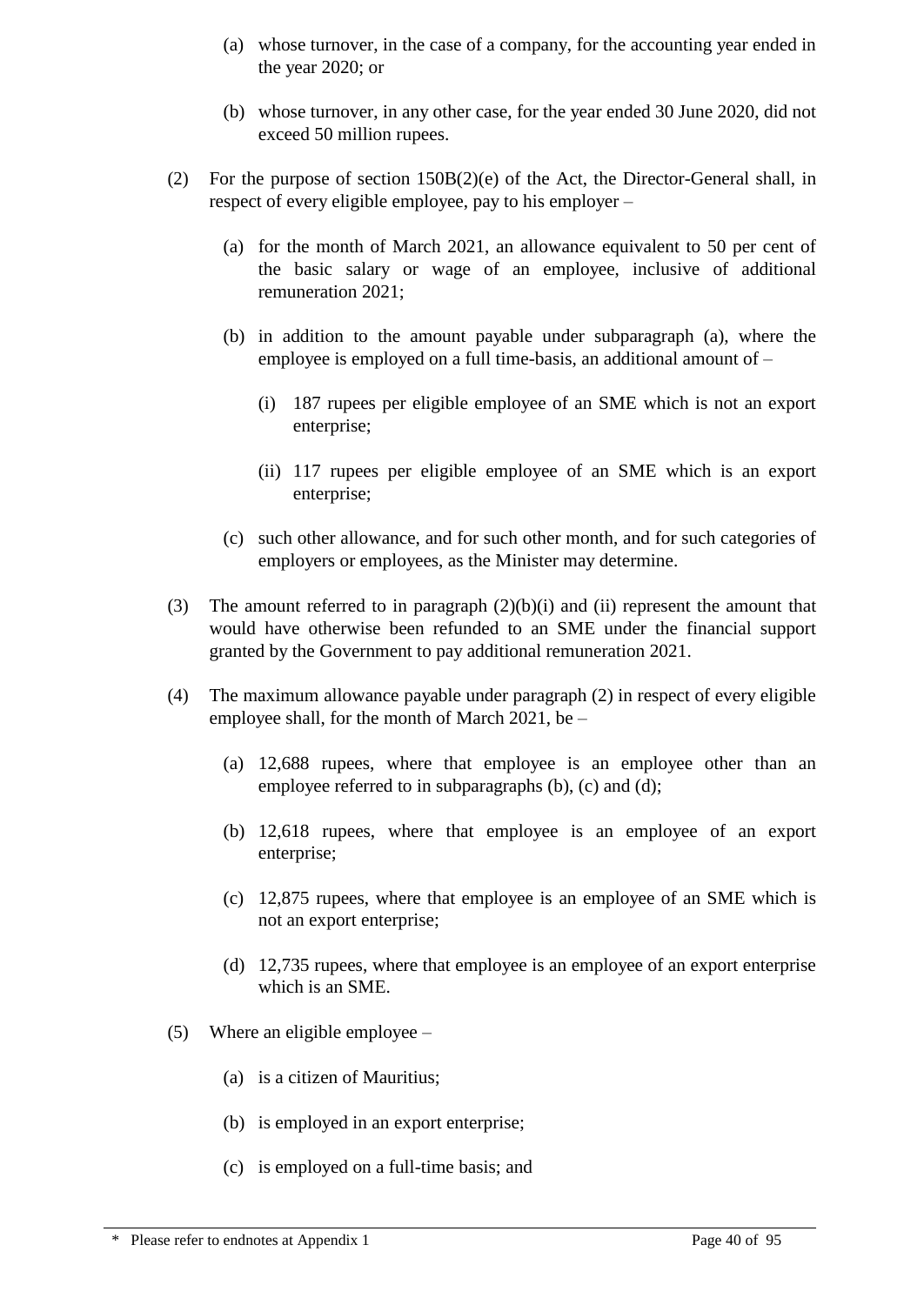- (d) whose basic salary or wage as declared by his employer in the return submitted under section 30B of the National Pensions Act does not exceed 9,235 rupees,
- (e) the allowance payable under paragraph (2) shall be calculated on the basis of 9,235 rupees.
- (6) The provisions of section 150B(4),  $(5)(a)$  and (9) to (13) of the Act shall, in respect of paragraph (2), apply to the payment of allowance for the month of March 2021.
- (7) This regulation shall apply with such modifications and adaptations as may be necessary to enable the Director-General to pay the allowance under the Wage Assistance Scheme for such other subsequent month as the Minister may determine.

## **23MD.<sup>107</sup>\* Payment of allowance under Self-Employed Assistance Scheme for month of March 2021 and any other subsequent month to self-employed individuals engaged in an activity other than in tourism sector**

(1) In this regulation  $-$ 

"passive income" means income derived from rent, dividends, interests and such other income as the Minister may determine;

"self-employed" –

- (a) means an individual
	- (i) who is a citizen of Mauritius and is resident in Mauritius;
	- (ii) who is above the age of 18;
	- (iii) who is not employed, as at 1 March 2021, by any employer, whether on a full-time or part-time basis; and
	- (iv) who has been in business on his own account or is a tradesperson carrying out activities such as mason, cabinet maker, plumber, hairdresser, artist or other similar activities for a period of at least 3 months prior to 10 March 2021; but
- (b) does not include
	- (i) an individual who derives exclusively passive income;
	- (ii) an individual engaged in an activity specified in  $-$

(A) items 1 to 4 and 6 to 13 of Sub-part B of Part l of the Twelfth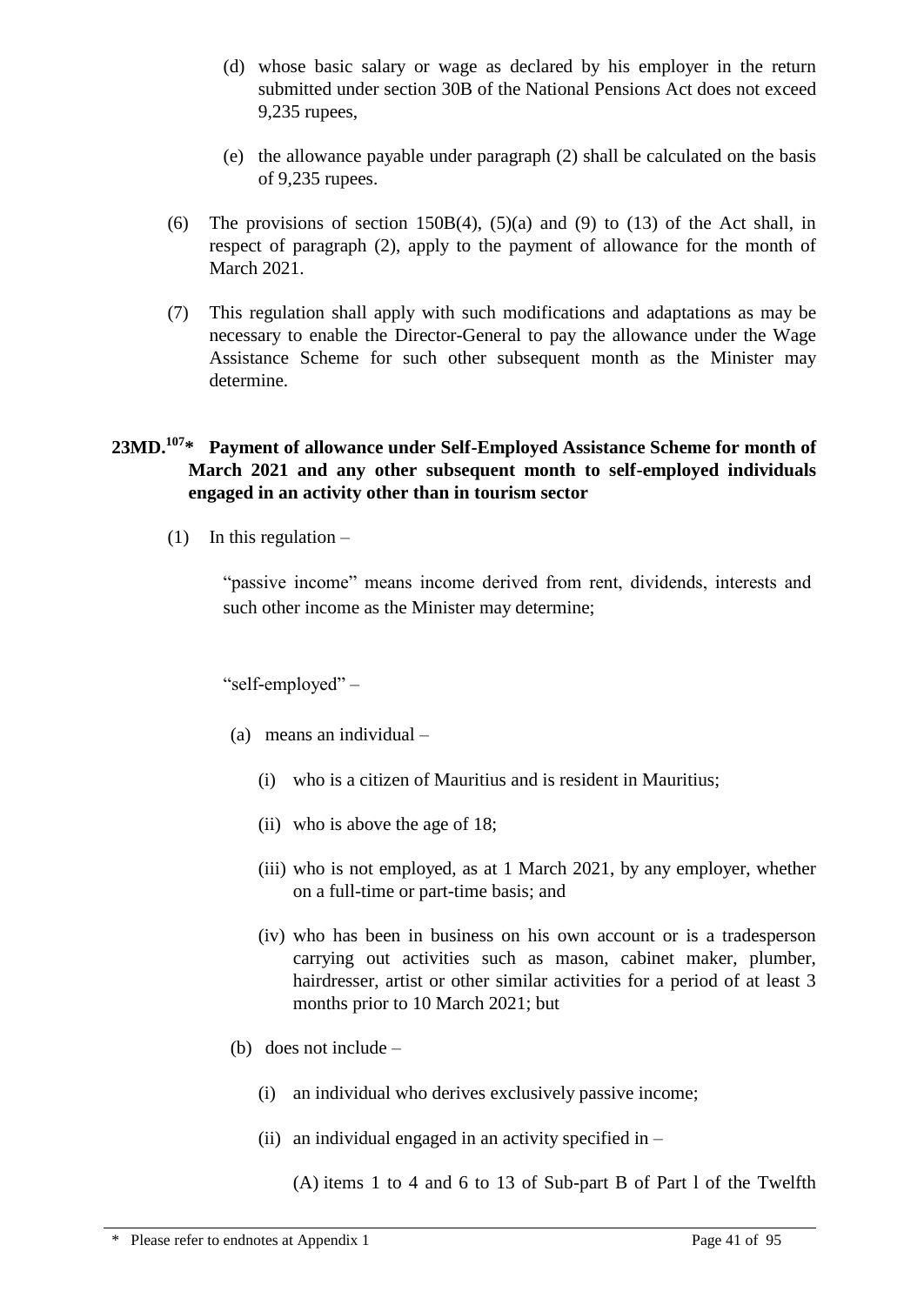Schedule; or

- (B) Part II of the Thirteenth Schedule;
- (iii) an individual who was not carrying out any income earning activity prior to 10 March 2021;
- (iv) an individual who falls under such category as the Minister may determine.
- (2) For the purpose of section  $150C(2)(d)$  of the Act, the Director-General shall, subject to other provisions of that section, pay to every self-employed –
	- (a) an allowance of 2,644 rupees for the month of March 2021;
	- (b) such other allowance, for such other period, and to such other category of self- employed, as the Minister may determine.
- (3) The provisions of section 150 $C(3)$ , (4), (5)(a) and (6) to (10) of the Act shall, in respect of paragraph (2), apply to the payment of allowance for the month of March 2021.
- (4) The Director-General may pay the allowance payable under paragraph (2) on the basis of the information provided by a self-employed under an application made in respect of a previous month and any other information available to him.
- (5) This regulation shall apply with such modifications and adaptations as may be necessary to enable the Director-General to pay the allowance under the Self-Employed Assistance Scheme for such other subsequent month as the Minister may determine.

# **23N. Computation of CSR Fund<sup>108</sup>\***

- (1) For the purpose of section 50L of the Act, the chargeable income of a life insurance company shall be the higher of the net income calculated under regulation 17 or the relevant profit as defined in section 50(1B) of the Act.
- (2) For the purpose of section 50L(13) of the Act, Sub-part AD of Part IV of the Act shall, in addition to the items specified under that subsection, also apply to items 43, 45, 49, 50, 51, 53, 54 and 55 of Part II of Sub-part C of the Second Schedule to the Act.

## **23P.<sup>109</sup>\* Expenditure incurred on specialised software and systems**

(1) For the purpose of section 65B(1) of the Act, specialised software and systems shall –

(a) be acquired on or after 1 July 2021;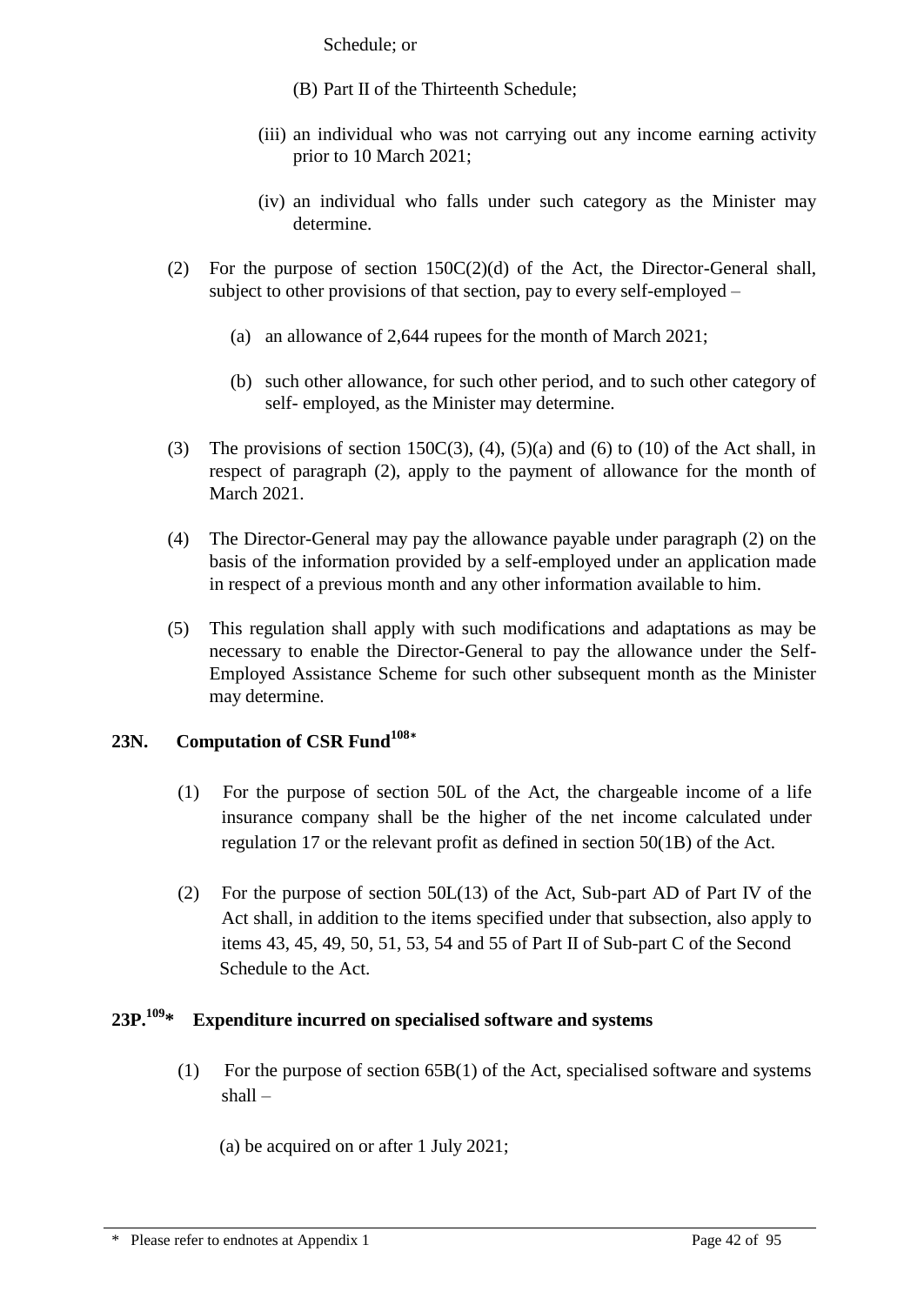(b) be used in a business for income producing activities;

(c) have a lifetime exceeding one year.

- (2) Software comprises of
	- (a) non-customized software available to the general public under a nonexclusive licence;
	- (b) software acquired from a third party contractor who is at economic risk should the software not perform;
	- (c) software that is leased; or
	- (d) such other type of software as the Minister may approve.
- (3) The eligible deduction shall be in respect of the cost of  $-$ 
	- (a) purchase or lease of the software;
	- (b) installation of the software on the taxpayer's computer hardware; and
	- (c) configuration of the software to the taxpayer's needs.
- (4) (a) The deduction of twice the amount of expenditure incurred on the acquisition of specialised software and systems under paragraph (3) shall apply in respect of expenditures exceeding 100,000 rupees.
	- (b) The deduction allowed under paragraph (a) shall not exceed 100 million rupees in an income year.
- (5) Specialised software shall include software used in relation to
	- (a) additive manufacturing;
	- (b) optimisation of manufacturing processes, including production planning and execution;
	- (c) robotics;
	- (d) artificial intelligence;
	- (e) simulation;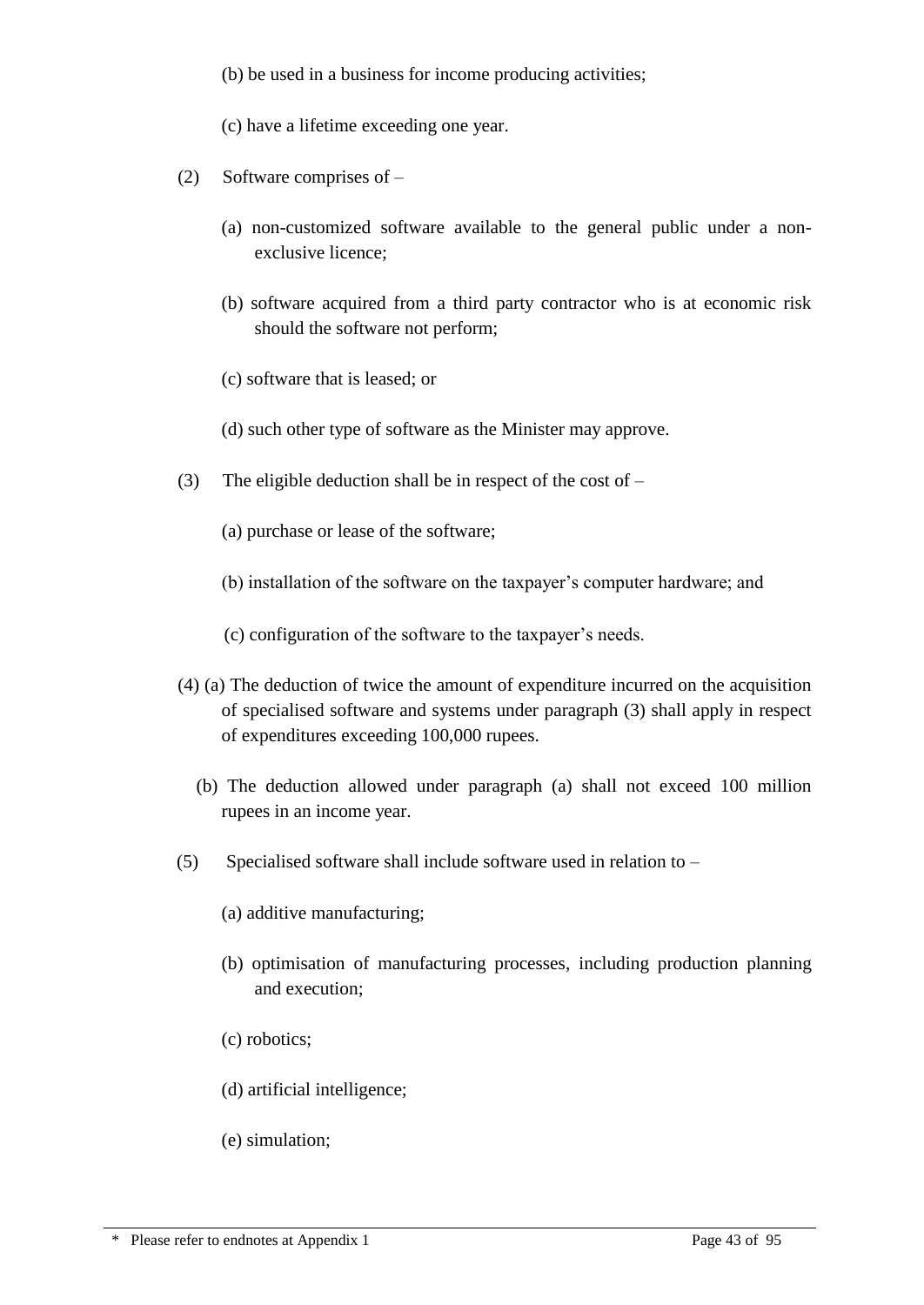- (f) augmented and virtual reality;
- (g) horizontal and vertical system integration;
- (h) industrial Internet of things (IIoT);
- (i) cybersecurity;
- (j) big data and analytics, including efficient data sharing;
- (k) cloud technology;
- (l) digitisation outreach to customers;
- (m) enable Work from Home;
- (n) improve energy efficiency;
- (o) engineering tools; or
- (p) product life cycle management.
- (6) Qualifying expenditure for the double deduction shall not include expenditure incurred on –
	- (a) hardware;
	- (b) an operating system software;
	- (c) software performing general and administrative functions such as payroll, bookkeeping, personnel management, spreadsheet, word processing, presentation tools or in providing non-computer services such as accounting, banking services and auditing;
	- (d) programming software;
	- (e) database software;

(f) basic Enterprise Resource Planning (ERP) and Customer Relationship Management (CRM) software;

- (g) websites;
- (h) mobile applications;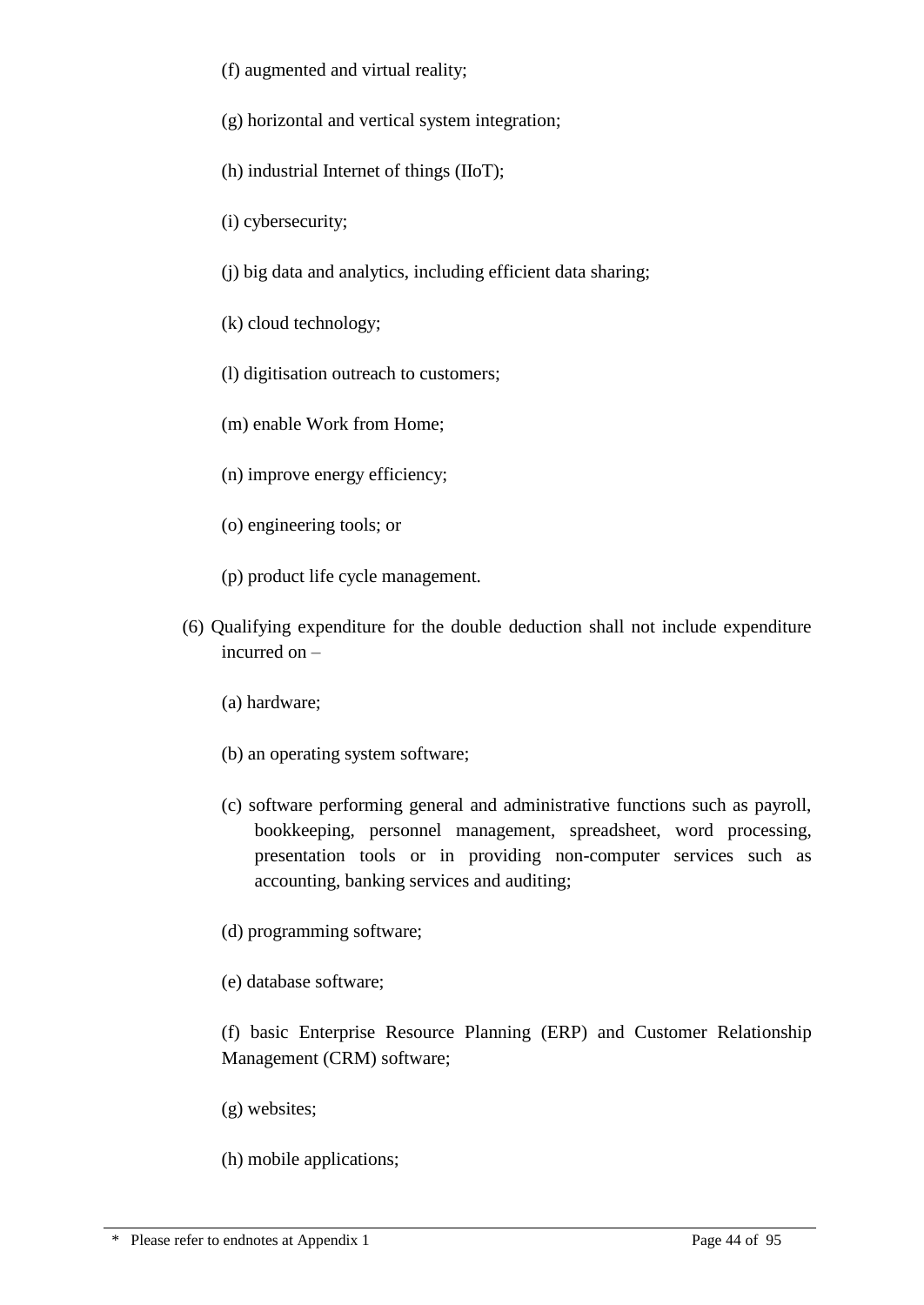(i) gaming software, including computer games; and

(j) point of sale system.

## **24. Repeal and savings**

- (1) The following regulations are repealed
	- (a) The Income Tax (Petroleum Companies) (Deductions and Allowances) Regulations 1970;
	- (b) The Income Tax (Superannuation) Regulations 1976;
	- (c) The Income Tax (Donations to Charitable Institutions)(Exemption) Regulations 1982;
	- (d) The Income Tax (Suspension of Operation) Regulations 1987;
	- (e) The Income Tax (Exemption of Interest No. 2) Regulations 1990; and
	- (f) The Income Tax (Current Payment System (CPS) and Pay As You Earn (PAYE)) Regulations 1993.
- (2) Notwithstanding the repeal of the regulations specified in paragraph (1), any act or thing done under those regulations shall be deemed to have been made under these regulations.

## **25. Commencement**

These regulations shall be deemed to have come into operation on 1 July 1996.

Made by the Minister on 20 July 1996.

## **[***FIRST SCHEDULE* **] Repealed110\***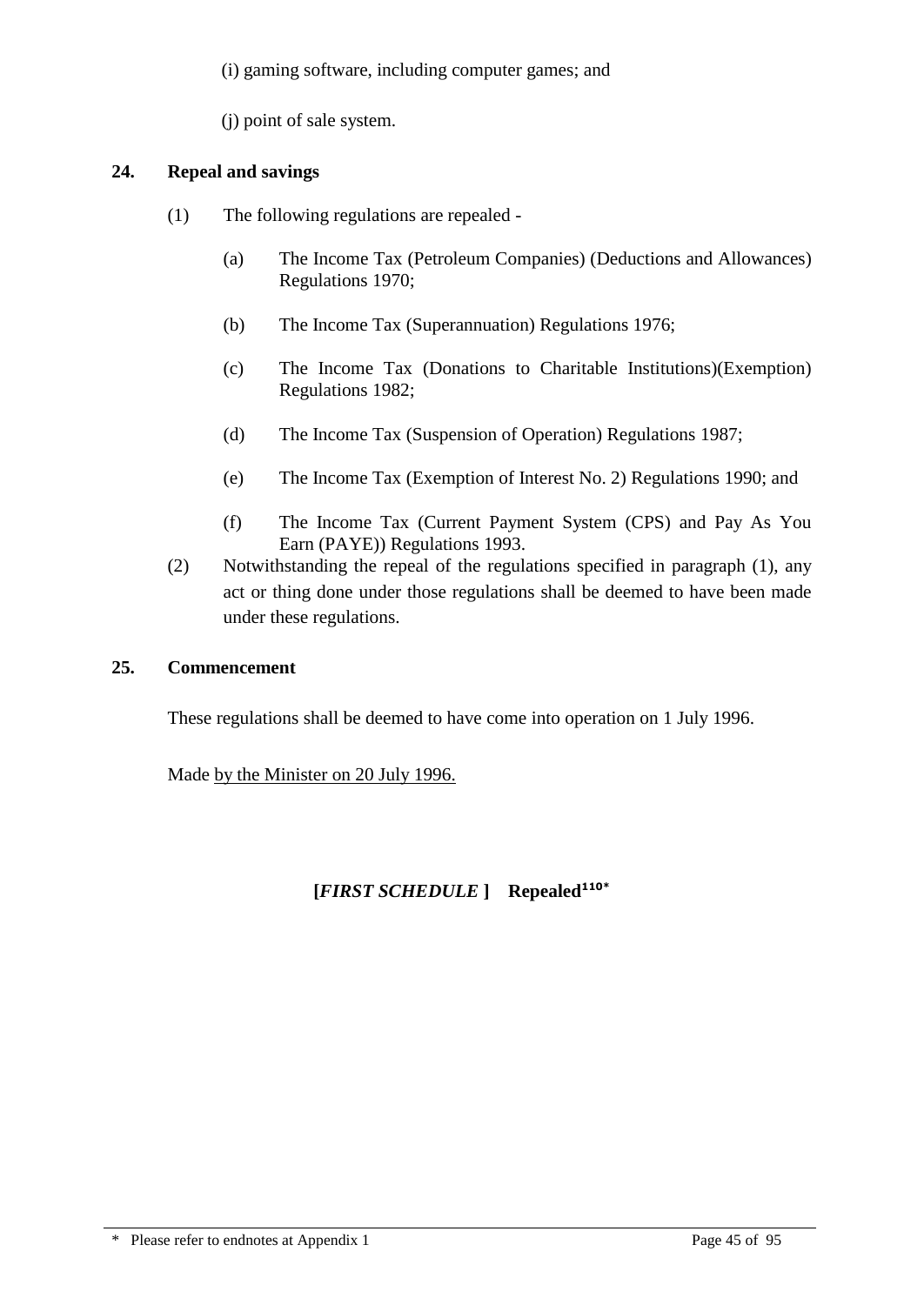### **SECOND SCHEDULE <sup>111</sup>\*** *(regulation 3A)* **Value of fringe benefits**

|    |              |                                                                     | <b>Monthly</b><br>taxable benefits<br>(Rs)                                                                                                                                                                          |
|----|--------------|---------------------------------------------------------------------|---------------------------------------------------------------------------------------------------------------------------------------------------------------------------------------------------------------------|
| 1. |              | Car Benefit                                                         |                                                                                                                                                                                                                     |
|    |              | Cylinder capacity -                                                 |                                                                                                                                                                                                                     |
|    | (a)          | up to 1600cc                                                        | 9,500                                                                                                                                                                                                               |
|    | (b)          | 1601 to 2000cc                                                      | 10,750                                                                                                                                                                                                              |
|    | (a)          | above 2000cc                                                        | 12,000                                                                                                                                                                                                              |
| 2. |              | Housing benefit $-$<br>Where property is -                          |                                                                                                                                                                                                                     |
|    | (a)          | owned by the employer                                               | of<br>10<br>employee's<br>percent<br>total<br>emoluments for unfurnished property.                                                                                                                                  |
|    |              |                                                                     | 15<br><sub>of</sub><br>percent<br>employee's<br>total<br>emoluments for furnished property.                                                                                                                         |
|    | ( <b>b</b> ) | rented by the employer                                              | Actual rent paid                                                                                                                                                                                                    |
| 3. |              | Accommodation benefit provided by hotels -                          |                                                                                                                                                                                                                     |
|    | (a)          | Full board and lodging -                                            |                                                                                                                                                                                                                     |
|    |              | (i) Single                                                          | 11,500                                                                                                                                                                                                              |
|    |              | (ii) Married                                                        | 15,700                                                                                                                                                                                                              |
|    | (b)          | Accommodation -                                                     |                                                                                                                                                                                                                     |
|    |              | (i) For managing and supervisory staff                              | 4,400                                                                                                                                                                                                               |
|    |              | (ii) Other staff                                                    | 2,200                                                                                                                                                                                                               |
| 4. |              | Interest free loans or loans at reduced rates                       | Difference between the amount of<br>interest for the month, calculated<br>at 2 per cent per annum above the<br>repo rate, prevailing at the end of<br>that month, and the amount of<br>interest paid in that month. |
| 5. |              | Tips received by an employee from a pool<br>managed by the employer | Actual amount received in the<br>month by the employee                                                                                                                                                              |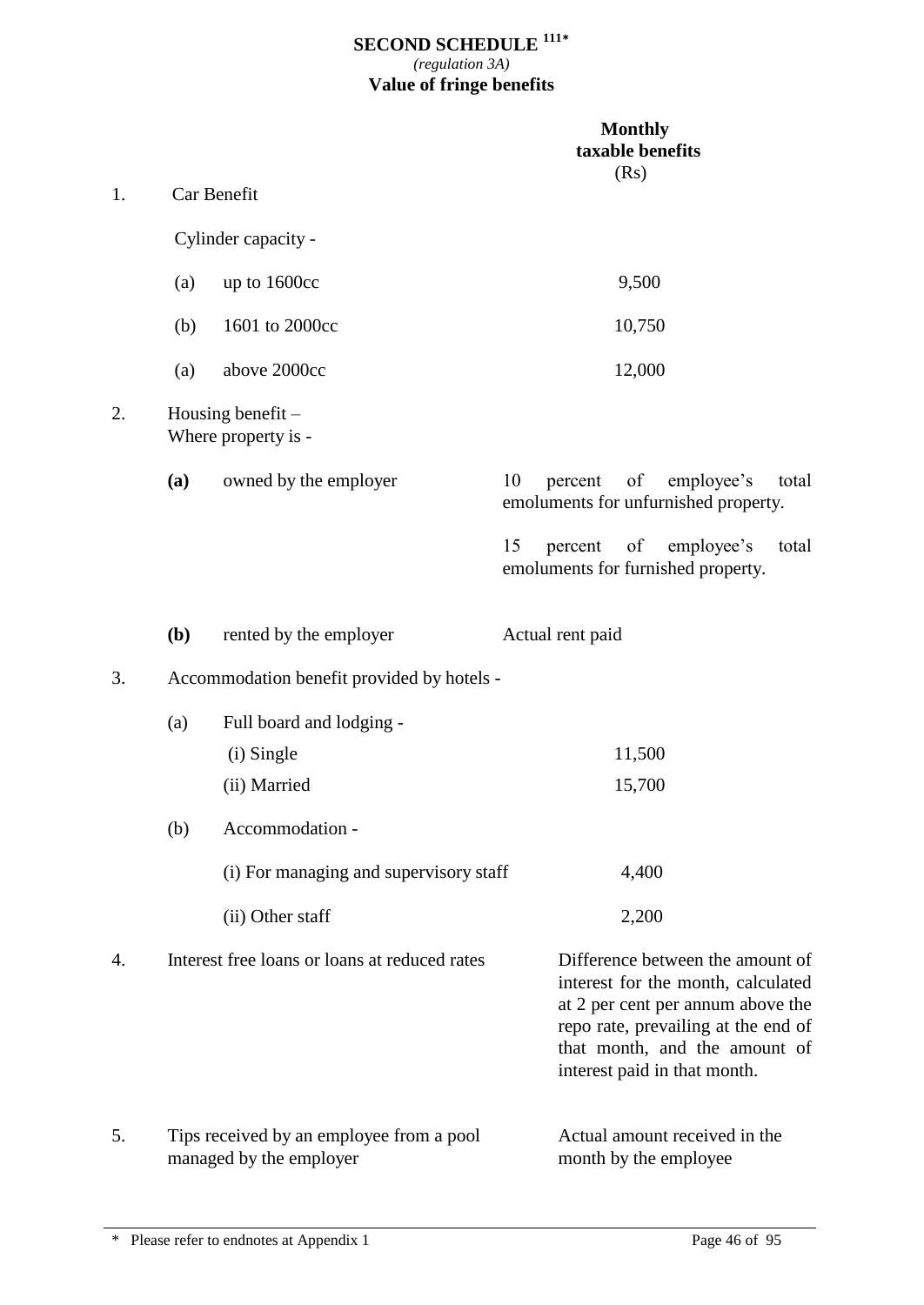7. Domestic and private expenses borne by Actual amount paid for the month Employer, including utilities, wages of housemaids, school fees of children, club membership fee and any other domestic and private expenses

8. Tax paid by the employer Tax benefit is arrived at by dividing the tax payable on the actual emoluments by a factor which varies according to the marginal tax rate applicable

- **Note: - (1) For the purposes of items 1 and 2, any contribution made by an employee to his employer shall be deducted from the car benefit or housing benefit, as the case maybe.**
	- **(2) For the purposes of item 2, total emoluments shall exclude the yearly bonus and housing benefit.**

**THIRD SCHEDULE - Repealed<sup>112</sup>**\*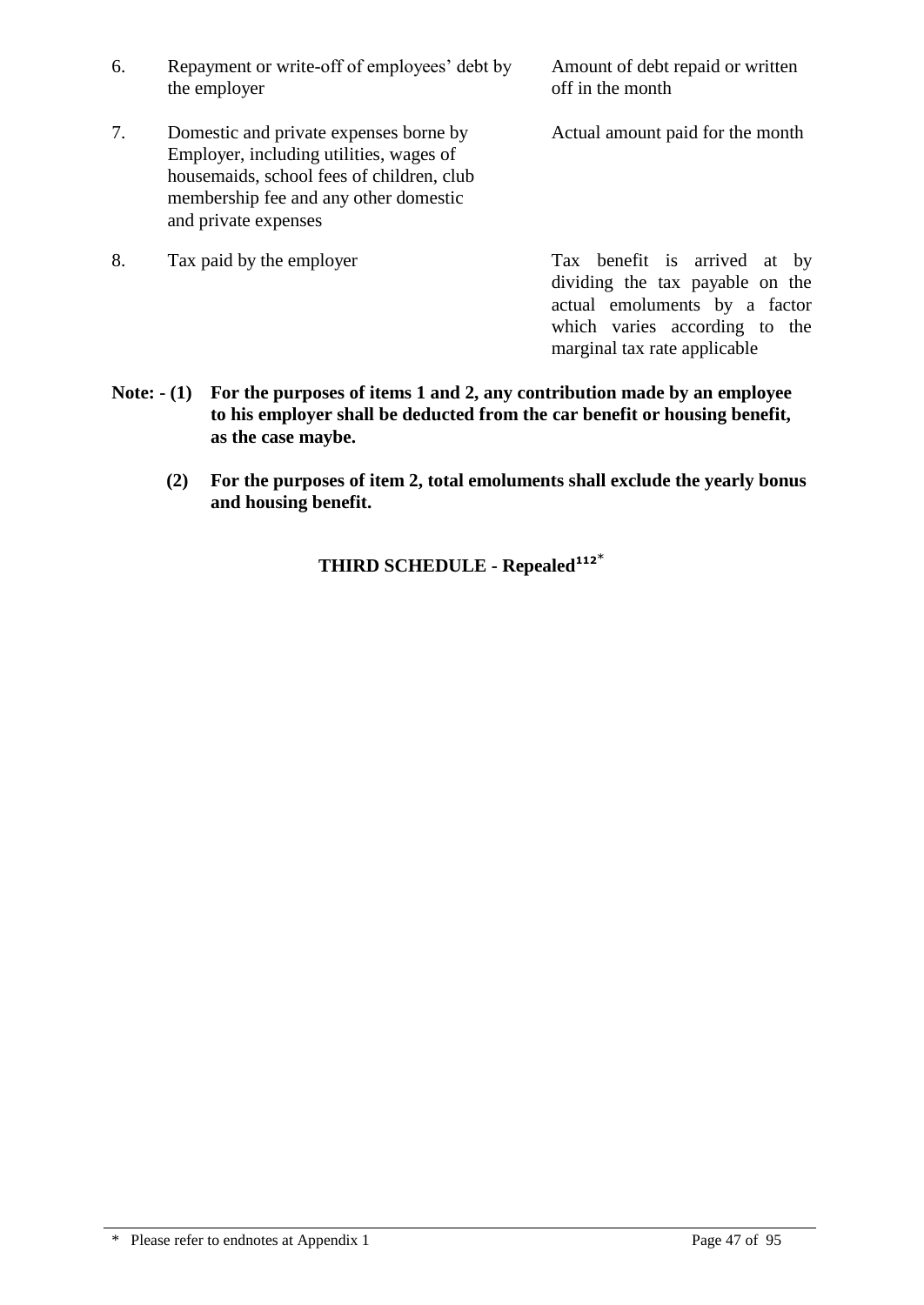# **FOURTH SCHEDULE 113\***

*(regulation 7)*

|     | Column 1                    | Capital expenditure incurred on -                                                                                     |                   | Column <sub>2</sub><br>Rate of annual allowance<br>Percentage of |      |
|-----|-----------------------------|-----------------------------------------------------------------------------------------------------------------------|-------------------|------------------------------------------------------------------|------|
|     |                             |                                                                                                                       | <b>Base Value</b> |                                                                  | Cost |
| 1.  |                             | Industrial premises excluding hotels                                                                                  |                   |                                                                  | 5    |
| 2.  | Commercial premises         |                                                                                                                       |                   |                                                                  | 5    |
| 3.  | Hotels                      |                                                                                                                       |                   | 30                                                               |      |
| 4.  | Plant or Machinery -        |                                                                                                                       |                   |                                                                  |      |
|     |                             | (a) costing or having a base value of $60,000$ rupees or less $114*$                                                  |                   |                                                                  | 100  |
|     |                             | (b) costing more than $60,000$ rupees $115^*$ –                                                                       |                   |                                                                  |      |
|     | (i)                         | ships or aircrafts                                                                                                    |                   | 20                                                               |      |
|     | (ii)                        | aircrafts and aircraft simulators leased by a company<br>engaged in aircraft leasing                                  |                   |                                                                  | 100  |
|     | (iii) motor vehicles        |                                                                                                                       |                   | 25                                                               |      |
|     |                             | (iv) computer hardware and peripherals and computer software <sup>116*</sup>                                          |                   | 50                                                               |      |
|     |                             | (iva) electronic, high precision machinery or equipment and<br>automated equipment <sup>117*</sup>                    |                   |                                                                  | 100  |
|     | (v)                         | furniture and fittings                                                                                                |                   | 20                                                               |      |
|     | (vi) other                  |                                                                                                                       |                   | 35                                                               |      |
| 5.  |                             | Improvement on agricultural land for agricultural purposes                                                            |                   | 25                                                               |      |
| 6.  |                             | Research and development, including innovation, improvement<br>or development of a process, product or service        |                   |                                                                  | 50   |
| 7.  | Golf courses                |                                                                                                                       |                   | 15                                                               |      |
| 7A. | Acquisition of patents 119* |                                                                                                                       |                   | 25                                                               |      |
| 7B. | Green technology equipment  |                                                                                                                       |                   |                                                                  | 50   |
| 7C. |                             | Landscaping and other earth works for embellishment purposes                                                          |                   |                                                                  | 50   |
| 7D. |                             | $\ast$<br>Acquisition of a solar energy unit <sup>120</sup>                                                           |                   |                                                                  | 100  |
| 8.  | accounting principles       | Acquisition or improvement of any other item of a capital<br>nature which is subject to depreciation under the normal |                   |                                                                  | 5    |

# **FIFTH SCHEDULE Repealed121**\*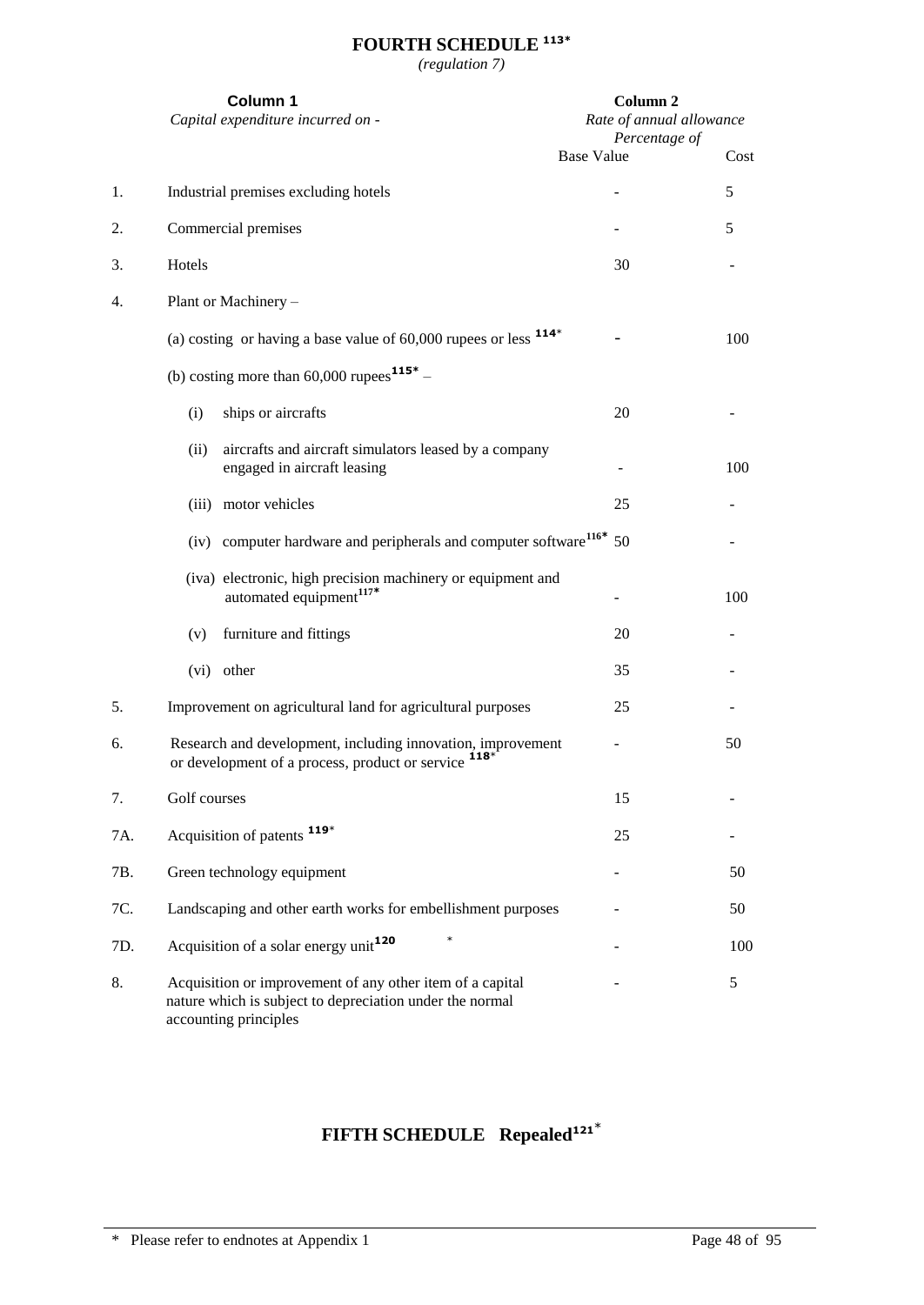### **SIXTH SCHEDULE <sup>122</sup>\*** *(regulation 15B)*

### **Declaration of non-residence for Income Year ended ……………………….**

I/We, the undersigned ………………………………………………..……………………….. *(full name of trustee(s))*

of  $\ldots$  declare that – *(address of trustee(s))*

- (a) I am/We are duly authorized by the Financial Services Commission established under the Financial Services Development Act 2001 to act as trustee(s);
- (b) I am/We are the resident trustee(s) of the assets comprised in ………………..……………………….. (hereinafter referred to as the "Trust") *(Name of trust)*
- (c) I/We confirm that  $-$ 
	- (i) neither the settlor nor the beneficiaries of the Trust were resident in Mauritius in the income year ended ……………………………….; and
	- (ii) the Trust qualifies to be non-resident under section  $46(3)$  of the Income Tax Act.

Date: ………………………………… ………………………………………….

*Signature of trustee*

…………………………………………

*Signature of trustee*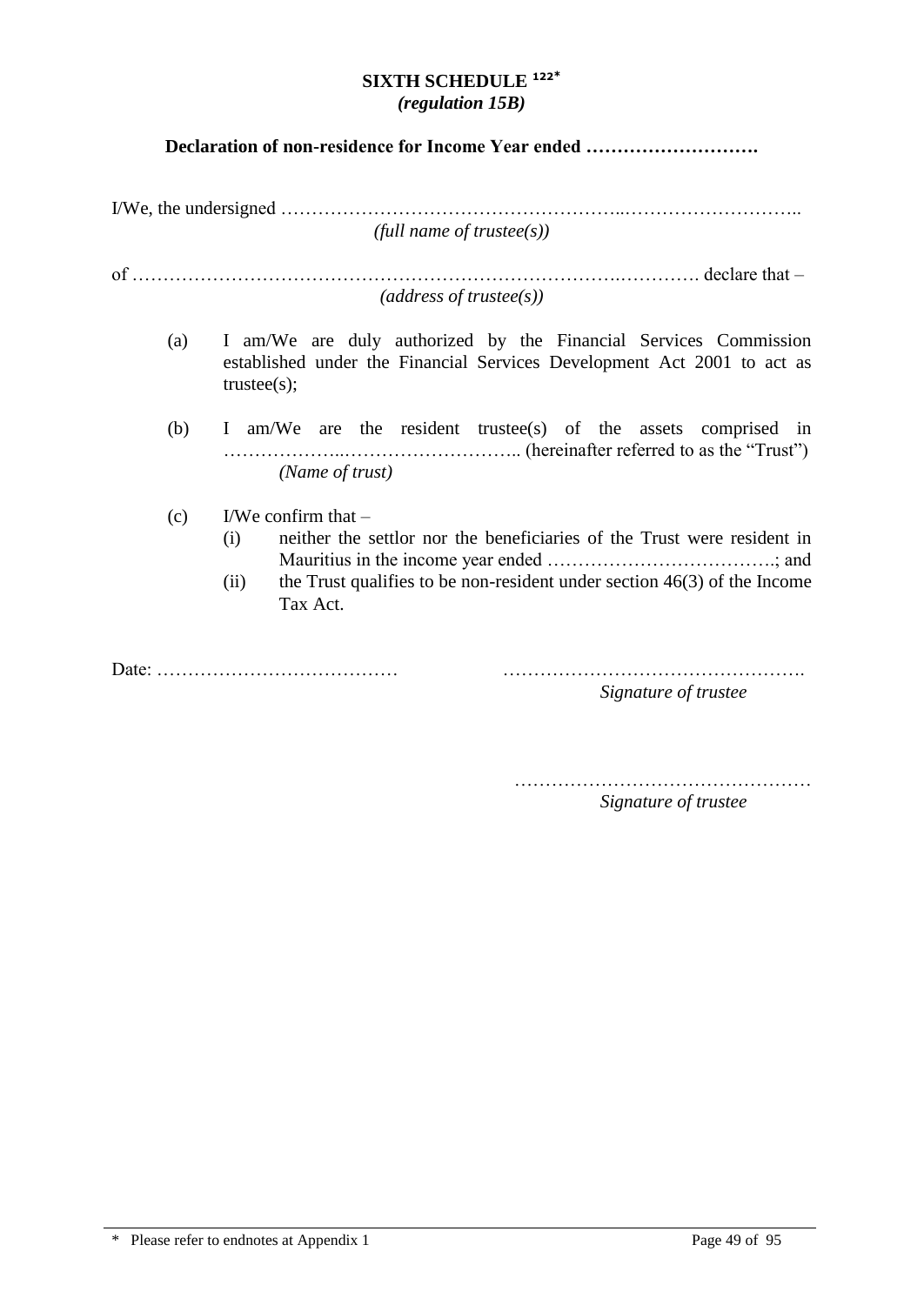# **SEVENTH SCHEDULE 123\***

*(regulation 22(1)(a))*

# **STATEMENT OF EMOLUMENTS AND TAX DEDUCTION FOR INCOME YEAR ENDED 30 June….**

| <b>1. IDENTIFICATION OF EMPLOYER</b>                                 |                                                                                                                                                                                        |                |
|----------------------------------------------------------------------|----------------------------------------------------------------------------------------------------------------------------------------------------------------------------------------|----------------|
| PAYE Employer Registration Number                                    |                                                                                                                                                                                        |                |
| <b>Business Registration Number</b>                                  |                                                                                                                                                                                        |                |
| 2. IDENTIFICATION OF EMPLOYEE                                        |                                                                                                                                                                                        |                |
|                                                                      |                                                                                                                                                                                        |                |
|                                                                      |                                                                                                                                                                                        |                |
| <b>EMOLUMENTS</b><br>other reward or remuneration                    | Salary, wages leave pay, fee, overtime pay, perquisite, allowance, gratuity, commission or                                                                                             | $\mathbf{R}$ s |
| Bonus including end-of-year bonus                                    |                                                                                                                                                                                        |                |
| Rent or housing allowance                                            |                                                                                                                                                                                        |                |
| Entertainment allowance                                              |                                                                                                                                                                                        |                |
| (please specify)                                                     | Transport, travelling, petrol or driver's allowance, travel grant, commuted travelling allowance                                                                                       |                |
| Reimbursement of travelling expenses                                 |                                                                                                                                                                                        |                |
| Any other allowance or sum by whatever name called (please specify   |                                                                                                                                                                                        |                |
|                                                                      | Reimbursement of the cost or payment of personal and private expenses (please specify)                                                                                                 |                |
| another country on behalf of the employee, his spouse and dependents | Reimbursement of the cost or payment of passages, by sea, air or land between Mauritius and                                                                                            |                |
| Fringe benefits (please specify)                                     |                                                                                                                                                                                        |                |
| superannuation,                                                      | Lump sum by way of commutation of pension, death gratuity, consolidated compensation for<br>death or injury, retiring allowance, severance allowance, compensation for loss of office, |                |
| Retirement pension, annuity or other reward (please specify)         |                                                                                                                                                                                        |                |
| <b>TOTAL</b>                                                         |                                                                                                                                                                                        |                |
| the Act (please specify)                                             | Deduct: Exempt income in accordance with Sub-Part A of Part II of the Second Schedule to                                                                                               | <u></u>        |
| <b>EMOLUMENTS NET OF EXEMPT INCOME</b>                               |                                                                                                                                                                                        |                |
|                                                                      | Income Exemption Threshold claimed by employee in his/her Employee Declaration Form<br><b>TAX DEDUCTION</b>                                                                            |                |
| Tax withheld and remitted to the Mauritius Revenue Authority         | DECLARATION BY EMPLOYER                                                                                                                                                                |                |
|                                                                      | (Full name of signatory in <b>BLOCK LETTERS</b> )<br>do hereby declare that the information I have given in this statement is true and correct.                                        |                |
|                                                                      |                                                                                                                                                                                        |                |
| <b>SEAL</b>                                                          |                                                                                                                                                                                        |                |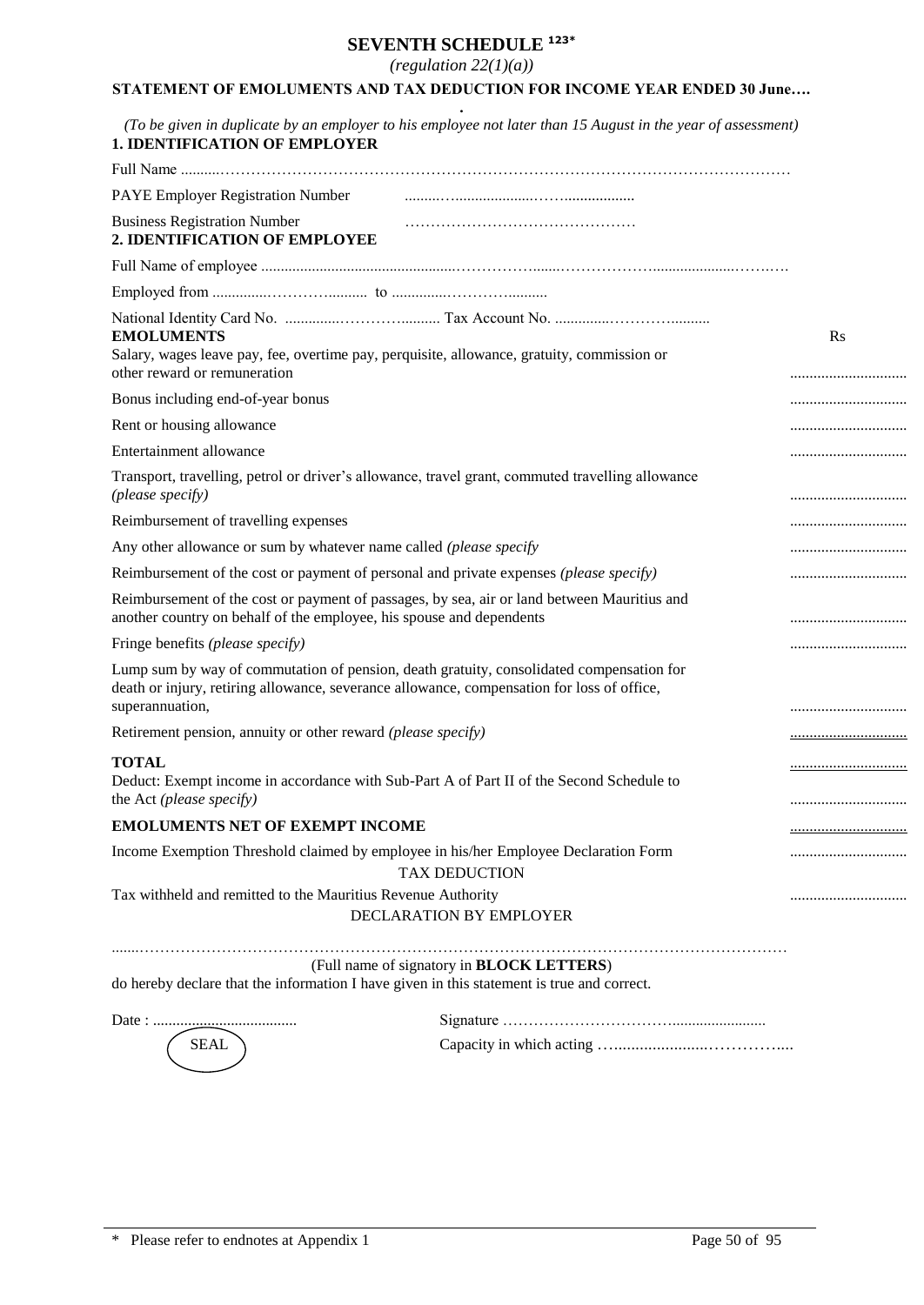### **EIGHTH SCHEDULE 124\***

**(***regulation 22B(1)***)**

#### **STATEMENT OF INCOME RECEIVED FOR INCOME YEAR ENDED 30 June ................**

*(To be given in duplicate by a payer to a payee not later than 15 August in the year of assessment)*

#### **1. Identification of payer**

(1) Name............................................................................................................................................. (2) Tax Account umber........................................................................................................................ (3) Business Registration Number ........................................................................................................

#### **2. Identification of the person (payee) to whom an amount has been made available by the payer**

- (1) Name ..................................................................................................................................................
- (2) Address ..................................................................................................................................
- (3) National Identity Card Number ..........................................................................................
- (4) Bank Customer Identification Number................................................................................................
- (5) Tax Account Number ....................................................................................................................
- (6) Business Registration Number .......................................................................................................

### **3. Amount paid or credited and tax deducted, if any**

| Please tick $(\checkmark)$ as<br>appropriate in the box) |                                                                                                                          | Gross amount paid or<br>credited (before deduction<br>of tax) | <b>Tax deducted</b><br>and remitted to MRA |  |
|----------------------------------------------------------|--------------------------------------------------------------------------------------------------------------------------|---------------------------------------------------------------|--------------------------------------------|--|
|                                                          |                                                                                                                          | $\mathbf{Rs}$                                                 | <b>Rs</b>                                  |  |
|                                                          | Royalties                                                                                                                |                                                               |                                            |  |
|                                                          | Rent                                                                                                                     |                                                               |                                            |  |
|                                                          | Payments to contractor/subcontractor                                                                                     |                                                               |                                            |  |
|                                                          | Payments<br>to architects, engineers,<br>land<br>surveyors, project managers, property valuers<br>and quantity surveyors |                                                               |                                            |  |
|                                                          | Payments to attorneys/solicitors, barristers and<br>Legal consultants                                                    |                                                               |                                            |  |
|                                                          | Payments to medical services providers                                                                                   |                                                               |                                            |  |
|                                                          | Payments for procurement of good and services                                                                            |                                                               |                                            |  |
|                                                          | Payments for board and lodging                                                                                           |                                                               |                                            |  |
|                                                          | Payments to non-resident for services rendered<br>in Mauritius                                                           |                                                               |                                            |  |
|                                                          | Payment of management fees payable to an<br>individual                                                                   |                                                               |                                            |  |
|                                                          | Payment made to a non-resident entertainer or<br>sportsperson                                                            |                                                               |                                            |  |
|                                                          | Payment to Accountant/Accounting firm and<br>tax adviser or his representative                                           |                                                               |                                            |  |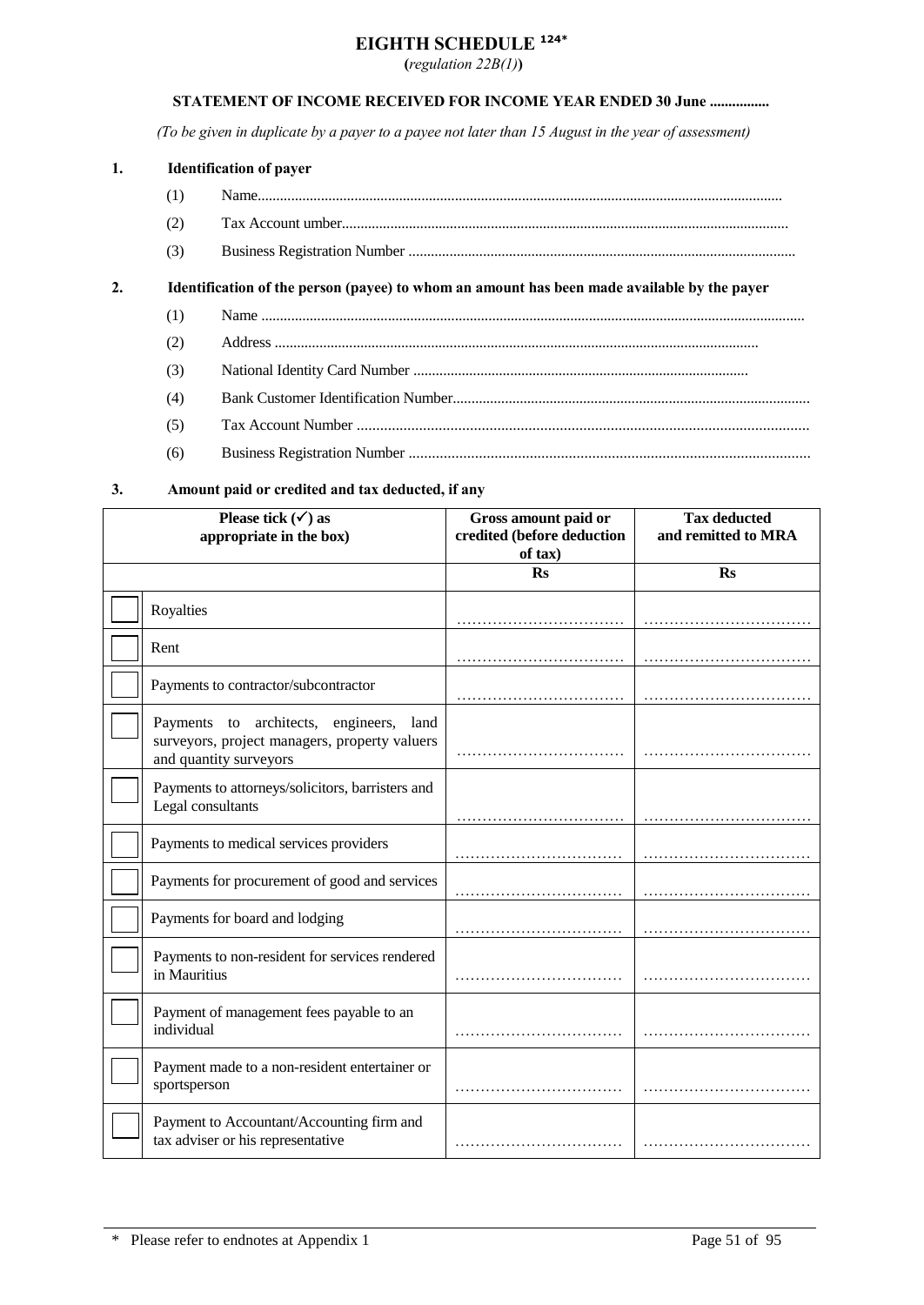## **4. Declaration of payer**

|                                                                                            | (name of signatory in <b>BLOCK LETTERS</b> ) |  |  |  |  |
|--------------------------------------------------------------------------------------------|----------------------------------------------|--|--|--|--|
| do hereby declare that the information I have given in this statement is true and correct. |                                              |  |  |  |  |
|                                                                                            |                                              |  |  |  |  |
|                                                                                            |                                              |  |  |  |  |
| Signature                                                                                  | Capacity in which acting                     |  |  |  |  |
|                                                                                            |                                              |  |  |  |  |
|                                                                                            |                                              |  |  |  |  |
| Date                                                                                       | Seal                                         |  |  |  |  |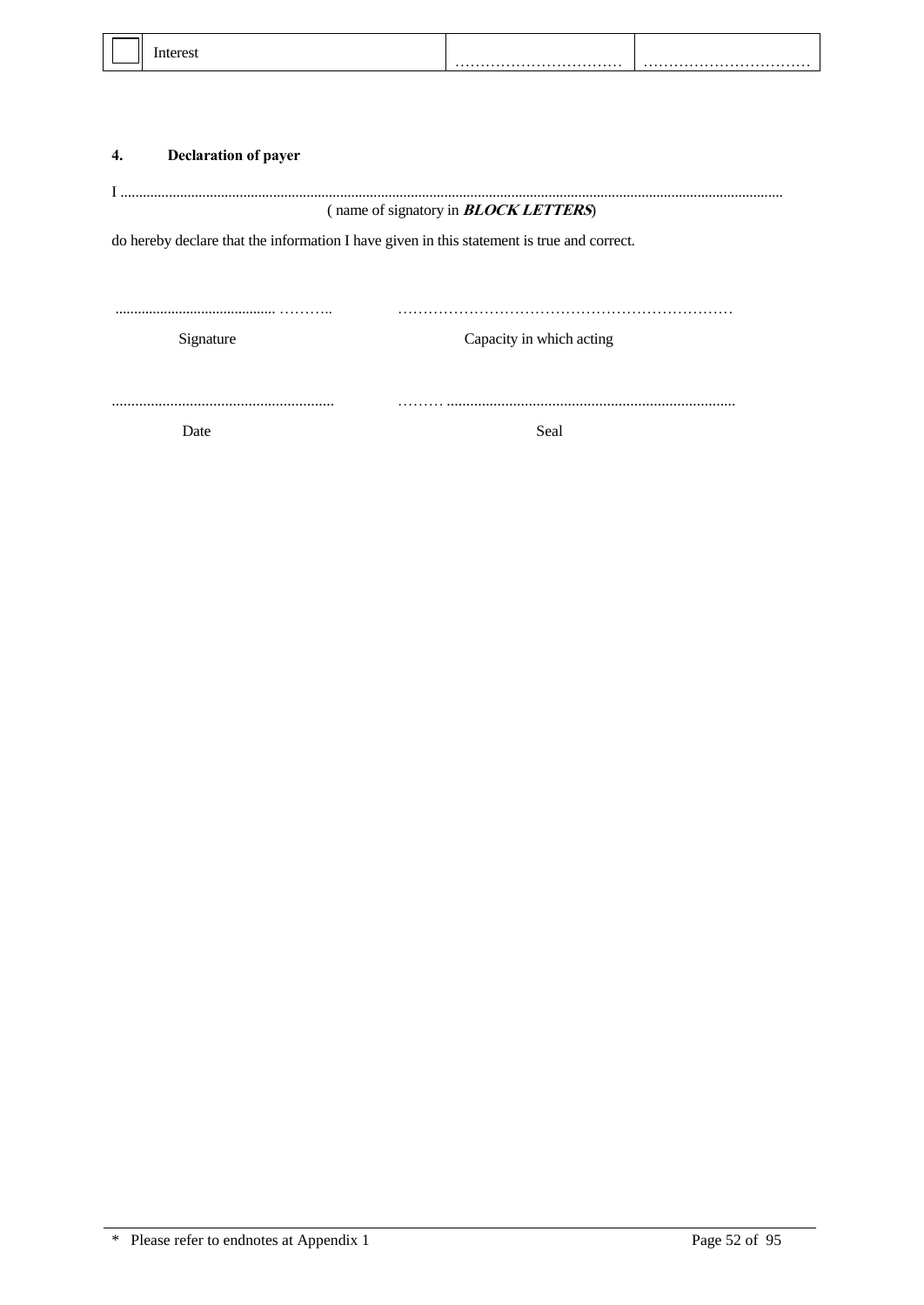# **NINTH SCHEDULE <sup>125</sup>**\*

*(regulation 22B(2))*

### **STATEMENT OF AMOUNT PAID AND TAX DEDUCTED FOR**

### **INCOME YEAR ENDED 30 June ............(YEAR)**

#### **1. IDENTIFICATION OF PAYER**

Full Name .............. ......................................................................................................... ....................

Tax Account Number ..........................................................................

Business Registration Number ............................................................

### **2. DECLARATION OF PAYER**

I ................................ .......................................................................................... ....................................

(Full name of signatory in **BLOCK LETTERS**)

do hereby declare that the information I have given in the attached statement is complete, true and correct and that the tax deducted has been duly remitted to MRA

Date : ......................................

Signature..................................................

Capacity in which acting .........................

SEAL

## **3. STATEMENT SHOWING DETAILS OF PAYMENT MADE**

| IDENTIFICATION OF THE PERSON (PAYEE) TO WHOM AN AMOUNT HAS BEEN MADE |                       |                                                                                                                         |                                          |                                                           |                                                                                                                             |                                                                           |                                               |
|----------------------------------------------------------------------|-----------------------|-------------------------------------------------------------------------------------------------------------------------|------------------------------------------|-----------------------------------------------------------|-----------------------------------------------------------------------------------------------------------------------------|---------------------------------------------------------------------------|-----------------------------------------------|
| AVAILABLE BY THE PAYER                                               |                       |                                                                                                                         |                                          |                                                           |                                                                                                                             |                                                                           |                                               |
| Surname                                                              | Other<br><b>Names</b> | <b>National</b><br>Identity<br>Card<br><b>Number</b><br>(NICN) or<br>residential<br>address if<br><b>NICN is</b><br>not | Tax<br>Account<br>Number<br>(TAN)        | <b>Business</b><br>Registration<br>Number<br>(BRN)        | Nature of payment                                                                                                           | Gross<br>amount<br>paid or<br>credited<br>(before<br>deduction<br>of tax) | Tax<br>deducted<br>and<br>remitted<br>to MRA. |
|                                                                      |                       | available                                                                                                               |                                          |                                                           |                                                                                                                             | (Rs)                                                                      | (Rs)                                          |
|                                                                      |                       |                                                                                                                         |                                          |                                                           | 1. Royalties                                                                                                                |                                                                           |                                               |
|                                                                      |                       |                                                                                                                         |                                          |                                                           | 2. Rent                                                                                                                     |                                                                           |                                               |
|                                                                      |                       |                                                                                                                         |                                          |                                                           | 3. Payments to<br>contractor/<br>subcontractors                                                                             |                                                                           |                                               |
|                                                                      |                       |                                                                                                                         |                                          |                                                           | 4. Payments architects,<br>engineers, land<br>surveyors, project<br>managers, property<br>valuers and quantity<br>surveyors |                                                                           |                                               |
|                                                                      |                       |                                                                                                                         |                                          |                                                           | 5. Payments to attorneys/<br>solicitors, barristers<br>and legal consultants                                                |                                                                           |                                               |
|                                                                      |                       |                                                                                                                         |                                          |                                                           | Payments to medical<br>6.<br>service providers                                                                              |                                                                           |                                               |
| Surname                                                              | Other<br><b>Names</b> | <b>National</b><br>Identity<br>Card<br><b>Number</b>                                                                    | Tax<br>Account<br><b>Number</b><br>(TAN) | <b>Business</b><br>Registration<br><b>Number</b><br>(BRN) | Nature of payment                                                                                                           | Gross<br>amount<br>paid or<br>credited                                    | Tax<br>deducted<br>and<br>remitted            |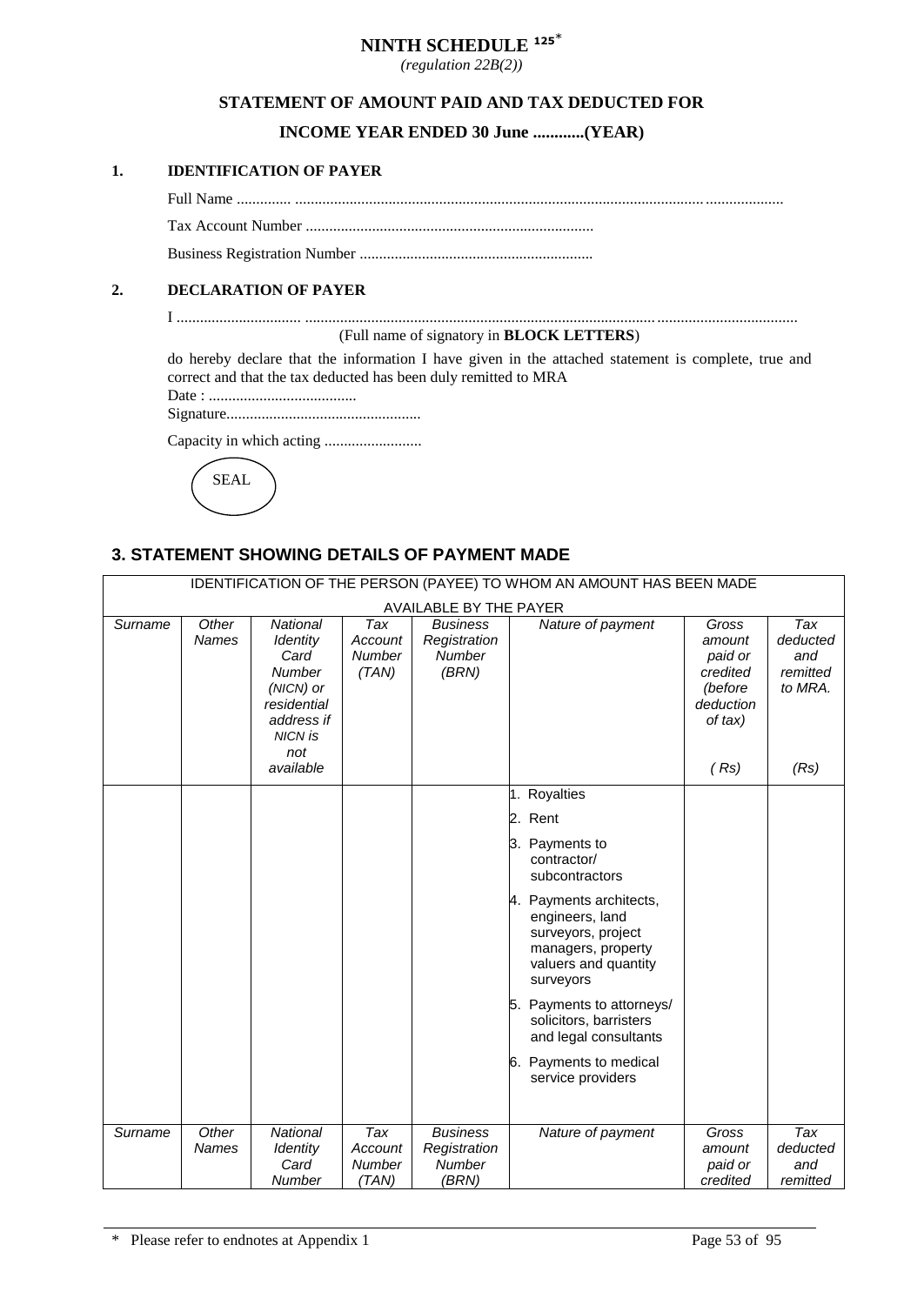| (NICN) or<br>residential<br>address if<br>NICN is<br>not<br>available |  |                                                                                                                                                                                          | (before<br>deduction<br>of tax)<br>(Rs | to MRA.<br>(Rs) |
|-----------------------------------------------------------------------|--|------------------------------------------------------------------------------------------------------------------------------------------------------------------------------------------|----------------------------------------|-----------------|
|                                                                       |  | 7. Payments for<br>procurement of goods<br>and services<br>8. Payments for board<br>and lodging<br>9. Payments to non-<br>resident for services<br>rendered in Mauritius<br>10. Interest |                                        |                 |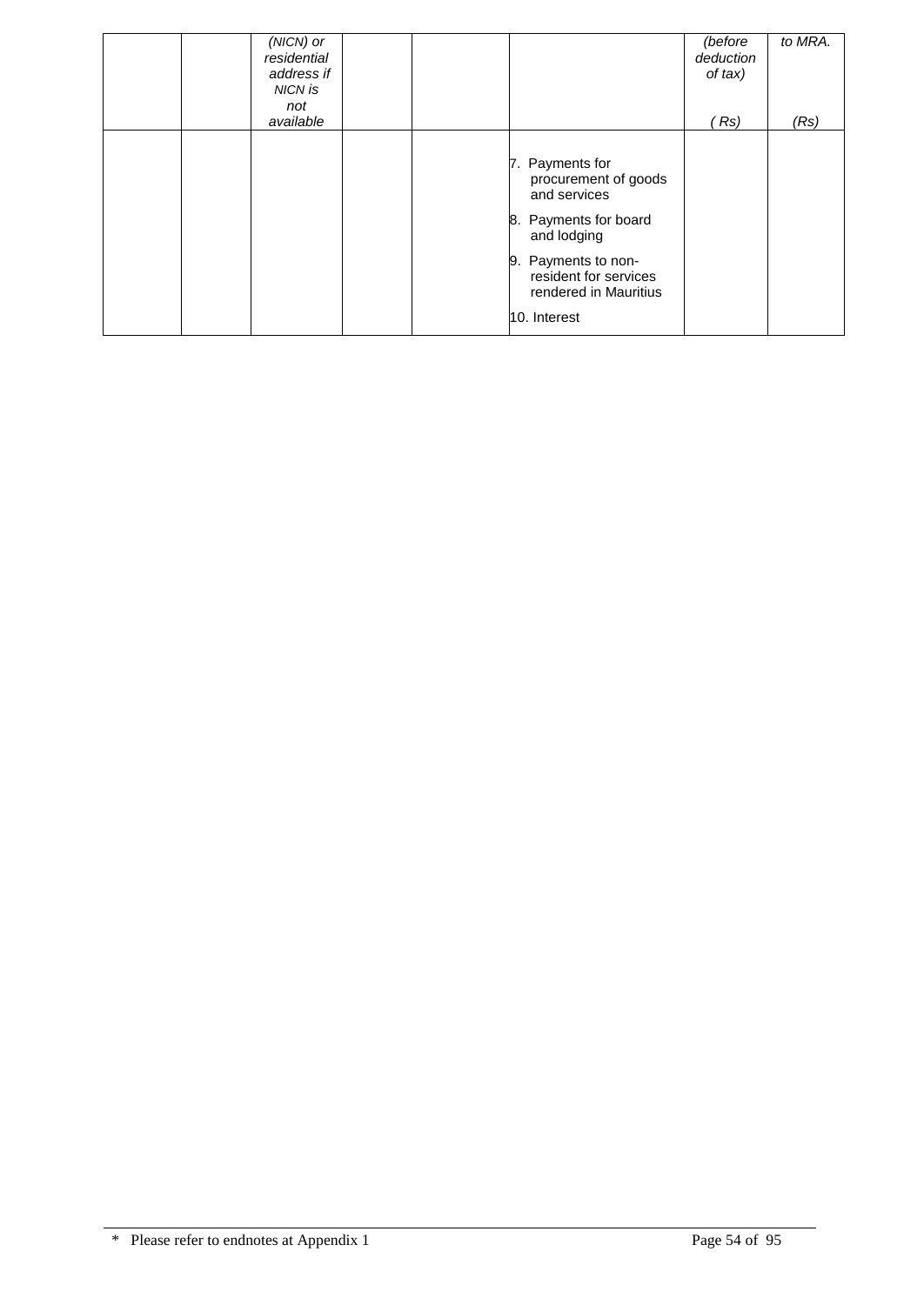# **TENTH SCHEDULE[Revoked] 126\***

# **ELEVENTH SCHEDULE[Revoked] <sup>127</sup>\***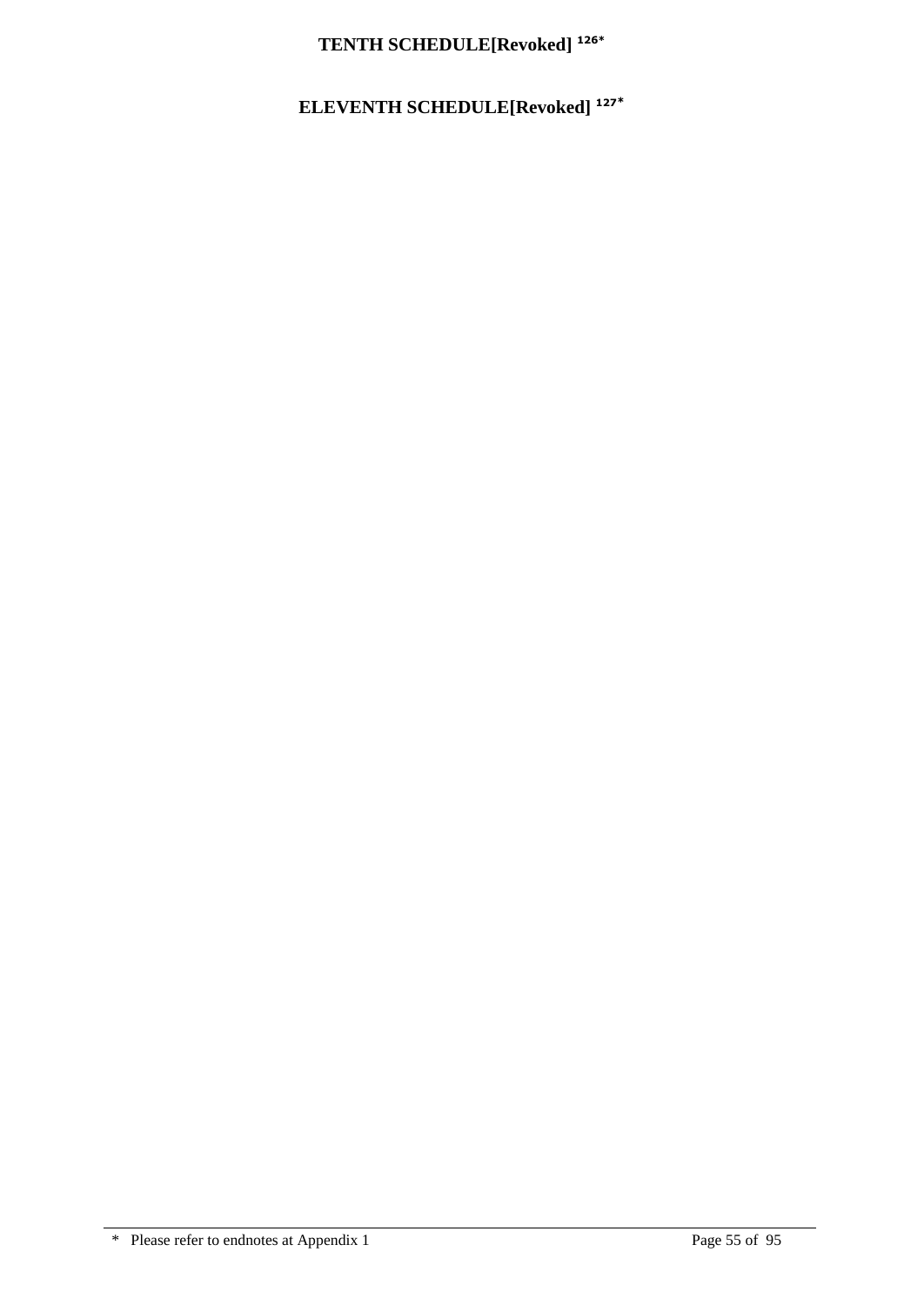### **FIRST SCHEDULE<sup>128</sup>\***

## **[Regulation 5]**

## **TWELFTH SCHEDULE**

# **[Regulations 23I, 23J, 23K, 23L, 23M, 23MA and 23MB] 129\***

## **PART I - ACTIVITY IN THE TOURISM INDUSTRY**

### **Sub-Part A — Month of June 2020**

- 1. Hotels, guest houses, tourist residences and domaines holding a tourist accommodation certificate issued under the Tourism Authority Act
- 2. Holder of a tourist enterprise licence, except a restaurant, a pub or a table d'hôte
- 3. Pleasure crafts licensed for commercial purposes and commercial nautical activities licensed under the Tourism Authority Act
- 4. A travel agency, a tour operator, a tourist guide or a canvasser licensed by the Tourism Authority
- 5. National airline, including Air Mauritius Limited and Airmate Ltd
- 6. Business which derives at least 50 per cent of its income from goods sold or services provided to a person engaged in a tourism activity specified in items 1 to 5
- 7. A restaurant, a pub or a table d'hôte holding a tourist enterprise licence which has started its operations on or after 1 July 2019
- 8. A restaurant, a pub or a table d'hôte holding a tourist enterprise licence which has started its operations prior to 1 July 2019 and whose turnover in June 2020 has been reduced by more than 50 per cent as compared to the corresponding turnover in June 2019
- 9. A contract car business or contract bus business or an event management company which has started its operations on or after 1 July 2019
- 10. A contract car business or contract bus business or an event management company which has started its operations prior to 1 July 2019 and whose turnover in June 2020 has been reduced by more than 50 per cent as compared to the corresponding turnover in June 2019
- 11. A public attraction, an amusement park, a natural site or a museum which has started its operations on or after 1 July 2019
- 12. A public attraction, an amusement park, a natural site or a museum which has started its operations prior to 1 July 2019 and whose turnover in June 2020 has been reduced by more than 50 per cent as compared to the corresponding turnover in June 2019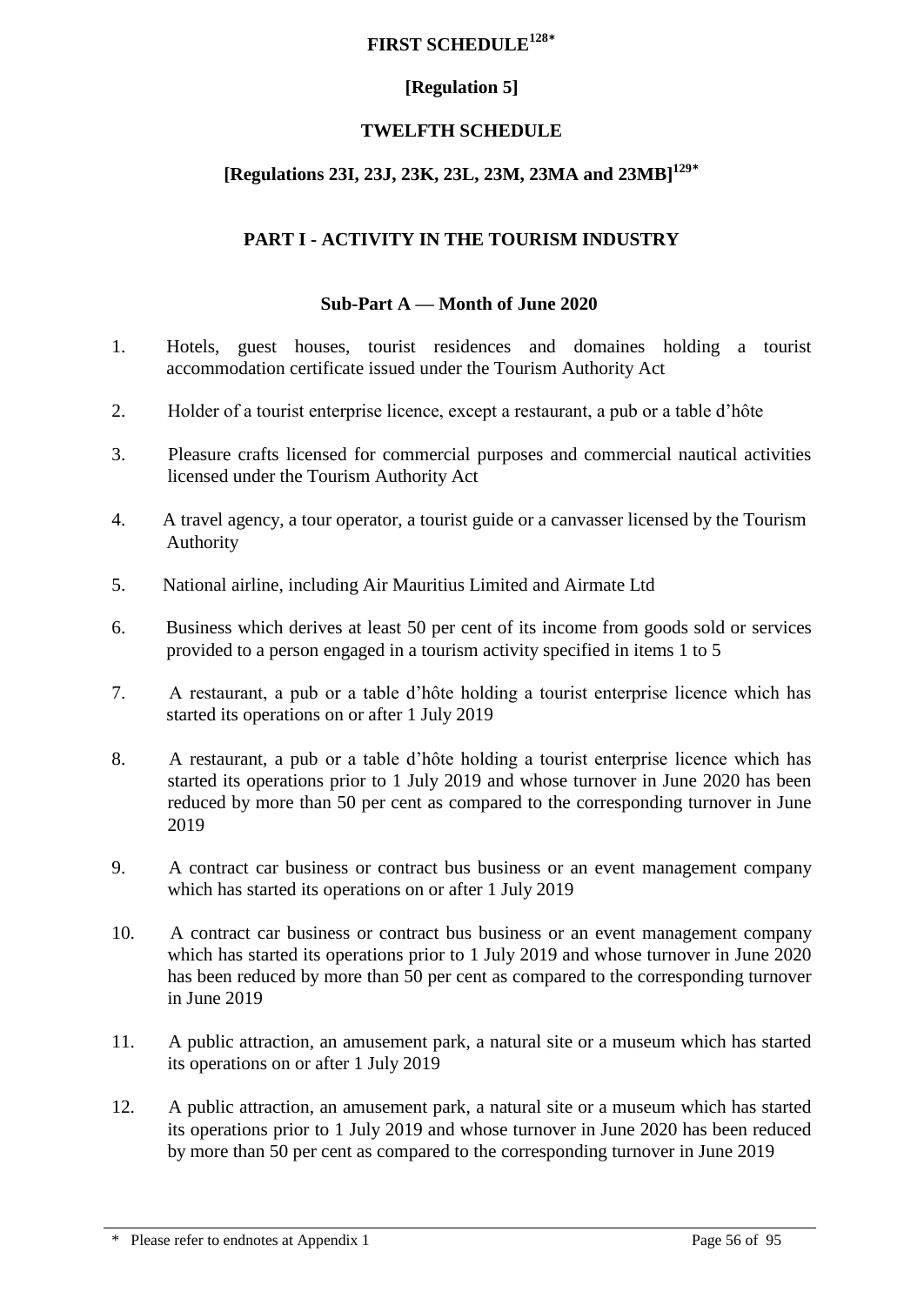13. Such category of business as the Minister may approve and on such terms and conditions as he may determine

# **Sub-Part B — Months of July 2020 and August 2020, and other subsequent months<sup>130</sup>\***

- 1. Hotels, guest houses, tourist residences and domaines holding a tourist accommodation certificate issued under the Tourism Authority Act
- 2. Holder of a tourist enterprise licence, except a restaurant, a pub or a table d'hôte
- 3. Pleasure crafts licensed for commercial purposes and commercial nautical activities licensed under the Tourism Authority Act
- 4. A travel agency, a tour operator, a tourist guide or a canvasser licensed by the Tourism Authority
- 5. National airline, including Air Mauritius Limited and Airmate Ltd
- 6. Business which derives at least 50 per cent of its income from goods sold or services provided to a person engaged in a tourism activity specified in items 1 to 5
- 7. A restaurant, a pub or a table d'hôte holding a tourist enterprise licence which has started its operations on or after 1 July 2019
- 8. A restaurant, a pub or a table d'hôte holding a tourist enterprise licence which has started its operations prior to 1 July 2019 and whose turnover in July 2020 has been reduced by more than 50 per cent as compared to the corresponding turnover in July 2019
- 9. A contract car business or contract bus business or an event management company which has started its operations on or after 1 July 2019
- 10. A contract car business or contract bus business or an event management company which has started its operations prior to 1 July 2019 and whose turnover in July 2020 has been reduced by more than 50 per cent as compared to the corresponding turnover in July 2019
- 11. A public attraction, an amusement park, a natural site or a museum which has started its operations on or after 1 July 2019
- 12. A public attraction, an amusement park, a natural site or a museum which has started its operations prior to 1 July 2019 and whose turnover in July 2020 has been reduced by more than 50 per cent as compared to the corresponding turnover in July 2019
- 13. Such category of business as the Minister may approve and on such terms and conditions as he may determine

### **PART II – PREMISES WHICH HAVE REMAINED CLOSED OR ACTIVITIES WHICH WERE NOT ALLOWED TO BE CARRIED OUT UNTIL 15 JUNE 2020**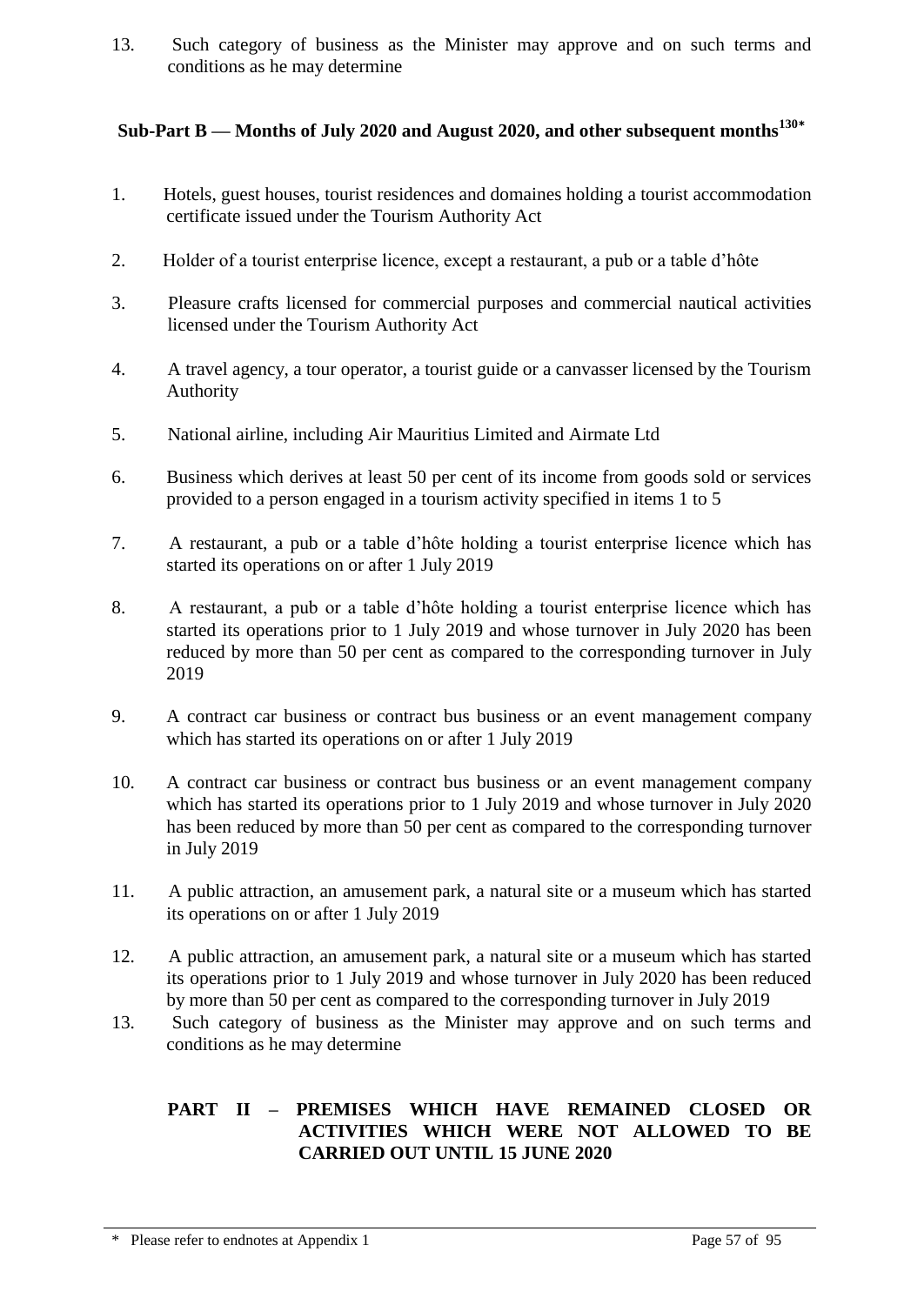- 1. Fitness centre (gymnasium/sports complex)
- 2. Horse racing, bookmaker, casino and gaming house
- 3. Leisure park, amusement centre, including aquarium
- 4. Multi-purpose hall, including wedding hall
- 5. Nightclubs and private clubs licensed by the Tourism Authority
- 6. Professional sports
- 7. Theatre and cinema hall
- 8. Such premises or activities as may be approved by the Minister and on such terms and conditions as he may determine **<sup>131</sup>\***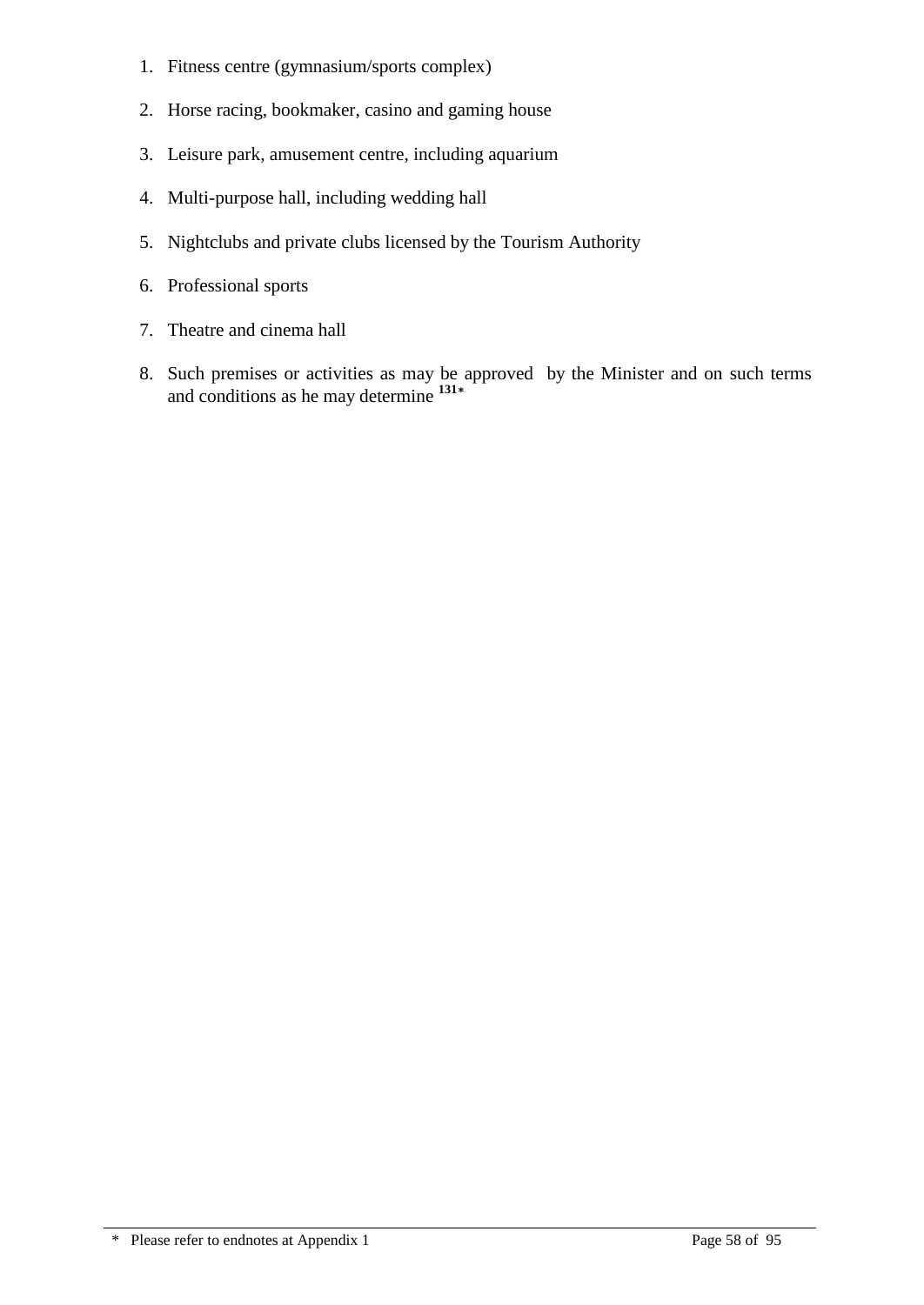### **SECOND SCHEDULE**

### **[Regulation 6]**

### **THIRTEENTH SCHEDULE<sup>132</sup>\***

## **[Regulations 23J, 23L, 23M and 23MB] 133\***

### **PART I - ELIGIBLE ACTIVITY FOR THE MONTH OF JUNE 2020**

- 1. Artist
- 2. Haberdasher operating in a market fair
- 3. Holder of a licence, certificate or permit issued under the Tourism Authority Act, except for a skipper or a pleasure craft licensed for non-commercial activities
- 4. Licensee of Beach Authority
- 5. Person making handicrafts
- 6. Person working in school canteen
- 7. Taxi driver operating at the airport or based at a hotel
- 8. Such category of self-employed as may be approved by the Minister and on such terms and conditions as he may determine

### **PART II- ELIGIBLE ACTIVITY FOR THE MONTHS OF JULY 2020 AND AUGUST 2020, AND OTHER SUBSEQUENT MONTHS<sup>134</sup>\***

- 1. Artist
- 2. Holder of a licence, certificate or permit issued under the Tourism Authority Act, except for a skipper or a pleasure craft licensed for non-commercial activities
- 3. Licensee of Beach Authority
- 4. Person making handicrafts
- 5. Stallholder in the Central Market engaged in the sale of tourist products and who is not operating in the month of July 2020, as certified by the Municipal Council of Port Louis
- 6. Taxi driver operating at the airport or based at a hotel
- 7. Such category of self-employed as the Minister may approve and on such terms and conditions as he may determine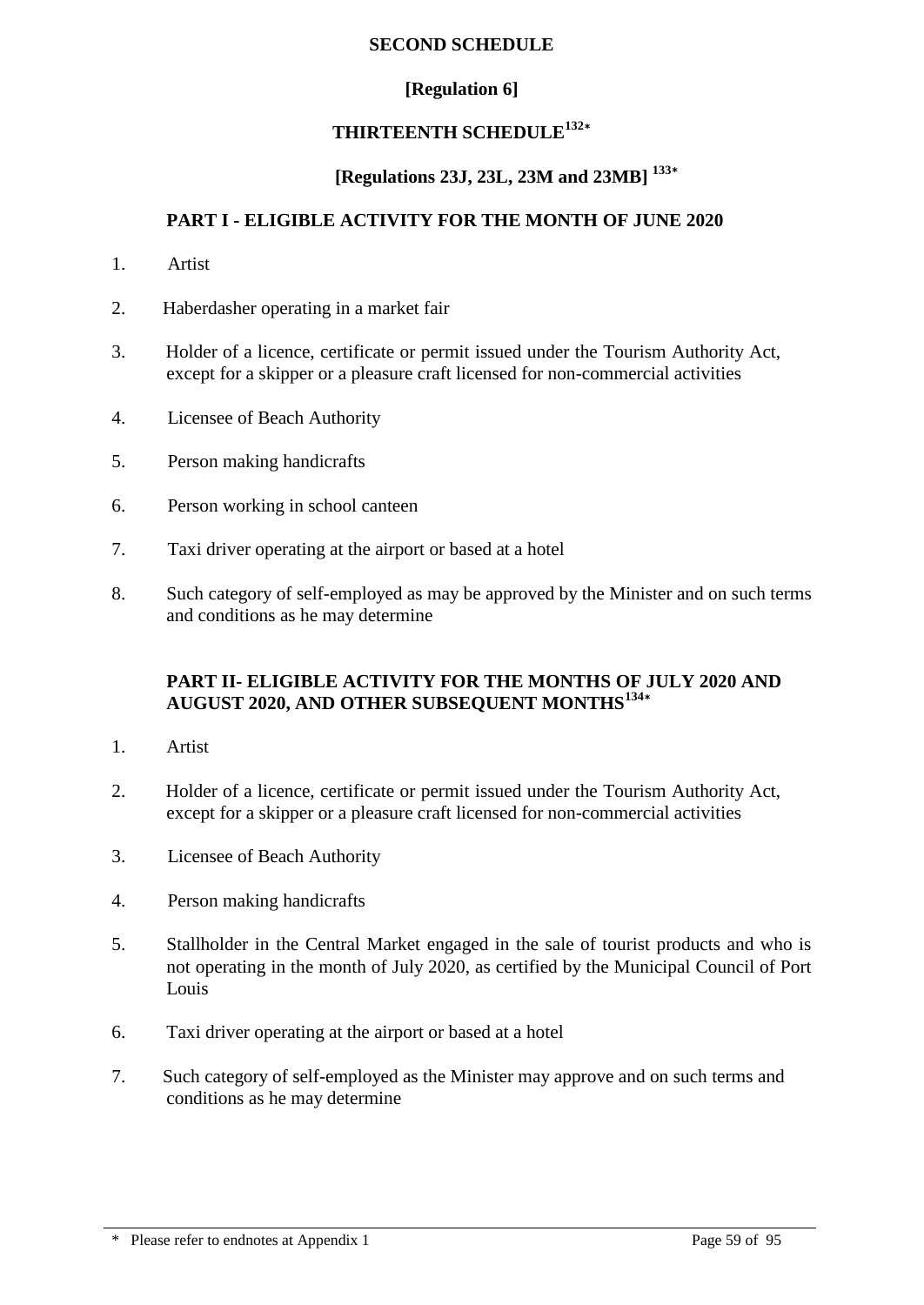#### APPENDIX I

#### **Endnotes**

- <sup>1</sup> Regulation 3A added by GN 128 of 2006 shall come into operation on 1 January 2007.
- **2** New regulation 22A added by GN 96 of 2005 dated 13 June 2005.

**<sup>3</sup>** GN 128/2006 – regulation 3 revoked and replaced effective as from income year commencing on 1 July 2006.

#### **3. Exempt income**

(1) *Retiring allowance*(1)

The exemption under item 5 of Part II of the Second Schedule to the Act shall not apply to a payment by way of retiring allowance, which is made –

- (a) to a person who is paid as commutation of pension, a lump sum which is exempt under item 6 of Part II of the Second Schedule to the Act;
- (b) (i) to a relative of the employer;
	- (ii) where the employer is a société, to an associate or a relative of an associate; or
	- (iii) where the employer is a company, to a shareholder or a relative of a shareholder,

except to the extent that the Commissioner determines that the payment would be reasonable if the taxpayer were not a person specified under this subparagraph.

- (1) Paragraph (1) deleted and replaced by FA 2003. Effective as from 1 July 2003. Previous paragraph (1) was –
- (1) *Retiring allowance*
	- (a) The exemption under item 5 of Part II of the Second Schedule to the Act shall not apply to a payment by way of retiring allowance which is made -
		- (i) to a relative of the employer;
		- (ii) where the employer is a société, to an associate or a relative of an associate; or
		- (iii) where the employer is a company, to a shareholder or a relative of a shareholder, except to the extent that the Commissioner determines that the payment would be reasonable if the taxpayer were not a person pecified under this subparagraph.
	- (b) Where any payment by way of retiring allowance is made to a person, and a further payment of a retiring allowance is made to him on the occasion of his retirement from any subsequent employment after completing not less than 10 years in that employment, the period of earlier employment and any emoluments paid in respect of that period before the date of his earlier retirement shall be disregarded in calculating the specified sum in relation to his subsequent retirement.
- $(2)$  (2)
- (2) Paragraph (2) deleted by GN 44 of 2000. Effective on  $31.3.2000$
- (2) *Interest payable on bonds issued by prescribed bodies*
	- (a) The interest payable on bonds issued by statutory bodies and bodies corporate specified in the First Schedule to these regulations shall be exempt from income tax, provided that the bonds are offered to the public through a prospectus.
	- (b) For the purposes of subparagraph (a), "bond" includes debenture.
- (3) *Income derived from a sugar growing unit*

The net income derived from a sugar growing unit in respect of the first  $60 \text{ tonnes}^{(3)}$  of sugar accruing shall be exempt from income tax subject to the following conditions –

(a) the exemption shall not apply where a person deriving income from a sugar growing unit subdivides that sugar growing unit into 2 or more lots and the total insurable sugar as determined by the Sugar Insurance Fund for the income year, or for any of the three income years preceding the income year, in which the subdivision was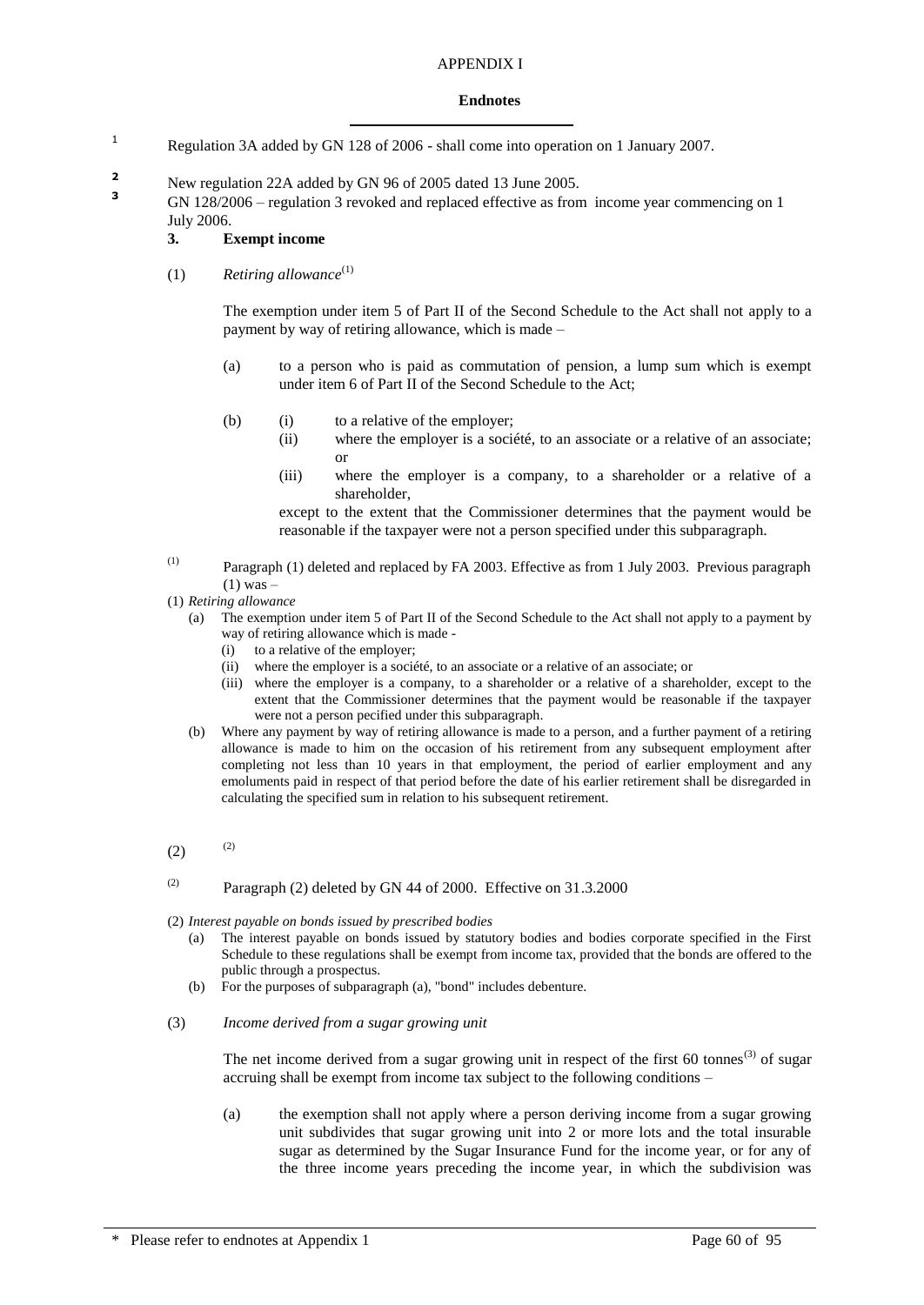made, was more than 70 tonnes,<sup>(1)</sup> unless the Commissioner is of the opinion that the purpose or any of the purposes of the subdivision was not the avoidance of payment of income tax;

(b) for the purposes of this paragraph -

- (i) "Sugar Insurance Fund" means the Sugar Insurance Fund established under the Sugar Insurance Fund Act;
- (ii) the person claiming the exemption shall furnish to the Commissioner, within a specified delay, such information as the Commissioner may require;
- (iii) "sugar growing unit" means the total area of land under cane cultivation belonging to or cultivated by the taxpayer as an individual or as a company or as an associate in a société<sup>(2)</sup>, otherwise than under a lease which the Commissioner determines or has determined, as the case may be, to have had no effect for the purposes of the Act.

#### (4) *Income derived from a Land Area Management Unit*

- (a) 50 per cent of the incremental net income obtained through an increase in output from a sugar growing unit after at least 50 per cent of the land cultivated in cane are incorporated in one or more Land Area Management Units shall be exempt from income tax subject to the following conditions -
	- (i) the incremental output shall be determined by the Sugar Insurance Fund with respect to a figure calculated by it on the basis of past performance relating to a period of not more than 12 years before the incorporation referred to in this subparagraph in a manner consonant with the determination of an insurable sugar;
	- (ii) the exemption referred to in this subparagraph
		- $(A)$  shall be in addition to that granted under paragraph  $(3)$ ;
		- (B) shall not apply where a sugar growing unit is subdivided into 2 or more lots and the total insurable sugar as determined by the Sugar Insurance Fund for the income year, or for any of the three income years preceding the income year, in which the subdivision was made, was more than 100 tonnes, unless the Commissioner is of the opinion that the purpose or any of the purposes of the subdivision was not the avoidance of payment of income tax.
- (b) For the purposes of this paragraph
	- (i) "sugar growing unit" has the same meaning as in paragraph  $(3)(b)(iii)$  and shall have a total insurable sugar as determined by the Sugar Insurance Fund less than or equal to 100 tonnes at the time when 50 per cent of the land cultivated in cane was incorporated in one or more Land Area Management Units;
	- (ii) the person claiming the exemption shall furnish to the Commissioner within a specified delay such information as the Commissioner may require.
- (3) The words "60 tonnes" replaced "40 tonnes" by GN 88 of 1997. Effective as from 1.7. 1997.
- (1) The words "70 tonnes" replaced "45 tonnes" by GN 88 of 1997. Effective as from 1.7.1997.
- The words "the taxpayer as an individual or as a company or as an associate in a société" replaced "the person" by GN 88 of 1997. Effective as from 1.7.1997.
- **<sup>4</sup>** GN 34 of 2013 Sub-subparagraph (i) of regulation 3(1)(b) revoked shall be deemed to have come into operation on 1 September 2012.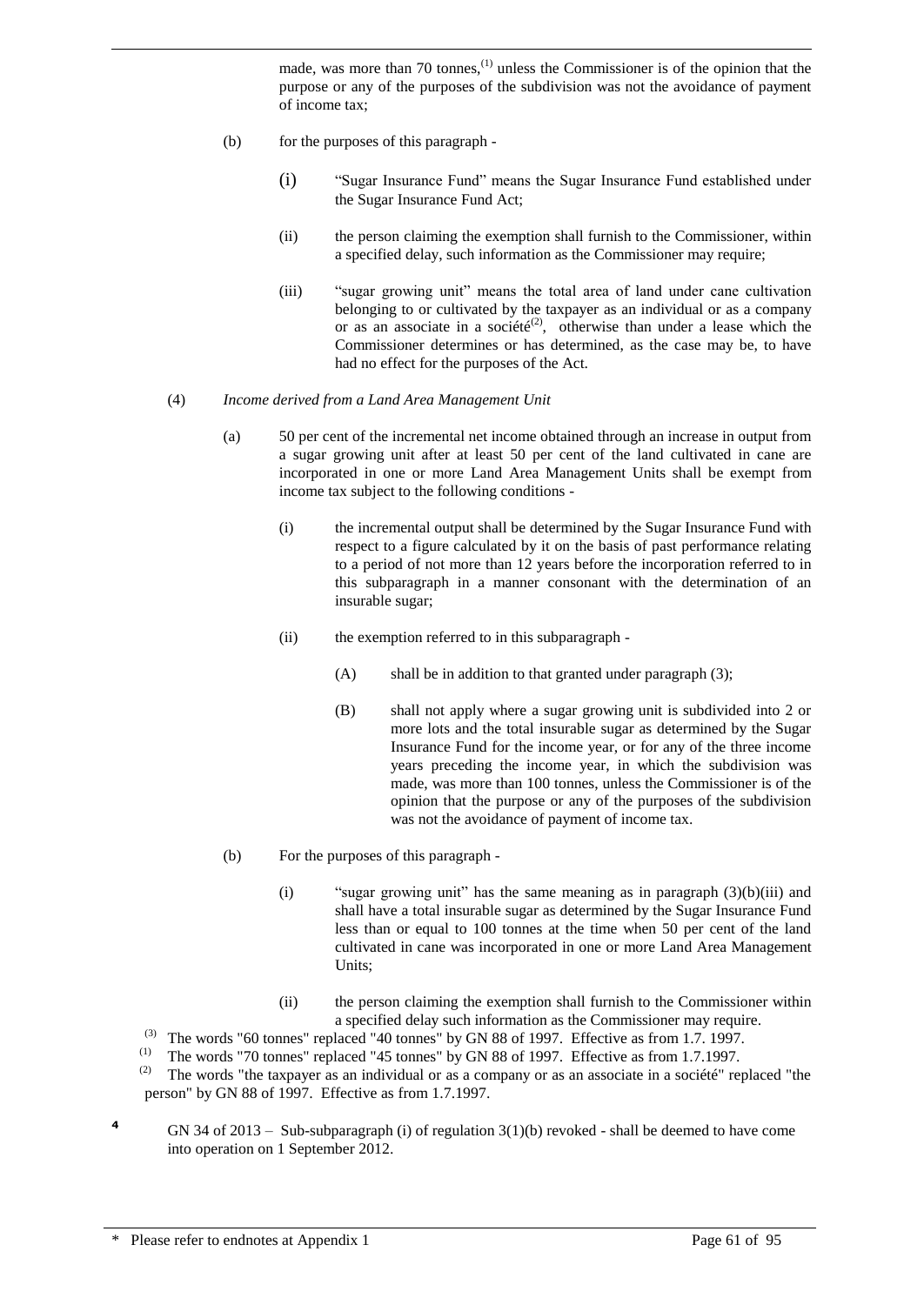- (i) in respect of an employment, to a person who is paid in respect of the same employment as commutation of pension, a lump sum which is exempt under paragraph (a) of that item;
- **<sup>5</sup>** GN 128 of 2006 Regulation 3A added w.e.f. 01.01.07

- **<sup>6</sup>** GN No. 179 of 2009 Regulation 4 amended, in paragraphs (1) and (4), by deleting the words "the Mauritius Accounting Standard 5 (MAS 5) on the valuation and presentation of stocks and work in progress published under the Mauritius Accounting and Auditing Standard Committee Act 1989" and replacing them by the words "the International Accounting Standard 2 (IAS2) on Inventories" shall come into operation in respect of the year of assessment commencing on 1 January 2010 and in respect of every subsequent year of assessment.
- **<sup>7</sup>** GN No. 179 of 2009 Regulation 4 amended, in paragraphs (1) and (4), by deleting the words "the Mauritius Accounting Standard 5 (MAS 5) on the valuation and presentation of stocks and work in progress published under the Mauritius Accounting and Auditing Standard Committee Act 1989" and replacing them by the words "the International Accounting Standard 2 (IAS2) on Inventories" shall come into operation in respect of the year of assessment commencing on 1 January 2010 and in respect of every subsequent year of assessment.
- **8** Paragraph  $(1)(b)(ii)$  deleted and replaced by GN 140 of 2003. Previous (ii) was – (ii) in the case of a fund or scheme not administered by an insurance company, a certified copy of the certificate of registration of the fund or scheme under the Employees Superannuation Fund Act.
- **9** The word "or" inserted by GN 17 of 1999 - 9.2.1999.
- **10** The word "or" inserted by GN 17 of 1999 9.2.1999.
- **11** Subparagraph (c)(i)(C) added by GN 17 of 1999 9.2.1999.
- **<sup>12</sup>** The word 'or' deleted by GN 140 of 2003.
- **<sup>13</sup>** The words *"does not exceed" replaced "*is equal to" by GN 88 of 1997. Effective as from 1.7.1997.
- **<sup>14</sup>** The full stop deleted and replaced by the words *";or"* by GN 140 of 2003.
- **<sup>15</sup>** New subparagraph (C) added by GN 140 of 2003. Effective as from 1.7.2003.
- **16** GN No. 250 of 2008 Paragraphs (2)(c)(xvii) amended by deleting the words "5 years' service" and replacing them by the words "2 years' service" w.e.f 8 .11.2008. Subparagraphs (c)(xvii) and (c)(xviii) added by GN 17 of 1999 - 9.2.1999.
- **17** GN No. 250 of 2008 Paragraphs (2)(c)(xviii) amended by deleting the words "5 years' service" and replacing them by the words "2 years' service" w.e.f 8 .11.2008.
- **<sup>18</sup>** The words *"provided that the related actuarial value of the accrued retirement benefits of the employee from a previous employment has not been transferred to the superannuation fund established by his new employer."* added by GN 116 of 2000 – 21.8.2000
- **<sup>19</sup>** Inserted by GN 17 of 1999 9.2.1999.
- **<sup>20</sup>** GN 128 of 2006 Regulation 6(1) amended by deleting the words *" and 34"* w.e.f. 01.07.07. GN 78 of 1996- *(1) For the purposes of sections 22(1) (b) and 34 of the Act, an application for the approval of a medical scheme shall-*
- **<sup>21</sup>** The words *"Section 24(4)"* deleted and replaced by the words *"Section 24(5)"* by GN 140 of 2003.
- **22** GN 25 of 2020 – Regulation 7(2) amended by deleting the words "30,000 rupees" and replacing them by the words "60,000 rupees"- shall be deemed to have come into operation on 1 July 2019.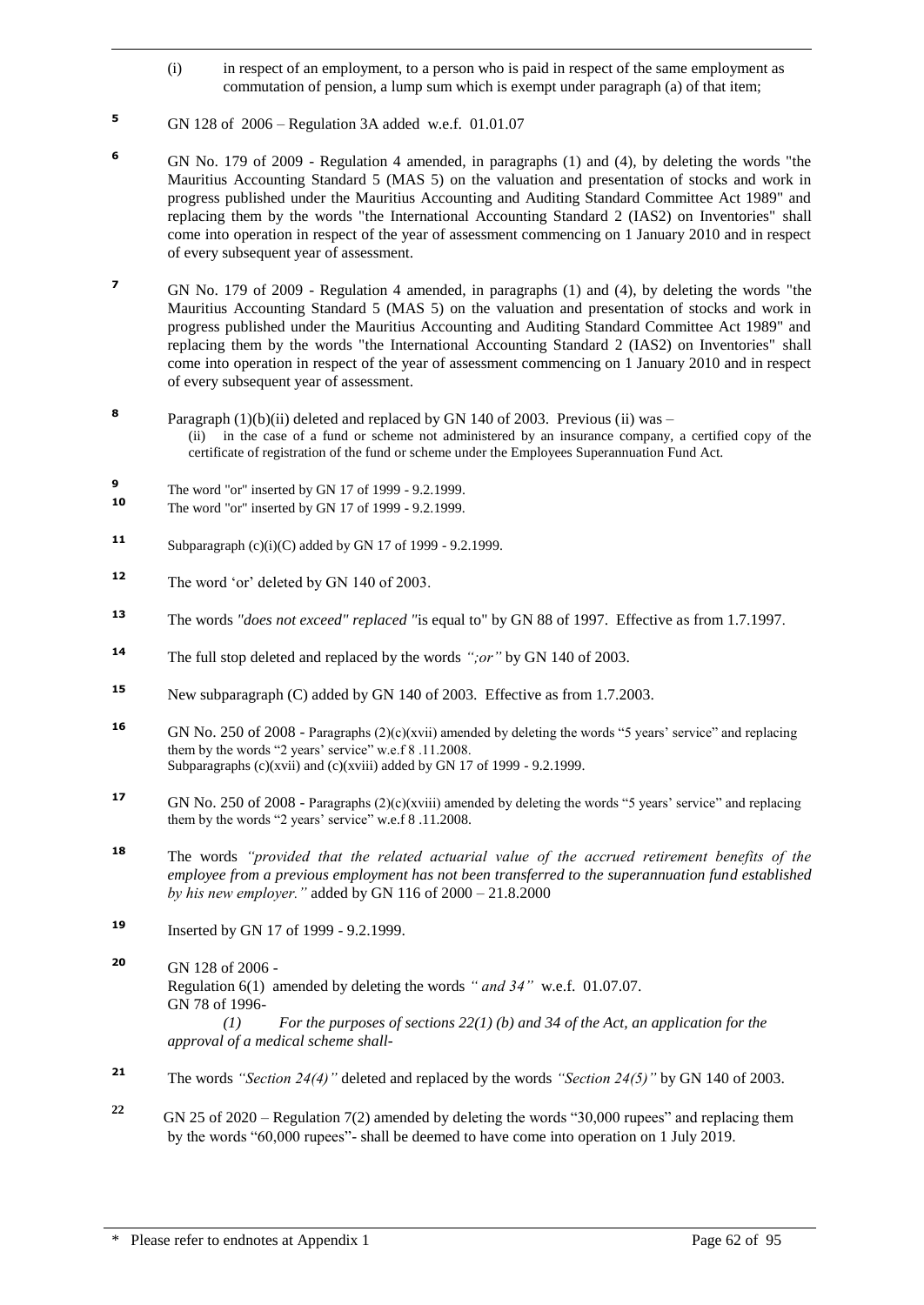GN 128 of 2006 – Regulation 7(2) amended by deleting the words *"10,000 rupees"* and replacing them by the words *"30,000 rupees"*;

- **<sup>23</sup>** GN No. 231 of 2020 Regulation 7 amended, in paragraph (3), by inserting, in the appropriate alphabetical order, the following definition w.e.f 3 October 2020.
- **<sup>24</sup>** GN 128 of 2006 regulation 7A revoked , shall be deemed to have come into operation on 1 July 2006 in respect of the income year commencing 1 July 2006 and in respect of every subsequent income year.

Regulation 7A added by GN 12 of 2002 - 10.1.2002

### *7A. Allowance for investment in company holding a regional development certificate(1)*

- *(1) For the purposes of section 24(7) of the Act -*
	- *(a) the annual allowance in respect of an income year shall be computed at the rate of 10 per cent of the amount held at the end of the income year as investment in a company holding a regional development certificate;*
	- *(b) the provisions of section 24(5) of the Act shall not apply where, in an income year, the investment is sold or otherwise transferred.*
- *(2) For the purposes of section 25(8) of the Act, where an investment allowance has been allowed in an income year in respect of an investment and, within a period of 5 years following that income year, the investment or any part of it is sold or transferred otherwise than on death, the allowance or part of it, as the case may be, shall be withdrawn and the amount so withdrawn shall be deemed to be part of the gross income of the alienator in the income year in which the sale or transfer takes place.*
- *(3) For the purposes of sections 24(7) and 25(8) of the Act, "investment" means the amount subscribed in the equity share capital of a company holding a regional development certificate.*
- **<sup>25</sup>** Regulation 8 deleted and replaced by GN 140 of 2003. Effective as from assessment year 2003/04.

#### *8. Unauthorised deductions*

```
The amount of expenditure or loss, for the purposes of section 26(3) of the Act, attributable to the 
production of gross income shall be determined in accordance with the following formula -
        Gross income (excluding exempt income) x expenditure or loss
        Total income (including exempt income
```
**<sup>26</sup>** GN 128 of 2006 – regulation 9 revoked , shall be deemed to have come into operation on 1 July 2006 in respect of the income year commencing 1 July 2006 and in respect of every subsequent income year.

#### *9. Prescribed funds and schemes*

*The funds or schemes for the purposes of section 29 of the Act shall be as specified in the Third Schedule to these Regulations.*

**<sup>27</sup>** GN 128 of 2006 – regulation 10 revoked , shall be deemed to have come into operation on 1 July 2006 in respect of the income year commencing 1 July 2006 and in respect of every subsequent income year.

#### *10. Approval of personal pension schemes*

- *(1) For the purposes of section 32 of the Act, an application for the approval of a personal pension scheme shall -*
	- *(a) be made in writing to the Director-General at least 3 months before the end of the first year for which approval is required;*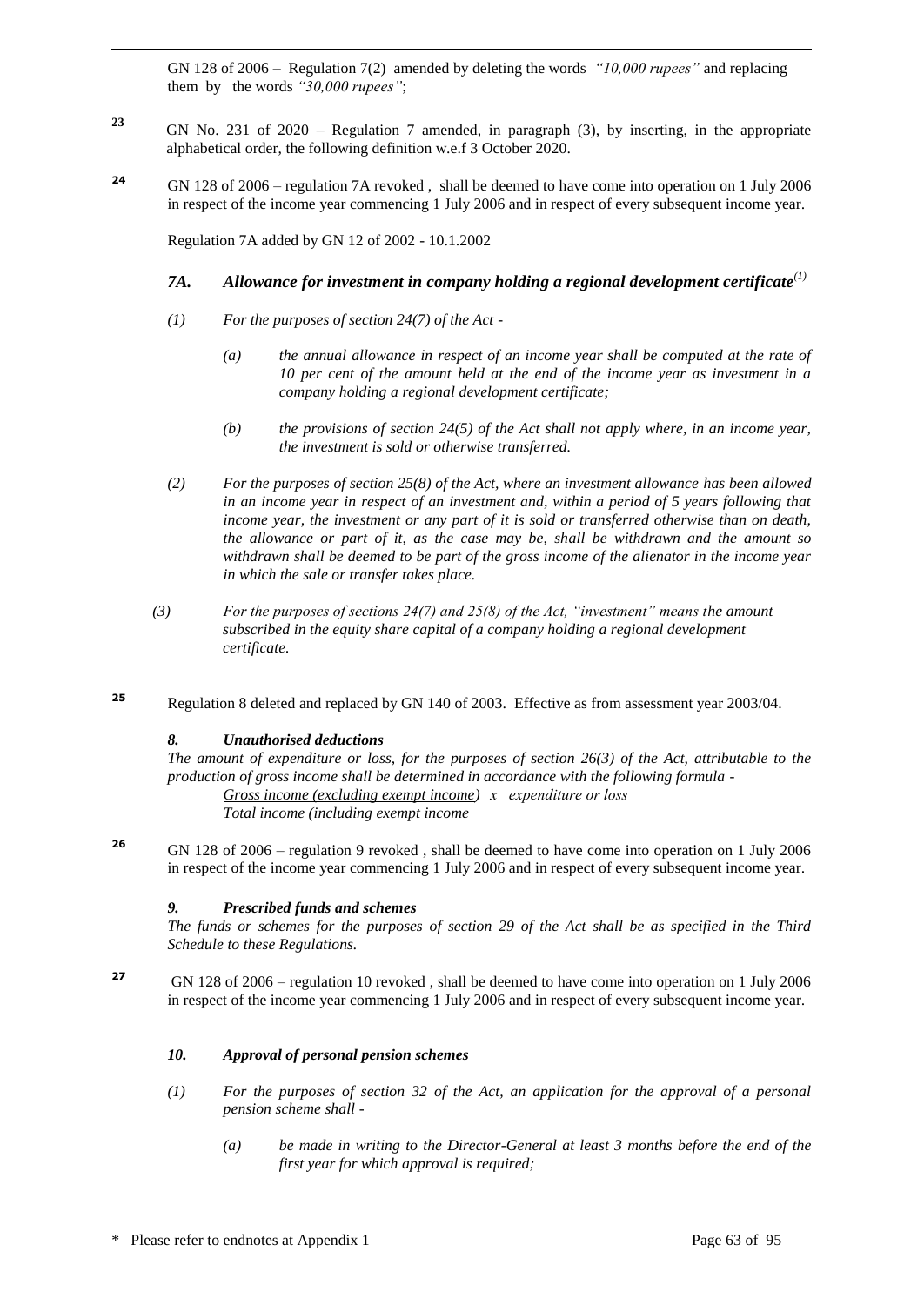- *(b) be supported by a copy of the policy in respect of the scheme including the table of contributions and corresponding benefits for all options available, duly certified.*
- *(2) No scheme shall be approved by the Director-General unless-*
	- *(a) the scheme has been established by an insurance company carrying on business in Mauritius;*
	- *(b) he is satisfied that-*

- *(i) the scheme is a bona fide scheme which has as its main object the provision of a pension for the subscriber or his dependent spouse;*
- *(ii) the annual pension provided for the policy holder is a pension on or after attaining the age of 55;*
- *(iii) a lump sum payment shall not be made except on commutation of a portion not exceeding 25 per cent of the pension and shall not exceed twelve and a half times the portion of the annual pension so commuted;*
- *(iv) any provision for variation of the terms of the instrument establishing the scheme is reasonable and any variation of the rules of the scheme is subject to the prior approval of the Director-General.*
- *(3) Where a scheme has been approved by the Director-General, no variation of the terms of the*  instrument establishing the scheme or the rules of the scheme, shall have effect for the *purposes of this regulation-*
	- *(a) until the variation has been approved by the Director-General;*
	- *(b) on a date preceding the day on which it is approved by the Director-General.*
- *(4) An application for the approval of a variation under paragraph (3) shall be in writing and be supported by a certified copy of the proposed variation.*
- *(5) For the purposes of approving a scheme, or a variation under paragraph (3), the Director-General may require such other information or written undertaking which he considers necessary.*
- *(6) Where a scheme, or a variation under paragraph (3), is approved by the Director-General, the approval shall be communicated in writing to the insurance company.*
- *(7) The approval of a scheme shall have effect from its commencement date or on a later date as may be determined by the Director-General and shall continue to have effect until the approval is revoked.*
- **<sup>28</sup>** GN 128 of 2006 regulation 11 revoked , shall be deemed to have come into operation on 1 July 2006 in respect of the income year commencing 1 July 2006 and in respect of every subsequent income year.

#### *11. Approval of annuity contracts or schemes*

- *(1) For the purposes of section 33 of the Act, an application for the approval of an annuity contract or scheme shall -*
	- *(a) be made in writing to the Director-General at least 3 months before the end of the first year for which approval is required;*
	- *(b) be supported by a copy of the policy in respect of the contract or scheme including the table of contributions and corresponding benefits for all options available, duly certified.*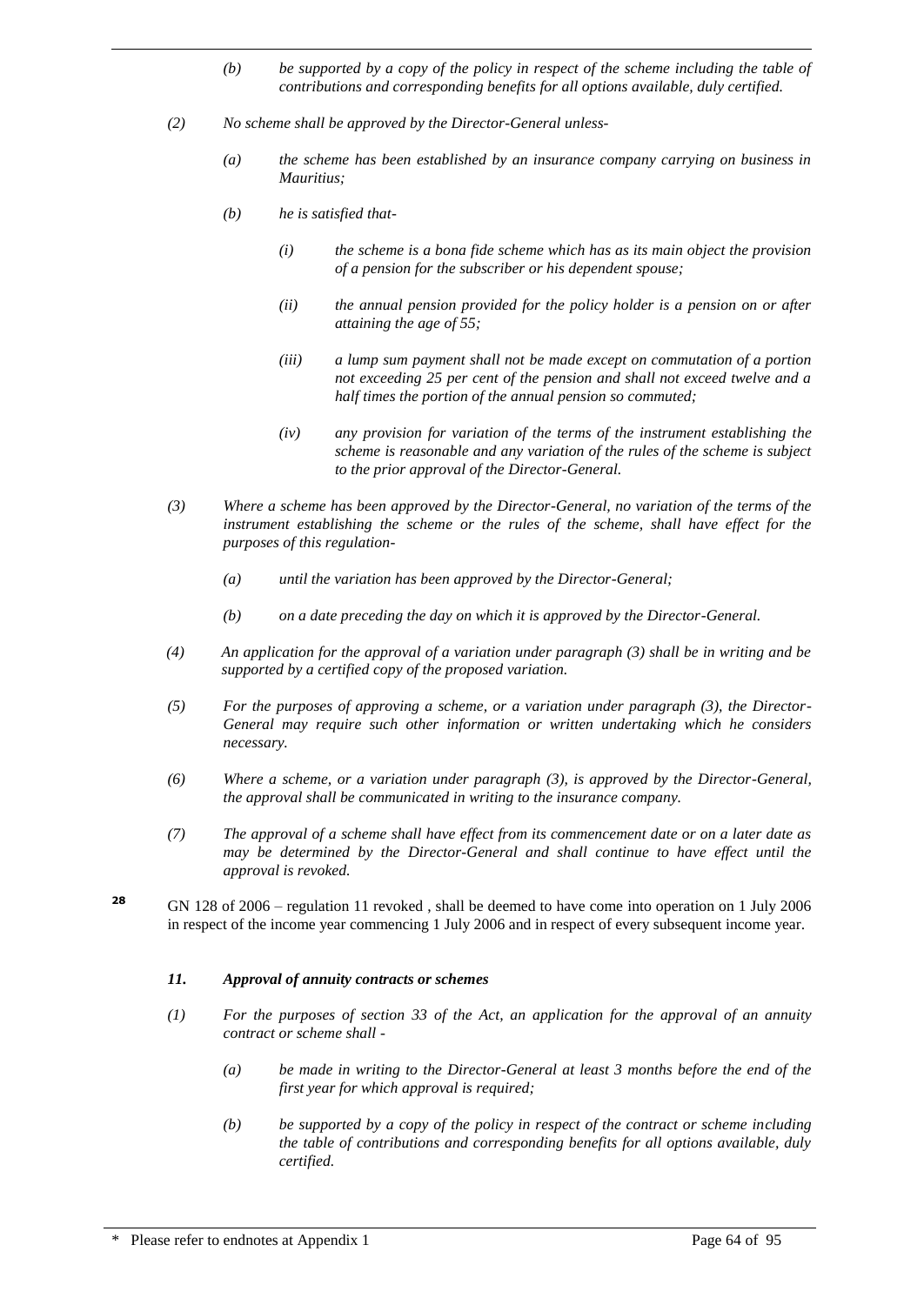- *(2) No contract or scheme shall be approved by the Director-General unless -*
	- *(a) the contract or scheme has been established by an insurance company carrying on business in Mauritius;*
	- *(b) he is satisfied that -*

- *(i) the contract or scheme is a bona fide contract or scheme which has as its main object the provision of a life annuity for the subscriber in his old age being not less than the age of 55;*
- *(ii) any provision for variation of the terms of the instrument establishing the contract or scheme is reasonable and any variation of the rules of the contract or scheme is subject to the prior approval of the Director-General.*
- *(3) Where a contract or scheme has been approved by the Director-General, no variation of the terms of the instrument establishing the contract or scheme or the rules of the contract or scheme shall have effect for the purposes of this regulation-*
	- *(a) until the variation has been approved by the Director-General;*
	- *(b) on a date preceding the day on which it is approved by the Director-General.*
- *(4) An application for the approval of a variation under paragraph (3) shall be in writing and be supported by a certified copy of the proposed variation.*
- *(5) For the purposes of approving a contract or scheme, or a variation under paragraph (3), the Director-General may require such other information or written undertaking as he considers necessary.*
- *(6) Where a contract or scheme, or a variation under paragraph (3), is approved by the Director-General, the approval shall be communicated in writing to the insurance company.*
- *(7) The approval of a contract or scheme shall have effect from its commencement date or on a later date as may be determined by the Director-General and shall continue to have effect until the approval is revoked.*
- **<sup>29</sup>** GN 128 of 2006 regulation 12 revoked, shall be deemed to have come into operation on 1 July 2006 in respect of the income year commencing 1 July 2006 and in respect of every subsequent income year.

#### *12. Relief for premium on personal pension scheme*

*Where a personal pension scheme is established by a person not resident in Mauritius and the Director-General is satisfied that the scheme has as its main object the provision of a pension, he may allow a relief under section 32 of the Act.*

**<sup>30</sup>** GN 128 of 2006 – regulation 13 revoked, shall be deemed to have come into operation on 1 July 2006 in respect of the income year commencing 1 July 2006 and in respect of every subsequent income year.

#### *13. Relief for premium on retirement annuity*

*Where an annuity contract or scheme is established by a person not resident in Mauritius and the Director-General is satisfied that the contract or scheme has as its main object the provision of life annuity in old age, he may allow a relief under section 33 of the Act.*

**<sup>31</sup>** GN 128 of 2006 – regulation 14 revoked , shall be deemed to have come into operation on 1 July 2006 in respect of the income year commencing 1 July 2006 and in respect of every subsequent income year. *14. Relief for contribution to medical scheme* 

*Where a medical scheme is established by a person not resident in Mauritius and the Director-General is satisfied that the scheme has as its main object the provision of medical expenses, he may allow a relief under section 34 of the Act.*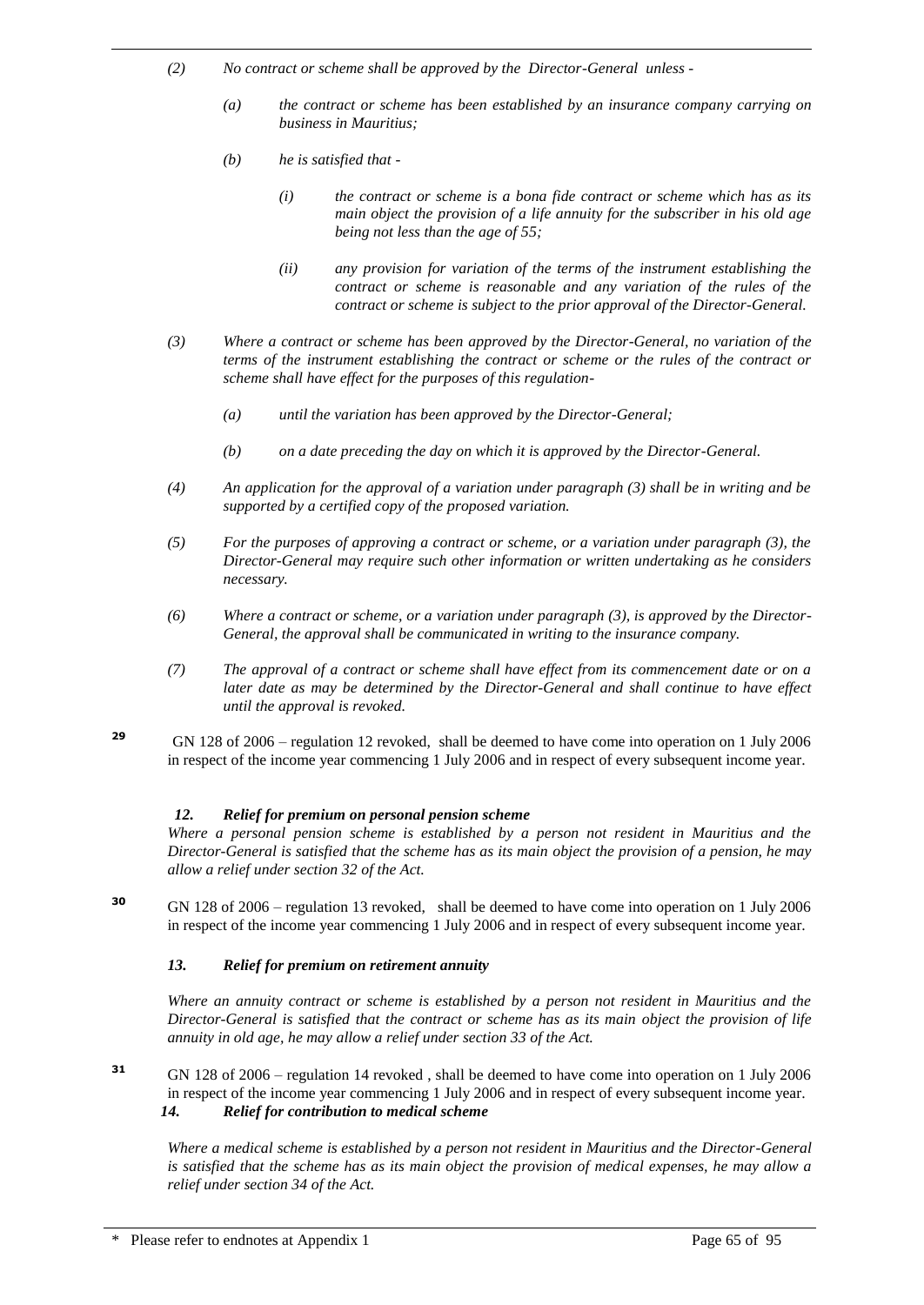**<sup>32</sup>** GN 128 of 2006 – regulation 15 revoked, shall be deemed to have come into operation on 1 July 2006 in respect of the income year commencing 1 July 2006 and in respect of every subsequent income year.

#### *15. Approval of medical savings scheme*

- (1) *For the purposes of section 36(1)(c)(i) of the Act, an application for the approval of a medical savings scheme shall -*
	- *(a) be made in writing to the Director-General at least 3 months before the end of the first year for which approval is required;*
	- *(b) be supported by a copy of the scheme including the details of the rules and regulations, duly certified.*
- *(2) No scheme shall be approved by Director-General unless he is satisfied that-*
	- *(a) the scheme has been established by a person carrying on business in Mauritius;*
	- *(b) the scheme is a bona fide scheme the purpose of which is to encourage self-provision for health care for the contributor, his spouse and dependent children;*
	- *(c) any provision for variation of the terms of the instrument establishing the scheme is reasonable and any variation of the rules of the scheme is subject to the prior approval of the Director-General.*
- *(3) Where a scheme has been approved by the Director-General, no variation of the terms of the instrument establishing the scheme or the rules of the scheme, shall have effect for the purposes of this regulation-*
	- *(a) until the variation has been approved by the Director-General;*
	- *(b) on a date preceding the day on which it is approved by the Director-General.*
- *(4) An application for the approval of a variation under paragraph (3) shall be in writing and be supported by a certified copy of the proposed variation.*
- *(5) For the purposes of approving a scheme, or a variation under paragraph (3), the Director-General may require such other information or written undertaking which he considers necessary.*
- *(6) Where a scheme, or a variation under paragraph (3) is approved by the Director-General, the approval shall be communicated in writing to the applicant.*
- *(7) The approval of a scheme shall have effect from its commencement date or on such later date as may be determined by the Director-General and shall continue to have effect until the approval is revoked.*
- **<sup>33</sup>** GN 128 of 2006 regulation 15A revoked, shall be deemed to have come into operation on 1 July 2006 in respect of the income year commencing 1 July 2006 and in respect of every subsequent income year.

#### *15A. Prescribed retirement savings schemes(1)*

*The schemes for the purposes of section 36B of the Act shall be as specified in the Fifth Schedule to these regulations.*

Regulation 15A added by GN 12 of 2002. Effective as from 1.7.2000.

- **<sup>34</sup>** Regulation 15B added by FA 2003. Effective as from 1.7.2003.
- **<sup>35</sup>** Regulation 16 deleted and replaced by GN 140 of 2003. Effective as from assessment year 2003/2004. Previously –

#### **16. Companies in the Freeport zone**

(1) For the purposes of section 49(2) of the Act, the chargeable income of an occasional operator shall be the net income derived by that operator from any activity covered by its licence.<sup>(i)</sup>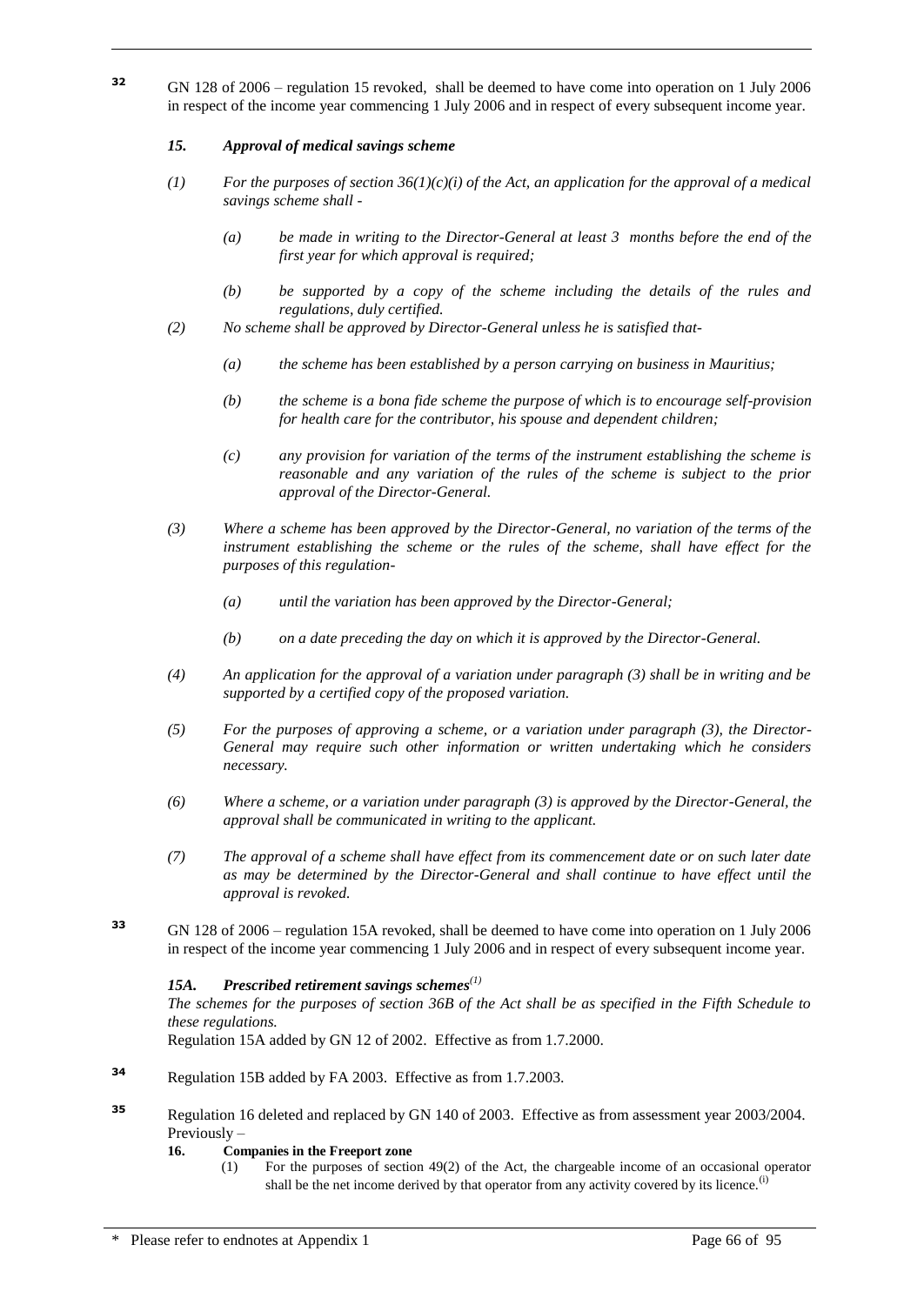- (2) For the purpose of determining the net income referred to in paragraph (1), section 26(3) of the Act shall apply in relation to any expenditure or loss of the type specified in that section.
	- $\frac{1}{10}$  Paragraph (1) amended by GN 123 of 2002 13.8.2002. Previously -
		- (1) For the purposes of section  $49(2)(b)$  of the Act, the chargeable income of a company licensed under the Freeport Act 1992 shall be the net income derived by that company from any activity outside the Freeport zone.
- **<sup>36</sup>** GN No. 179 of 2009 Regulation 16(1) amended, by deleting the words "section 49(7)" and replacing them by the words "section  $161A(13)$ " shall come into operation in respect of the year of assessment commencing on 1 January 2010 and in respect of every subsequent year of assessment.
- **37** GN No. 231 of 2020 New Regulation 16A inserted after Regulation 16 shall be deemed to have come into operation on 1 July 2020.
- **<sup>38</sup>** GN No. 231 of 2020 –Regulation 17 amended, in paragraph (5), by deleting the words "The net income" and replacing them by the words "Subject to regulation 23N, the net income" –w.e.f 3 October 2020.
- **<sup>39</sup>** GN 128 of 2006 regulation 19 paragraph (1) amended, by deleting the words "section 59(1)(b)" and replacing them by the words "section  $20(1)(b)$  or  $59(b)$ " - shall come into operation on 1 July 2007 in respect of the year of assessment commencing 1 July 2007 and in respect of every subsequent year of assessment.
- **<sup>40</sup>** GN 128 of 2006 by inserting immediately after paragraph (1), the following new paragraphs (2) and (3) and paragraph (4), the existing paragraphs (2) and (3) being renumbered (5) and (6) respectively  $$ shall come into operation on 1 July 2007 in respect of the year of assessment commencing 1 July 2007 and in respect of every subsequent year of assessment.
- **<sup>32</sup>** GN 128 of 2006 Paragraph (5) amended by deleting the words *"section 59(1)(b)"* and replacing them by the words *"section 59"-* shall come into operation on 1 July 2007 in respect of the year of assessment commencing 1 July 2007 and in respect of every subsequent year of assessment.
- **<sup>42</sup>** GN 128 of 2006 regulation 20 revoked and replaced shall come into operation on 1 July 2007 in respect of the year of assessment commencing 1 July 2007 and in respect of every subsequent year of assessment..

#### *20. Bad debts and irrecoverable sums*

- $(1)$  *A company in liquidation for the purposes of section 60(1)(b)(i) shall include a company in receivership.*
- (2) *For the purposes of section 60(1)(b)(ii) of the Act, the total amount considered by a bank or financial institution to be bad and irrecoverable debts shall not exceed two per cent of the total amount of loans due to the bank or financial institution by tax incentive companies.*
- *(3) For the purposes of paragraph (2), the total amount of loans due shall exclude the amount deductible under section 60(1)(a) and (b)(i) of the Act.*
- **<sup>43</sup>** GN. No 25 of 2020 Regulation 20A revoked and replaced shall be deemed to have come into operation on 1 July 2019.

#### *20A. Service fee for Tax Residence Certificate43\**

*For the purposes of section 73(3) of the Act, the service fee payable by an applicant for the issue of a Tax Residence Certificate shall be -*

- *(a) in the case where the applicant is a collective investment scheme, an amount of USD 1,000;*
- *(aa) in the case where the applicant is an individual, an amount of 1,000 rupees;*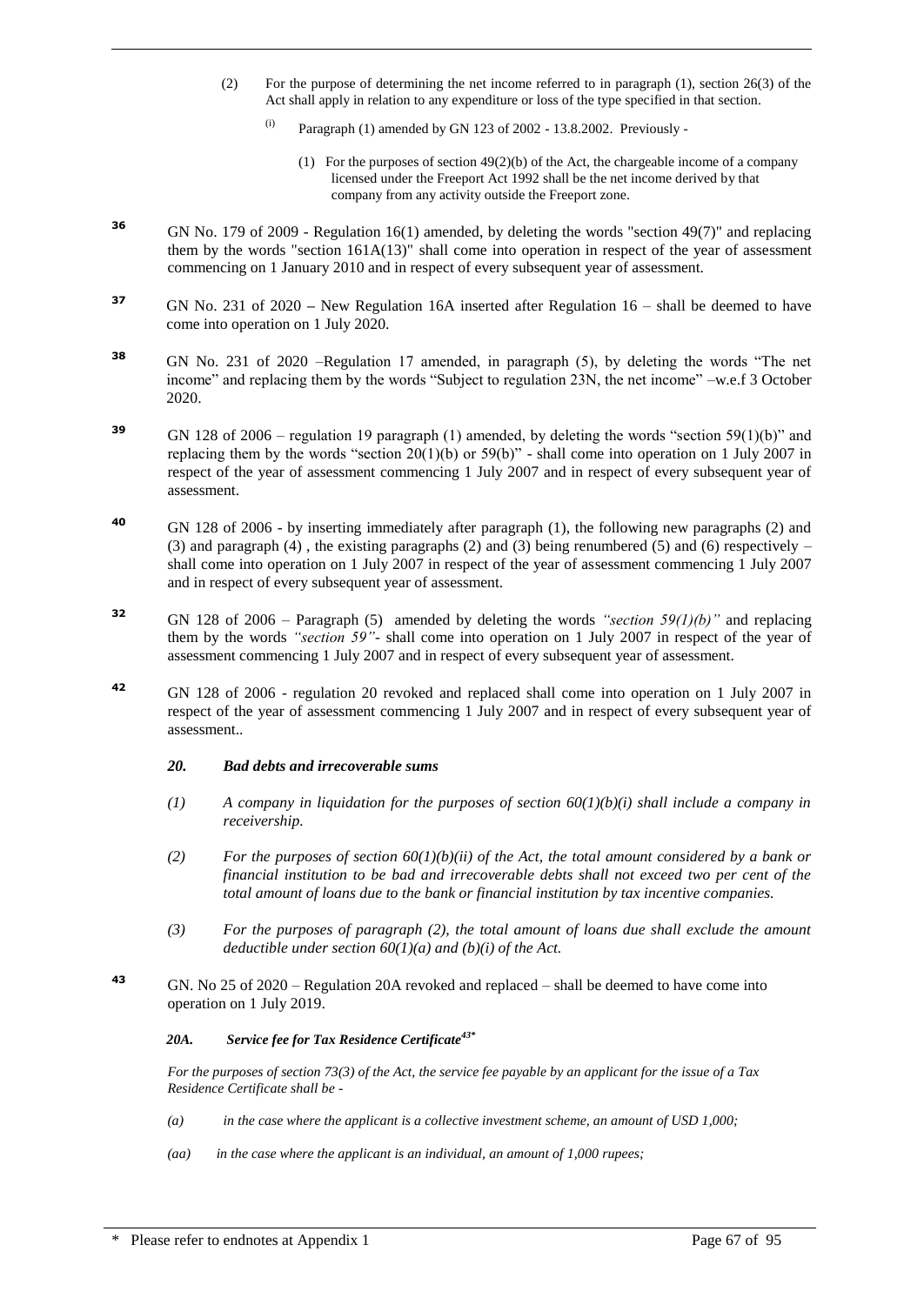*(b) in any other case, an amount of USD 200*.

GN No.16 of 2017 – Regulation 20A amended, new paragraph (aa) inserted after paragraph (a) w.e.f. 27 January 2017.

GN 34 of 2013 – New regulation 20A inserted after regulation 20, w.e.f. 16 February 2013.

- **<sup>44</sup>** GN 129/2008- Regulation 21 revoked shall be deemed to have come into operation on 1 July 2007 *21. Tax credit for exports*
	- *(1) For the purposes of section 71 (1) of the Act, the tax credit to be allowed shall be an amount equal to -*
		- *(a) 15 per cent of the income tax payable <sup>1</sup> by the company where the percentage of qualifying export sales to total turnover is 10 per cent or over but not exceeding 30 per cent;*
		- *(b) 25 per cent <sup>2</sup> of the income tax payable by the company where the percentage of qualifying export sales to total turnover is over 30 per cent but not exceeding 50 per cent; and*
		- *(c) 40 per cent <sup>3</sup> of the income tax payable by the company where the percentage of qualifying export sales to total turnover is over 50 per cent.*
	- *(2) For the purposes of paragraph (1), qualifying export sales shall be calculated on the basis of the rupee equivalent of the amount remitted to the company at the rate obtaining when the money was actually converted into Mauritius currency.*
	- *(3) In determining the percentage of qualifying export sales to total turnover of a company, the numerator shall be the total of the rupee equivalent of the qualifying export sales of that company actually converted into Mauritius currency and certified by a bank and the denominator shall be the total turnover of that company.*
	- *(4) In this regulation -*

*"bank" has the same meaning as in the Banking Act 1988;*

*"gross income" shall be deemed to include -*

- *(a) where a company receives goods on consignment, the gross proceeds realised from the sale of the goods received on consignment;*
- *(b) where a company sells goods on consignment, the gross proceeds realised from the sale of the goods consigned by that company inclusive of the commission payable in respect of that sale; and*
- *(c) where a company derives income from the provision of services, the gross amount receivable without any deduction;*

*"qualifying export sales" means the proceeds derived from the export of goods, other than tea, sugar or a by-product of sugar, manufactured or produced locally, or from the provision of services outside Mauritius;*

*"total turnover" shall be deemed to include the aggregate of the gross income of the company from whatever source derived, inclusive of qualifying export sales and as certified by a qualified auditor.*

*<sup>1</sup>* The words *"15 per cent of the income tax payable"* replaced *"30 per cent of the income tax payable"* by GN 116 of 2000 – 21.8.2000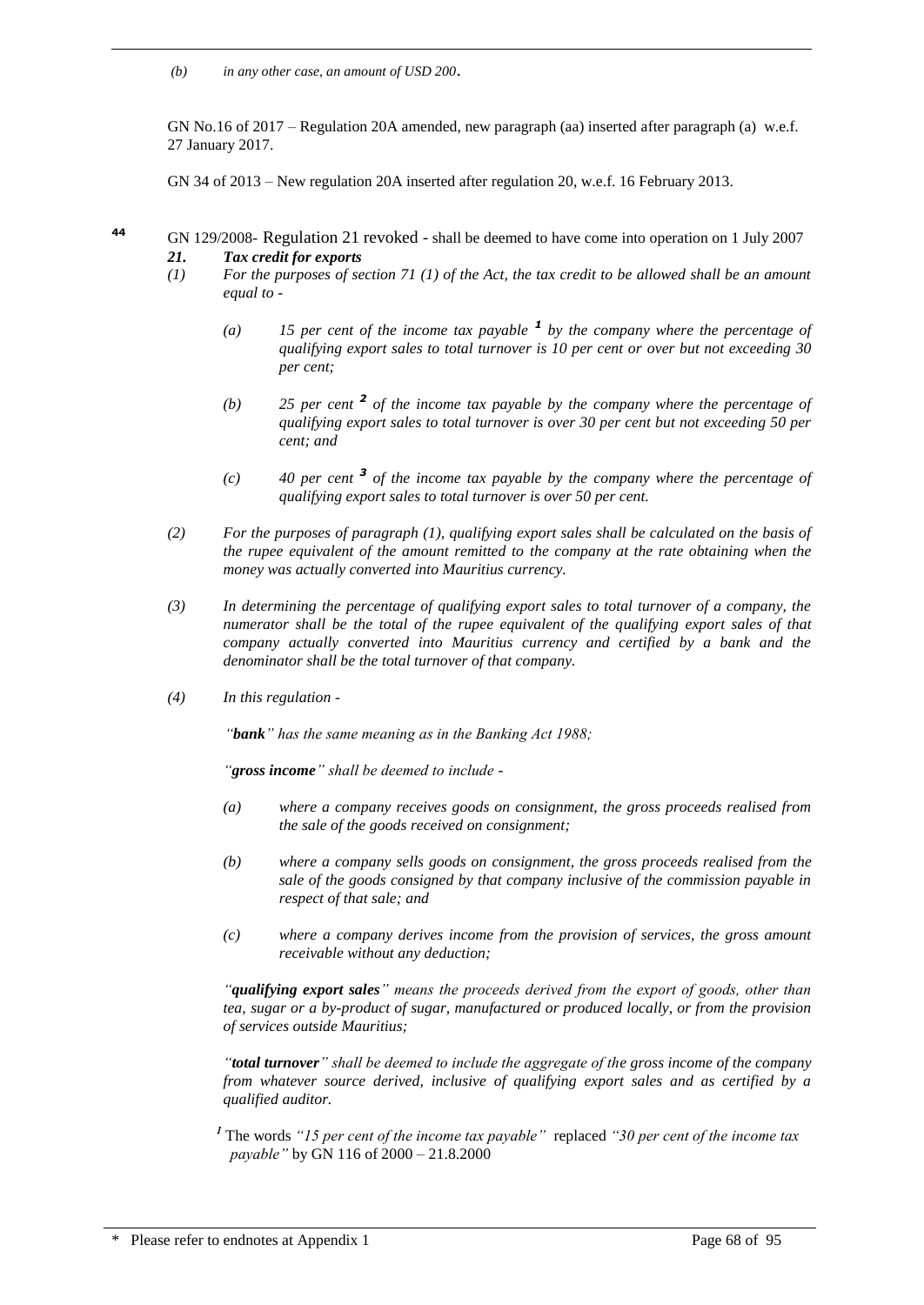**<sup>2</sup>** The words *"15 per cent of the income tax payable"* replaced *"30 per cent of the income tax payable"* by GN 116 of 2000 – 21.8.2000

<sup>3</sup> The words "40 per cent" replaced "60 per cent" by GN 116 of 2000 – 21.8.2000.

**<sup>45</sup>** GN No. 27 of 2016 – Subparagraph (a) amended , the word "February" deleted and replaced by the word "August" - shall be deemed to have come into operation on 1 July 2015.

GN No. 179 of 2009 - Paragraph (1)(a) amended, by deleting the words "31 July" and replacing them by the words "15 February" shall come into operation in respect of the year of assessment commencing on 1 January 2010 and in respect of every subsequent year of assessment.

- **<sup>46</sup>** GN No. 25 of 2020 Subparagraph (a) amended, by deleting the words "in duplicate" shall be deemed to have come into operation on 1 July 2019.
- **<sup>47</sup>** GN No. 19 of 2018 Subparagraph (aa) revoked, shall be deemed to have come into operation on 24 July 2017.
	- *(aa) Unless the employee in respect of whose emoluments tax is to be deducted has communicated to his employer his Tax Account Number (TAN), the employer shall make arrangements to obtain from the Director-General the Tax Account Number (TAN) of that employee.*

GN No. 27 of 2016 – New subparagraph (aa) inserted after subparagraph (a) - shall be deemed to have come into operation on 1 July 2015.

- **48** GN No. 25 of 2020 – Subparagraph (b) amended, by deleting the words "in duplicate" – shall be deemed to have come into operation on 1 July 2019.
- **<sup>49</sup>** GN No. 25 of 2020 Subparagraph (c) amended, by deleting the words ", together with the return of income, which is required to be furnished under this Act" and replacing them by the words "whenever required by him" – shall be deemed to have come into operation on 1 July 2019.
- **<sup>50</sup>** GN 119 of 2009 Regulation 22 paragraph (2) amended by revoking and replacing subparagraphs (e) and (f) w.e.f. 10 October 2009.

Subparagraphs (e) and (f) added by GN 116 of  $2000 - 21.8.2000$ 

- (e) Notwithstanding subparagraphs (a), (b), (c) or (d), where the person who is an employer under subparagraph (a) is also an employer for the purposes of the National Pensions Act –
	- (i) he shall, within the period specified in subparagraph (a), register as an employer with the Director-General and the Minister to whom responsibility for the subject of social security is assigned by submitting simultaneously to the Director-General and the Minister a form of registration duly filled in;
	- (ii) where there is a change in any of the information and particulars provided other than a change in the number of employees, he shall, within the period specified in subparagraph (c), give written notice to that effect simultaneously to the Director-General and the Minister referred to in subparagraph (i);
	- (iii) where he ceases to be an employer, he shall, within the period specified in subparagraph (d), give written notice to that effect simultaneously to the Director-General and the Minister referred to in subparagraph (i).
- (f) The form referred to in subparagraph (e)(i) shall
	- (i) be in a form approved by the Director-General; and
	- (ii) be duly filled in and submitted together with all the information, particulars and documents as may be required in the form.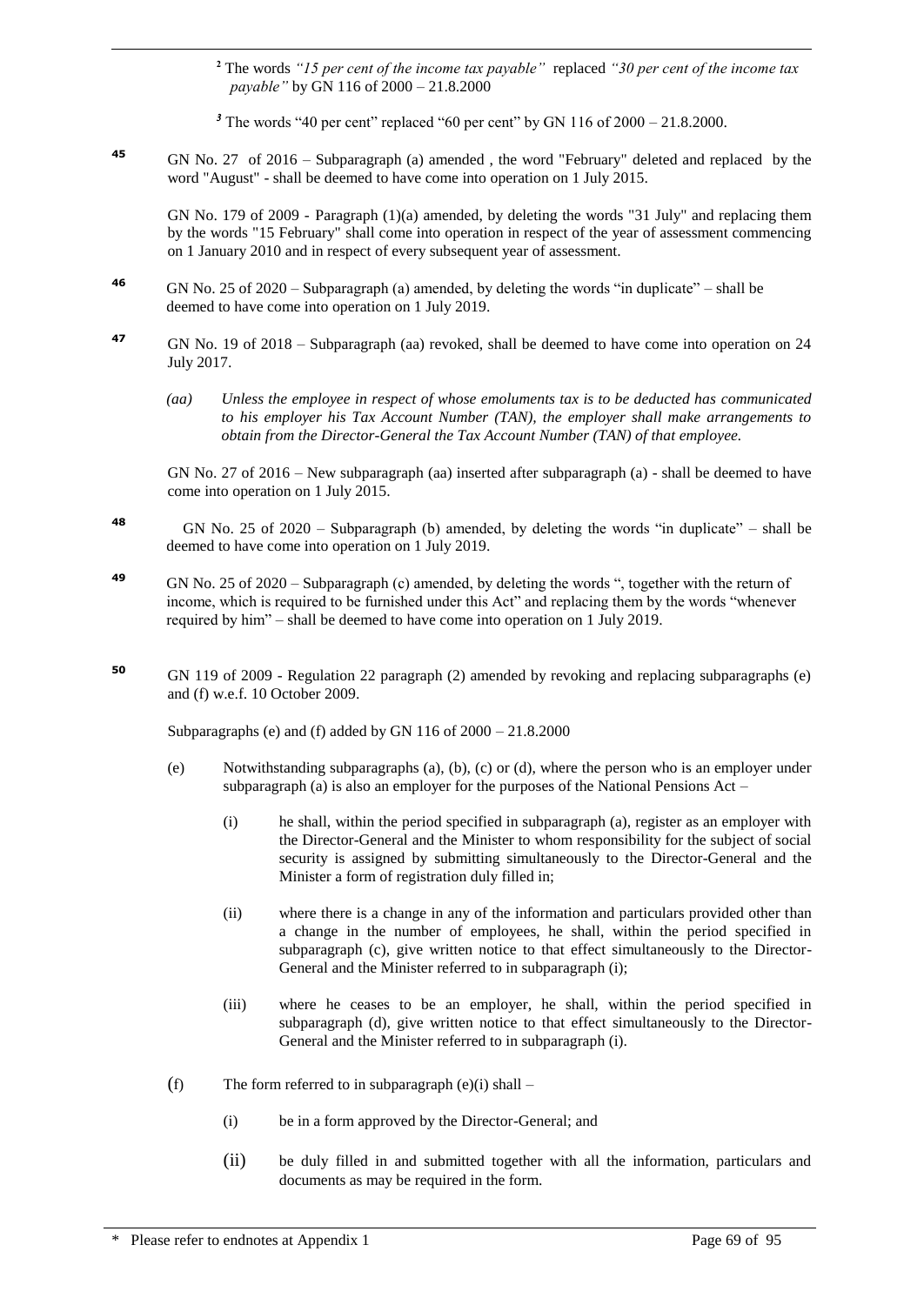**51** GN No. 25 of 2020 – Paragraph (3)(b) amended, by deleting the words "income exemption threshold" and replacing them by the words "income exemption threshold or reliefs and allowances" – shall be deemed to have come into operation on 1 July 2019.

GN 128 of 2006 - subparagraph (b) revoked and replaced shall be deemed to have come into operation on 1 July 2006 in respect of the income year commencing 1 July 2006 and in respect of every subsequent income year.

*(b) Where in any income year, owing to a change in the particular circumstances which prevailed at the time at which an employee furnished his Employee Declaration Form, there is a variance [of at least 5,000 rupees](1) between the amount of the total deductions to which the employee has become entitled under sections 30, 31, 32, 33, 34, 36, 36B, 37, 37A, 37B, 37C(2), 38, 39, 40, 41, 41A, 42 and 42A(3) of the Act and the amount already claimed under those sections, the employee may, in that income year(4) , furnish to his employer a fresh Employee Declaration Form, claiming therein an appropriately revised amount of the total deductions.* 

- (1) The words "of at least  $5,000$  rupees" deleted by GN 88 of 1997. Effective as from 1.7.1997.
- <sup>(2)</sup> The figures "37, 37A, 37B, 37C" inserted by GN 88 of 1997. Effective as from 1.7.1997.
- <sup>(3)</sup> The figures "36B", "41A" and "42A" inserted by GN 116 of  $2000 21.8.2000$ .

<sup>4)</sup> The words "in that income year" replaced "not later than 30 April of that income year" by GN 88 of 1997. Effective as from 1.7.1997.

**52** GN No.25 of 2020 – Paragraph (4) amended, by deleting the words "income exemption threshold" wherever they appear and replacing them by the words "income exemption threshold or reliefs and allowances" – shall be deemed to have come into operation on 1 July 2019.

GN 128 of 2006 - paragraph (4) revoked and replaced shall be deemed to have come into operation on 1 July 2006 in respect of the income year commencing 1 July 2006 and in respect of every subsequent income year.

*(4) Ascertainment of chargeable income*

- *(a) For the purposes of section 96(1)(b) of the Act, the appropriate fraction shall be -*
	- *(i) in the case of a field worker or a non-agricultural worker in the sugar industry -*
		- *(A) during the crop season, 1/10, 3/65, 3/130 or such other appropriate fraction; and*
		- *(B) during the inter-crop season, 1/15, 2/65, 1/65 or such other appropriate fraction,*

*corresponding to the monthly, fortnightly or weekly or such other pay period, as the case may be;*

- *(ii) in any other case, 1/13, 1/28, 1/56 or such other appropriate fraction corresponding to the monthly, fortnightly or weekly or such other pay period, as the case may be.*
- **<sup>53</sup>** GN No. 25 of 2020 Subparagraph (e) amended, by deleting the words "in respect of a month shall" and replacing them by the words " in respect of a month shall, subject to paragraph (f),"- shall be deemed to have come into operation on 1 July 2019.
- **54** GN No. 25 of 2020 – Subparagraph (e) amended, the meaning assigned to the acronym "TR" deleted and replaced – shall be deemed to have come into operation on 1 July 2019.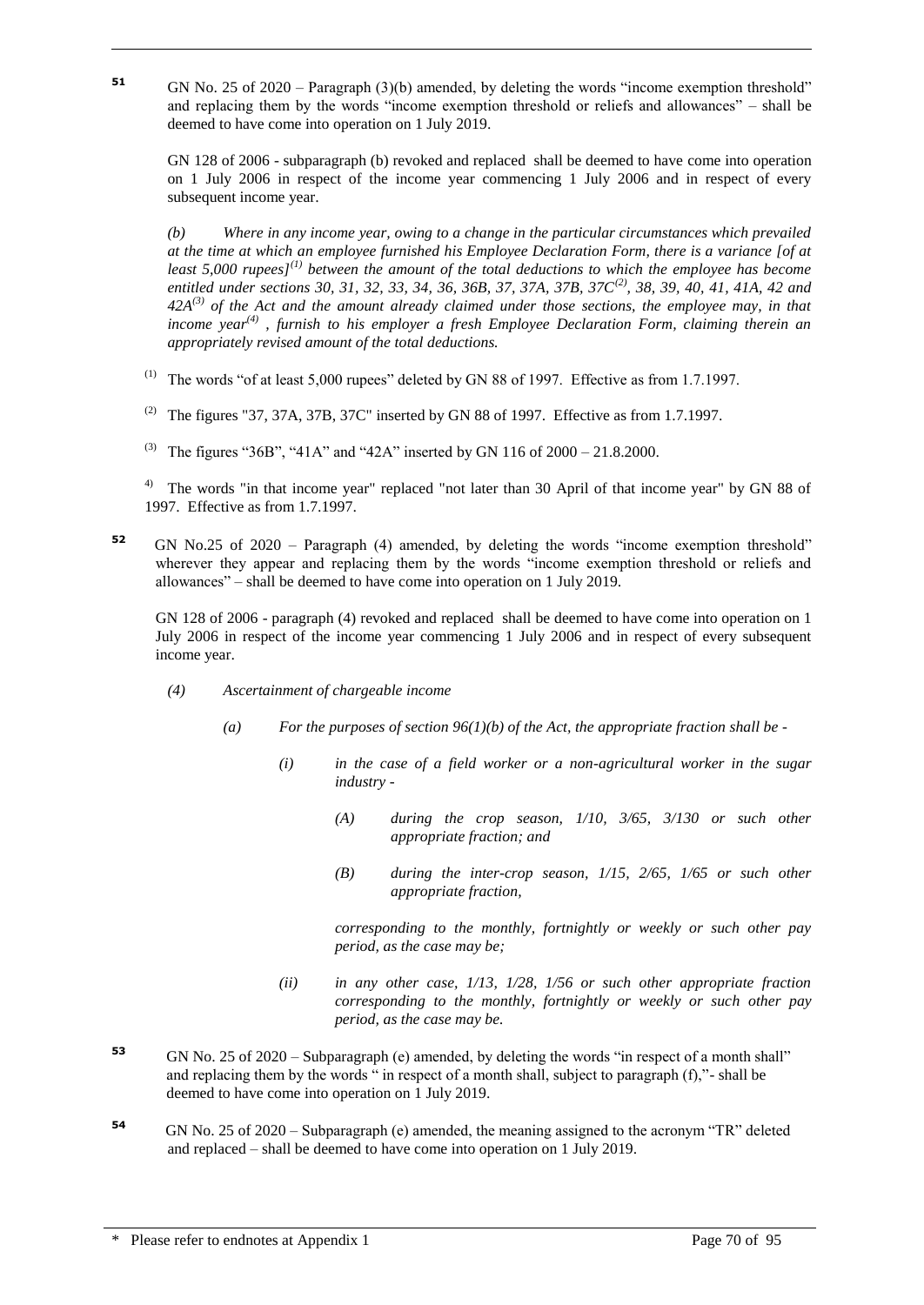- *TR refers to the appropriate rate of tax in Part I of* the First *Schedule corresponding to the chargeable income;*
- **<sup>55</sup>** GN No. 25 of 2020 Subparagraph (e) amended, by inserting, after the meaning assigned to the acronym "TX", the following new meaning – shall be deemed to have come into operation on 1 July 2019.
- **<sup>56</sup>** GN No. 25 of 2020 **–** New subparagraph (ea) inserted after subparagraph (e) shall be deemed to have come into operation on 1 July 2019.
- **<sup>57</sup>** GN No. 27 of 2016 Paragraph (4)(f) amended, by deleting the words "January" and "February" wherever they appear and replacing them by the words "July" and "August" respectively - shall be deemed to have come into operation on 1 July 2015.

GN No. 179 of 2009 - Paragraph (4)(f) amended, by deleting the words "July" and "August" wherever they appear and replacing them by the words "January" and "February" respectively - shall come into operation in respect of the year of assessment commencing on 1 January 2010 and in respect of every subsequent year of assessment.

- **58** GN No.25 of 2020 Paragraph (4A) amended, by deleting the words "income exemption threshold" and replacing them by the words "income exemption threshold or reliefs and allowances" – shall be deemed to have come into operation on 1 July 2019.
- **<sup>59</sup>** GN No. 179 of 2009 New paragraph **(4B)** inserted, after paragraph (4A) shall be deemed to have come into operation on 1 July 2009 in respect of the income year commencing on 1 July 2009.
- **60** GN No. 231 of 2020 – New Paragraph (4C) inserted after paragraph (4B) w.e.f 3 October 2020.
- **<sup>61</sup>** GN No.16 of 2017 Paragraph (5) revoked and replaced w.e.f. 27 January 2017.

Previously - Effective as from 1 Sept 2003

*(5) Payment of tax by employer*

- *(a) Every employer shall remit the tax required to be withheld under Sub-Part A of Part VIII, and any penalty under section 101, of the Act -*
	- *(i) by directly forwarding the payment to the Director-General, together with a PAYE Remittance Voucher in a form approved by the Director-General and duly filled in by the employer; or*
	- *(ii) electronically through a computer system approved by the Director-General under section 128A of the Act..*
- *(b)* Where an employer remits tax withheld electronically, he shall
	- *(i) instruct his banker to credit on or before the last day on which the tax is payable, the account held by the Director-General with the Bank of Mauritius*
	- *(ii) at the same time, communicate electronically in respect of each employee on account of whom tax has been withheld, the National Identity Number, the Tax Account Number (TAN), the full name and the amount of tax withheld.*
- *(c) Where a person ceases to be an employer, he shall remit the tax withheld within 7 days of his ceasing to be an employer.*
- *(d) For the purposes of subparagraph (b) and paragraph (7), "National Identity Number" means the number specified in the identity card pursuant to section 5 of the National Identity Card Act.*

Paragraph 5 deleted and replaced by GN 140 of 2003. Effective as from 1 Sept 2003.. Previously – (5) *Payment of tax by employer*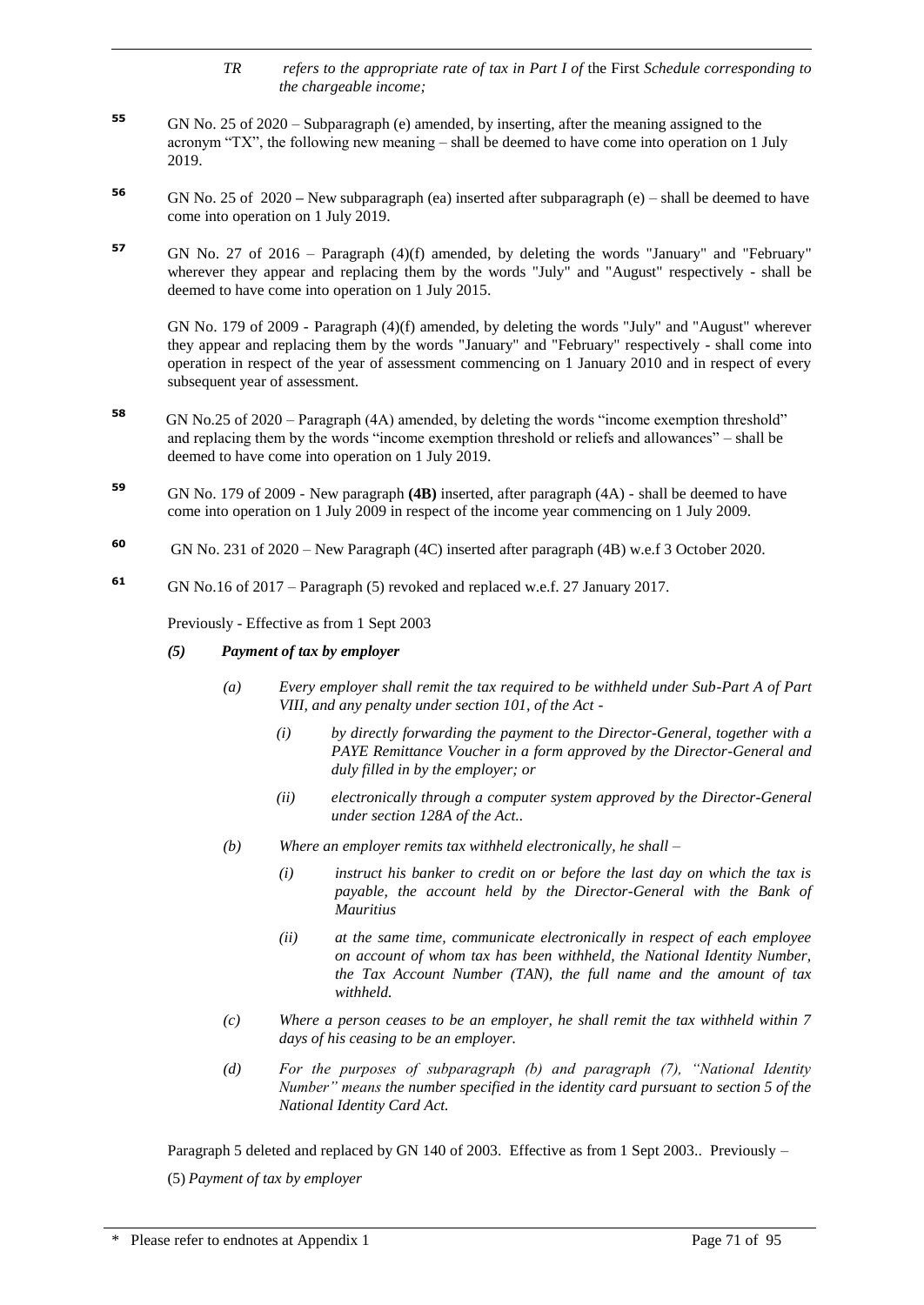- *(a) Every employer shall remit the tax required to be withheld under Sub-Part A of Part VIII, and any penalty under section 101, of the Act by -*
	- *(i) directly forwarding, together with a PAYE Remittance Voucher in a form approved by the Commissioner and duly filled in by the employer, the amount of the tax and the penalty to the Commissioner; or*
	- *(ii) where the amount of the tax and the penalty is to be remitted to the Commissioner by a bank on behalf of the employer, forwarding to that bank, in duplicate, a PAYE Payment Voucher in a form approved by the Commissioner and duly filled in by the employer.*
- *(b) Upon receipt of a PAYE Payment Voucher as specified in subparagraph (a)(ii), the bank shall forward to the Bank of Mauritius, the duplicate copy of the voucher together with an advice to credit the account held by the Commissioner with the Bank of Mauritius under the name of Commissioner of Income Tax A/C PAYE, with the amount of the tax withheld and any penalty imposed under section 101 of the Act.*
- *(c) Where a person ceases to be an employer, he shall remit the tax withheld within 7 days of his ceasing to be an employer.*
- $(d)^{(i)}$  *Where an employer remits the tax withheld in accordance with section 8B of the Unified Revenue Act 1983, he shall, at the same time, communicate electronically in respect of each employee on account of whom tax has been withheld, the National Identity Number, the Tax Account Number (TAN), the full name and the amount of tax withheld.*
- *(e)(i) The provisions of subparagraphs (a) and (b) shall not apply where an employer remits the tax withheld in the manner referred to in subparagraph (d).*
- *(f)(i) For the purposes of subparagraph (d) and paragraph (7)(ii) , "National Identity Number" means the number specified in the identity card pursuant to section 5 of the National Identity Card Act 1985.*
	- (i) Subparagraphs (d), (e) and (f) added by GN 116 of  $2000 21.8.2000$ .
	- $(iii)$  The words "and paragraph (7)" inserted by GN 123 of 2002 13.8.2002
- **<sup>62</sup>** GN No. 25 of 2020 -Paragraph 5 amended, in subparagraph (a)(i), by deleting sub sub subparagraph (C) – shall be deemed to have come into operation on 1 July 2019.

*(C) by cash or cheque; or*

- **<sup>63</sup>** GN No. 25 of 2020 Subparagraph (b) amended, the words "Bank of Mauritius" deleted and replaced by the words "Bank of Mauritius or any commercial bank" – shall be deemed to have come into operation on 1 July 2019.
- **<sup>64</sup>** GN No.16 of 2017 Paragraph (6) revoked w.e.f. 27 January 2017.

#### *(6) Reconciliation statement*

- *(a) Every employer required to withhold tax under section 93 of the Act shall, not later than 31 August in every year, submit to the Director-General, in respect of the preceding income year, a statement, in such manner and in such form as may be approved by the Director-General, reconciling on a monthly basis the total tax withheld in accordance with his payroll during that year with -*
	- *(i) the amount of tax; and*
	- *(ii) the penalty under section 101 of the Act,*

*remitted or credited under paragraph (5) during that income year.*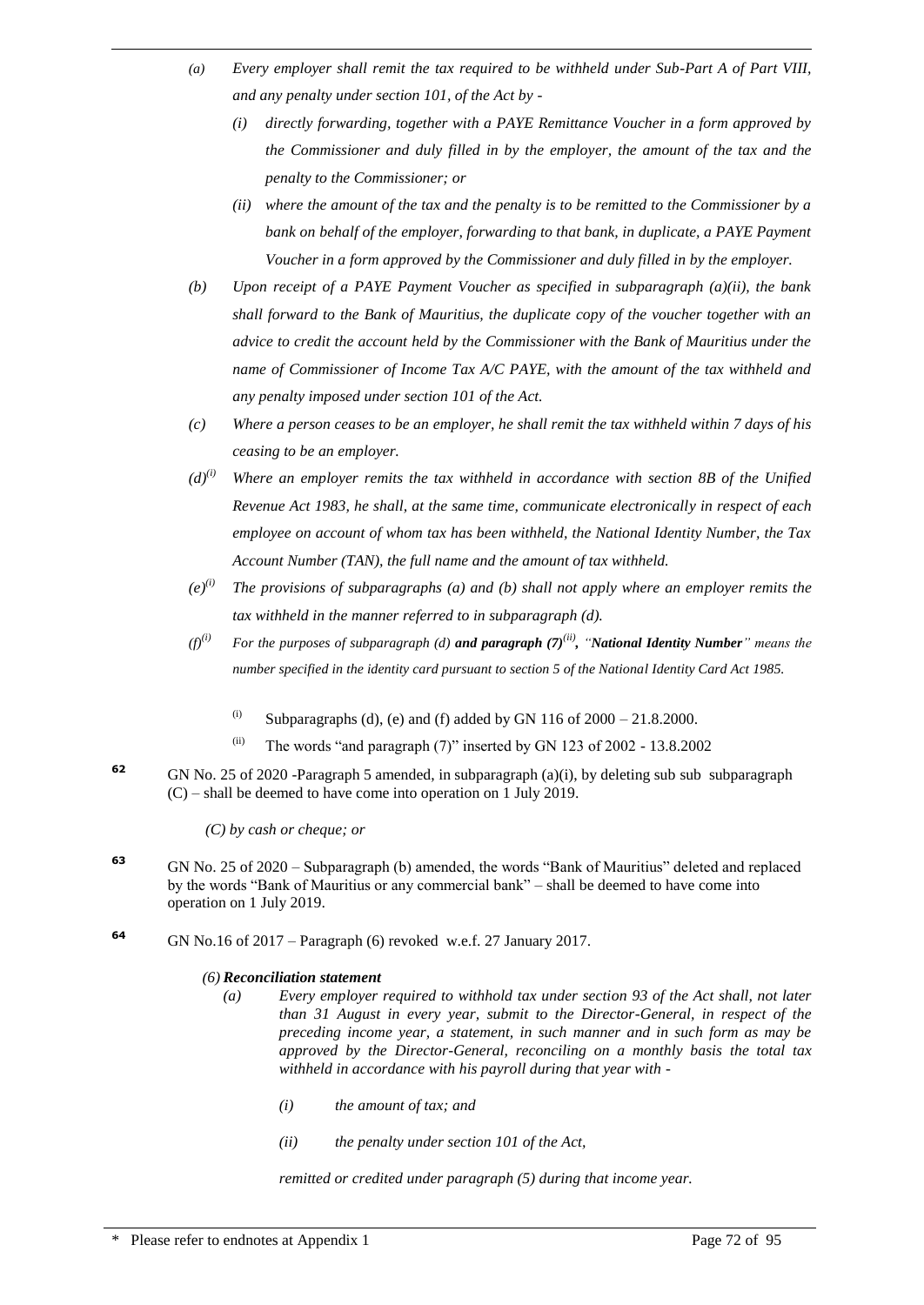- *(b) Where a person ceases to be an employer, he shall submit the statement referred to in sub-paragraph (a) within 7 days of his ceasing to be an employer.*
- **<sup>65</sup>** GN No.16 of 2017 Paragraph (7) revoked and replaced w.e.f. 27 January 2017. Previously:-
	- *(a) Every employer required to withhold tax under section 93 of the Act shall, not later than 15 August in every year, submit to the Director-General, electronically unless otherwise authorised by the Director-General, in respect of the preceding income year, a return specifying, in respect of every employee in respect of whom tax has been withheld under PAYE at any time during that income year or whose total emoluments for that income year exceed the income exemption threshold in respect of Category A as specified in the Third Schedule to the Act, the following –* 
		- *(i) the full name;*

- *(ii) the National Identity Card Number;*
- *(iii) the Tax Account Number (TAN);*
- *(iv) the particulars of the emoluments and income exempted in accordance with the Fourth Schedule;*
- *(v) the amount of income exemption threshold claimed in his Employee Declaration Form; and*
- *(vi) the total amount of tax withheld and remitted to the Mauritius Revenue Authority, if any.*
- *(b) Where a person ceases to be an employer, he shall submit the return referred to in subparagraph (a) within 7 days of his ceasing to be an employer.*

GN No. 27 of 2016 – Paragraph (7)(a) amended the word "February" deleted and replaced by the word "August" shall be deemed to have come into operation on 1 July 2015.

GN 34 of 2013 – Regulation 22(7) amended the words "whose total emoluments for that income year exceed 240,000 rupees" deleted and replaced by the words "in respect of whom tax has been withheld under PAVE at any time during that income year or whose total emoluments for that income year exceed the income exemption threshold in respect of Category A as specified in the Third Schedule to the Act" - w.e.f. 16 February 2013.

GN No. 179 of 2009 - Paragraph (7) amended by deleting the words "31 August" and replacing them by the words "15 February" w.e.f 26.12.2009.

GN 129 of 2008 - Paragraph (7) amended by deleting the words "215,000 rupees" and replacing them by the words "240,000 rupees"- shall be deemed to have come into operation on 1 July 2008 in respect of the income year commencing on 1 July 2008 and in respect of every subsequent income year. GN 128 of 2006 - - Paragraph (7) revoked and replaced w.e.f 01.07.06.

Paragraph (7) added by GN 123 of 2002. Effective as from income year 2002-03.

*(7) Return of employees(2)*

*Every employer required to withhold tax under section 93 of the Act shall, not later than 31 August in every year, submit to the Director-General, in respect of the preceding income year, a return specifying in respect of every employee whose total emoluments for that income year exceed 200,000 rupees and on account of whom no tax has been withheld during that year -*

- *(i) the full name;*
- *(ii) the National Identity Number;*
- *(iii) the Tax Account Number (TAN);*
- *(iv) the total amount of emoluments derived by that employee; and*
- *(v) the total amount of personal reliefs and deductions as claimed by the employee in his Employee Declaration Form.*
- **<sup>66</sup>** GN No. 231 of 2020 Paragraph (7)(a) amended, subparagraph (vii) added –w.e.f 3 October 2020.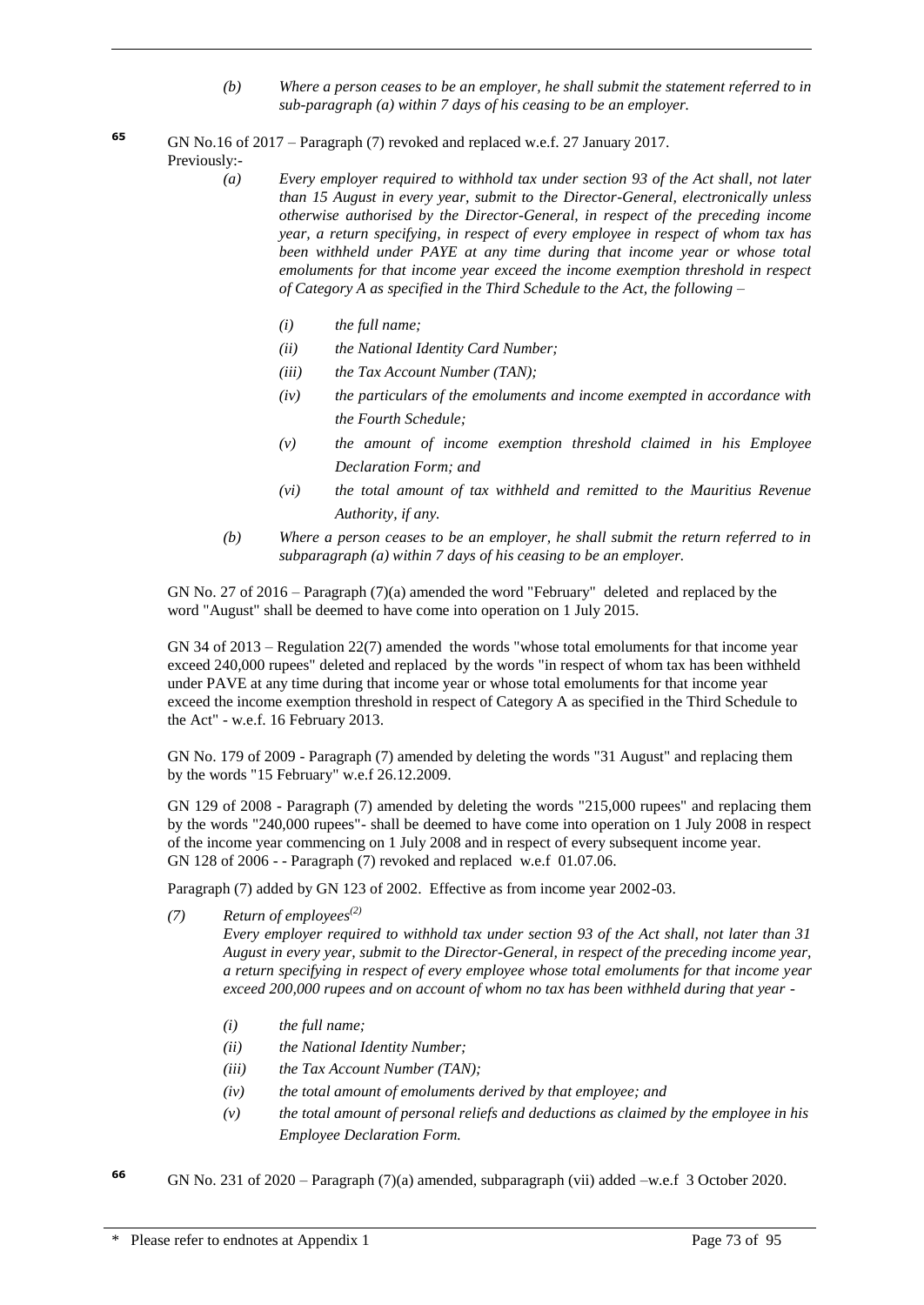- **<sup>67</sup>** GN No. 19 of 2018 Sub subparagraph (ii) amended, the words "*or any other identification number allocated by the Director-General*" added shall be deemed to have come into operation on 24 July 2017.
- **<sup>68</sup>** GN No. 19 of 2018 Sub subparagraph (iii) revoked shall be deemed to have come into operation on 24 July 2017.
	- *(iii) the Tax Account Number (TAN);*
- **<sup>69</sup>** GN No. 25 of 2020- Paragraph (7)(a)(v) amended, the words "income exemption threshold" deleted and replaced by the words "income exemption threshold or reliefs and allowances" – shall be deemed to have come into operation on 1 July 2019.
- **<sup>70</sup>** GN No. 19 of 2018 –Subparagraph (b) revoked and replaced, shall be deemed to have come into operation on 24 July 2017.
	- *(b) Where, in respect of an employee, a person ceases to be an employer, he shall remit any tax withheld in respect of that employee within 7 days of his ceasing to be an employer.*
- **<sup>71</sup>** GN No. 25 of 2020 Regulation 22A revoked –shall be deemed to have come into operation on 1 July 2019.

#### *Registration of payees*

- *(1) For the purposes of Sub-Part BA of Part VIII of the Act* 
	- *(a) unless the payee has communicated to his payer his Tax Account Number (TAN), the payer shall make arrangements to obtain from the Director-General the Tax Account Number (TAN) of that payee; and*
	- *(b) every payer, other than a financial institution, shall insert the Tax Account Number (TAN) of the payee in the statements referred to in section 111 K of the Act.*
- *(2) Paragraph (1) shall not apply where the payer is a financial institution.*
- GN 128 of 2006 New regulation 22A added (existing regulation 22A renumbered 22C) w.e.f 1.10.06.
- **<sup>72</sup>** GN No.16 of 2017 New regulation 22AB. Inserted after regulation 22A. w.e.f. 27 January 2017.
- **<sup>73</sup>** GN No. 19 of 2018 Subparagraph (b ) amended, the words" or identification number" deleted and replaced by the words ", identification number or any other identification number allocated by the Director-General" - shall be deemed to have come into operation on 24 July 2017.
- **<sup>74</sup>** GN No. 19 of 2018 Subparagraph (c) revoked shall be deemed to have come into operation on 24 July 2017.

*(c) the Tax Account Number (TAN);* 

**<sup>75</sup>** GN 129 of 2008 – Regulation 22B amended, the heading deleted and replaced - shall be deemed to have come into operation on 1 July 2007 in respect of the income year commencing on 1 July 2007 and in respect of every subsequent income year.

GN 128 of 2006 – Regulation 22B added w.e.f 01.10.06. *22B. Statement of tax deducted* 

**<sup>76</sup>** GN 129 of 2008 –Paragraph (1) revoked and replaced, shall be deemed to have come into operation on 1 July 2007 in respect of the income year commencing on 1 July 2007 and in respect of every subsequent income year.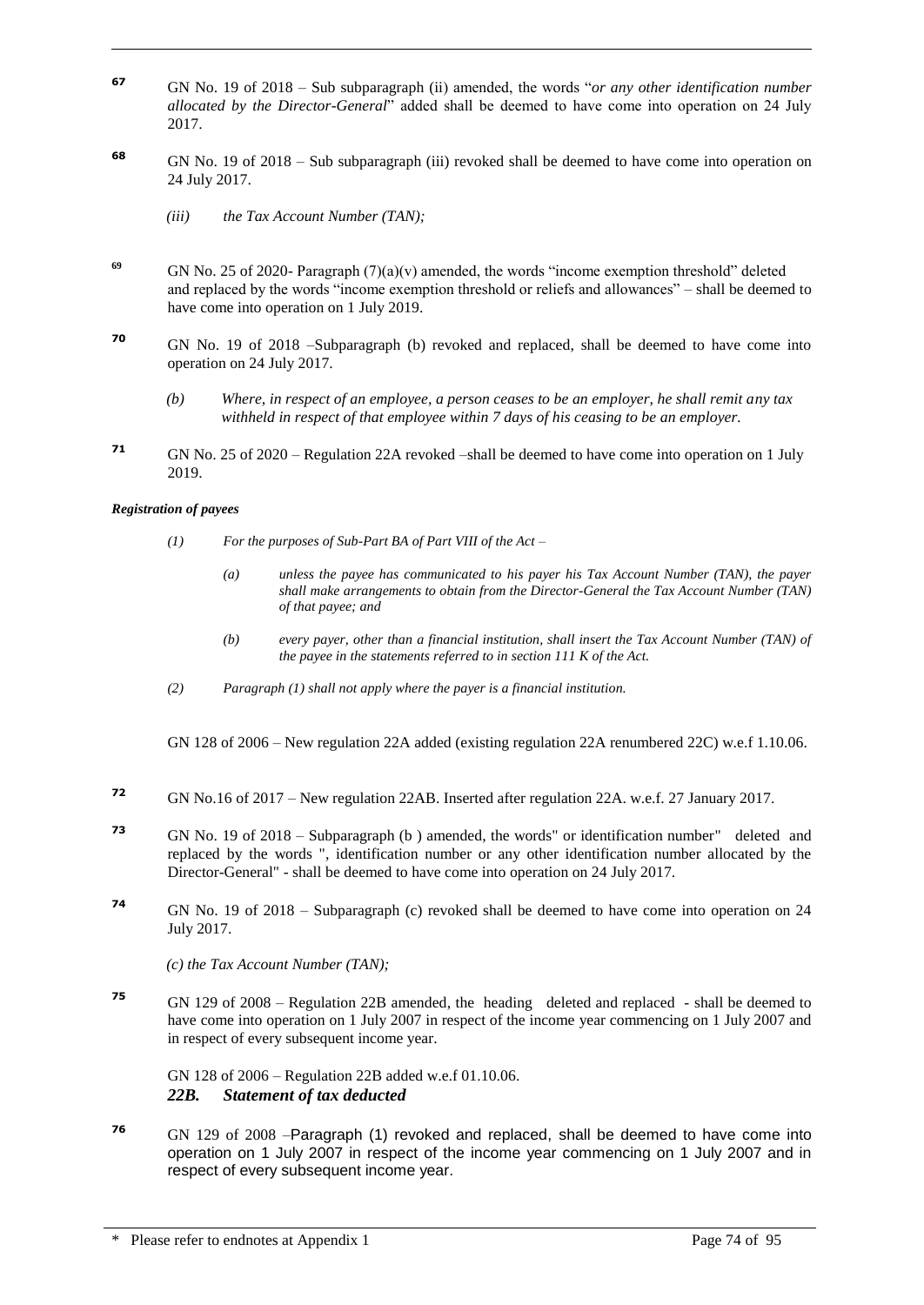- *(1) For the purposes of section 111K(1)(a), the statement of income tax deduction that every payer shall give to each payee shall be in the form specified in the Tenth Schedule to these regulations.*
- **<sup>77</sup>** GN No. 27 of 2016 –New regulation 22BA inserted after regulation 22B shall come into operation on 1 July 2016.
- **<sup>78</sup>** GN 128 of 2006 regulation 22A being renumbered 22C, new regulation 22A and regulation 22B added w.e.f 01.10.06.

Regulation 22A added by GN 96 of 2005 dated 13.6.2005.

- **<sup>79</sup>** GN 34 of 2013 With effect from 16 February 2013, Regulation 23 amended :
	- (i) in paragraph (a), the figure "1 ,000" deleted and replaced by the figure "2,000";
	- (ii) in paragraph (b), the figure "5,000" deleted and replaced by the figure " 10,000"
- **<sup>80</sup>** GN No. 25 of 2020 Regulation 23A revoked –shall be deemed to have come into operation on 1 July 2019.

#### *Proceedings for temporary closing down of business*

- *(1) An application under oath made under section 140A(2)(a) of the Act shall be in the form set out in the Sixth Schedule.*
- *(2) An order made under section 140A(2)(b) of the Act shall be in the form set out in the Seventh Schedule.*
- *(3) Upon execution of an order issued under paragraph (2), the usher shall make a return as provided for in the form referred to in that paragraph.*

Regulation 23A added by GN 123 of 2002 - 13.8.2002.

- **<sup>81</sup>** GN No. 19 of 2018 New regulations **23 B** and **23C** inserted after regulation 23A shall be deemed to have come into operation on 24 July 2017.
- **<sup>82</sup>** GN No. 19 of 2018 New regulations **23 B** and **23C** inserted after regulation 23A shall be deemed to have come into operation on 24 July 2017.
- **<sup>83</sup>** GN No. 25 of 2020 Regulation 23D amended, the word "partial" deleted in the heading –shall be deemed to have come into operation on 1 July 2019.

GN No. 127 of 2018 – New regulation **23D** inserted after regulation 23C shall come into operation on 1 January 2019.

**<sup>84</sup>** GN 77 of 2022 - Subparagraph (a) amended, the words "44(b), 45(b), 46(b) and 47(a)(ii)" deleted and replaced by the words "46(b), 47(b), 48(b) and 49(a)(ii)" – shall be deemed to have come into operation in respect of year of assessment commencing on 01 July 2020.

GN No.25 of 2020 – Subparagraph (a) amended, the words "and 46(b)" deleted and replaced by the words ", 46(b) and 47(a)(ii)" – shall be deemed to have come into operation on 1 July 2019.

GN No. 134 of 2019 – Regulation 23D amended, paragraphs (2) and (3) revoked and replaced shall be deemed to have come into operation on 1 July 2019.

#### **Previously was:**

(2) (a) For the purpose of item 7(b) of Sub-part B of Part II of the Second Schedule to the Act, the exemption shall be granted provided that the company –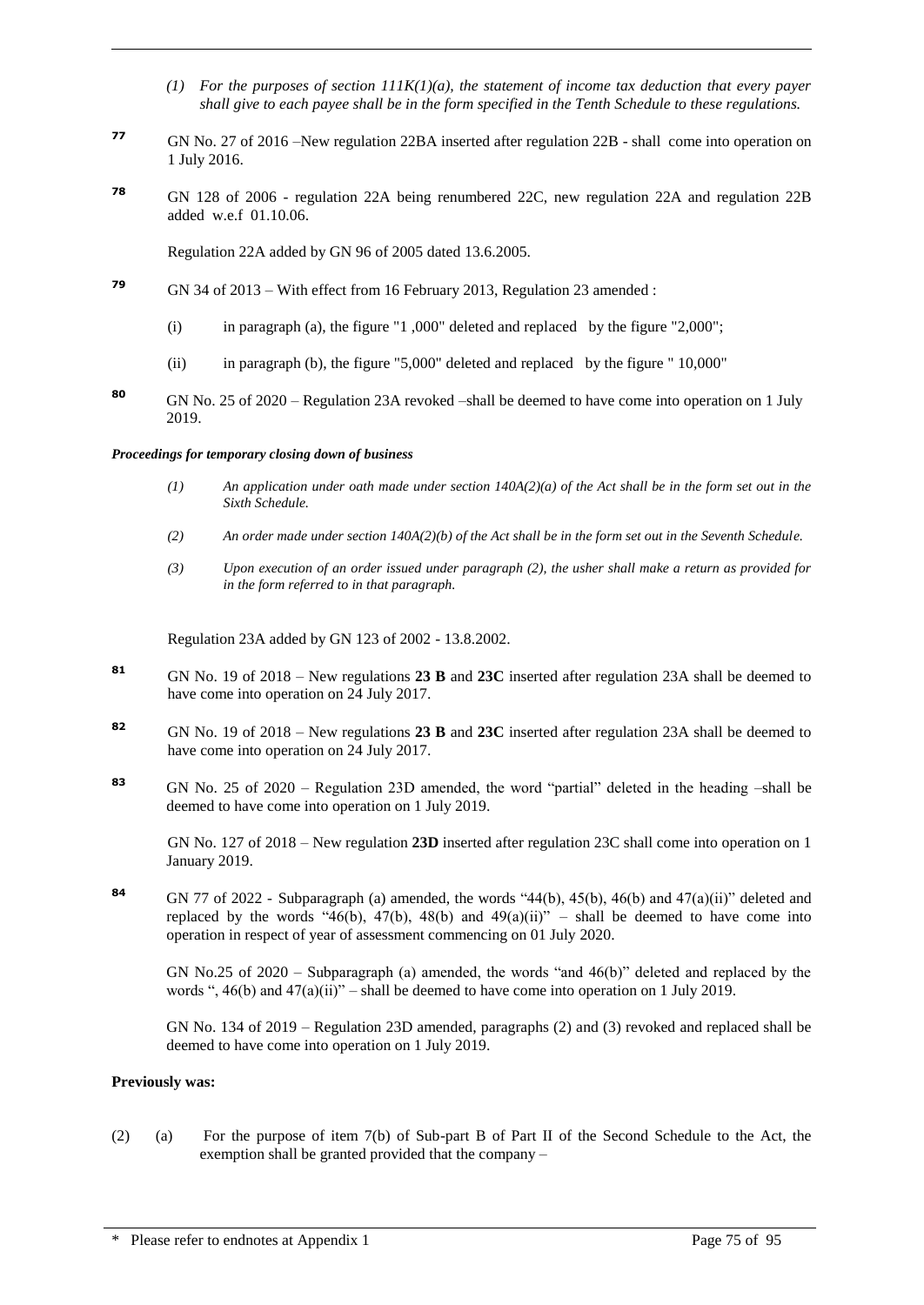- (i) carries out its core income generating activities in Mauritius;
- (ii) employs directly or indirectly an adequate number of suitably qualified persons to conduct its core income generating activities; and
- (iii) incurs a minimum expenditure proportionate to its level of activities.
- (b) In paragraph  $(a)$  –

"**core income generating activities**" includes agreeing funding terms, setting the terms and duration of any financing, monitoring and revising any agreements, and managing any risks.

- (3) (a) For the purpose of item 42 of Sub-part C of Part II of the Second Schedule to the Act, the exemption shall be granted provided that the company –
	- (i) carries out its core income generating activities in Mauritius;
	- (ii) employs directly or indirectly an adequate number of suitably qualified persons to conduct its core income generating activities; and
	- (iii) incurs a minimum expenditure proportionate to its level of activities.
	- (b) In paragraph  $(a)$  –

"**core income generating activities**" includes agreeing funding terms, identifying and acquiring assets to be leased, setting the terms and duration of any leasing, monitoring and revising any agreements, and managing any risks.

**<sup>85</sup>** GN 77 of 2022 - Subparagraph (b) amended, by renumbering sub subparagraphs (a), (b), (c), (d), (e), (f) and (g) as sub subparagraphs (i), (ii), (iii), (iv), (v), (vi) and (vii), respectively  $-$  w.e.f 09 April 2022.

GN No.25 of 2020 – Subparagraph (b) amended, the word "includes" deleted in paragraphs (d), (e) and (f) – shall be deemed to have come into operation on 1 July 2019.

- **<sup>86</sup>** GN 77 of 2022 Subparagraph (b)(ii) amended, new item and corresponding entry added shall be deemed to have come into operation on 01 July 2021.
- 87 GN No.77 of 2022 Subparagraph (b)(iv) amended, the words "item 44(b)" deleted and replaced by the words "item 46(b)" – shall be deemed to have come into operation in respect of year of assessment commencing on 01 July 2020.
- **<sup>88</sup>** GN No.77 of 2022 Subparagraph (b)(v) amended, the words "item 45(b)" deleted and replaced by the words "item  $47(b)$ " – shall be deemed to have come into operation in respect of year of assessment commencing on 01 July 2020.
- **<sup>89</sup>** GN No.77 of 2022 Subparagraph (b)(vi) amended, the words "item 46(b)" deleted and replaced by the words "item 48(b)" – shall be deemed to have come into operation in respect of year of assessment commencing on 01 July 2020.
- **<sup>90</sup>** GN No.77 of 2022 Subparagraph (b)(vii) amended, the words "item 47" deleted and replaced by the words "item 49" – shall be deemed to have come into operation in respect of year of assessment commencing on 01 July 2020.

GN No.25of 2020- New paragraph (g) added –shall be deemed to have come into operation on 1 July 2019.

- **<sup>91</sup>** GN No. 108 of 2019 New Regulation 23E inserted after Regulation 23D w.e.f. 11 June 2019.
- **<sup>92</sup>** GN No. 134 of 2019 New Regulations 23F inserted shall be deemed to have come into operation on 1 July 2019.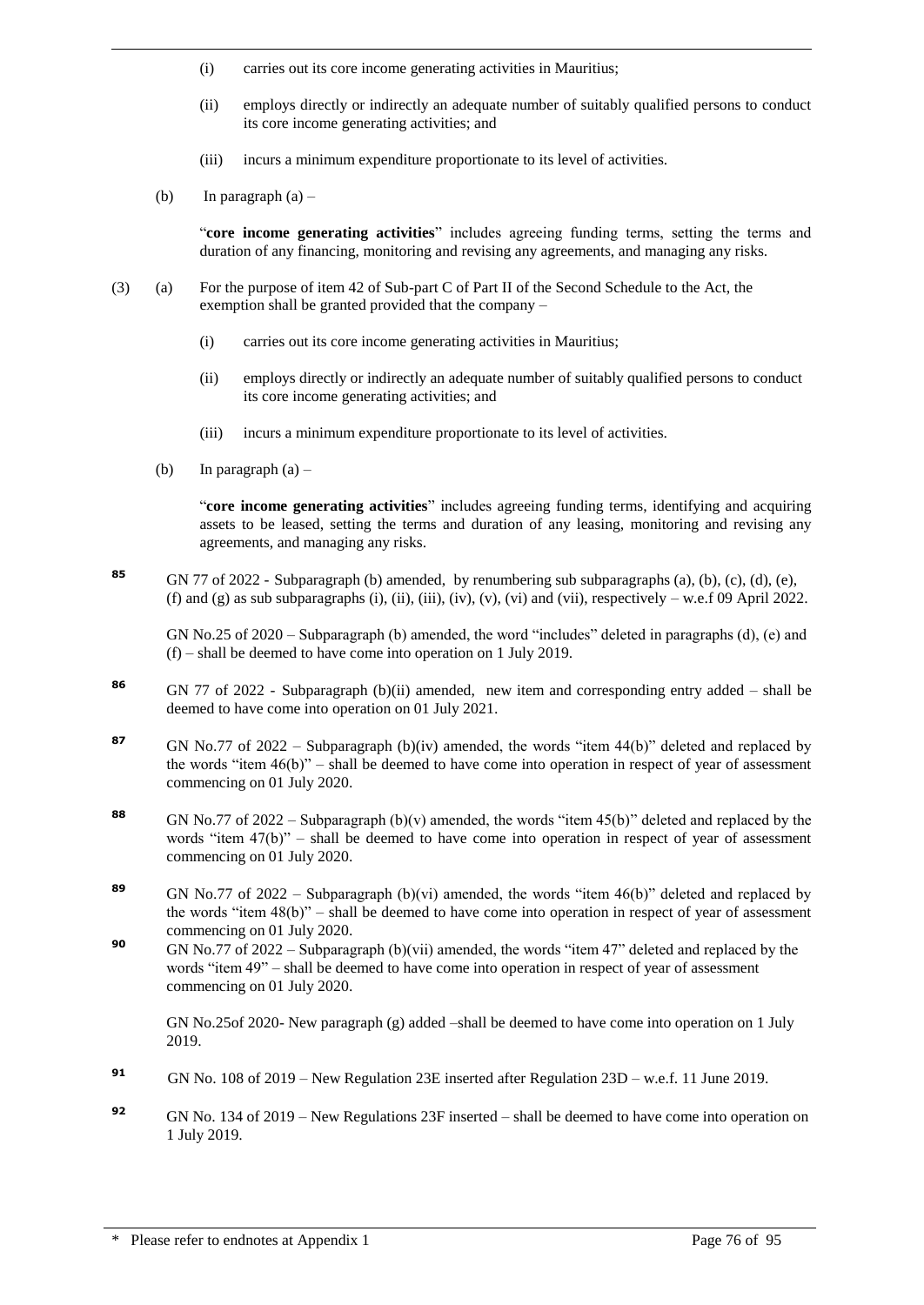- **93** GN No. 134 of 2019 – New Regulations 23G inserted – shall be deemed to have come into operation on 1 July 2019.
- **<sup>94</sup>** GN No. 25 of 2020 New Regulation 23H inserted –shall be deemed to have come into operation on 1 July 2019
- **<sup>95</sup>** GN No. 166 of 2020 Regulation 23I amended, in the heading, by deleting the word "**Scheme**" and replacing it by the words "**Scheme for the month of June 2020**" – w.e.f 25 July 2020.

GN No. 136 of 2020 – New Regulation 23I inserted – w.e.f 19 June 2020.

- **<sup>96</sup>** GN No. 166 of 2020 Paragraph 1(a) amended, the words "Part I" deleted and replaced by the words "Sub-Part A of Part I" – w.e.f 25 July 2020.
- **<sup>97</sup>** GN No. 166 of 2020 Regulation 23J amended, in the heading, by deleting the word "**Scheme**" and replacing by the words "**Scheme for the month of June 2020**" – w.e.f 25 July 2020.

GN No. 136 of 2020 – New Regulation 23J inserted – w.e.f 19 June 2020.

- **<sup>98</sup>** GN No. 166 of 2020 Subparagraph (a) amended, the words "Part I" deleted and replaced by the words "Sub-Part A of Part I" w.e.f 25 July 2020.
- **<sup>99</sup>** GN No. 166 of 2020 In Paragraph (1), subparagraph (c) revoked and replaced w.e.f 25 July 2020.

*Previously was:*

*the Thirteenth Schedule*

- **<sup>100</sup>** GN No. 166 of 2020 New Regulation 23K inserted after Regulation 23J w.e.f 25 July 2020.
- **<sup>101</sup>** GN No. 166 of 2020 New Regulation 23L inserted w.e.f 25 July 2020.
- **102** GN No. 9 of 2021 – Regulation 23M amended, in the heading, by deleting the words "other subsequent months" and replacing them by the words "other subsequent months ", w.e.f 16 January 2021

GN No. 191 of 2020 – New Regulation 23M added w.e.f 20 August 2020.

- **103** GN No. 9 of 2021 – Regulation 23M amended, by deleting the words "as the Minister may determine" and replacing them by the words "as the Minister may determine up to December 2020", w.e.f 16 January 2021
- **104** GN No. 49 of 2021 – Regulation 23MA amended, in the heading, by deleting the words "other subsequent month" and replacing them by the words "other subsequent months to employees in the tourism sector", w.e.f 18 March 2021

GN No. 9 of 2021 – New Regulation 23MA inserted w.e.f 16 January 2021.

**105** GN No. 49 of 2021 – Regulation 23MB amended, in the heading, by deleting the words "other subsequent month" and replacing them by the words "other subsequent months to self-employed individuals in the tourism sector", w.e.f 18 March 2021

GN No. 9 of 2021 – New Regulation 23MA inserted w.e.f 16 January 2021.

- **106** GN No. 49 of 2021 – New Regulation 23MC inserted w.e.f 18 March 2021.
- **107** GN No. 49 of 2021 – New Regulation 23MD inserted w.e.f 18 March 2021.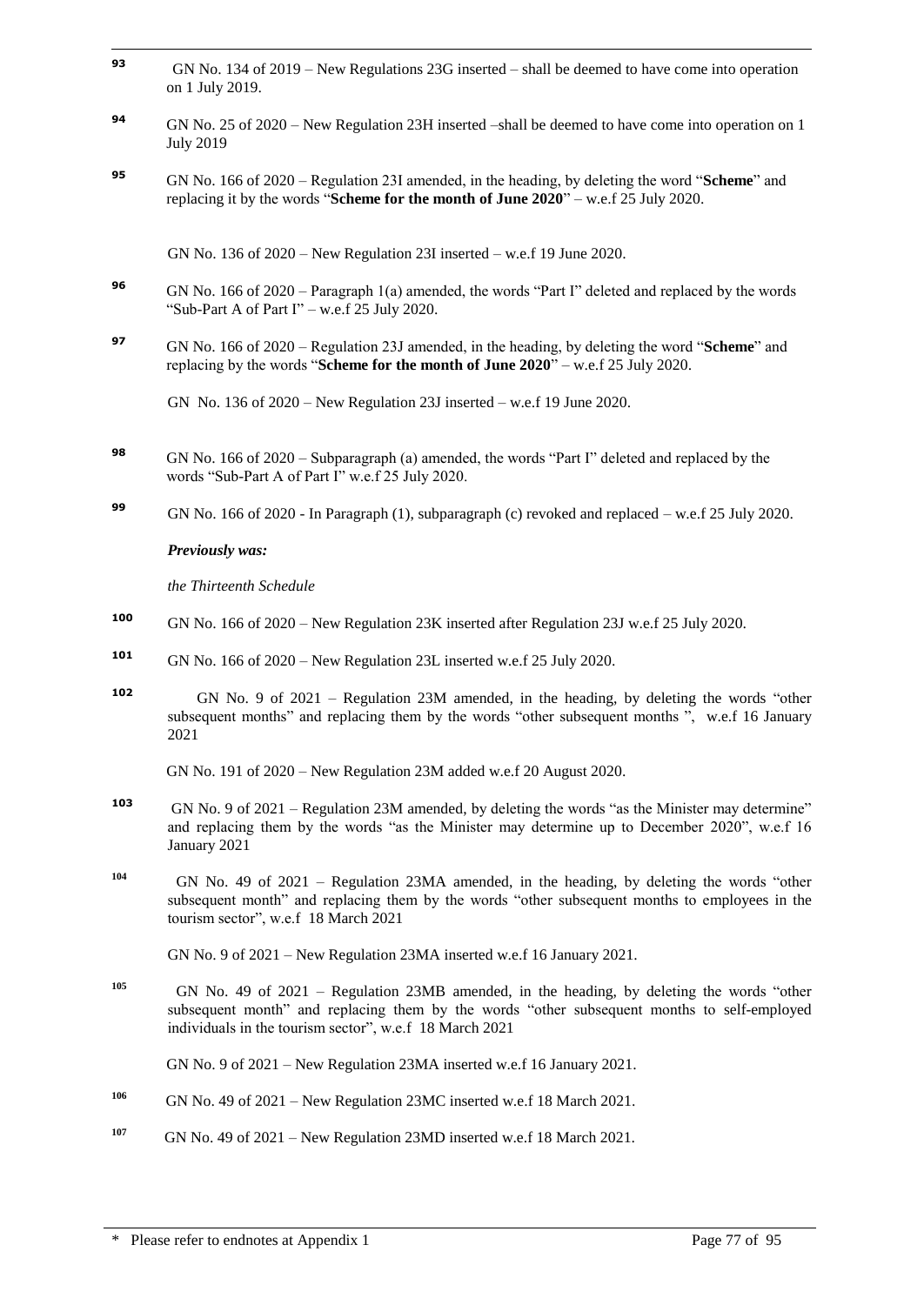- **108 <sup>108</sup>** GN No. 231 of 2020 – New Regulation 23N inserted –shall come into operation in the year of assessment commencing on 1 July 2021.
- **<sup>109</sup>** GN No. 77 of 2022 New Regulation 23P inserted shall be deemed to have come into operation on 01 July 2021.
- **<sup>110</sup>** First Schedule repealed by GN 44 of 2000. Effective on 31.3.2000
- **<sup>111</sup>** Subsidiary Revised Laws of Mauritius The Ninth Schedule renumbered Second Schedule

GN No.6 of 2014 – The Ninth Schedule amended -

- (a) in item I, the figures "9,000", "10,125" and "11,250" deleted and replaced by the figures "9,500", "10,750" and " 12,000", respectively;
- (b) in item 3, the figures "11,000", "15,000", "4,200" and "2,100" deleted and replaced by the figures "11,500", "15,700", "4,400" and "2,200", respectively.

shall come into operation in respect of the income year commencing on 1 January 2014 and in respect of every subsequent income year.

GN 34 of 2013 – The Ninth Schedule revoked and replaced shall be deemed to have come into operation on 1 January 2013.

GN No. 237 of 2011 – Ninth Schedule revoked and replaced shall come into operation on 1 January 2012.

#### **NINTH SCHEDULE** *(regulation 3A)* **Value of fringe benefits**

|    |             |                                                               | <b>Monthly</b><br>taxable benefits<br>(Rs)           |
|----|-------------|---------------------------------------------------------------|------------------------------------------------------|
| 1. | Car Benefit |                                                               |                                                      |
|    |             | Cylinder capacity -                                           |                                                      |
|    | (a)         | up to 1600cc                                                  | 6,000                                                |
|    | (b)         | 1601 to 2000cc                                                | 6,750                                                |
|    | (a)         | above 2000cc                                                  | 7,500                                                |
| 2. |             | Housing benefit -                                             |                                                      |
|    | (a)         | Where property is owned by the employer<br>and is unfurnished | 10 per cent of employee's total<br>emoluments.       |
|    | (b)         | Where property is owned by the employer<br>furnished          | 15 per cent of employee's total and is<br>emoluments |
|    | (c)         | Where property is rented by the employer                      | Actual rent paid                                     |
| 3. |             | Accommodation benefit provided by hotels                      |                                                      |
|    | (a)         | Full board and lodging -                                      |                                                      |
|    |             | (i) Single                                                    | 10,000                                               |
|    |             | (ii) Married                                                  | 14,000                                               |
|    |             |                                                               |                                                      |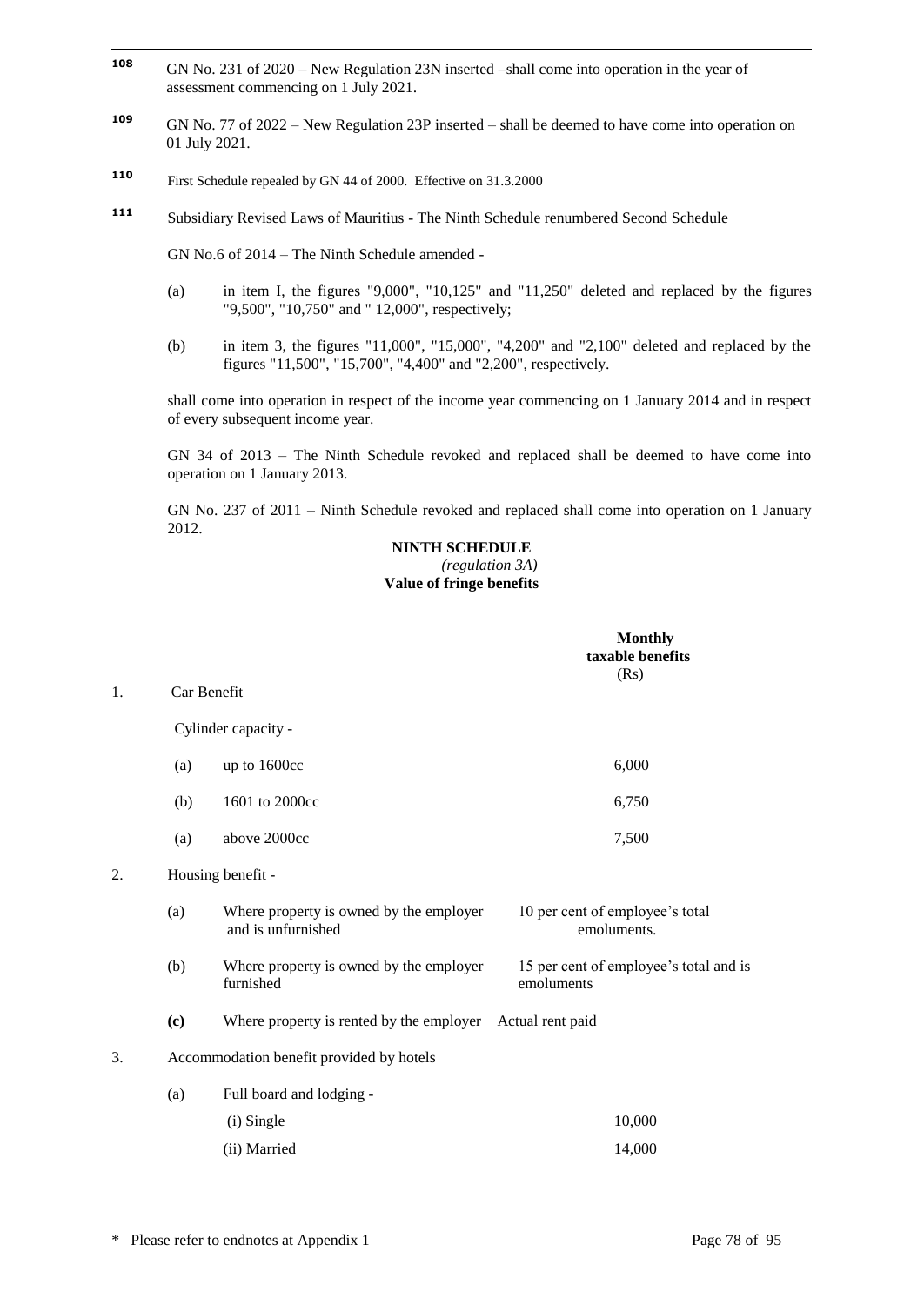|    | (b) | Accommodation -                                                                                                                                                                                |                                                                                                                                                                                                                            |
|----|-----|------------------------------------------------------------------------------------------------------------------------------------------------------------------------------------------------|----------------------------------------------------------------------------------------------------------------------------------------------------------------------------------------------------------------------------|
|    |     | (i) For managing and supervisory staff                                                                                                                                                         | 4,000                                                                                                                                                                                                                      |
|    |     | (ii) Other staff                                                                                                                                                                               | 2,000                                                                                                                                                                                                                      |
| 4. |     | Interest free loans or loans at reduced rates                                                                                                                                                  | Difference between the<br>amount<br>- of<br>interest for the month, calculated at 2<br>per cent per annum above the repo rate<br>prevailing at the end of that month, and<br>the amount of interest paid in that<br>month. |
| 5. |     | Tips received by an employee from a pool<br>by the employer                                                                                                                                    | Actual amount received in the managed<br>month by the employee                                                                                                                                                             |
| 6. |     | Repayment or write-off of employees' debt by<br>the employer                                                                                                                                   | Amount of debt repaid or written<br>off in the month                                                                                                                                                                       |
| 7. |     | Domestic and private expenses borne by<br>employer including utilities, wages of<br>housemaids, school fees of children, club<br>membership fee and any other domestic<br>and private expenses | Actual amount paid for the month                                                                                                                                                                                           |
| 8. |     | Tax paid by the employer                                                                                                                                                                       | Tax benefit is arrived at by dividing the<br>tax payable on the actual emoluments by<br>a factor which varies according to the<br>marginal tax rate applicable                                                             |

- Note:  $\cdot$  **(1)** For the purposes of items 1 and 2, any contribution made by an employee to his employer **shall be deducted from the car benefit or housing benefit, as the case maybe.**
	- **(2) For the purposes of item 2, total emoluments shall exclude the yearly bonus and housing benefit.**

GN 128 of 2006 – Effective as from 1 January 2007.

## **NINTH SCHEDULE**

#### *(regulation 3A)* **Value of fringe benefits**

|    |     |                                                                               | <b>Monthly</b><br>taxable benefits<br>(Rs) |
|----|-----|-------------------------------------------------------------------------------|--------------------------------------------|
| 1. |     | Car Benefit -                                                                 |                                            |
|    | (a) | where car is used for official or business purposes and private purposes -    |                                            |
|    |     | Cylinder capacity -                                                           |                                            |
|    |     | up to 1600cc                                                                  | 4,000                                      |
|    |     | 1601 to 2000cc                                                                | 4,500                                      |
|    |     | above 2000cc                                                                  | 5,000                                      |
|    | (b) | where a car is used exclusively for private purposes -<br>Cylinder capacity - |                                            |
|    |     | up to 1600cc                                                                  | 12,000                                     |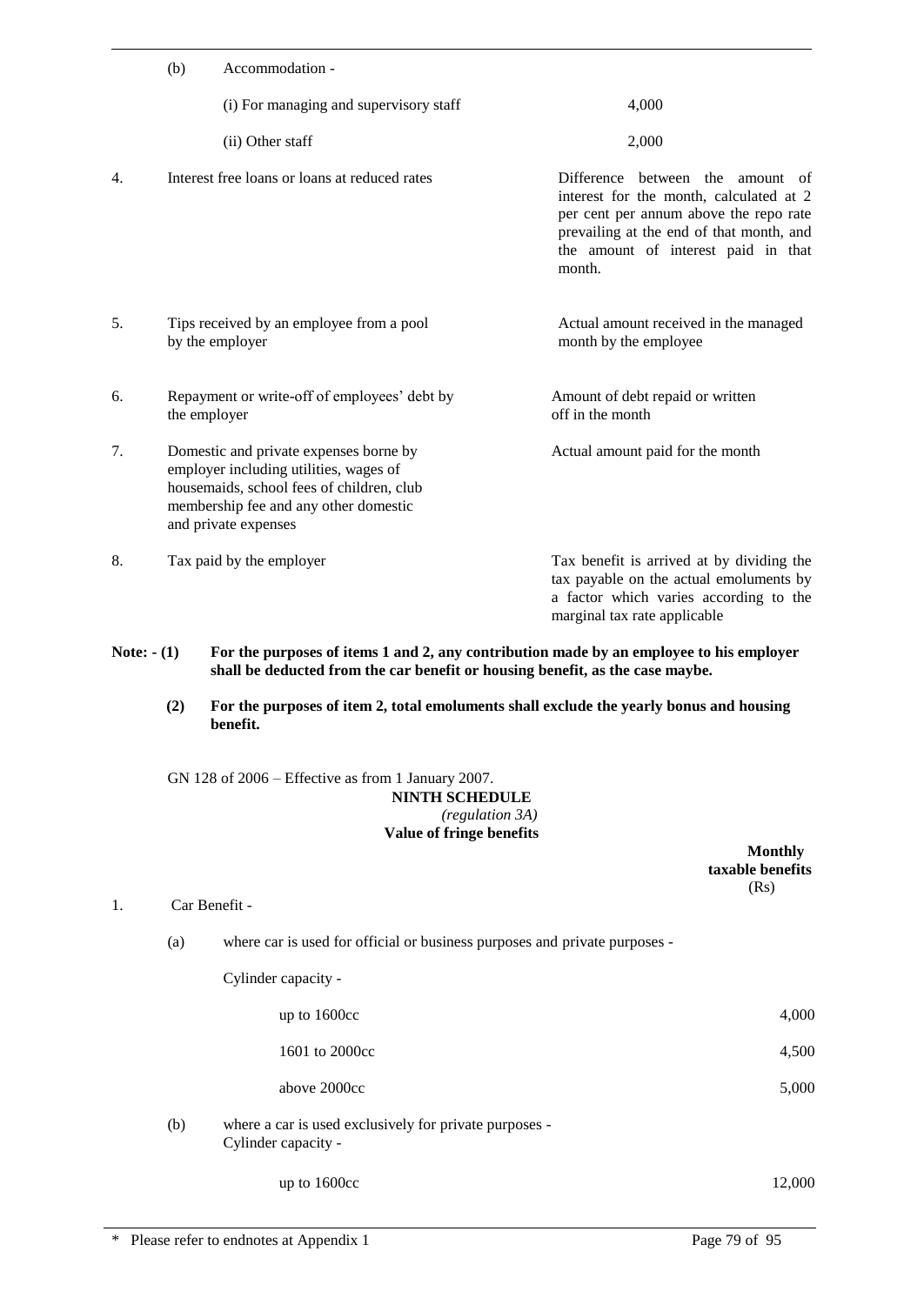|                     |                 | 1601 to 2000cc                                                                                                                                                                                 |                  | 13,500                                                                                                                                                                               |
|---------------------|-----------------|------------------------------------------------------------------------------------------------------------------------------------------------------------------------------------------------|------------------|--------------------------------------------------------------------------------------------------------------------------------------------------------------------------------------|
| 2.                  |                 | above 2000cc<br>Housing benefit -                                                                                                                                                              |                  | 15,000                                                                                                                                                                               |
| Where property is - |                 |                                                                                                                                                                                                |                  |                                                                                                                                                                                      |
|                     |                 | (a) owned by the employer                                                                                                                                                                      | Unfurnished      | 10 per cent of employee's total<br>emoluments.                                                                                                                                       |
|                     |                 |                                                                                                                                                                                                | <b>Furnished</b> | 15 per cent of employee's total<br>emoluments.                                                                                                                                       |
|                     |                 | (b) rented by the employer                                                                                                                                                                     | Unfurnished      | 15 per cent of employee's total<br>emoluments or actual rent paid,<br>whichever is the lower.                                                                                        |
|                     |                 |                                                                                                                                                                                                | <b>Furnished</b> | 20 per cent of employee's total<br>emoluments or actual rent paid,<br>whichever is the lower.                                                                                        |
| 3.                  |                 | Accommodation benefit provided by hotels -                                                                                                                                                     |                  |                                                                                                                                                                                      |
|                     | (a)             | Full board and lodging -<br>(i) Single<br>(ii) Married                                                                                                                                         |                  | <b>Monthly</b><br>taxable benefits<br>(Rs)<br>5,000<br>7,000                                                                                                                         |
|                     | (b)             | Accommodation -                                                                                                                                                                                |                  |                                                                                                                                                                                      |
|                     |                 | (i) For managing and supervisory staff                                                                                                                                                         |                  | 2,000                                                                                                                                                                                |
| 4.                  |                 | (ii) Other staff<br>Interest free loans or loans at reduced rates                                                                                                                              |                  | 1,000<br>Difference between the amount<br>- of<br>interest for the month, calculated at 8<br>per cent per annum and the amount of<br>interest paid by the employee in that<br>month. |
| 5.                  | by the employer | Tips received by an employee from a pool                                                                                                                                                       |                  | Actual amount received in the managed<br>month by the employee                                                                                                                       |
| 6.                  | the employer    | Repayment or write-off of employees' debt by                                                                                                                                                   |                  | Amount of debt repaid or written<br>off in the month                                                                                                                                 |
| 7.                  |                 | Domestic and private expenses borne by<br>employer including utilities, wages of<br>housemaids, school fees of children, club<br>membership fee and any other domestic<br>and private expenses |                  | Actual amount paid for the month                                                                                                                                                     |
| 8.                  |                 | Tax paid by the employer                                                                                                                                                                       |                  | Tax benefit is arrived at by dividing the<br>tax payable on the actual emoluments by<br>a factor which varies according to the<br>marginal tax rate applicable                       |

Note:  $\cdot$  **(1)** For the purposes of items 1 and 2, any contribution made by an employee to his employer **shall be deducted from the car benefit or housing benefit, as the case maybe.**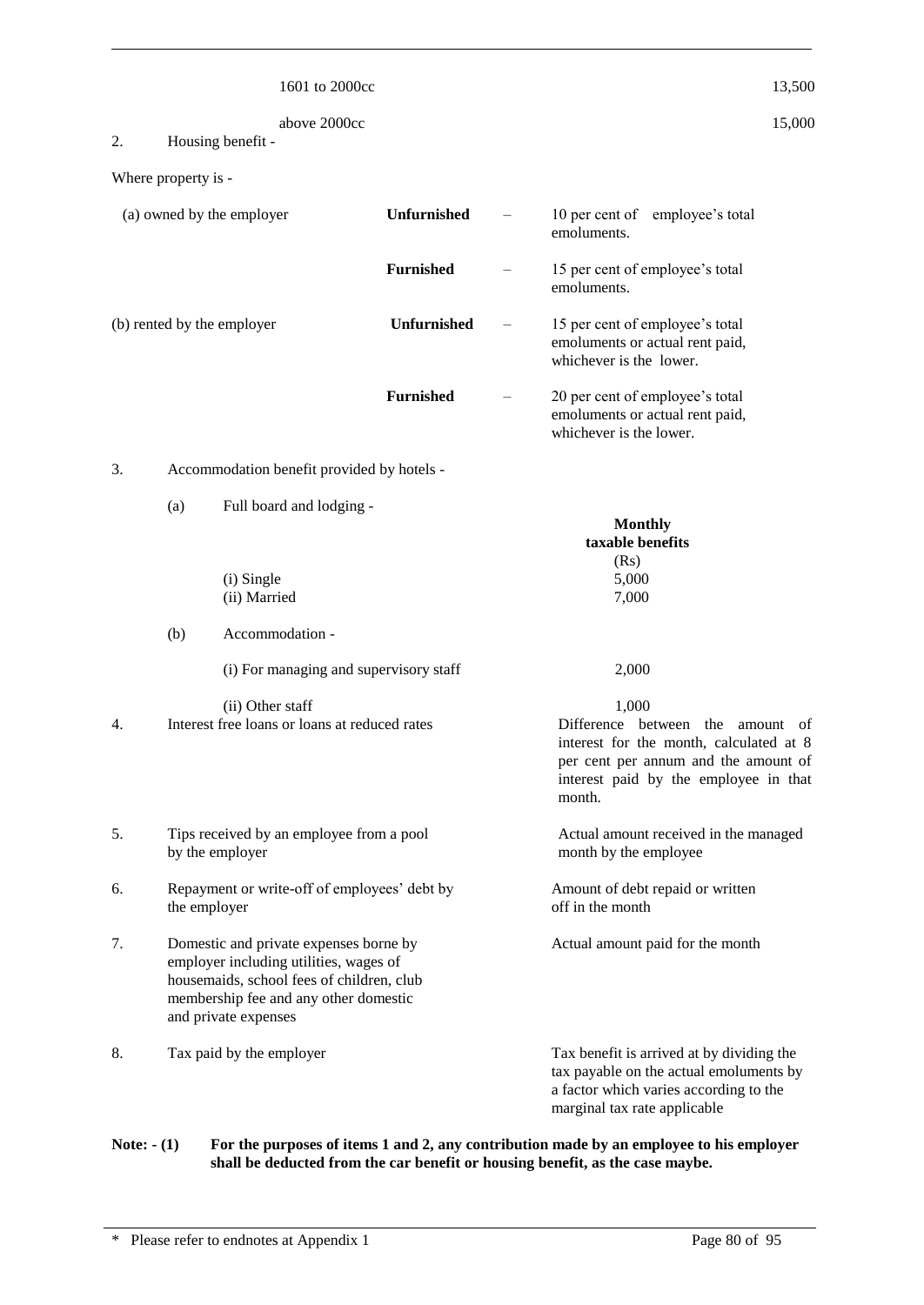#### **(2) For the purposes of item 2, total emoluments shall exclude the yearly bonus and housing benefit.**

**<sup>112</sup>** GN 128 of 2006 –The Third Schedule repealed effective as from income year commencing on 1 July 2006.

Inserted by The Bus Industry Employees Welfare Fund Act 2002 s.26(1) (effective as from 1 November 2003)

#### *THIRD SCHEDULE (regulation 9)*

*National Pensions Fund established under the National Pensions Act.*

*Civil Service Family Protection Scheme established under the Civil Service Family Protection Scheme Act.*

*Statutory Bodies Family Protection Fund established under the Statutory Bodies Family Protection Fund Act.*

*Superannuation funds*

*Any other fund or scheme which in the opinion of the Director-General is similar in its objects and benefits to the Civil Service Family Protection Scheme established under the Civil Service Family Protection Scheme Act.*

**<sup>113</sup>** Subsidiary Revised Laws of Mauritius - The Second Schedule renumbered Fourth Schedule

GN No. 27 of 2016 – The Second Schedule revoked and replaced shall be deemed to have come into operation on 1 July 2015.

#### **SECOND SCHEDULE**

*(regulation 7)*

| Column 1<br>Capital expenditure incurred on - |        | Column <sub>2</sub><br>Rate of annual allowance<br>Percentage of                                                 |                   |      |
|-----------------------------------------------|--------|------------------------------------------------------------------------------------------------------------------|-------------------|------|
|                                               |        |                                                                                                                  | <b>Base Value</b> | Cost |
| 1.                                            |        | Industrial premises excluding hotels                                                                             |                   | 5    |
| 2.                                            |        | Commercial premises                                                                                              |                   | 5    |
| 3.                                            | Hotels |                                                                                                                  | 30                |      |
| 4.                                            |        | Plant or Machinery -                                                                                             |                   |      |
|                                               |        | (a) costing or having a base value of 30,000 rupees or less                                                      | 100               |      |
|                                               |        | (b) costing more than $30,000$ rupees $-$                                                                        |                   |      |
|                                               | (i)    | ships or aircrafts                                                                                               | 20                |      |
|                                               | (ii)   | aircrafts and aircraft simulators leased by a company<br>engaged in aircraft leasing                             | 100               |      |
|                                               | (iii)  | motor vehicles                                                                                                   | 25                |      |
|                                               | (iv)   | electronic and high precision machinery or equipment,<br>computer hardware and peripherals and computer software | 50                |      |
|                                               | (v)    | furniture and fittings                                                                                           | 20                |      |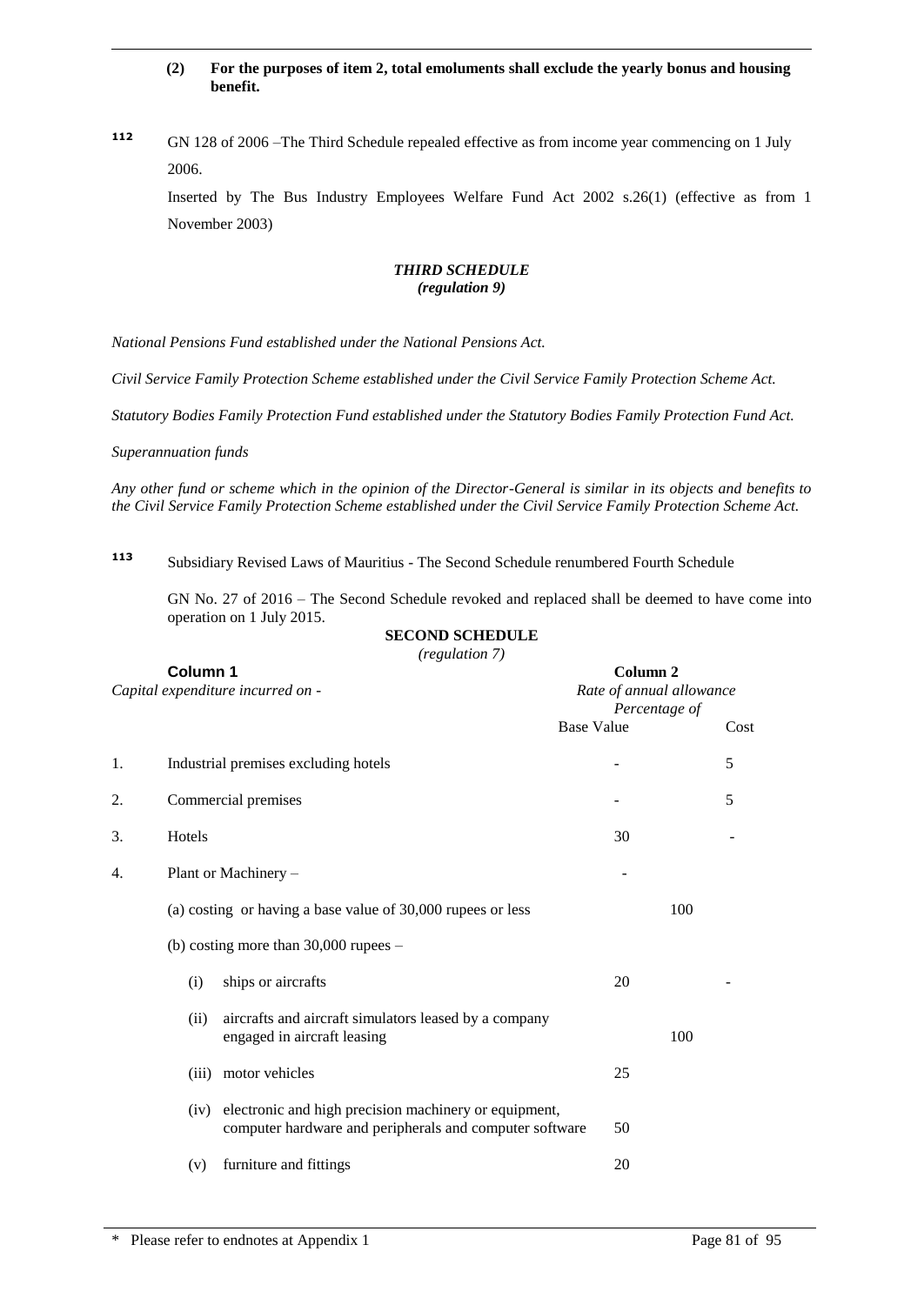|     | (vi)<br>other                                                                                                         | 35 |   |  |
|-----|-----------------------------------------------------------------------------------------------------------------------|----|---|--|
| .5. | Improvement on agricultural land for agricultural purposes                                                            | 25 | - |  |
| 6.  | Scientific research                                                                                                   | 25 |   |  |
| 7.  | Golf courses                                                                                                          | 15 |   |  |
| 7A. | Acquisition of patents                                                                                                | 25 |   |  |
| 8.  | Acquisition or improvement of any other item of a capital<br>nature which is subject to depreciation under the normal |    |   |  |
|     | accounting principles                                                                                                 |    | 5 |  |
|     |                                                                                                                       |    |   |  |

GN No.6 of 2014 –The Second Schedule amended, new item 7A inserted after item 7 - shall come into operation in respect of the year of assessment commencing 1 January 2015 and in respect of every subsequent year of assessment.

The Second Schedule is amended, in item 4, by deleting paragraph (a) and replacing it by the following paragraph - shall come into operation in respect of the year of assessment commencing on 1 January 2010 and in respect of every subsequent year of assessment.

(a) costing 30,000 rupees or less

The Second Schedule amended by GN 128 of 2006 - Effective as from year of assessment 2007/2008 - shall be deemed to have come into operation on 1 July 2006 in respect of the income year commencing 1 July 2006 and in respect of every subsequent income year.

Second Schedule amended by GN 88 of 1997. Effective as from 1.7.1997 –

#### *SECOND SCHEDULE (regulation 7)*

|    | Column 1                                                                                                             | Column <sub>2</sub>                            |
|----|----------------------------------------------------------------------------------------------------------------------|------------------------------------------------|
|    | Capital expenditure incurred on -                                                                                    | Rate of annual allowance<br>Percentage of cost |
| 1. | Industrial premises excluding hotels                                                                                 | 5                                              |
| 2. | Hotels                                                                                                               | 20                                             |
| 3. | Plant or Machinery costing 10,000 rupees or less                                                                     | 100                                            |
| 4. | Plant or Machinery costing more than 10,000 rupees                                                                   |                                                |
|    | (a) Ships or aircrafts                                                                                               | 10                                             |
|    | (b) Aircrafts and aircraft simulators $\mathbf{1}$ leased by a company<br>engaged in aircraft leasing                | 100                                            |
|    | $(c)$ Furniture and fittings                                                                                         | 10                                             |
|    | (d) Motor Vehicles                                                                                                   | 20                                             |
|    | (e) Electronic and high precision machinery or equipment,<br>computer hardware and peripherals and computer software | $33.33^2$                                      |
|    | <i>Other</i><br>(f)                                                                                                  | 20                                             |
| 5. | Agricultural improvement on agricultural land                                                                        | 20                                             |
| 6. | Capital expenditure on scientific research                                                                           | 20                                             |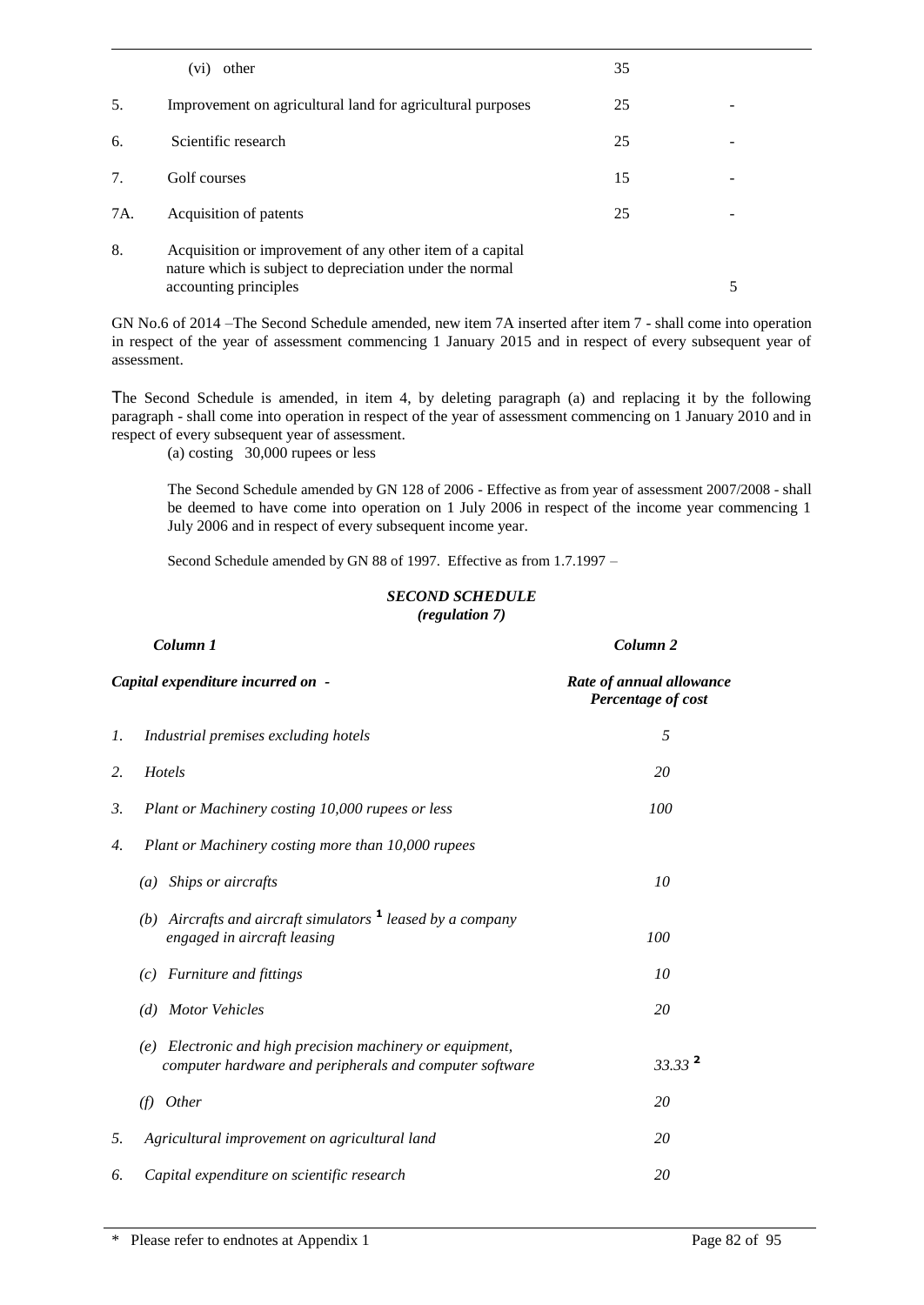- *7. Setting up of golf courses* **<sup>3</sup>** *10 8* **<sup>4</sup>** *Any other item of a capital nature other than non-industrial premises 5*
- <sup>1</sup> The words "and aircraft simulators" inserted by GN 164 of 1997 3.11.97
- <sup>2</sup> The figure "33.33" replaced "25" by GN 123 of 2002. Effective as from year of assessment 2002-03.
- **<sup>3</sup>** New item 7 added by GN 140 of 2003. Effective as from assessment year 2003/2004.
- **4** Item 7 renumbered Item 8 by GN 140 of 2003.
- **<sup>114</sup>** GN No. 25 of 2020 The Fourth Schedule amended, in paragraph (4)(a), in column 1, by deleting the words "30,000 rupees" and replacing them by the words "60,000 rupees" – shall be deemed to have come into operation on 1 July 2019.

The Second Schedule is amended, in item 4, by deleting paragraph (a) and replacing it by the following paragraph - shall come into operation in respect of the year of assessment commencing on 1 January 2010 and in respect of every subsequent year of assessment. (a) costing 30,000 rupees or less

- **115**  GN No. 25 of 2020 – The Fourth Schedule amended, in paragraph (4)(b), in column 1, by deleting the words "30,000 rupees" and replacing them by the words "60,000 rupees" – shall be deemed to have come into operation on 1 July 2019.
- **116** GN No. 231 of 2020 Item 4(b) amended, in sub-item (iv), by deleting the words "electronic and high precision machinery or equipment," deleted w.e.f 3 October 2020.
- **<sup>117</sup>** GN No. 231 of 2020 The following new sub-item (iva) and its corresponding entries inserted after sub-item (iv) – w.e.f 3 October 2020.
- **<sup>118</sup>** GN No. 19 of 2018 Item 6 and its corresponding entries deleted and replaced shall be deemed to have come into operation on 24 July 2017.
- **<sup>119</sup>** GN No.6 of 2014 –The Second Schedule amended, new item 7A inserted after item 7 shall come into operation in respect of the year of assessment commencing 1 January 2015 and in respect of every subsequent year of assessment.
- **<sup>120</sup>** GN No. 19 of 2018 –New item 7D and its corresponding entries inserted after item 7C shall be deemed to have come into operation on 24 July 2017.

.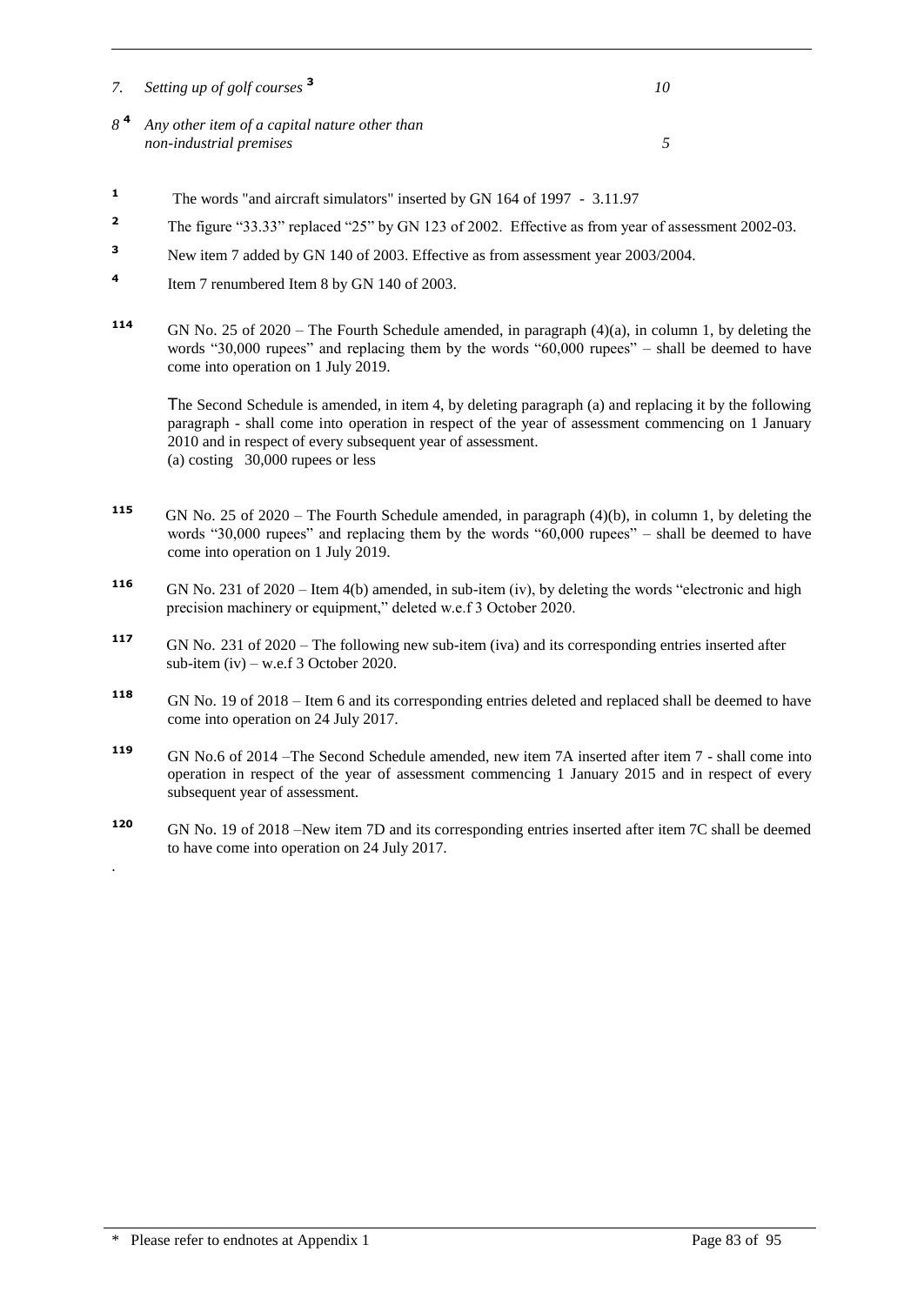| GN 78 of 1996 - income years 1996-97 to 2001-02                                                                                                                                                |                                                                                        |                                                                                                           |                     |
|------------------------------------------------------------------------------------------------------------------------------------------------------------------------------------------------|----------------------------------------------------------------------------------------|-----------------------------------------------------------------------------------------------------------|---------------------|
|                                                                                                                                                                                                | <b>FOURTH SCHEDULE</b><br>(regulation $22(1)(a)$ )                                     |                                                                                                           |                     |
|                                                                                                                                                                                                | <b>INCOME YEAR ENDING 30 JUNE</b><br>not later than 31 July in the year of assessment) | STATEMENT OF EMOLUMENTS AND TAX DEDUCTION FOR<br>(To be given in duplicate by an employer to his employee |                     |
|                                                                                                                                                                                                |                                                                                        |                                                                                                           |                     |
|                                                                                                                                                                                                |                                                                                        |                                                                                                           |                     |
| Employee's Social Security No.  National Identity No.  Tax Account No.                                                                                                                         |                                                                                        |                                                                                                           |                     |
|                                                                                                                                                                                                | <b>EMOLUMENTS</b>                                                                      |                                                                                                           |                     |
| Salary, Wages, Overtime pay, fees, commissions<br>or any other advantage in money specified in<br>section $10(1)(a)$ of the Act                                                                |                                                                                        |                                                                                                           | R <sub>S</sub><br>. |
| End-of-year bonus                                                                                                                                                                              |                                                                                        |                                                                                                           |                     |
| Retirement pension                                                                                                                                                                             |                                                                                        |                                                                                                           | .                   |
| Any advantage in money's worth (Fringe benefits)                                                                                                                                               |                                                                                        | <b>TOTAL</b>                                                                                              | .                   |
|                                                                                                                                                                                                | <b>DEDUCTIONS</b>                                                                      |                                                                                                           |                     |
| Tax withheld under section 93<br>Civil Service FPS.<br><b>Statutory Bodies FPF</b><br><b>National Pensions Fund</b><br><b>Superannuation Fund</b><br>Medical Expenses Scheme<br>(Contributory) | Rs<br><br><u></u><br><b>TOTAL</b>                                                      | $\rm Rs$<br><br><u></u>                                                                                   |                     |
|                                                                                                                                                                                                |                                                                                        |                                                                                                           |                     |
|                                                                                                                                                                                                | <b>DECLARATION BY EMPLOYER</b><br>(Full name of signatory in <b>BLOCK LETTERS</b> )    |                                                                                                           |                     |

do hereby declare that the information I have given in this statement is true and correct.

Date : ..................................... Signature.........................................………..….

Capacity in which acting.........................……...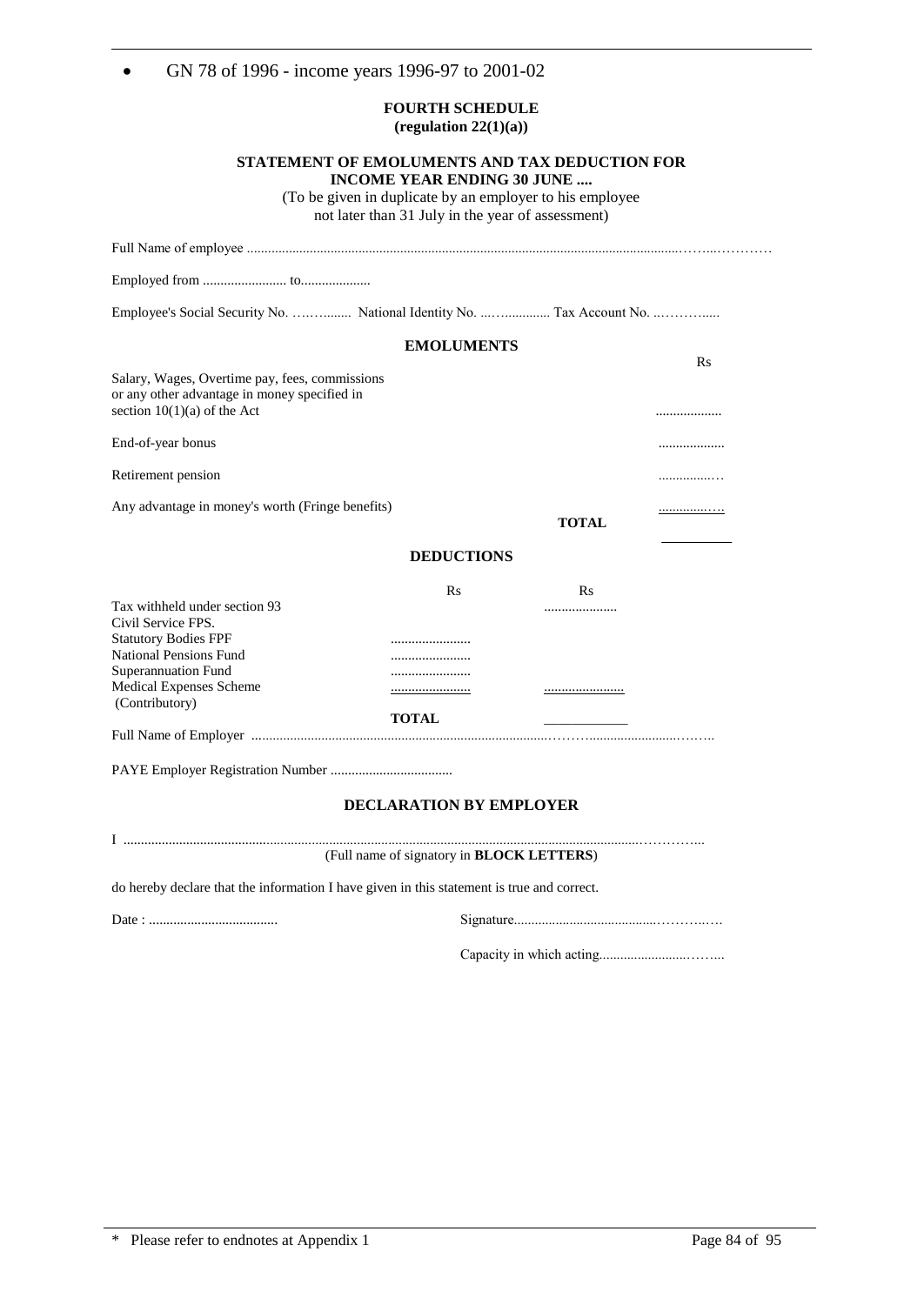**121 <sup>121</sup>** GN 128 of 2006 – The Fifth Schedule repealed effective as from income year commencing on 1 July 2006. Fifth Schedule added by GN 12 of 2002. Effective as from 1.7.2000.

#### **FIFTH SCHEDULE (regulation 15A)**

M.C.S. Mutual Aid Retirement Savings Fund

**<sup>122</sup>** Subsidiary Revised Laws of Mauritius - The Eighth Schedule renumbered Sixth Schedule

The Eighth Schedule added by GN 140 of 2003.

**<sup>123</sup>** Subsidiary Revised Laws of Mauritius - The Fourth Schedule renumbered Seventh Schedule

GN No. 27 of 2016 – The Fourth Schedule amended, the words 31 December" and "15 February", deleted and replaced by the words "30 June" and "15 August", respectively -shall be deemed to have come into operation on 1 July 2015.

GN No. 179 of 2009 - The Fourth Schedule is amended, in the heading, by deleting the words "30 JUNE" and "31 July" and replacing them by the words "31 DECEMBER" and "15 February", respectively - shall come into operation in respect of the year of assessment commencing on 1 January 2010 and in respect of every subsequent year of assessment.

Fourth Schedule amended by GN 123 of 2002. Effective as from income year 2002-03.

### **FOURTH SCHEDULE (regulation 22(1)(a))**

## **STATEMENT OF EMOLUMENTS AND TAX DEDUCTION FOR INCOME YEAR ENDING 30 JUNE .............**

*(To be given in duplicate by an employer to his employee not later than 31 July in the year of assessment)*

Full Name of employee ......................................................................................…...………………...…………

Employed from ............................................ to......................................................

National Identity No. ...…..........………..........……….. Tax Account No. ..…………………………......

## **EMOLUMENTS**

| Salary, wages, overtime pay, fees, commissions<br>or any other advantage in money specified in          |                   |              |   |
|---------------------------------------------------------------------------------------------------------|-------------------|--------------|---|
| section $10(1)(a)$ of the Act                                                                           |                   |              |   |
| End-of-year bonus                                                                                       |                   |              |   |
| Retirement pension                                                                                      |                   |              |   |
| Any advantage in money's worth (Fringe benefits)                                                        |                   |              |   |
|                                                                                                         |                   | <b>TOTAL</b> |   |
| Total amount of personal reliefs and deductions claimed by employee in<br>his Employee Declaration Form |                   |              | . |
|                                                                                                         | <b>DEDUCTIONS</b> |              |   |
|                                                                                                         | R <sub>S</sub>    | $\rm Rs$     |   |
| Tax withheld under section 93                                                                           |                   |              |   |
| Civil Service FPS                                                                                       |                   |              |   |
| <b>Statutory Bodies FPF</b>                                                                             |                   |              |   |
| <b>National Pensions Fund</b>                                                                           |                   |              |   |
| Superannuation Fund                                                                                     |                   |              |   |
| Medical Expenses Scheme                                                                                 |                   |              |   |

 $\mathbf{p}_c$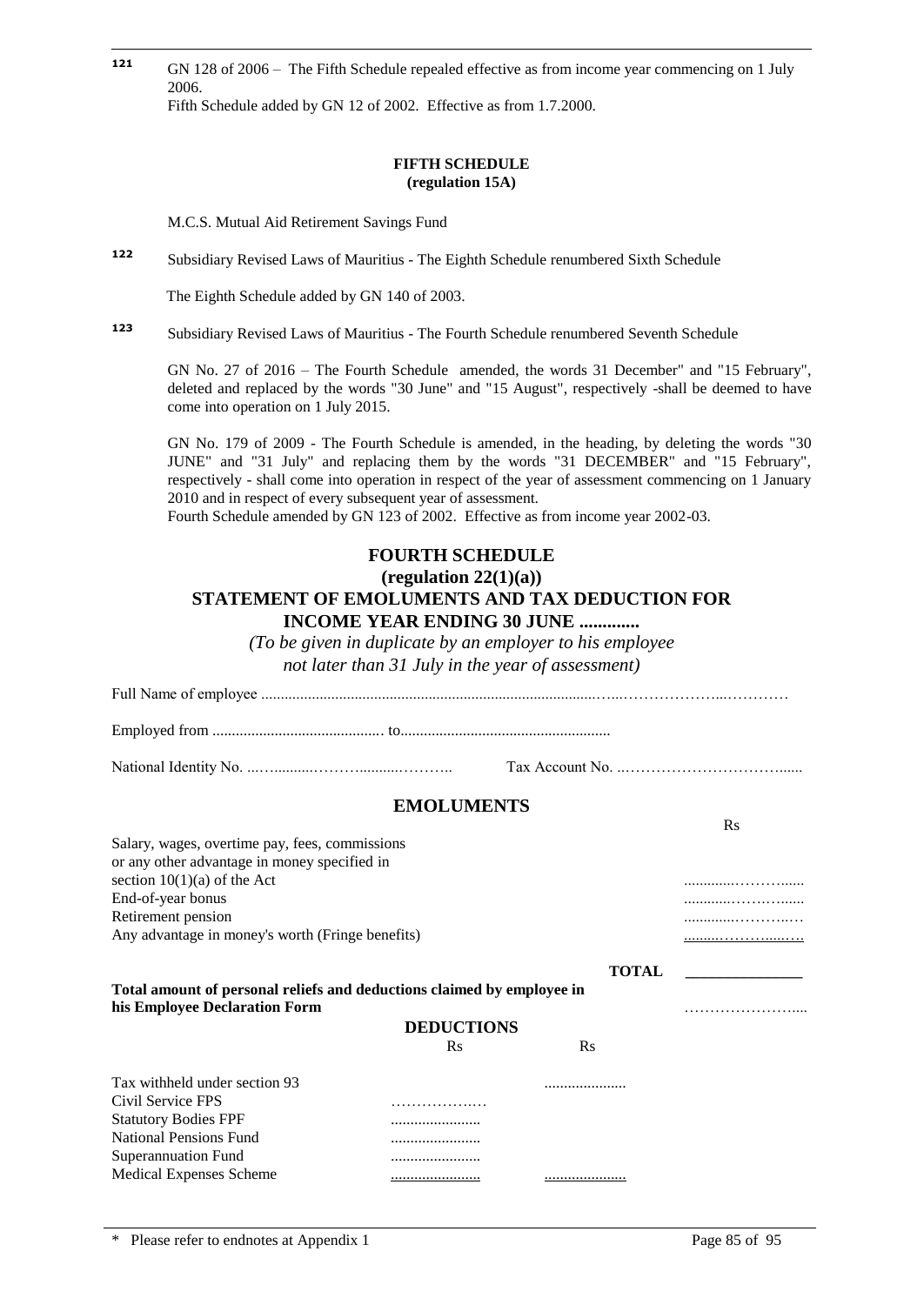|     | (Contributory) | <b>TOTAL</b>                                                                                                                                                                                                                                                   |                                                                                                                                                                                                 |                                      |  |  |  |  |
|-----|----------------|----------------------------------------------------------------------------------------------------------------------------------------------------------------------------------------------------------------------------------------------------------------|-------------------------------------------------------------------------------------------------------------------------------------------------------------------------------------------------|--------------------------------------|--|--|--|--|
|     |                |                                                                                                                                                                                                                                                                |                                                                                                                                                                                                 |                                      |  |  |  |  |
|     |                |                                                                                                                                                                                                                                                                |                                                                                                                                                                                                 |                                      |  |  |  |  |
|     |                |                                                                                                                                                                                                                                                                | <b>DECLARATION BY EMPLOYER</b>                                                                                                                                                                  |                                      |  |  |  |  |
|     |                |                                                                                                                                                                                                                                                                | (Full name of signatory in <b>BLOCK LETTERS</b> )                                                                                                                                               |                                      |  |  |  |  |
|     |                |                                                                                                                                                                                                                                                                | do hereby declare that the information I have given in this statement is true and correct.                                                                                                      |                                      |  |  |  |  |
|     |                |                                                                                                                                                                                                                                                                |                                                                                                                                                                                                 |                                      |  |  |  |  |
|     |                |                                                                                                                                                                                                                                                                |                                                                                                                                                                                                 |                                      |  |  |  |  |
|     | <b>SEAL</b>    |                                                                                                                                                                                                                                                                |                                                                                                                                                                                                 |                                      |  |  |  |  |
| 124 |                |                                                                                                                                                                                                                                                                | Subsidiary Revised Laws of Mauritius - The Tenth Schedule renumbered Eighth Schedule                                                                                                            |                                      |  |  |  |  |
|     |                | come into operation on 1 July 2015.                                                                                                                                                                                                                            | GN No. 27 of 2016 – The Tenth Schedule amended, the words 31 December" and "15 February",<br>deleted and replaced by the words "30 June" and "15 August", respectively -shall be deemed to have |                                      |  |  |  |  |
|     |                | GN No. 34 of 2013 – The Tenth Schedule revoked and replaced shall be deemed to have come into<br>operation on 1 January 2013in respect of income year commencing on 1 January 2012 and in respect of<br>every subsequent income year.<br><b>TENTH SCHEDULE</b> |                                                                                                                                                                                                 |                                      |  |  |  |  |
|     |                |                                                                                                                                                                                                                                                                | (regulation $22B(1)$ )                                                                                                                                                                          |                                      |  |  |  |  |
|     |                | <b>STATEMENT OF INCOME RECEIVED FOR</b>                                                                                                                                                                                                                        |                                                                                                                                                                                                 |                                      |  |  |  |  |
|     |                | <b>INCOME YEAR ENDED 31 December </b><br>(To be given in duplicate by a payer to a payee not later than 15 February in the year of assessment)                                                                                                                 |                                                                                                                                                                                                 |                                      |  |  |  |  |
|     | 1.             | <b>IDENTIFICATION OF PAYER</b>                                                                                                                                                                                                                                 |                                                                                                                                                                                                 |                                      |  |  |  |  |
|     |                |                                                                                                                                                                                                                                                                |                                                                                                                                                                                                 |                                      |  |  |  |  |
|     |                | Tax Account                                                                                                                                                                                                                                                    |                                                                                                                                                                                                 |                                      |  |  |  |  |
|     |                |                                                                                                                                                                                                                                                                |                                                                                                                                                                                                 |                                      |  |  |  |  |
|     | 2.             | <b>IDENTIFICATION OF THE PERSON (PAYEE) TO WHOM AN AMOUNT HAS BEEN</b><br><b>MADE AVAILABLE BY THE PAYER</b>                                                                                                                                                   |                                                                                                                                                                                                 |                                      |  |  |  |  |
|     |                |                                                                                                                                                                                                                                                                |                                                                                                                                                                                                 |                                      |  |  |  |  |
|     |                |                                                                                                                                                                                                                                                                |                                                                                                                                                                                                 |                                      |  |  |  |  |
|     |                |                                                                                                                                                                                                                                                                |                                                                                                                                                                                                 |                                      |  |  |  |  |
|     |                |                                                                                                                                                                                                                                                                |                                                                                                                                                                                                 |                                      |  |  |  |  |
|     |                |                                                                                                                                                                                                                                                                |                                                                                                                                                                                                 |                                      |  |  |  |  |
|     |                |                                                                                                                                                                                                                                                                |                                                                                                                                                                                                 |                                      |  |  |  |  |
|     | 3.             |                                                                                                                                                                                                                                                                | AMOUNT PAID OR CREDITED AND TAX DEDUCTED, IF ANY                                                                                                                                                |                                      |  |  |  |  |
|     |                |                                                                                                                                                                                                                                                                | Gross amount paid<br>or credited (before<br>deduction of tax)                                                                                                                                   | Tax deducted<br>& remitted<br>to MRA |  |  |  |  |
|     |                | (Tick $(\checkmark)$ as appropriate)                                                                                                                                                                                                                           | $\mathbf{R}$ s                                                                                                                                                                                  | $\mathbf{R}$ s                       |  |  |  |  |
|     |                |                                                                                                                                                                                                                                                                | <b>Rs</b>                                                                                                                                                                                       | $\mathbf{R}$ s                       |  |  |  |  |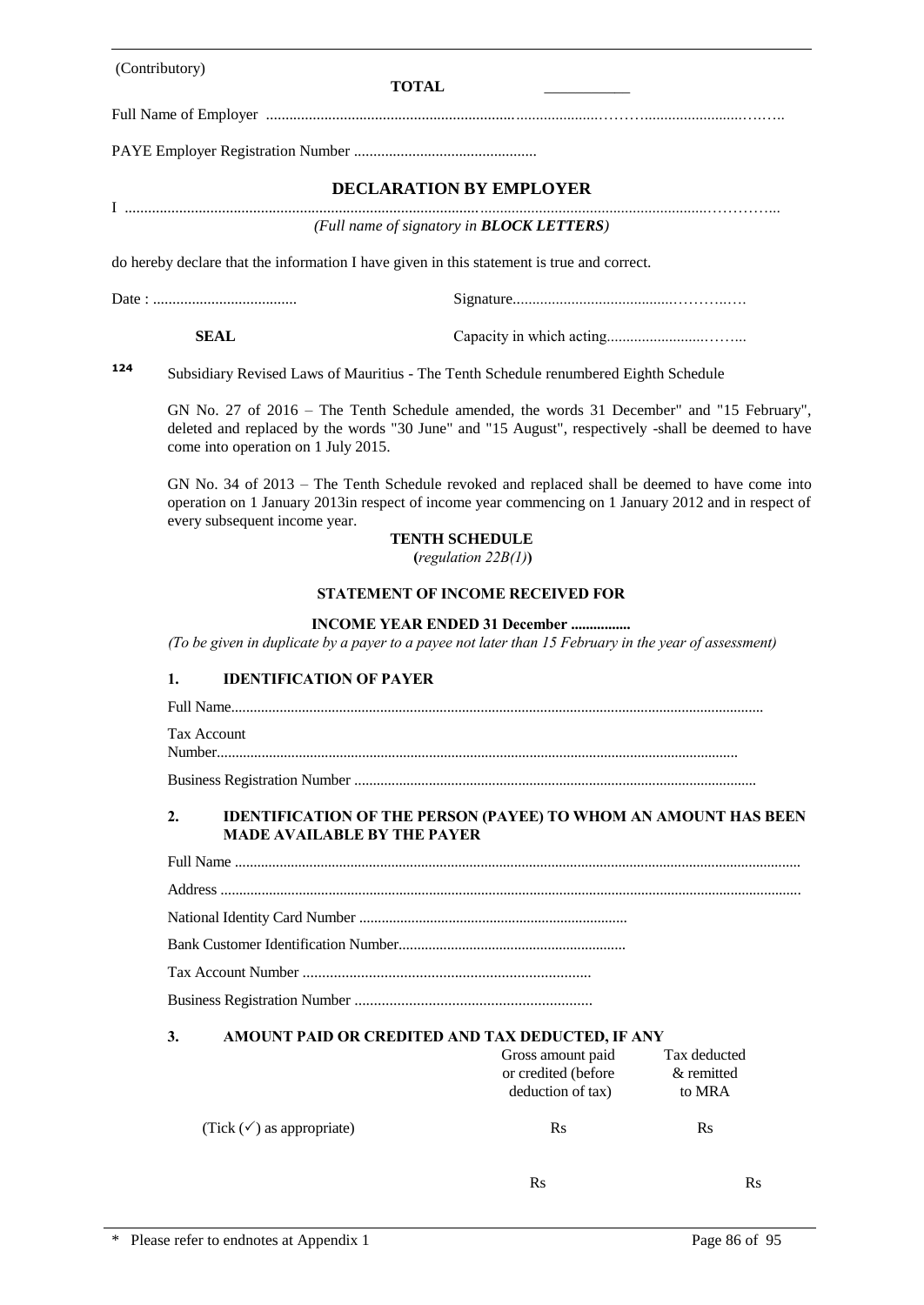| Interest                                                                                   | .    |
|--------------------------------------------------------------------------------------------|------|
| Royalties                                                                                  |      |
| Rent                                                                                       | <br> |
| Payments to contractor/subcontractor                                                       | <br> |
| Payments to provider of services                                                           | <br> |
| <b>DECLARATION OF PAYER</b>                                                                |      |
|                                                                                            |      |
| (Full name of signatory in <b>BLOCK LETTERS</b> )                                          |      |
| do hereby declare that the information I have given in this statement is true and correct. |      |
|                                                                                            |      |
|                                                                                            |      |

SEAL

GN No. 179 of 2009 - The Tenth Schedule is amended, in the heading, by deleting the words "30 JUNE" and "31 July" and replacing them by the words "31 DECEMBER" and "15 February", respectively - shall come into operation in respect of the year of assessment commencing on 1 January 2010 and in respect of every subsequent year of assessment.

FA 129/2008 - The Tenth Schedule revoked and replaced - shall be deemed to have come into operation on 1 July 2007 in respect of the income year commencing on 1 July 2007 and in respect of every subsequent income year. GN 128 of 2006

#### **TENTH SCHEDULE**

**(***regulation 22B(1)***)**

#### **STATEMENT OF INCOME TAX DEDUCTION FOR INCOME YEAR ENDED 31 December ....**

*(To be given in duplicate by a payer to a payee not later than 31 July in the year of assessment)*

| 1.               | <b>IDENTIFICATION OF PAYER</b>                                                             |                |                |
|------------------|--------------------------------------------------------------------------------------------|----------------|----------------|
|                  | Full Name                                                                                  |                |                |
|                  |                                                                                            |                |                |
|                  |                                                                                            |                |                |
| $\overline{2}$ . | <b>IDENTIFICATION OF PAYEE</b>                                                             |                |                |
|                  | Full Name                                                                                  |                |                |
|                  |                                                                                            |                |                |
|                  |                                                                                            |                |                |
|                  |                                                                                            |                |                |
|                  |                                                                                            |                |                |
|                  |                                                                                            |                |                |
| 3.               | AMOUNT PAID OR CREDITED AND TAX DEDUCTED                                                   |                |                |
|                  | (Tick as appropriate)                                                                      | Amount paid    | Tax            |
|                  |                                                                                            | or credited    | deducted       |
|                  |                                                                                            |                | & remitted     |
|                  |                                                                                            |                | to MRA         |
|                  |                                                                                            | R <sub>S</sub> | $\mathbf{R}$ s |
|                  | Interest                                                                                   | .              |                |
|                  | Royalties                                                                                  |                | .              |
|                  | Rent                                                                                       |                |                |
|                  | Payments to contractor/subcontractor                                                       |                |                |
|                  | Payments to provider of services                                                           |                | .              |
| 4.               | <b>DECLARATION OF PAYER</b>                                                                |                |                |
|                  |                                                                                            |                |                |
|                  | (Full name of signatory in <b>BLOCK LETTERS</b> )                                          |                |                |
|                  | do hereby declare that the information I have given in this statement is true and correct. |                |                |
|                  |                                                                                            |                |                |
|                  |                                                                                            |                |                |
|                  | <b>SEAL</b>                                                                                |                |                |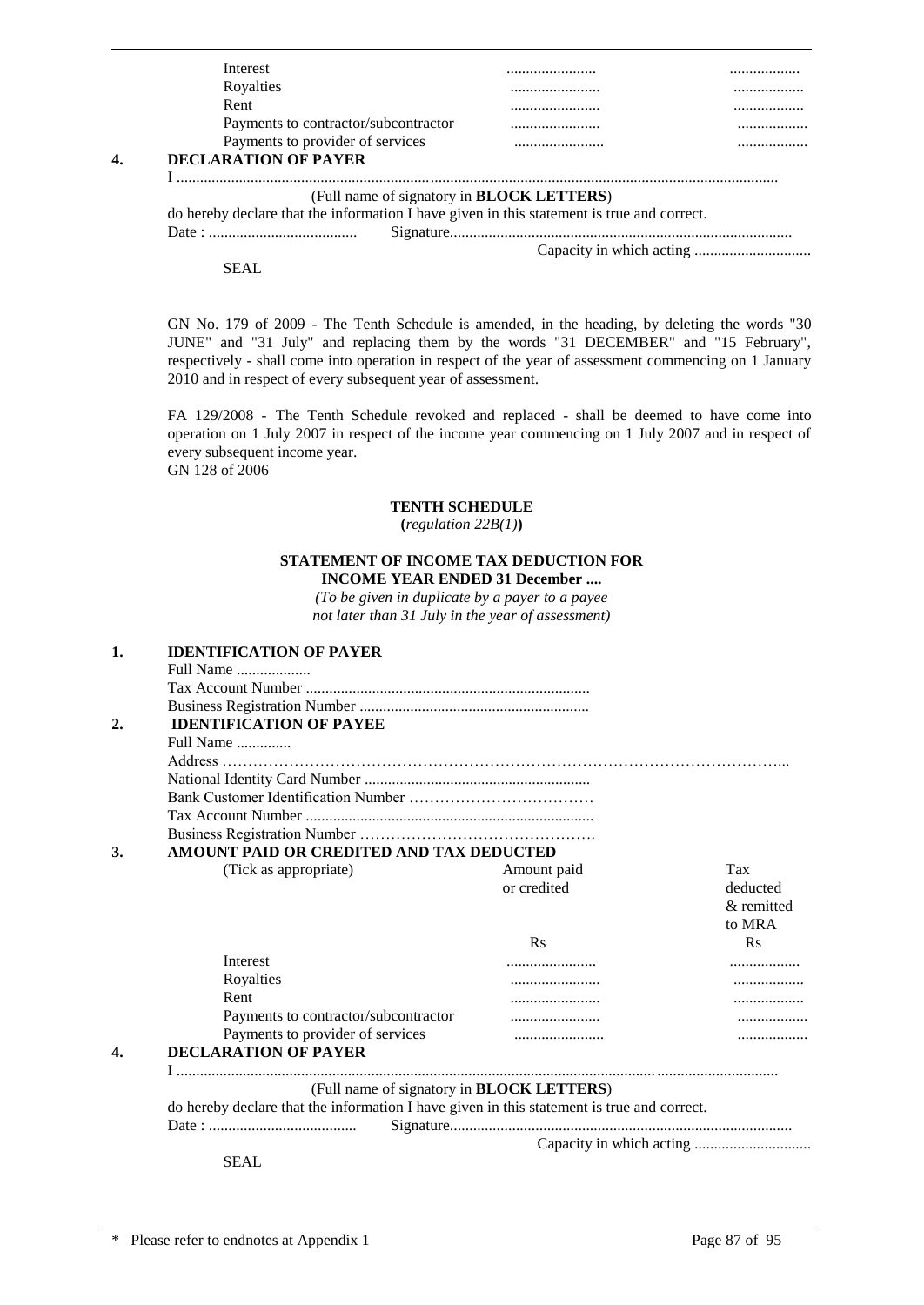#### **125 <sup>125</sup>** Subsidiary Revised Laws of Mauritius - The Eleventh Schedule renumbered Ninth Schedule

GN No. 27 of 2016 – The Eleventh Schedule amended, the words 31 December" and "15 February", deleted and replaced by the words "30 June" and "15 August", respectively -shall be deemed to have come into operation on 1 July 2015.

GN No. 34 of 2013 – The Eleventh Schedule revoked and replaced w.e.f. 16 February 2013.

#### **ELEVENTH SCHEDULE**

*(regulation 22B(2))*

#### **STATEMENT OF AMOUNT PAID AND TAX DEDUCTED FOR**

#### **INCOME YEAR ENDED 31 December ............**

#### **1. IDENTIFICATION OF PAYER**

Full Name .............. .................................................................................................... .........................

Tax Account Number ..........................................................................

Business Registration Number ............................................................

#### **2. DECLARATION OF PAYER**

I ................................ ..............................................................................................................................

#### (Full name of signatory in **BLOCK LETTERS**)

do hereby declare that the information I have given below/in the attached statement in respect of interest/royalties/rent/payments to contractors and subcontractors/payments to providers of services\* and tax deducted is complete, true and correct.

Date : ...................................... Signature..................................................

|--|

Capacity in which acting .........................

SEAL

\* Delete as appropriate.

### **3. STATEMENT SHOWING DETAILS OF PAYMENT MADE**

| IDENTIFICATION OF THE PERSON (PAYEE) TO WHOM AN AMOUNT |                                                                                                                         |                                                                                             |                                                  |                                                                                                                                                             |                                                                              |                                                  |  |  |  |  |  |  |
|--------------------------------------------------------|-------------------------------------------------------------------------------------------------------------------------|---------------------------------------------------------------------------------------------|--------------------------------------------------|-------------------------------------------------------------------------------------------------------------------------------------------------------------|------------------------------------------------------------------------------|--------------------------------------------------|--|--|--|--|--|--|
| HAS BEEN MADE AVAILABLE BY THE PAYER                   |                                                                                                                         |                                                                                             |                                                  |                                                                                                                                                             |                                                                              |                                                  |  |  |  |  |  |  |
| Full Name                                              | National<br><b>Identity Card</b><br><b>Number</b><br>(NICN) or<br>residential<br>address if<br>NICN is<br>not available | Tax<br>Account<br>Number<br>(not to be<br>filled in by<br>financial<br><i>institution</i> ) | <b>Business</b><br>Registration<br><b>Number</b> | Nature of<br>payment<br><i>(interest,</i><br>royalties, rent,<br>payments to<br>contractors/<br>subcontractors,<br>payments to<br>providers of<br>services) | Gross<br>amount<br>paid or<br>credited<br>(before<br>deduction of<br>tax) Rs | Tax<br>deducted<br>and<br>remitted To<br>MRA. Rs |  |  |  |  |  |  |
|                                                        |                                                                                                                         |                                                                                             |                                                  |                                                                                                                                                             |                                                                              |                                                  |  |  |  |  |  |  |
|                                                        |                                                                                                                         |                                                                                             |                                                  |                                                                                                                                                             |                                                                              |                                                  |  |  |  |  |  |  |
|                                                        |                                                                                                                         |                                                                                             |                                                  |                                                                                                                                                             |                                                                              |                                                  |  |  |  |  |  |  |
|                                                        |                                                                                                                         |                                                                                             |                                                  |                                                                                                                                                             |                                                                              |                                                  |  |  |  |  |  |  |
|                                                        |                                                                                                                         |                                                                                             |                                                  |                                                                                                                                                             |                                                                              |                                                  |  |  |  |  |  |  |
|                                                        |                                                                                                                         |                                                                                             |                                                  |                                                                                                                                                             |                                                                              |                                                  |  |  |  |  |  |  |
|                                                        |                                                                                                                         |                                                                                             |                                                  |                                                                                                                                                             |                                                                              |                                                  |  |  |  |  |  |  |
|                                                        |                                                                                                                         |                                                                                             |                                                  |                                                                                                                                                             |                                                                              |                                                  |  |  |  |  |  |  |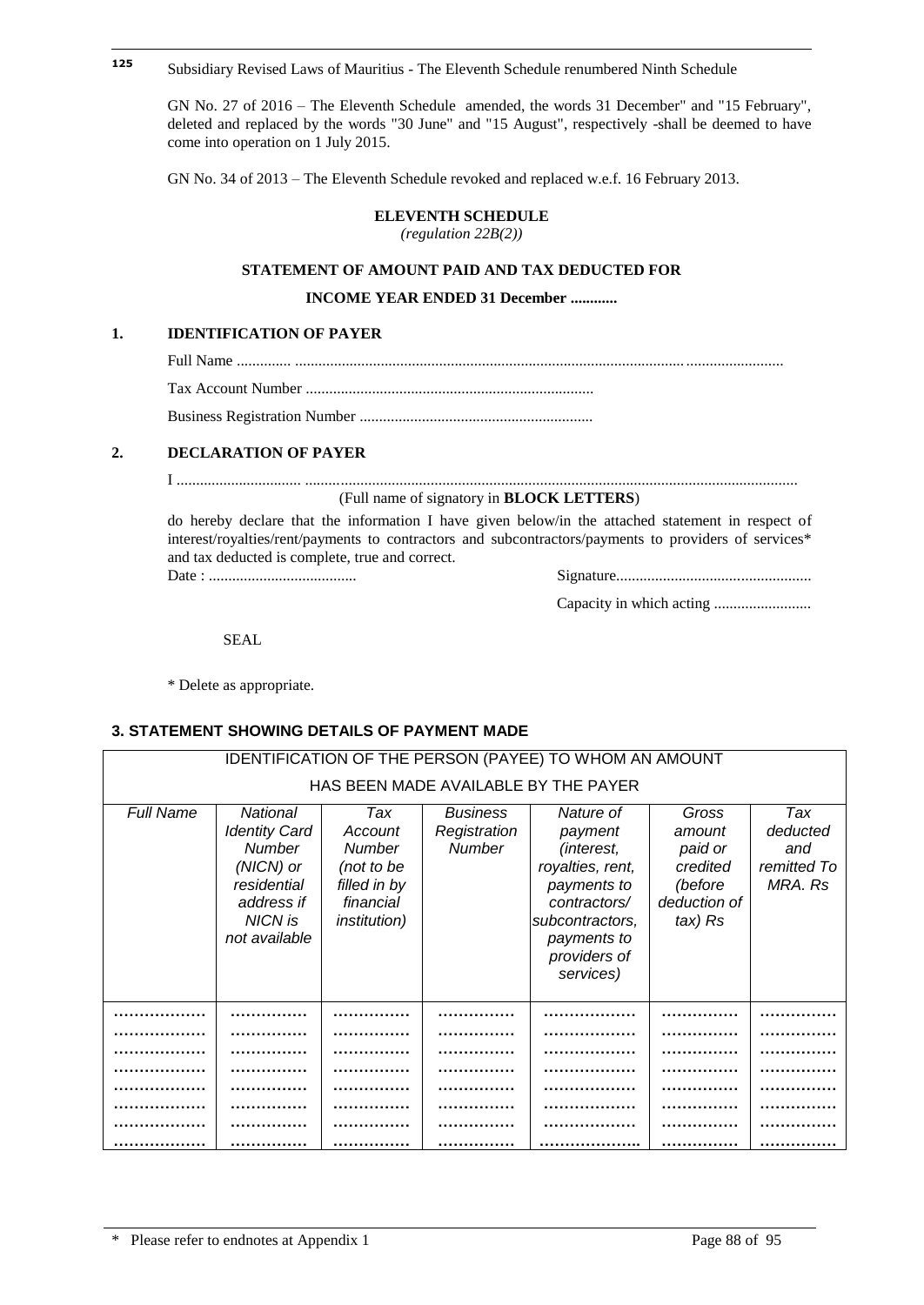GN No. 179 of 2009 - The Eleventh Schedule is amended, in the heading, by deleting the words "30 JUNE" and replacing them by the words "31 DECEMBER" - shall come into operation in respect of the year of assessment commencing on 1 January 2010 and in respect of every subsequent year of assessment.

FA 129/2008 - The Eleventh Schedule revoked and replaced - shall be deemed to have come into operation on 1 July 2007 in respect of the income year commencing on 1 July 2007 and in respect of every subsequent income year.

GN 128 of 2006

#### **ELEVENTH SCHEDULE**

*(regulation 22B(2))*

#### **STATEMENT OF AMOUNT PAID AND TAX DEDUCTED FOR INCOME YEAR ENDED 30 JUNE ....**

#### **1. IDENTIFICATION OF PAYER**

#### **2. DECLARATION OF PAYER**

I ................................ .............................................................................................................................. (Full name of signatory in **BLOCK LETTERS**)

do hereby declare that the information I have given in the attached statement in respect of interest/royalties/rent/payments to contractors and subcontractors/payments to providers of services\* and tax deducted is complete, true and correct. Date : ...................................... Signature..................................................

**Payee**

Capacity in which acting .........................

\* Delete as appropriate. Separate list to be submitted for each type of payment.

#### **3. STATEMENT SHOWING DETAILS OF PAYMENT MADE**

|                  |                                                                                                     | $\mathbf{u}_J \mathbf{v}$                                                                 |                                           |                                                  |                                                                  |
|------------------|-----------------------------------------------------------------------------------------------------|-------------------------------------------------------------------------------------------|-------------------------------------------|--------------------------------------------------|------------------------------------------------------------------|
| <b>Full Name</b> | National Identity<br>Card Number<br>(NICN) or<br>residential address<br>if NICN is not<br>available | <b>Tax Account</b><br>Number<br>(not to be)<br>filled in by<br>financial<br>institutions) | <b>Business</b><br>Registration<br>Number | Number<br>Amount paid<br>or credited<br>$\rm Rs$ | <b>Tax Deducted</b><br>and remitted to<br><b>MRA</b><br>$\rm Rs$ |
|                  |                                                                                                     |                                                                                           |                                           |                                                  |                                                                  |
| .                | .                                                                                                   |                                                                                           | .                                         | .                                                | .                                                                |
| .                | .                                                                                                   | .                                                                                         | .                                         | .                                                | .                                                                |
| .                | .                                                                                                   | .                                                                                         | .                                         | .                                                | .                                                                |
| .                | .                                                                                                   | .                                                                                         | .                                         | .                                                | .                                                                |
| .                | .                                                                                                   | .                                                                                         | .                                         | .                                                | .                                                                |
| .                | .                                                                                                   | .                                                                                         | .                                         | .                                                | .                                                                |
| .                | .                                                                                                   | .                                                                                         | .                                         | .                                                | .                                                                |
| .                | .                                                                                                   | .                                                                                         | .                                         | .                                                | .                                                                |
|                  |                                                                                                     |                                                                                           |                                           |                                                  |                                                                  |

**<sup>126</sup>** GN No. 25 of 2020- The Tenth Schedule revoked- shall be deemed to have come into operation on 1 July 2019.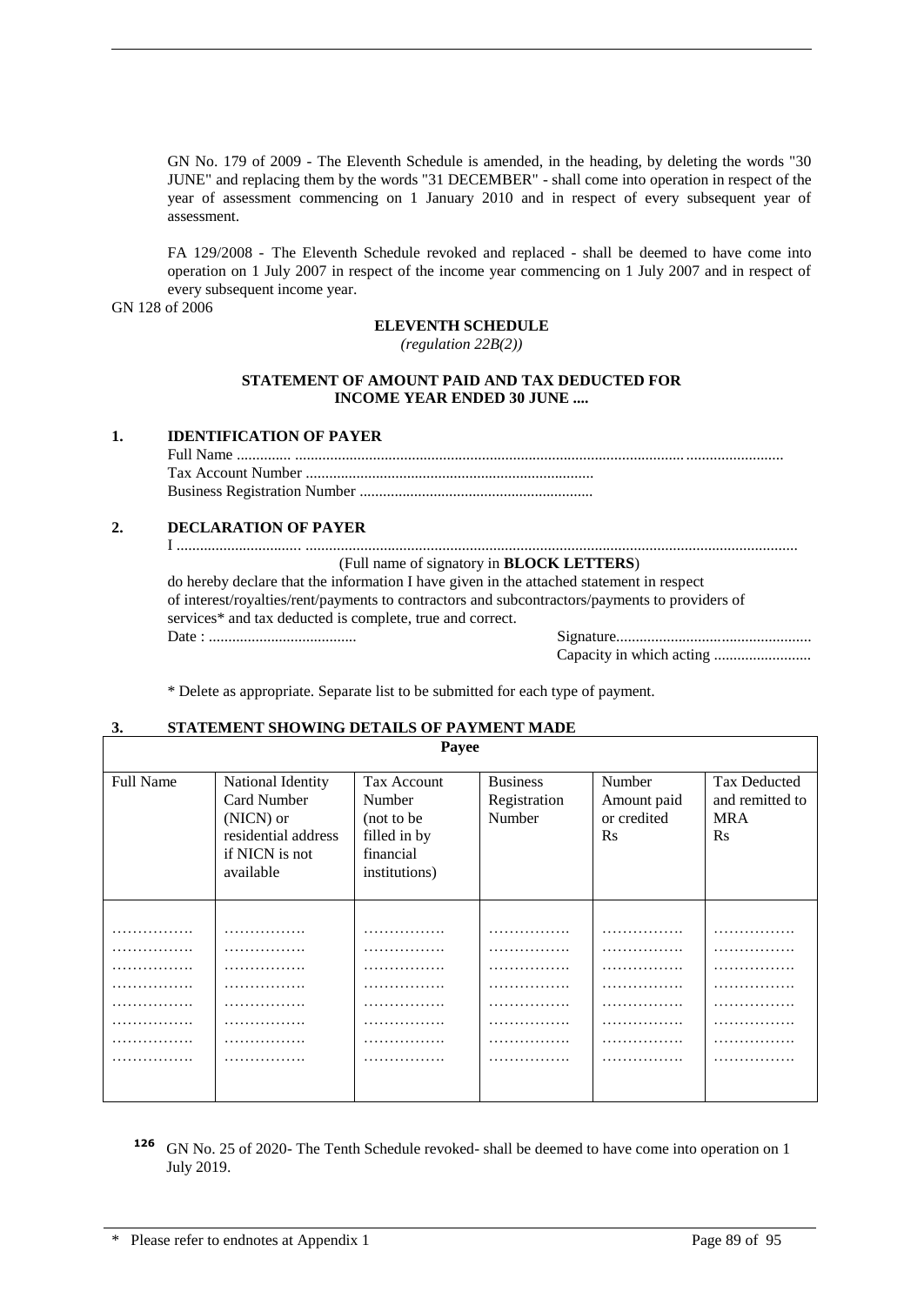## **TENTH SCHEDULE (regulation 23A(1))**

## **Income Tax**

*(The Income Tax Act)*

## **Application under oath**

*(section 140A(2)(a))*

To the District Magistrate of ……………………………………………………………………………

2. I ………………………………………………………………………………………………… Director-General of the Mauritius Revenue Authority, electing my legal domicile in my Office in Port Louis, do hereby swear/solemnly affirm that -

- (a) ………………………………………………………………………………………..of …………………………………………………………………………………………. …………………………………………………………………………………………. is indebted to the Director-General of the Mauritius Revenue Authority in the sum of ……… …..…………….. …………………………… …………………………………………………………………………………... being income tax assessed under the Income Tax Act and which is due and payable by the aforesaid ………………………………….., particulars of which are set out in Annex;
- (b) default has been made in the payment of the aforesaid amount to the Director-General of the Mauritius Revenue Authority and the aforesaid amount is still due;
- (c) in accordance with section 140A(1) of the Act, a notice of intention to close down part or the whole of the business of the aforesaid …………………………………………... for a temporary period not exceeding 14 days was sent to the aforesaid on ………………………… (a certified copy of the notice is attached); and
- (d) the aforesaid has failed to comply with the aforesaid notice.

3. Having obtained the concurrence of the Revenue Board, I do hereby apply to you, in accordance with section  $140A(2)(a)$  of the Act, for an order to close down ………………………………………………………………………………………………………….., being part/the whole of the business of the aforesaid ……………………………………………………… situated at ……………………………………………………………………………………………… for a period of ………………………. days.

Application granted/not granted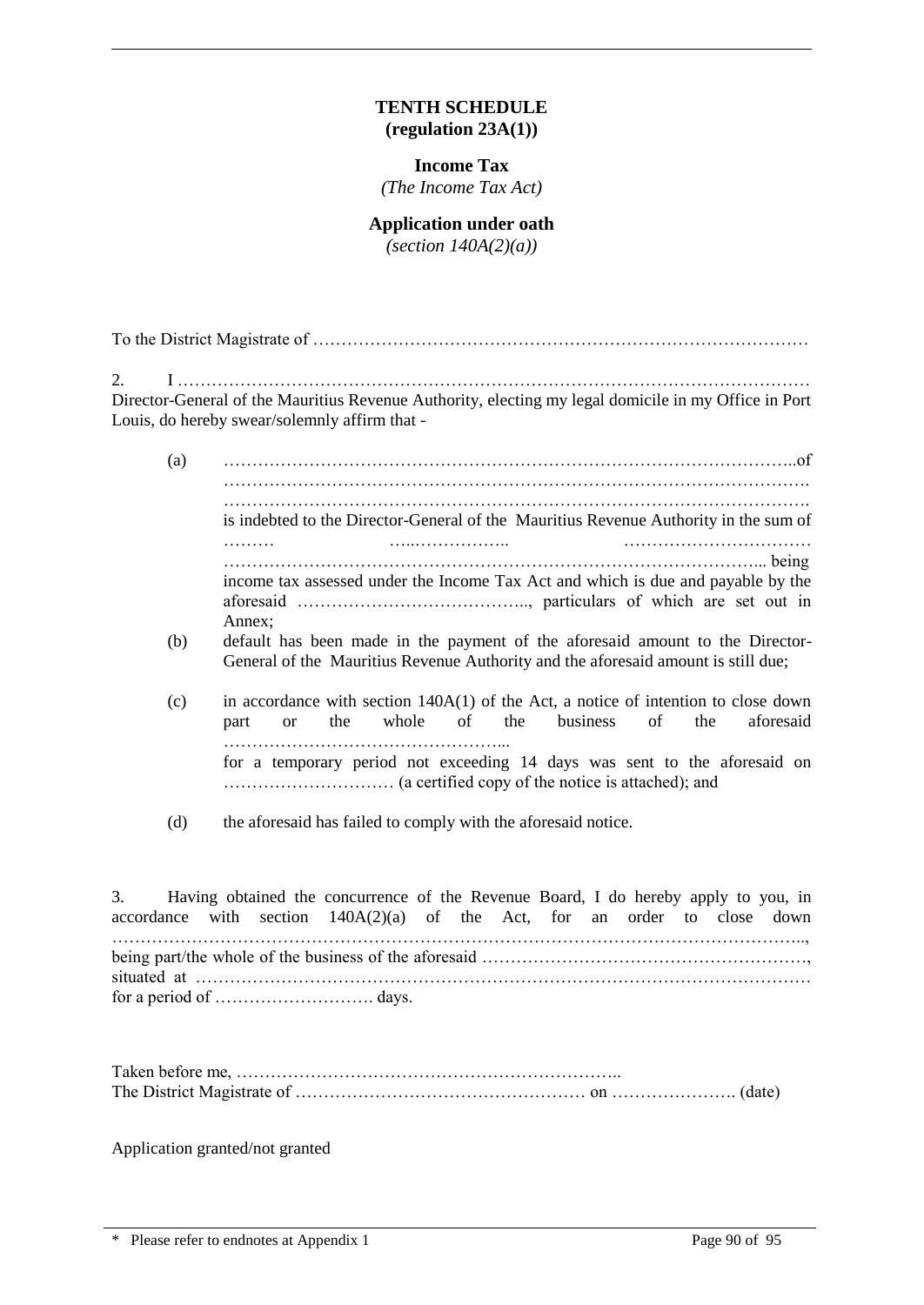Signature …………………………………….. The District Magistrate of ………………………………. Made in 2 originals this ……………………………. of ………………………………………….…

Subsidiary Revised Laws of Mauritius - The Sixth Schedule renumbered Tenth Schedule

Sixth Schedule added by GN 123 of 2002 - 13.8.2002

MRA Act 2004 – Revenue Board replacing Revenue Authority.

**<sup>127</sup>** GN No. 25 of 2020 – The Eleventh Schedule revoked – shall be deemed to have come into operation on 1 July 2019.

## **ELEVENTH SCHEDULE (regulation 23A(2))**

**Order to close down business temporarily**

*(section 140A(2)(c) of the Income Tax Act)*

To Usher ………………………………………………………………………………………..

|  | 2. Whereas an application made by the Director-General of the Mauritius Revenue            |  |  |
|--|--------------------------------------------------------------------------------------------|--|--|
|  | Authority under section $140A(2)(a)$ of the Income Tax Act has this day been granted by me |  |  |
|  |                                                                                            |  |  |
|  |                                                                                            |  |  |
|  |                                                                                            |  |  |
|  |                                                                                            |  |  |
|  | for a period of  days as from the date of the execution of this order.                     |  |  |

|  |  | 3. These are therefore to authorise and order you forthwith to close down |  |  |  |  |
|--|--|---------------------------------------------------------------------------|--|--|--|--|
|  |  |                                                                           |  |  |  |  |
|  |  |                                                                           |  |  |  |  |
|  |  |                                                                           |  |  |  |  |
|  |  |                                                                           |  |  |  |  |

Signature ……………………………..

The District Magistrate of ……………………………………………………….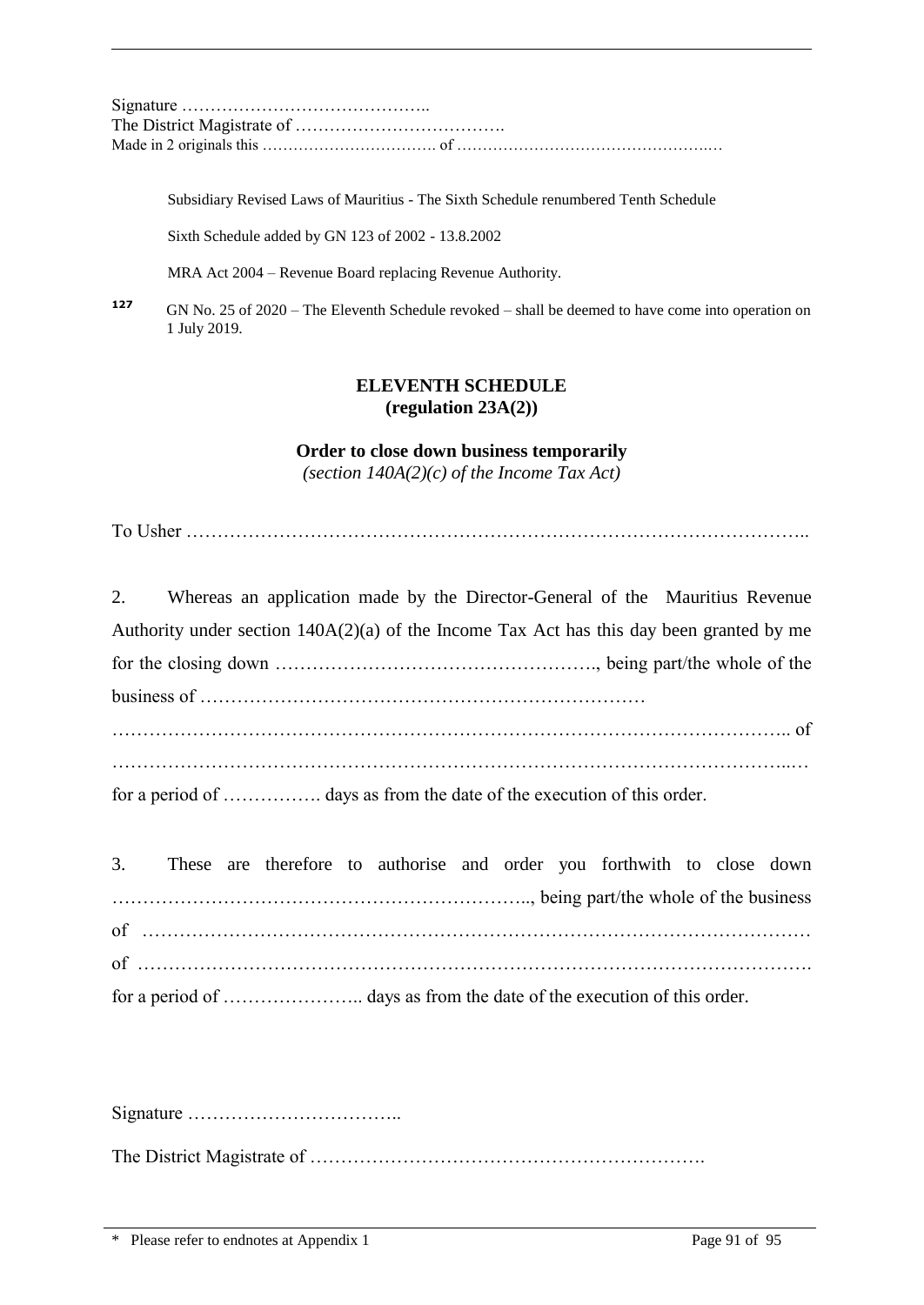Made in 2 originals this ……………………………… of ……………………………

## **RETURN OF EXECUTION OF ORDER**

To : The Director-General of the Mauritius Revenue Authority

|  |  |  | In execution of the above order, I certify that I have this day closed down |  |  |  |  |  |
|--|--|--|-----------------------------------------------------------------------------|--|--|--|--|--|
|  |  |  |                                                                             |  |  |  |  |  |
|  |  |  |                                                                             |  |  |  |  |  |

2. I also certify that, in accordance with section 140A(3) of the Income Tax Act, I have affixed in a conspicuous place on the front of the premises of the business or part of the business which has been closed, a notice duly certified by the Director-General of the Mauritius Revenue Authority bearing the words "CLOSED TEMPORARILY FOR NOT PAYING INCOME TAX".

…………………….…………………………….

Usher of the ………………….…………………

Made in 2 originals this ……………………….. of ……………..……………………..

Subsidiary Revised Laws of Mauritius - The Seventh Schedule renumbered Eleventh Schedule

Seventh Schedule added by GN 123 of 2002 - 13.8.2002

**128** GN No. 166 of 2020 – Twelfth Schedule amended, Part I revoked and replaced – w.e.f 25 July 2020.

## *SCHEDULE*

*[Regulations 4 and 23]*

# *TWELFTH SCHEDULE*

*[Regulations 23I and 23J]*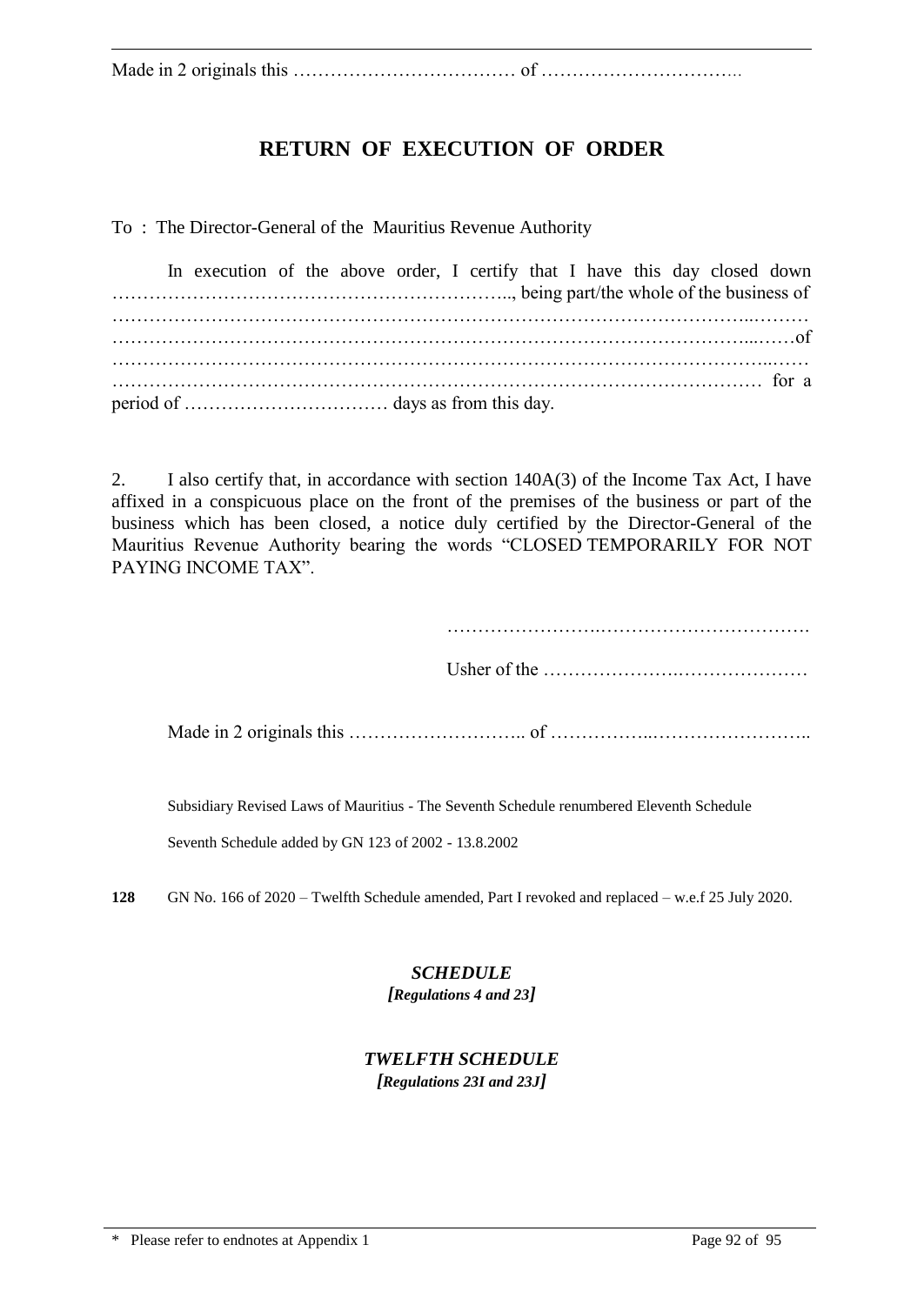## *PART I – ACTIVITY IN THE TOURISM INDUSTRY*

- *1. Hotels, guest houses, tourist residences and domaines holding a tourist accommodation certificate issued under the Tourism Authority Act*
- *2. Holder of a tourist enterprise licence, except a restaurant, a pub or a table d'hôte*
- *3. Pleasure crafts licensed for commercial purposes and commercial nautical activities licensed under the Tourism Authority Act*
- *4. A travel agency, a tour operator, a tourist guide or a canvasser licensed by the Tourism Authority*
- *5. National airline, including Air Mauritius Limited and Airmate Ltd*
- *6. Business which derives at least 50 per cent of its income from goods sold or services provided to a person engaged in a tourism activity specified in items 1 to 5*
- *7. A restaurant, a pub or a table d'hôte holding a tourist enterprise licence which has started its operations on or after 1 July 2019*
- *8. A restaurant, a pub or a table d'hôte holding a tourist enterprise licence which has started its operations prior to 1 July 2019 and whose turnover in June 2020 has fallen by more than 50 per cent as compared to the corresponding turnover in June 2019*
- *9. A contract car business or contract bus business or an event management company which has started its operations on or after 1 July 2019*
- *10. A contract car business or contract bus business or an event management company which has started its operations prior to 1 June 2019 and whose turnover in June 2020 has fallen by more than 50 per cent as compared to the corresponding turnover in July 2019*
- *11. A public attraction, an amusement park, a natural site or a museum which has started its operations on or after 1 July 2019*
- *12. A public attraction, an amusement park, a natural site or a museum which has started its operations prior to 1 July 2019 and whose turnover in June 2020 has fallen by more than 50 per cent as compared to the corresponding turnover in June 2019*
- *13. Such category of business as may be approved by the Minister and on such terms and conditions as he may determine*

*GN No. 136 of 2020 – Twelfth Schedule added -w.e.f 19 June 2020*

*GN No. 150 of 2020 – Item 6 of Part I of the Twelfth Schedule amended, the words "90 per cent" deleted and replaced by the words " 50 per cent"- shall be deemed to have come into operation on 19 June 2020.*

*GN No. 150 of 2020 – New item 7 added – shall be deemed to have come into operation on 19 June 2020.*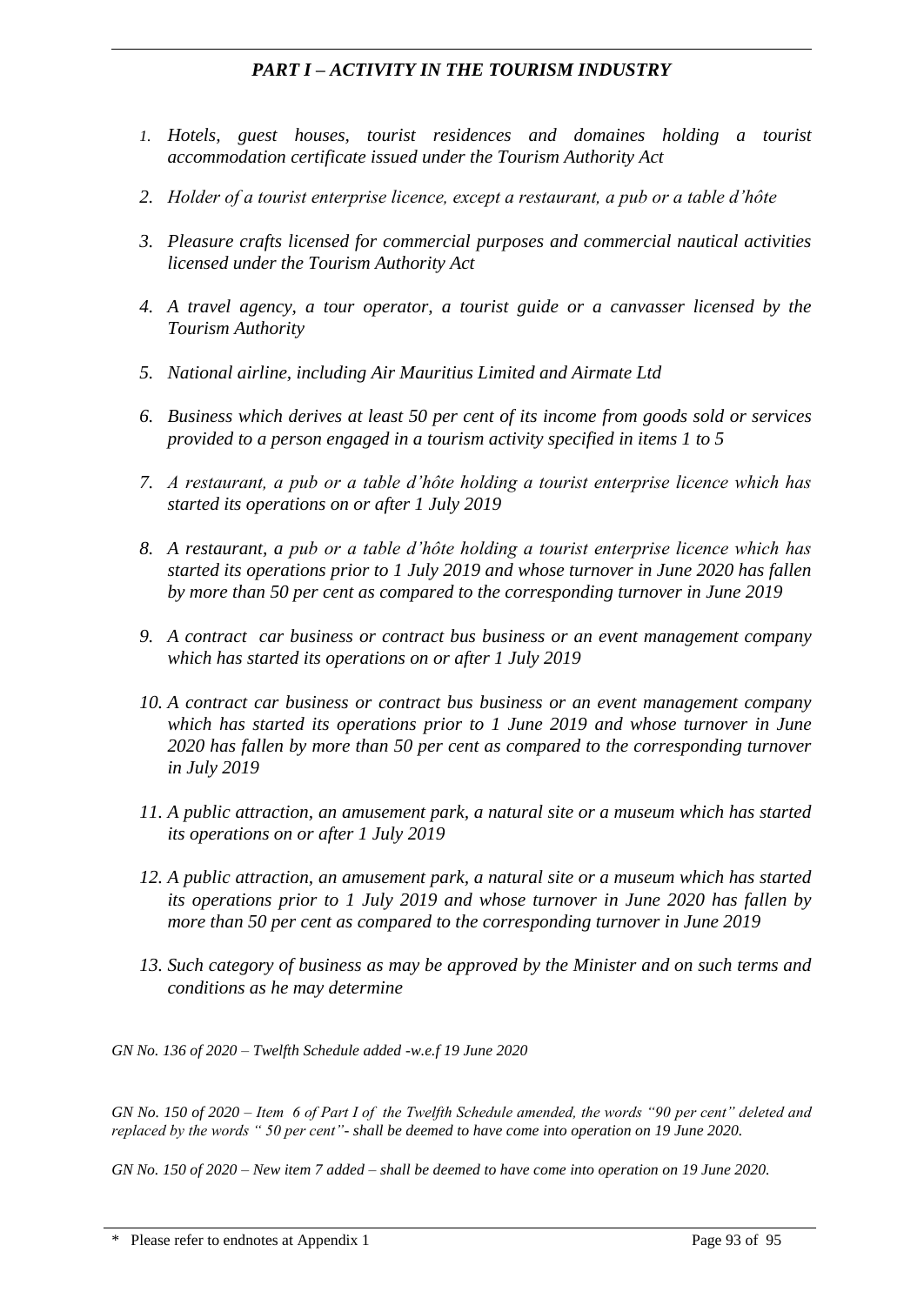*GN No. 150 of 2020 – New item 8 added – shall be deemed to have come into operation on 19 June 2020. GN No. 150 of 2020 – New item 9 added – shall be deemed to have come into operation on 19 June 2020. GN No. 150 of 2020 – New item 10 added – shall be deemed to have come into operation on 19 June 2020. GN No. 150 of 2020 – New item 11 added – shall be deemed to have come into operation on 19 June 2020. GN No. 150 of 2020 – New item 12 added – shall be deemed to have come into operation on 19 June 2020. GN No. 150 of 2020 – New item 13 added – shall be deemed to have come into operation on 19 June 2020.*

**129** GN No. 9 of 2021 – Twelfth Schedule amended, in the heading, by deleting the words "[Regulations 23I, 23J, 23K, 23L and 23M]" and replaced by the words "[Regulations 23I, 23J, 23K, 23L, 23M, 23MA and 23MB]" –w.e.f 16 January 2021

GN No. 191 of 2020 – Twelfth Schedule amended, in the heading, by deleting the words "[Regulations 23I, 23J, 23K and 23L]" and replaced by the words "[Regulations 23I, 23J, 23K, 23L and 23M]" –w.e.f 20 August 2020.

- **130** GN No. 191 of 2020 Sub-Part B amended, in the heading, by deleting the words "**Month of July 2020**" deleted and replaced by the words "**Months of July 2020 and August 2020, and other subsequent months**" –w.e.f 20 August 2020.
- **131** GN No. 150 of 2020 New item 8 in Part II added shall be deemed to have come into operation on 19 June 2020.
- **132** GN No. 166 of 2020 –Thirteenth Schedule revoked and replaced w.e.f 25 July 2020.

#### *THIRTEENTH SCHEDULE [Regulation 23J]*

#### *1. Artist*

- *2. Haberdasher operating in a market fair*
- *3. Holder of a licence, certificate or permit issued under the Tourism Authority Act except for a skipper, a restaurant, a pub, a table d'hôte or a pleasure craft licensed for non-commercial activities*
- *4. Licensee of Beach Authority*
- *5. Person making handicrafts*
- *6. Person working in school canteen*
- *7. Taxi driver operating at the airport or based at a hotel*
- 8. *Such category of self-employed as may be approved by the Minister and on such terms and conditions as he may determine*

*GN No. 136 of 2020 -Thirteenth Schedule added - w.e.f 19 June 2020.*

*GN No. 150 of 2020 – Thirteenth Schedule is amended, new item 8 added – shall be deemed to have come into operation on 19 June 2020.*